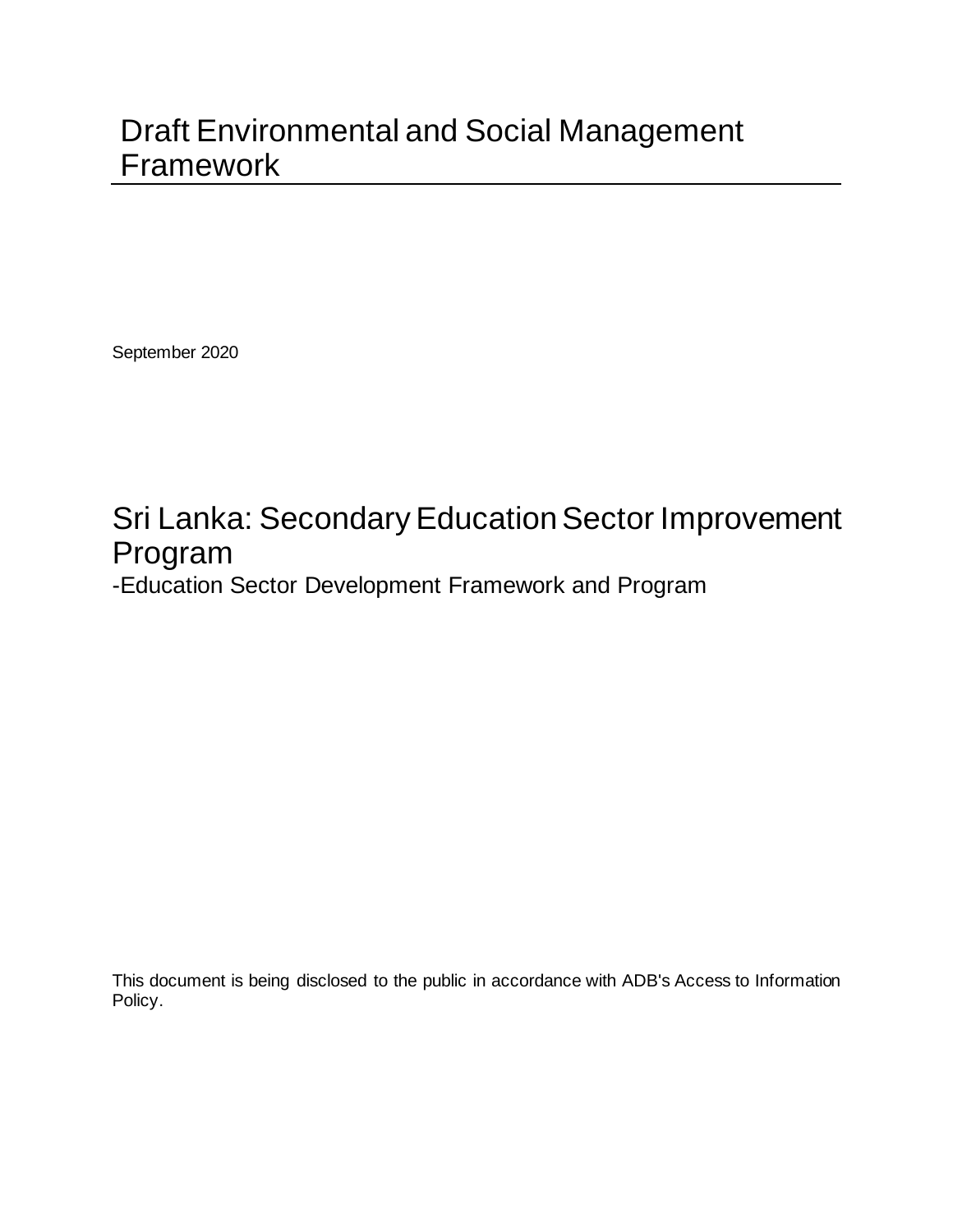# **CONTENTS**

**Page**

| I.    | <b>INTRODUCTION</b>                                                                                                                                                                                                                                      | 1                    |  |  |  |
|-------|----------------------------------------------------------------------------------------------------------------------------------------------------------------------------------------------------------------------------------------------------------|----------------------|--|--|--|
| ΙΙ.   | SCOPE OF SAFEGUARDS IN SECONDARY EDUCATION SECTOR IMPROVEMENT<br><b>PROJECT</b><br>$\overline{2}$                                                                                                                                                        |                      |  |  |  |
| III.  | ENVIRONMENTAL AND SOCIAL MANAGEMENT FRAMEWORK                                                                                                                                                                                                            | 3                    |  |  |  |
|       | The Scope of Environmental and Social Management Framework<br>А.<br><b>B.</b><br>Environmental and Social Safeguard Policy of Secondary Education Sector                                                                                                 | 3                    |  |  |  |
|       | Improvement Program<br>Objectives of Environmental and Social Management Framework<br>$C_{\cdot}$                                                                                                                                                        | 4<br>5               |  |  |  |
| IV.   | THE NATIONAL ENVIRONMENTAL POLICY OF SRI LANKA OF 2003                                                                                                                                                                                                   | 6                    |  |  |  |
| V.    | $\overline{7}$<br>ENVIRONMENTAL REGULATORY FRAMEWORK OF SRI LANKA                                                                                                                                                                                        |                      |  |  |  |
| VI.   | $\overline{7}$<br>ENVIRONMENTAL ASSESSMENT PROCESS IN SRI LANKA                                                                                                                                                                                          |                      |  |  |  |
| VII.  | ADB'S ENVIRONMENTAL SAFEGUARD POLICY PRINCIPLES                                                                                                                                                                                                          | 8                    |  |  |  |
| VIII. | COMPATIBILITY BETWEEN NATIONAL ENVIRONMENTAL POLICY AND<br>REGULATORY FRAMEWORK, AND ENVIRONMENTAL SAFEGUARD PRINCIPLES<br>OF SAFEGUARD POLICY STATEMENT<br>10                                                                                           |                      |  |  |  |
| IX.   | ENVIRONMENTAL ASSESSMENT AND APPROVAL PROCESS OF SUBPROJECTS<br>OF SECONDARY EDUCATION SECTOR IMPROVEMENT PROJECT                                                                                                                                        | 11                   |  |  |  |
|       | Screening and Categorization of Potential Environmental Impacts<br>Α.<br>В.<br><b>Consultation and Participation</b><br>C.<br>Guidelines for the Preparation of Initial Environmental Examinations                                                       | 11<br>12<br>13       |  |  |  |
|       | Guidelines for Preparing Environmental Social Management Plan<br>D.                                                                                                                                                                                      | 14                   |  |  |  |
| Х.    | ANTICIPATED ENVIRONMENTAL IMPACTS OF SECONDARY EDUCATION SECTOR<br><b>IMPROVEMENT PROJECT</b><br>17                                                                                                                                                      |                      |  |  |  |
| XI.   | PROPOSED ENVIRONMENTAL MITIGATORY MEASURES OF SECONDARY<br><b>EDUCATION SECTOR IMPROVEMENT PROJECT</b>                                                                                                                                                   | 19                   |  |  |  |
| XII.  | <b>SOCIAL SAFEGUARDS</b>                                                                                                                                                                                                                                 | 22                   |  |  |  |
|       | Exclusion of Subprojects with Potential Involuntary Resettlement Impacts<br>А.<br><b>Involuntary Resettlement Due Diligence</b><br>В.<br>Exclusion of subproject activities with impacts on Indigenous People<br>C.<br><b>Other Considerations</b><br>D. | 22<br>23<br>23<br>24 |  |  |  |
| XIII. | INSTITUTIONAL CAPACITY TO ADDRESS ENVIRONMENTAL SAFEGUARD<br><b>IMPACTS AND RISKS</b>                                                                                                                                                                    | 24                   |  |  |  |
|       | National Level: Executing Agency<br>А.<br><b>Provincial Level</b><br>В.                                                                                                                                                                                  | 24<br>26             |  |  |  |
| XIV.  | <b>GRIEVANCE REDRESS MECHANISM</b>                                                                                                                                                                                                                       | 26                   |  |  |  |
| XV.   | CAPACITY BUILDING AND TRAINING FOR SAFEGUARD COMPLIANCE<br>28                                                                                                                                                                                            |                      |  |  |  |
| XVI.  | <b>MONITORING AND REPORTING</b><br>28                                                                                                                                                                                                                    |                      |  |  |  |
| XVII. | DISCLOSURE OF SAFEGUARD DOCUMENTS<br>30                                                                                                                                                                                                                  |                      |  |  |  |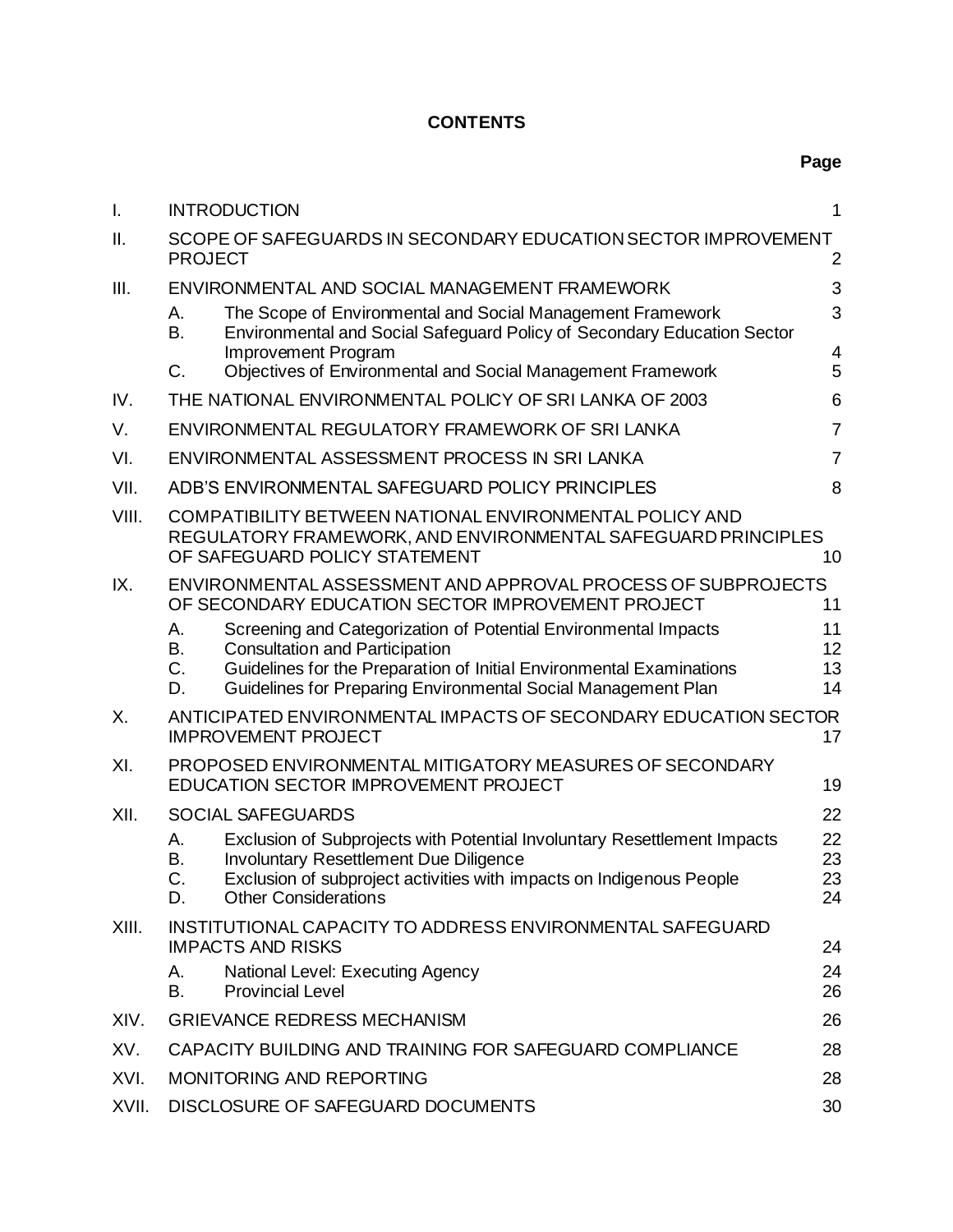| ANNEX 1: RELEVANT NATIONAL REGULATIONS                                                               | 31 |
|------------------------------------------------------------------------------------------------------|----|
| ANNEX 2: ASSESSMENT OF MOE SAFEGUARD SYSTEM WITH ENVIRONMENTAL<br>SAFEGUARD POLICY PRINCIPLES OF ADB | 39 |
| ANNEX 3: ENVIRONMENTAL, INVOLUNTARY RESETTLEMENT, AND INDIGENOUS<br>PEOPLES CHECKLISTS               | 44 |
| ANNEX 4: ADB PROHIBITED INVESTMENT ACTIVITIES LIST                                                   | 57 |
| ANNEX 5: OUTLINE OF AN ENVIRONMENTAL AUDIT/IEE                                                       | 58 |
| <b>ANNEX 6: GENERAL ESMP</b>                                                                         | 59 |
| ANNEX 7: ESMP COMPLIANCE REPORTING TABLE                                                             | 76 |
| ANNEX 8: ASBESTOS USE IN CONSTRUCTION: GUIDELINES                                                    | 77 |
| ANNEX 9: ENVIRONMENTAL SAFEGUARD REQUIREMENTS IN CONTRACTS                                           | 79 |
| ANNEX 10: WOLRD BANK EHS STANDARDS                                                                   | 81 |
|                                                                                                      |    |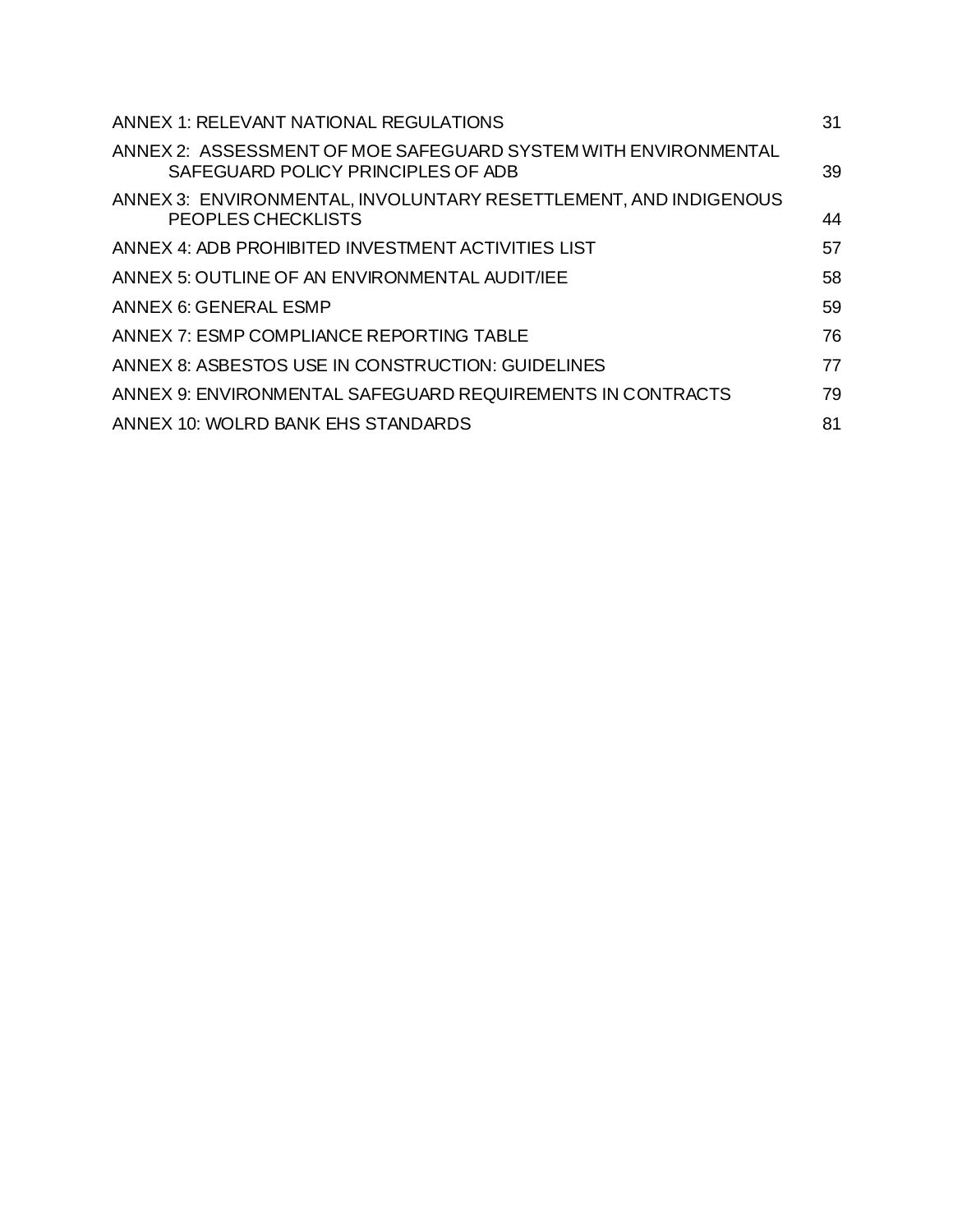# **CURRENCY EQUIVALENTS**

(as of 17 August 2020)

| Currency unit | $-$                       | Sri Lanka Rupee (SLRe/SLRs) |
|---------------|---------------------------|-----------------------------|
| SLRe1.00      | $\mathbf{r} = \mathbf{r}$ | \$0.0054463                 |
| \$1.00        | $\mathbf{r} = \mathbf{r}$ | SLRs183.61                  |

# **ABBREVIATIONS**

| <b>ADB</b>   | Asian Development Bank                           |
|--------------|--------------------------------------------------|
| <b>ARH</b>   | <b>Applied Resource Hub</b>                      |
| <b>CCD</b>   | <b>Coast Conservation Department</b>             |
| <b>CEA</b>   | <b>Central Environmental Authority</b>           |
| <b>COP</b>   | <b>Codes of Practice</b>                         |
| DLI          | disbursement-linked indicator                    |
| <b>EIA</b>   | environmental impact assessment                  |
| EPL          | <b>Environmental Protection License</b>          |
| <b>ESDP</b>  | <b>Education Sector Development Program</b>      |
| <b>ESMF</b>  | environmental and social management framework    |
| <b>ESMP</b>  | environmental and social management plan         |
| IEE.         | initial environmental examination                |
| <b>GRM</b>   | Grievance Redress Mechanism                      |
| <b>GSMB</b>  | Geological Survey and Mines Bureau               |
| <b>MOE</b>   | Ministry of Education                            |
| <b>NEA</b>   | <b>National Environmental Act</b>                |
| <b>NIE</b>   | National Institute for Education                 |
| <b>PAA</b>   | <b>Project Approving Authority</b>               |
| <b>RBL</b>   | results-based lending                            |
| <b>SESIP</b> | Secondary Education Sector Improvement Project   |
| <b>SPS</b>   | <b>Safeguard Policy Statement</b>                |
| <b>STEM</b>  | Science, Technology, Engineering and Mathematics |
| <b>TOR</b>   | terms of reference                               |

#### **NOTES**

- (i) The fiscal year (FY) of the Government of Sri Lanka and its agencies ends on 31 December.
- (ii) In this report, "\$" refers to US dollars.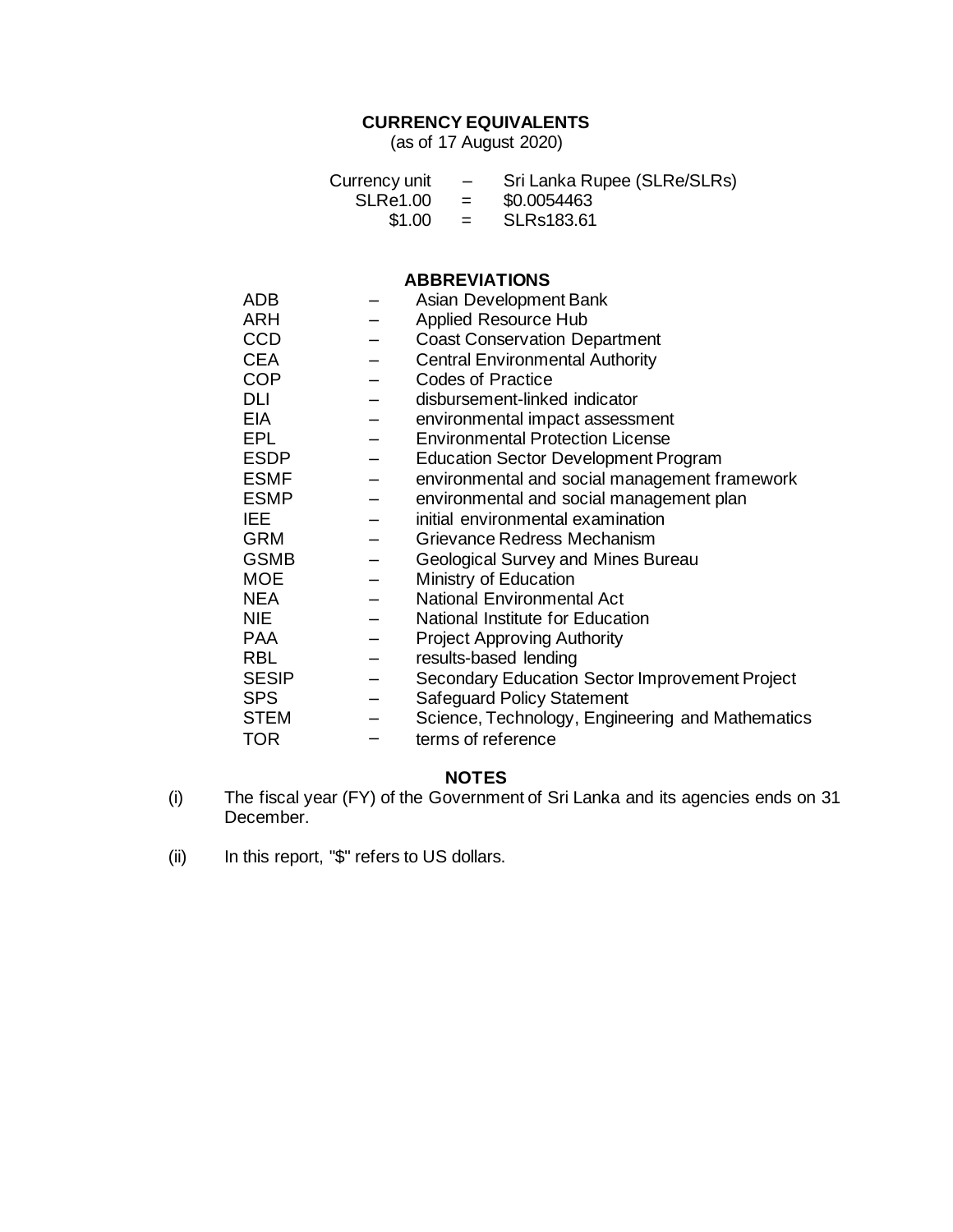This environmental and social management framework is a document of the borrower. The views expressed herein do not necessarily represent those of ADB's Board of Directors, Management, or staff, and may be preliminary in nature. Your attention is directed to the "terms of use" section of this website.

In preparing any country program or strategy, financing any project, or by making any designation of or reference to a particular territory or geographic area in this document, the Asian Development Bank does not intend to make any judgments as to the legal or other status of any territory or area.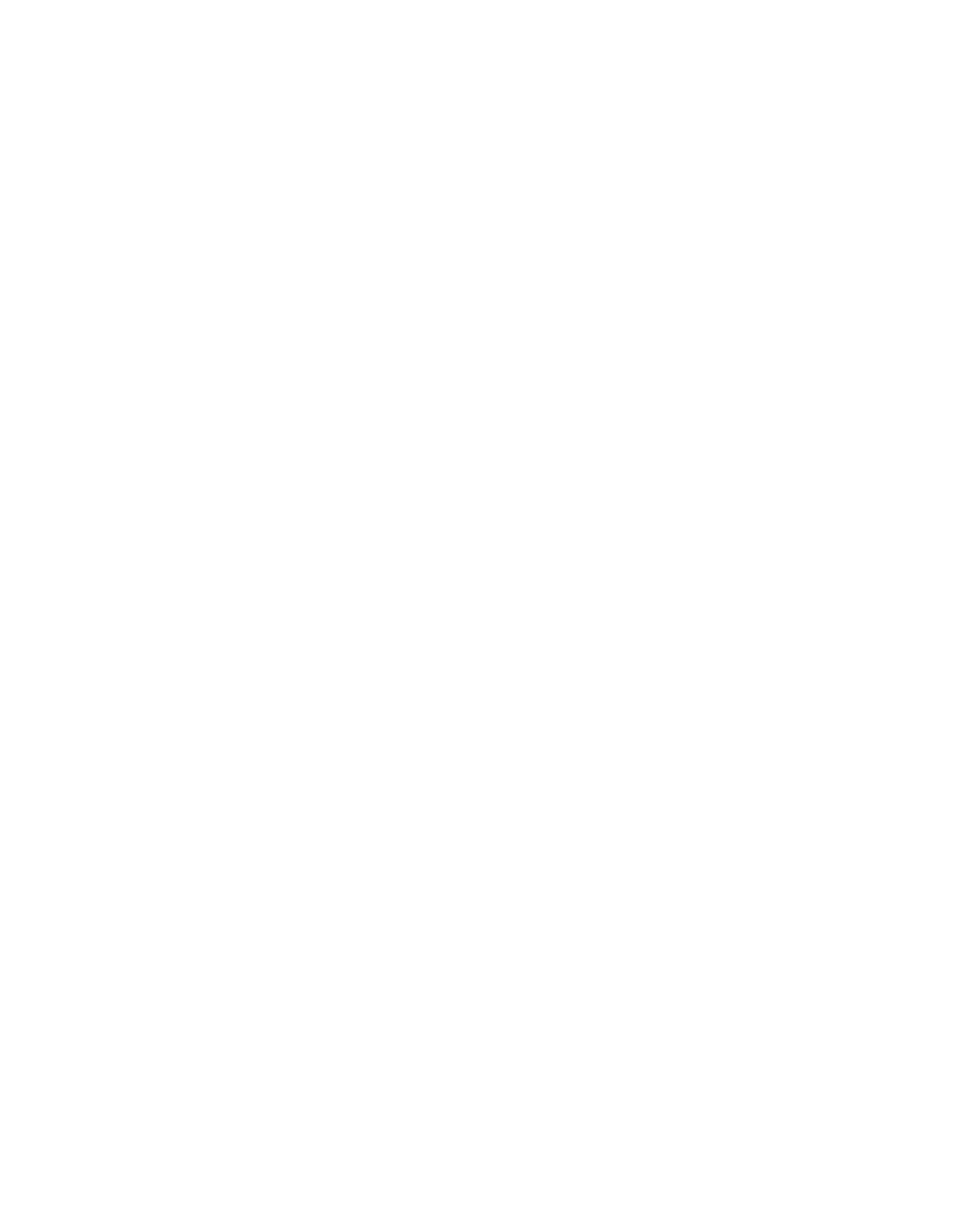# **I. INTRODUCTION**

<span id="page-6-0"></span>1. The environmental and social management framework (ESMF) of the Ministry of Education (MOE) for the Secondary Education Sector Improvement Program (SESIP) will build on Education Sector Development Program (ESDP) by further strengthening the reforms that were put in place and to bring in the transformational change to the secondary educational subsector. SESIP will focus on:

- (i) pilot studies of students' learning outcomes in 2020 and/or 2021 and feed results into development of new curricula and new assessment design;
- (ii) international benchmarking studies of new O/L and A/L exams;<br>(iii) instituting a system to monitor appropriateness of training on n
- instituting a system to monitor appropriateness of training on new assessments, and effective implementation in schools;
- (iv) developing minimum standards for facilities and equipment for functioning innovation labs for science, technology, mathematics, and commerce (STMC) subjects:
- (v) teacher capacity development using one or more of the following modalities/ professional learning communities: (i) school based professional development; (ii) applied resource hubs; (iii) teacher clusters; and (iv) online teacher training;
- (vi) review, design, and implement a system of monetary and/or non-monetary incentives for teachers to work in schools in disadvantaged areas in STMC subjects;
- (vii) developing and implementing a policy to increase intake and/or rationally deploy O level teachers in mathematics and science as required, based on needs assessment;
- (viii) including a budget line under recurrent budget of MOE to implement the small grants scheme to schools; and
- (ix) developing a standardized/common performance-based partnership agreement template including disbursement-linked indicators (DLI)s, specific activities, targets for provinces to submit annual proposals.
- 2. The ultimate results outcome of SESIP are:
	- (i) improved quality to enhance knowledge and skills for employability;
	- (ii) reformed curriculum to broaden opportunities;
	- (iii) improved teaching and learning environment;
	- (iv) improved 21st Century skills of students;
	- (v) delegated decision-making to improve system efficiency; and
	- (vi) improved pedagogy and assessment system.

3. The above is expected to increase the employability of students studying science, technology, engineering, and mathematics (STEM) and commerce subjects (referred to as STMC) in the secondary schools by embedding an enquiry-based approach to teach 21st century skills throughout the school curriculum. To achieve this outcome, the objective of the program is to improve student earning outcomes (focusing on STEM and Commerce subjects in secondary schools) focusing on underserved rural schools, thereby reducing achievement disparities between students in urban schools and those schools serving rural and other underserved and disadvantaged populations. In line with government policies on education and labor market needs, this agenda is considered critical for reducing the skills-gaps between education and employment and, ultimately, for contributing to the economic growth of the country in attaining upper-middle income status to be implemented over a five year period 2019–2024.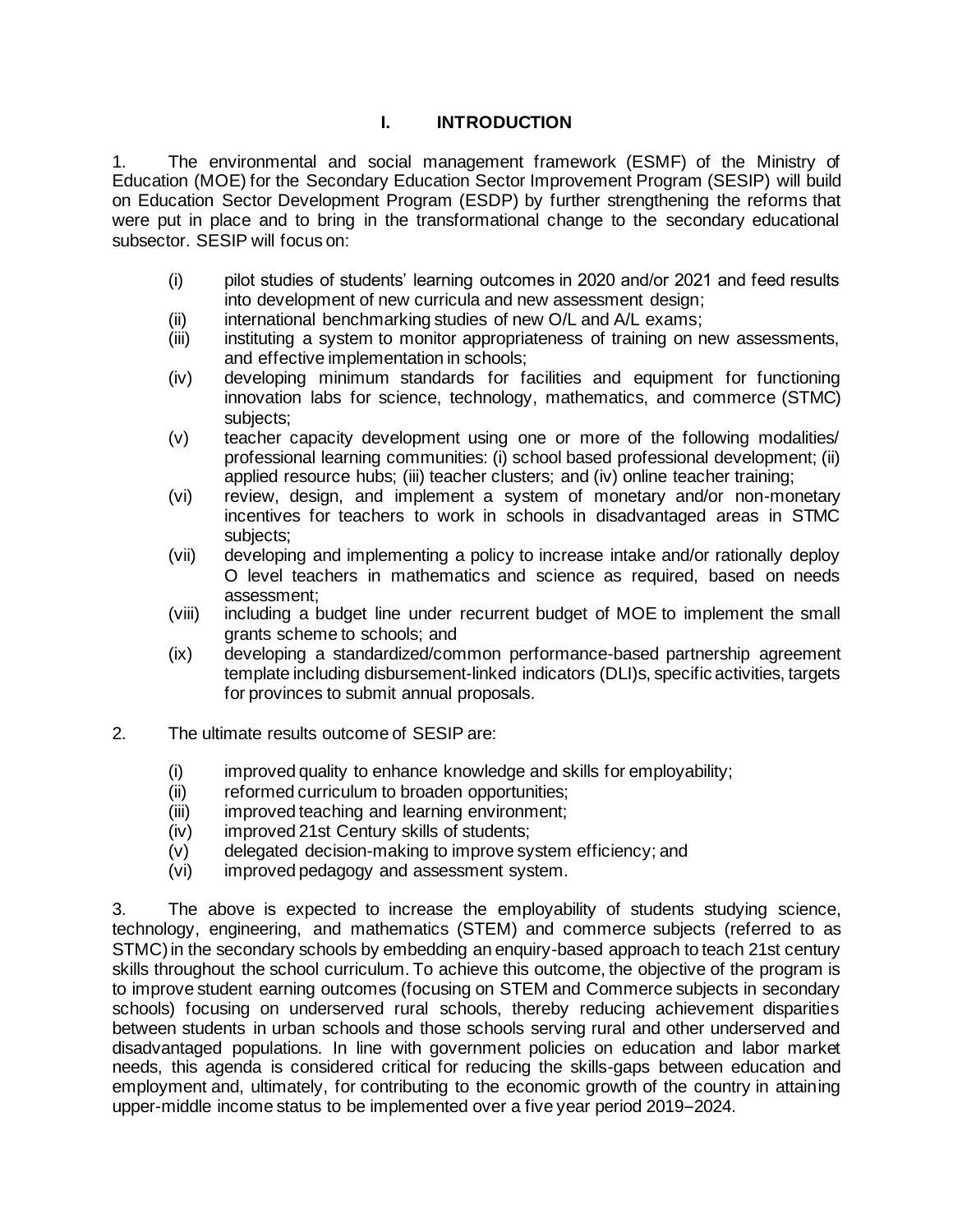4. The program will be implemented from 2020 to 2025. The MOE will be the executing agency. A SESIP steering committee will be established, comprising MOE, National Education Commission, National Institute of Education (NIE), Department of Examinations, Provincial Council, Finance Commission, and Provincial Education Authorities (PEAs) and other key stakeholders. The steering committee will be headed by Secretary, MOE. A SESIP program unit will be established within MOE to coordinate and monitor the progress in achieving the DLIs.

#### <span id="page-7-0"></span>**II. SCOPE OF SAFEGUARDS IN SECONDARY EDUCATION SECTOR IMPROVEMENT PROJECT**

5. SESIP will exclude any activity that would generate any involuntary resettlement impacts or impacts on indigenous peoples, from its subprojects, its focus will primarily be on potential environmental of SESIP. Applicable safeguard policy and regulatory measures to deal with the sub projects will provide guidance on how to avoid or at least, mitigate adverse environmental impacts of SESIP, while ensuring environmental social sustainability. In light of the current COVID 19 pandemic, the current project will be subject to relevant protocols.

6. In terms of physical development, SESIP will entail upgrading and refurbishing existing facilities in schools (upgrading of existing science labs) if needed, based on gap assessment of the 750 schools to be schools supported by SESIP to create "Innovation Laboratories" for students to put their learning and ideas into practice with hands-on tasks and projects based on the concepts from Science, Technology, Mathematics, and Commerce (STMC). Under SESIP, 750 such labs will be made functional. The spaces will offer opportunities for students to integrate knowledge from the STMC curricula and apply them creatively for the solution of problems, using 21st century skills where students will collaborate in teams, across subjects. At the time of preparation of the ESMF, the exact scope of SESIP civil works was not identified as this will be done in Year 1 of the program.

7. Refurbishment and upgradation will also be required for the creation of "Applied Resource Hubs" (ARHs) for the teachers. The 12 Teacher Training Centers have been identified to be upgraded to ARHs. The ARHs would provide initial training of Science, Technology, Mathematics, and Commerce teachers and would provide centers for the ongoing capacity development of these teachers to experience hands-on, inquiry based tasks, and project which they can replicate in the laboratories and "innovation hubs" in their schools. The ARHs would therefore provide physical workspaces in the Teacher Centers in which the capacity development of STMC teachers can take place. The basic set up criteria for the Innovation Centers and ARHs will be developed by NIE in year 1.

8. Though most upgrading of existing structures and refurbishment activities are not expected to trigger the environmental laws and procedures of the Asian Development Bank's (ADB) environmental policy safeguards or the Government of Sri Lanka's environmental laws, some building refurbishment and renovation activities may trigger environmental safeguards especially in events that would involve expansions and form of new constructions. Any activity which is likely subproject which likely to have significant adverse environmental impacts that are irreversible, diverse, or unprecedented, and may affect an area larger than the sites or facilities subject to physical works will be excluded from SESIP.<sup>1</sup>

<sup>11</sup> The facilities selected for renovation and refurbishment may include asbestos containing material (ACM). Therefore, all sites selected for renovation and refurbishment shall be first screened (by contractor) for any presence of ACM. If found the contractor shall develop an asbestos management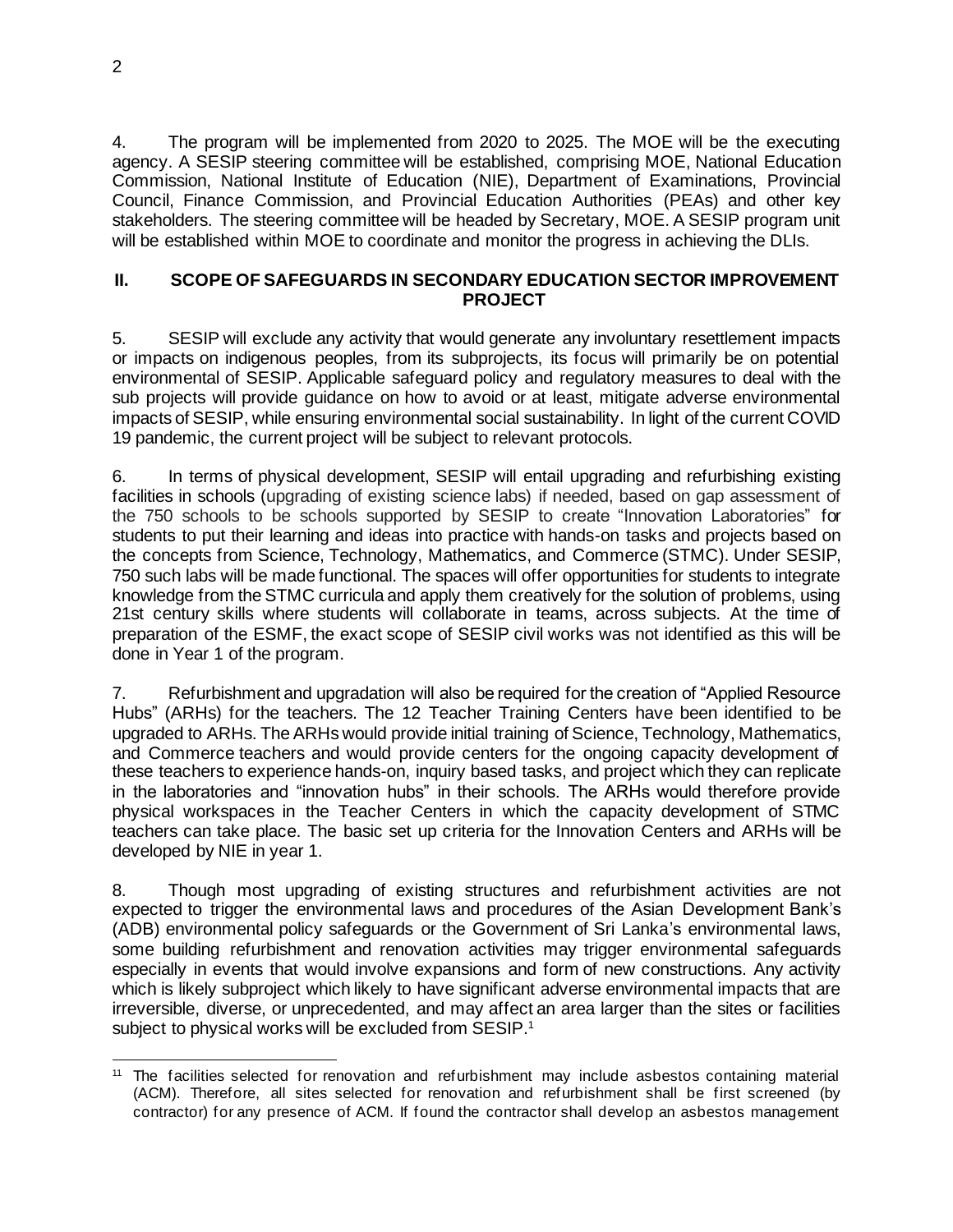9. SESIP activities will not engage in acquisition of any land permanently or temporarily from a person, household, business establishment, or from a community. Moreover, no SESIP activity will restrict any person's land use or access to legally designated parks or protected areas. No commons, wetlands, or forest lands will be acquired for or used in SESIP's activities. These activities will neither block nor affect persons' assets, access to assets, income sources, or means of livelihoods.

10. In event of any land acquisition, MOE will screen its own land or implementing agencyowned land to ascertain whether the use of such land would cause any involuntary resettlement impacts. In this event, if there are likely to be any adverse impacts on non-titled persons such as squatters, encroachers, and indigenous peoples, or on temporary land users such as sharecroppers, leaseholders, agricultural laborers, vendors, and shepherds, MOE will not use such land for SESIP purposes. Moreover, if MOE or any government agency had already removed such persons from its own land where SESIP activities will take place in anticipation of ADB support, these subprojects will be excluded from the SESIP list of activities unless an alternative is identified.

11. SESIP activities will not have any impact on *Vaddhas* (indigenous peoples) or their culture, human rights, economy, and society or on the land that they own, or on the land that they claim as their ancestral domain to which they have a collective attachment. SESIP activities will not restrict their access to protected areas and use of natural resources. SESIP activities will not physically or economically displace them nor lead to any commercial development of their cultural resources and knowledge.

# **III. ENVIRONMENTAL AND SOCIAL MANAGEMENT FRAMEWORK**

# <span id="page-8-1"></span><span id="page-8-0"></span>**A. The Scope of Environmental and Social Management Framework**

12. This ESMF applies only to SESIP. The ESMF for SESIP has been developed with the understanding that the civil works will be minimal, however, since the full scope of the requirements has not yet been defined, the necessary guidelines for environmental and social safeguards Category B as defined by ADB Safeguard Policy Statement 2009 will be adopted. Under the local context, SESIP activities will fall within the non-prescribed category of the National Environmental Act (NEA).

13. The main purpose of the environmental and social management framework (ESMF) is to identify potential environmental and social impacts with regards to any physical interventions that will be undertaken by the Education Sector Development Framework and Program (ESDFP) of the Government of Sri Lanka. The ESMF provides broad guidelines outlining measures, processes, institutional arrangements, procedures, tools, and instruments that need to be adopted by MOE during the implementation of program activities to mitigate any adverse environmental or social impacts.

14. The ESMF outlines both national and ADB standards to be adhered to during the implementation of physical interventions, drawing experience and lessons learned from the implementation of safeguards during ESDP (previous RBL). It outlines due diligence mechanisms

plan consistent with international good practices and as stipulated under the "guidelines for the management of scheduled waste in Sri Lanka" developed under national environmental (protection and quality) regulation No. 1 of 2008.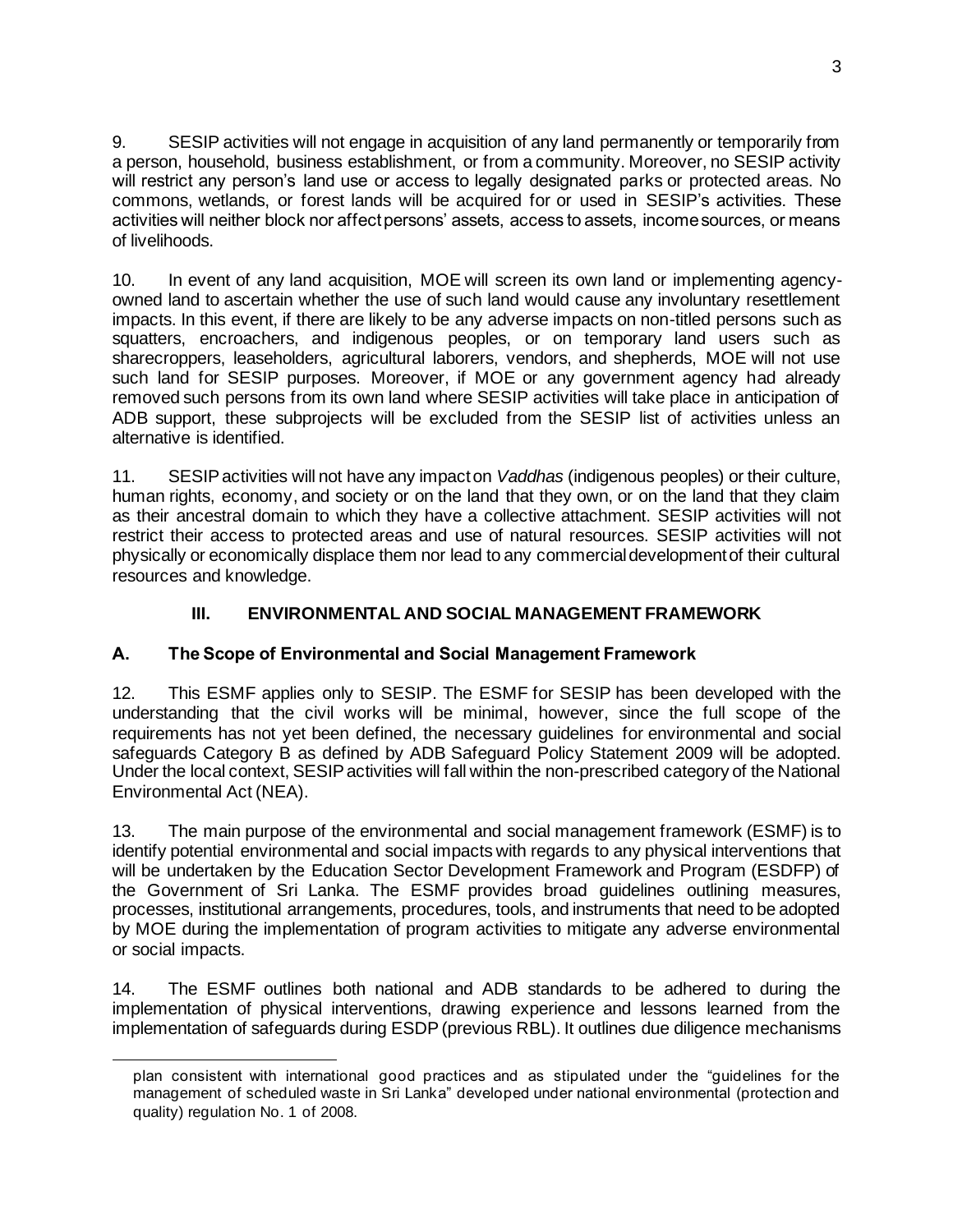from environmental and social screening to safeguard instrument preparation to management and monitoring of subprojects that may be financed under the government's program. Based on the environmental categorization the subproject will proceed without any further environmental examination, the preparation of a site specific environmental and social management plan (ESMP) or carrying out an initial environmental examination (IEE) inclusive of an ESMP.

15. This ESMF will be the principal document for undertaking environmental and social safeguards for all physical interventions funded under SESIP. While the location, scope and nature of the refurbishment activities were not identified at the preparatory stage the ESMF, the document has been prepared to ensure that proper due diligence on environmental and social aspects are undertaken. It will act as a guide to be used for all program-based activities during implementation when the scope and designs has been identified.

16. The ESMF will be consistent with the relevant Asian Development Bank Safeguard Policies (Safeguard Policy Statement ISPSI 2009 [https://www.adb.org/sites/default/files/institutional-document/32056/safeguard-policy-statement](https://www.adb.org/sites/default/files/institutional-document/32056/safeguard-policy-statement-june2009.pdf)[june2009.pdf\)](https://www.adb.org/sites/default/files/institutional-document/32056/safeguard-policy-statement-june2009.pdf) as well as the Sri Lanka Government's environmental and social legal frame work.

17. Likewise, for social safeguards issues, the ESMF outlines the measures that will be taken to ensure that any adverse impacts arising from land acquisition, will be addressed during project implementation. It outlines the necessary screening for Involuntary Resettlement and Indigenous People.

18. The ESMF will outline the implementing arrangements for environmental and social safeguards implementation, monitoring and reporting. It will also outline any actions required for sustainable implementation of safeguards and also any capacity needs to be strengthened.

## <span id="page-9-0"></span>**B. Environmental and Social Safeguard Policy of Secondary Education Sector Improvement Program**

19. The MOE recognizes that refurbishment and renovation required under SESIP may generate some environmental and social impacts to varying degrees depending on the sensitivity of the environment and magnitude of the subproject. As an environmentally informed and socially responsible ministry of the government, MOE is committed to avoid, minimize, or at least to mitigate unavoidable adverse environmental and social impacts of SESIP, if any. By combining national environmental regulatory framework and ADB's Environmental Safeguard Policy Principles, the ESMF of SESIP will guide screening and categorization, consultation, disclosure, establishment of grievance redress mechanisms, formulation of safeguard plans, implementation, monitoring of results, and adequate reporting of monitoring results where required.

20. The ESMF focuses on environmental safeguard compliance of SESIP, and is guided by MOE's commitment to integrate environmental and social responsibilities into SESIP activities in a proactive manner towards sustainable development. To achieve a balance among developmental imperatives, environmental sustainability, and social well-being of its operations, MOE:

- (i) will pay close attention to environmental and social considerations of SESIP, and takes action to avoid, minimize, and mitigate environmental and social adverse impacts and risks, if any of subprojects;
- (ii) is committed to comply with all environmental and social policies, laws, and regulations of the government, and will remain fully responsive to environmental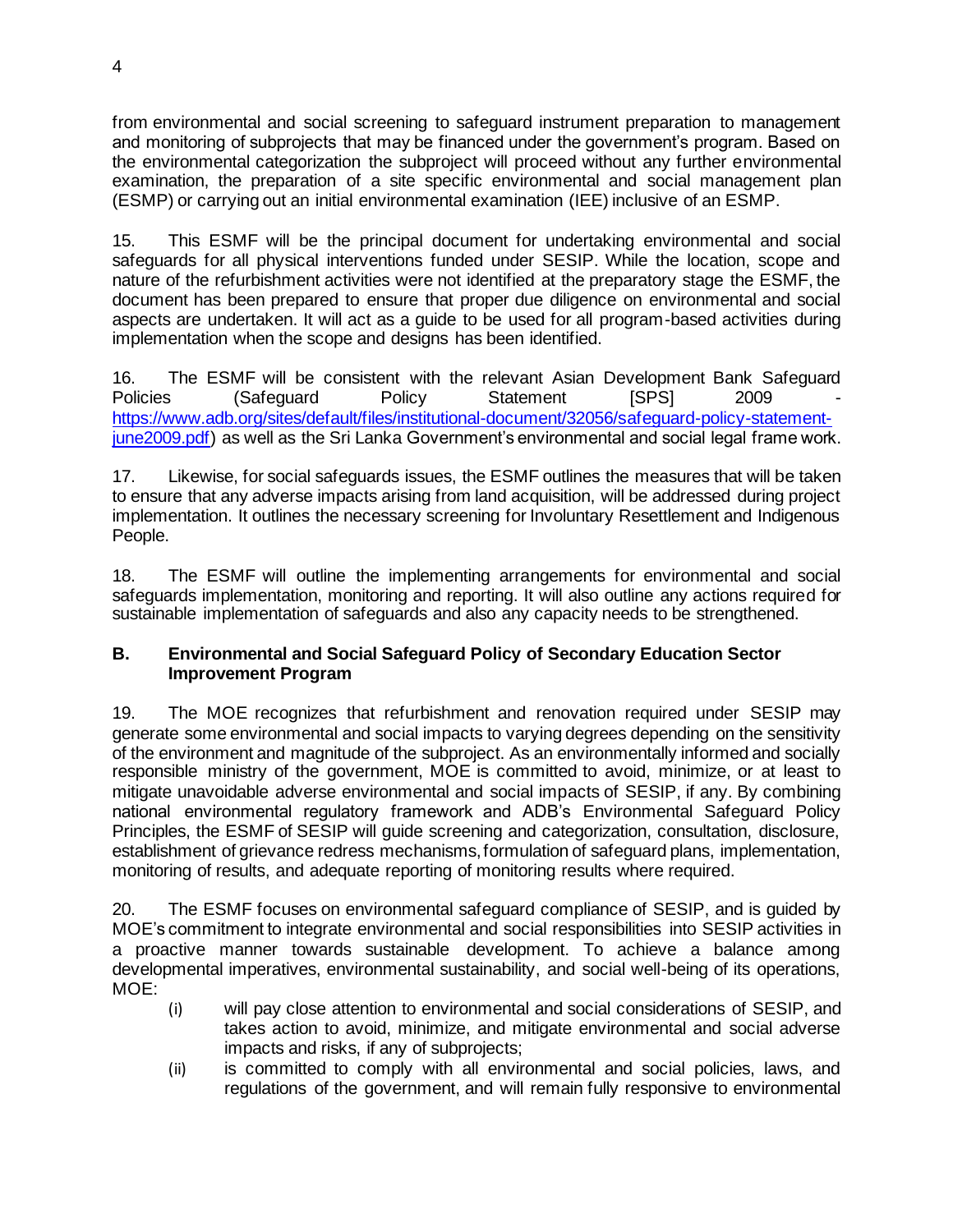and social safeguard policy requirements of ADB and other development partners; and

(iii) the procedures outlined in the ESMF will be applied to all subprojects of SESIP.

# <span id="page-10-0"></span>**C. Objectives of Environmental and Social Management Framework**

21. The key objective of ESMF is to assist executing and implementing agencies of SESIP to identify potential environmental and social impacts early in proposed subprojects, and to guide them in subproject level safeguard planning and implementation. It also guides executing and implementing agencies in monitoring safeguard compliance of SESIP which, in turn, will help identify improvements in safeguard compliance of SESIP, and its weaknesses, if any, that need further attention. ESMF will also help raise the performance level of country safeguard systems which is one of the key objectives of the results-based lending (RBL) modality.

22. The ESMF is based on the government's environmental laws, regulations, and environmental assessment procedures found in the National Environmental Act of 1980 (NEA), its amendments of 1988 and 2000, and the Gazette Extraordinary No. 772/22 of 24 June 1999 and No. 1104 of 5 November 1999. These legal instruments provide guidelines and directions on the screening of projects, their categorization into "prescribed" and "non-prescribed" projects, scoping their environmental impacts, formulation of terms of reference (TOR) for environmental assessment, obtaining environmental clearance, and environmental compliance monitoring during project construction and operation phases. ESMF also draws best safeguard practices from the environmental safeguard policy of ADB. ESMF also fills in gaps found in the local environmental safeguard requirements when compared with ADB's environmental safeguard policy principles and best practices. As an RBL program, SESIP has to satisfy applicable safeguard policy principles of ADB, while using local delivery processes and implementing procedures.

- 23. The ESMF outlines safeguard best practices that will be applied to SESIP:
	- (i) Provides a screening and categorizing system to screen potential environmental and involuntary resettlement impacts of SESIP, and its potential impacts on indigenous peoples.
	- (ii) Helps identify subprojects with potential and significant adverse environmental impacts in order to exclude them from SESIP.
	- (iii) Helps finding whether avoidance or minimization or mitigation of environmental impacts and risks meet ESSP, that is, requirements of environmental laws and regulations of the government, and ADB's ESSP.
	- (iv) Creates awareness among MOE and its affiliated institutions, and participating local government agencies about SESIP's safeguards requirements.
	- (v) Guide MOE and IAs of SESIP in conducting meaningful consultations with all subproject stakeholders.
	- (vi) Guides SESIP personnel in initial screening of subprojects and preparing Environmental and Social Management Plan (ESMPs) and their implementation.
	- (vii) Guides SESIP personnel in disclosing environmental information to all stakeholders.
	- (viii) Outlines institutional arrangements for implementing safeguard planning instruments, monitoring, and reporting, and for undertaking corrective action plans, if any.
	- (ix) Helps enhance institutional capacity for safeguard compliance at MOE, affiliated institutions, and local government agencies, and among SESIP contractors.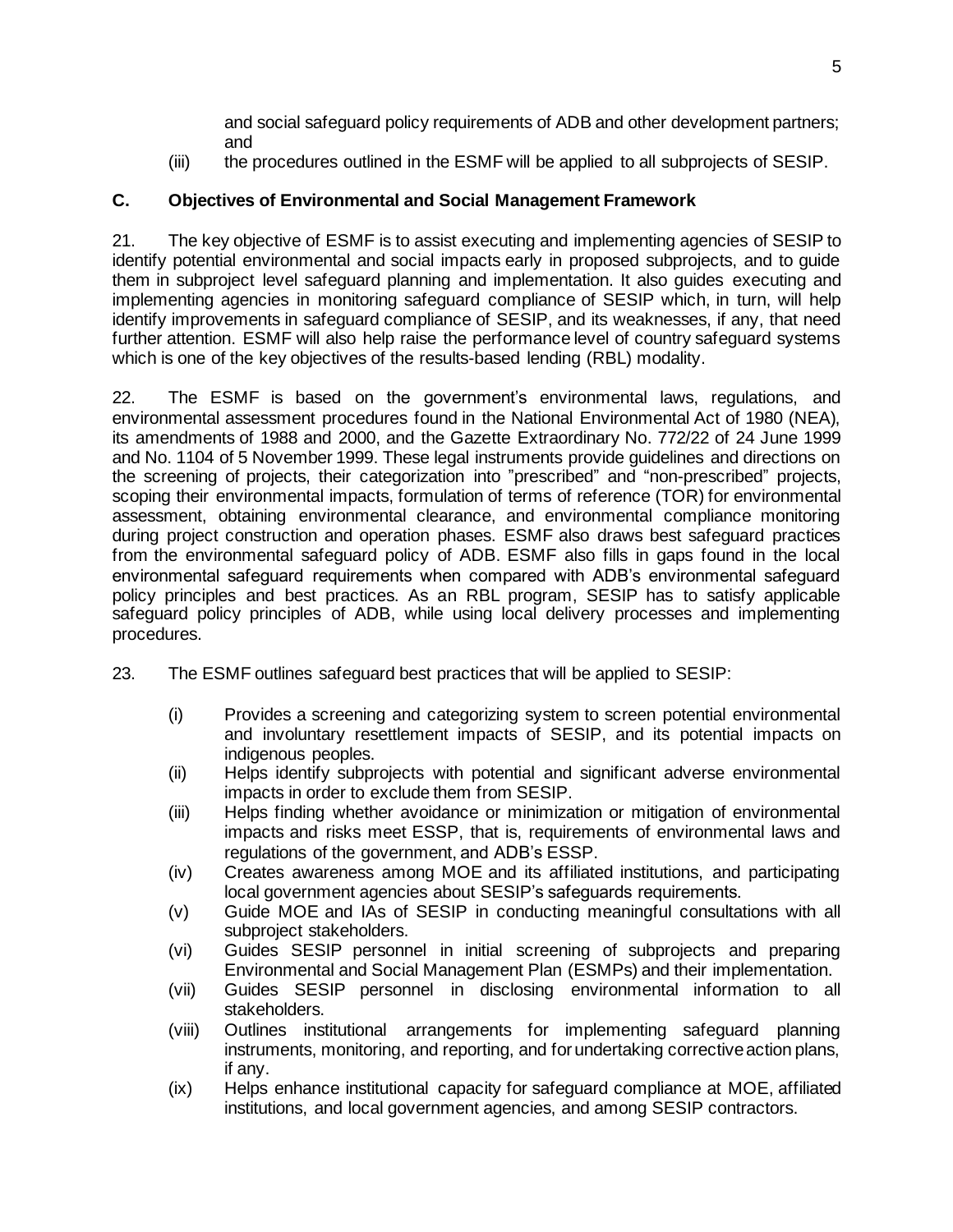# **IV. THE NATIONAL ENVIRONMENTAL POLICY OF SRI LANKA OF 2003<sup>2</sup>**

<span id="page-11-0"></span>24. The Constitution of Sri Lanka makes it "the duty of every person in Sri Lanka to protect nature and conserve its riches." The National Environmental Policy (the policy) acknowledges this duty and seeks to provide the direction according to which steps will be taken to conserve and manage Sri Lanka's environment in all its aspects.

25. The policy renews the commitment of government, in partnership with the people, to effectively to manage the environment for the benefit of present and future generations. The aim of this policy is to ensure sound environmental management within a framework of sustainable development in Sri Lanka. This Policy is supported by many other policies and strategies for other sectors.

26. The policy emphasizes that caring for the environment is the bounden duty of any institution, government, or non-government, and of any individual that uses, or otherwise carries out an activity that has an impact on environmental resources.

27. The policy binds all organizations and individuals who use environmental resources or otherwise have an impact on the resources to exercise due care to avoid environmental degradation. The Implementation of the Policy will pave the way for sustainable development.

## 28. The **policy objectives** are:

- (i) To promote the sound management of Sri Lanka's environment in its entirety without compromise, balancing the needs for social and economic development and environmental integrity, to the maximum extent possible while restricting inimical activities.
- (ii) To manage the environment by linking together the activities, interests, and perspectives of all groups, including the people, nongovernment organizations (NGOs), and government at both the central and the local levels.
- (iii) To assure environmental accountability.

#### 29. The **policy principles** are:

- (i) The guiding principles of environmental management will be "polluter pays" and the need to reduce consumption, and recycle and reuse materials to the maximum extent possible.
- (ii) When living natural resources are used, it will be ensured that such use is wise, sustainable, and consistent with the integrity of ecosystems and evolutionary processes.
- (iii) When non-living resources are used, it will be ensured that such use is consistent with environmental best-practice, bearing in mind the need to provide also for future generations.
- (iv) Traditional knowledge and practice will be respected in the development of environmental management systems.

<sup>&</sup>lt;sup>2</sup> National Environmental Policy is currently undergoing revision and is expected to be open for public comment towards the end of 2019. Any revisions updates will be required to be incorporated to the environmental and social management framework once gazzeted.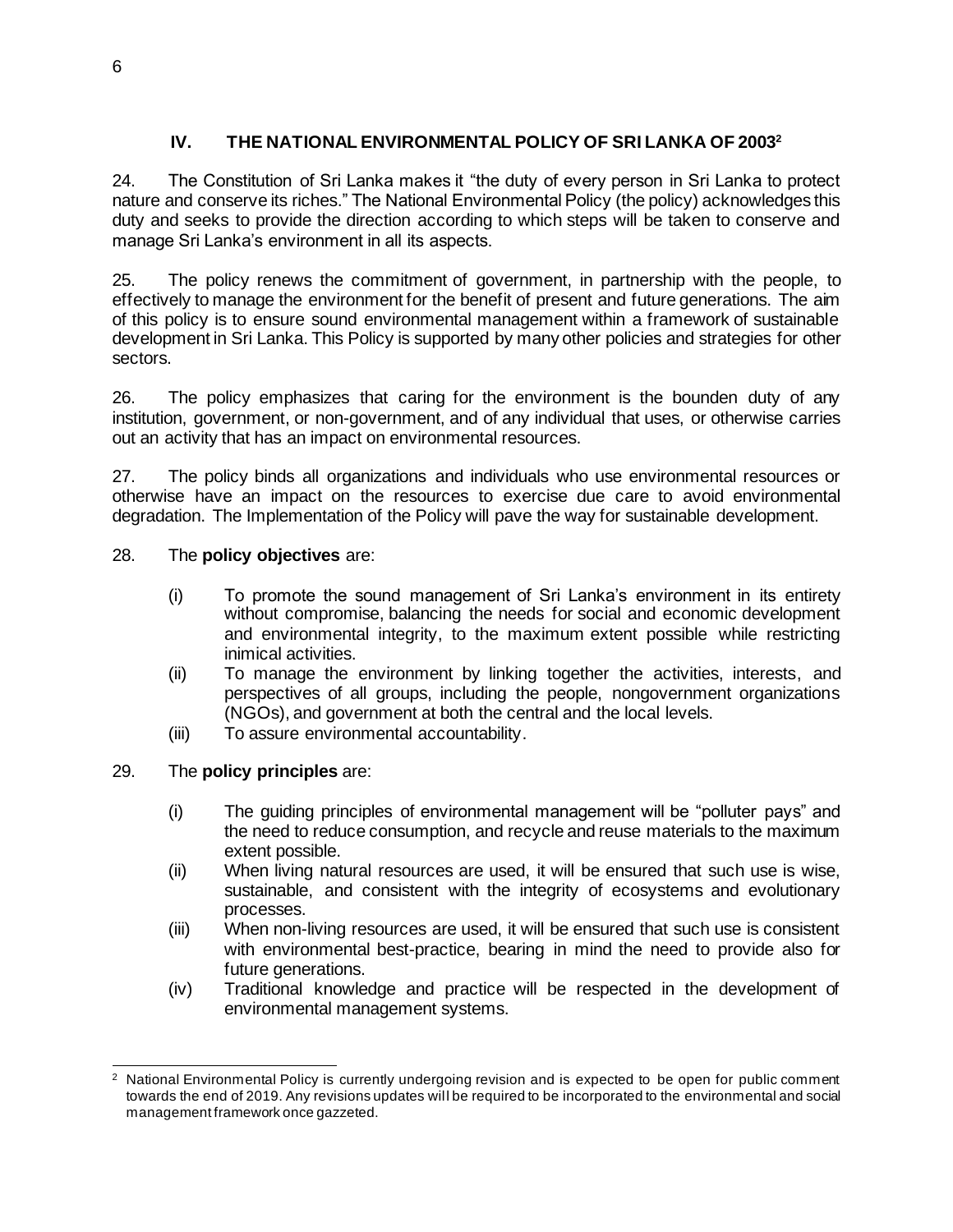(v) Effective governance will be ensured through the decentralization of environmental management services to the maximum extent possible.

## 30. The **policy statements** are**:**

- (i) Resources such as land, water, air, minerals, and biodiversity will be managed in a manner consistent with the viability of ecological processes.
- (ii) Environmental management will be through participatory, transparent, predictable and accountable decision-making processes at all levels.
- (iii) In addition to protecting the environment from abuse, management systems will consider the need to restore environments damaged in the past.
- (iv) Environmental management systems will be encouraged to be flexible so as to adapt to changing situations and adopt the precautionary principle.
- (v) The economic value of environmental services will be recognized so as to assure the sustainability of such services for the benefit of the people.
- (vi) The state of the environment will continuously be assessed and reported on, through an appropriate institutionalized monitoring framework based on a comprehensive set of indicators
- (vii) The institutional framework for sound environmental management will be strengthened through capacity building, legislative enactments and improved interinstitutional coordination and linkages.
- (viii) "Life cycle" and "cleaner production" principles will be applied to improve the efficiency of natural resource use and to improve environmental quality.

# **V. ENVIRONMENTAL REGULATORY FRAMEWORK OF SRI LANKA**

<span id="page-12-0"></span>31. **Environmental Laws.** The Constitution of Sri Lanka contains several provisions relating to the environment such as Article 18 ("It is the duty of every person of Sri Lanka to protect nature and conserve its riches") and Article 27 (14) ("The state shall protect, preserve and improve the environment for the benefit of the community"). The 13th Amendment to the Constitution created new institution at the provincial level for environmental protection and management. Each provincial government under this Amendment has legislative and executive powers over environmental matters (Articles 154 (A), 9, 19 and (III) 17). Using such provincial legislative and executive powers, the North Western Provincial Council adopted the North Western Provincial Environmental Authority to supervise and monitor environmental activities in the North Western Province of Sri Lanka. All the relevant Laws are summarized in Annex 1.

# **VI. ENVIRONMENTAL ASSESSMENT PROCESS IN SRI LANKA**

<span id="page-12-1"></span>32. The environmental assessment is primarily concerned with assessing direct and indirect impacts of a project on the biophysical and human environment, and ensuring that these impacts are addressed by appropriate environmental protection and enhancement measures. The environmental assessment system supports project proponents in incorporating environmental considerations in project planning and in determining environmental impacts of their projects.

33. The laws, rules, and procedures for environmental assessment (including IEE, EIA, Environmental Protection License [EPL]s, etc.) of any project are found in the NEA and its implementing regulations. These are executed by the Central Environmental Authority (CEA) except for coastal areas which come under Coast Conservation Department (CCD). These laws, rules and procedures are supported and elaborated by sector specific laws outlined above and their regulations adopted by the ministries and departments.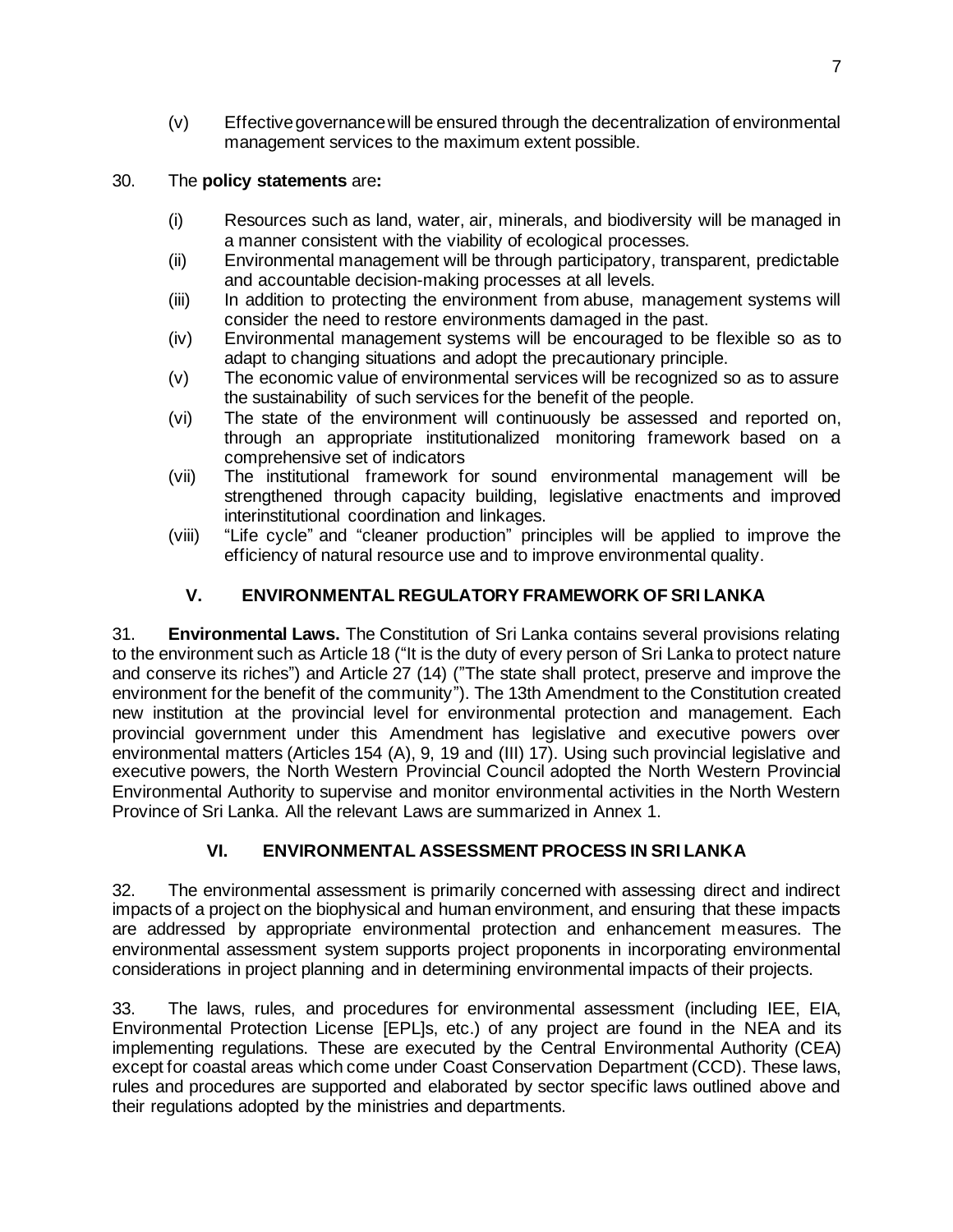The NEA of 1980 recommended the adoption of environmental assessment for development projects. The amendment to NEA in 1988, environmental assessment was made mandatory for projects with significant environmental impacts. The types of projects that need EIA are listed in the Gazette Extraordinary No. 772/22 and No. 1104 of 1993. The project approving agencies are listed in Gazette Extraordinary No. 859/14 of 1995 in which ministries with 14 subject areas (e.g., forest, energy, etc.) and eight statutory bodies have been identified. This legislation prescribed 31 categories of projects ("prescribed projects") that need environmental assessment. These projects irrespective of size if located in the coastal zone will undergo the approval process that is laid down in the Coast Conservation Act. However, projects located totally outside the Coastal zone will be subjected to the approval process laid down in the NEA. All SESIP subprojects expected to be categories as un-prescribed due to minimal civil works associated with refurbishment and renovation. Such activities will not require adoption of EIA/IEE assessment, however, will require an initial screening and preparation of an environmental social management plan under ADB safeguards policy requirements as defined in this ESMF.

34. The EPL process technically commences with a formal application one month prior to the commencement of operation. Unlike the environmental assessment requirement, this license is required of existing industries not anticipated directly under SESIP, however in obtaining materials for renovations and refurbishment under SESIP all-natural resources will be sourced from EPL licensed industries/businesses.

35. The MOE conducts scoping of the proposed activity that involves renovation and/or refurbishment to determine its potential environmental and social impacts. The MOE will carry out a screening and prepare sub activity relevant ESMP for sub-projects as deemed necessary and will be made available in Sinhala, Tamil and English for review and approval.

36. Public disclosure of an ESMP for comments and suggestions is done by MOE. Comment and suggestion from the public will be taken into consideration for the implementation of subproject activities. Public disclosure will be carried out only through the MOE website for comments and complaints and suggestions to submit. The website will indicate the location where hard copies could be examined.

37. The MOE will review the ESMP and incorporate the information, strategies of avoidance and mitigation measures and public grievances, comments and recommendations. A review of an ESMP is guided by the following criteria:

- (i) environmental considerations are integrated into overall project planning;
- (ii) environmental assessment is sound; and
- (iii) proposed environmental mitigation measures are adequate and effective.

38. The MOE will monitor the implementation of ESMP and ensure that the activities meet the standards established through environmental and social safeguards unit at MOE.

# **VII. ADB'S ENVIRONMENTAL SAFEGUARD POLICY PRINCIPLES**

<span id="page-13-0"></span>39. As an RBL program, SESIP has to satisfy not only the local environmental laws and regulations, but also the environmental safeguard principles of ADB. The need to comply with ADB's involuntary resettlement safeguard policy principles and indigenous peoples safeguard policy principles does not arise in SESIP, as its scope does not include activities that could have potential involuntary resettlement impacts or impacts on indigenous peoples.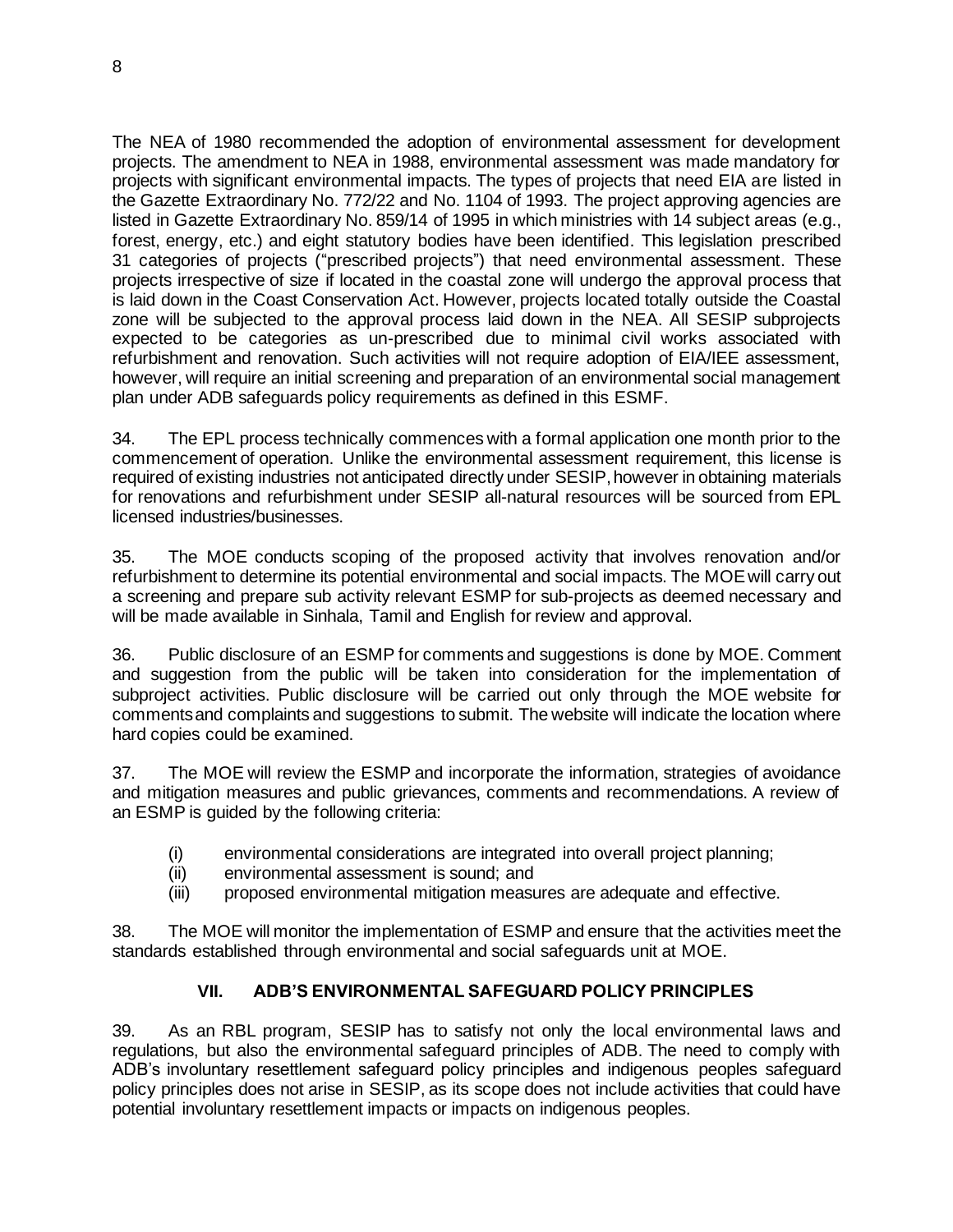40. The environmental safeguard policy principles of ADB are embodied in the SPS 2009. It applies to all projects supported by ADB. SPS2009 aims to (i) help avoid adverse project impacts on the environment and on affected people and communities; (ii) minimize, mitigate and/or compensate for adverse project impacts, if unavoidable; (iii) help borrowers to strengthen their safeguard systems; and (iv) develop their capacity in managing the environmental and social risks.

- 41. The environmental safeguards policy principles are:
	- (i) Use a screening process for each project as early as possible to determine its potential impacts and appropriate environmental assessment.
	- (ii) Conduct environmental assessment for each proposed project to identify potential direct, indirect, cumulative, and induced impacts and risks.
	- (iii) Examine alternatives to the project's location, design, technology, and components, and their potential environmental impacts.
	- (iv) Avoid, and where avoidance is not possible, minimize, mitigate, and/or offset adverse impacts and enhance positive impacts. Prepare an ESMP to address them.
	- (v) Conduct meaningful consultation at the early stage of project preparation that continues during implementation in an atmosphere free of intimidation or coercion, gender inclusive and responsive, and tailored to the needs of disadvantaged or vulnerable groups. Establish a grievance redress mechanism to address complaints and conflict resolution.
	- (vi) Disclose draft environmental assessment including the ESMP in a timely manner before project appraisal in an accessible place and in a form understandable to affected persons and other stakeholders. Disclose final environmental assessment and ESMP and their updates to all stakeholders.
	- (vii) Implement the ESMP and monitor its effectiveness.
	- (viii) Do not implement project activities in areas of critical habitats unless (i) there are no measurable adverse impacts on the critical habitat that could impair its ability to function, (ii) there is no reduction in the population of any recognized endangered or critically endangered species, and (iii) any lesser impacts are mitigated. If a project is located within a legally protected area, implement additional programs to promote and enhance the conservation aims of the protected area. In an area of natural habitats, there must be no significant conversion or degradation, unless (i) alternatives are not available, (ii) the overall benefits from the project substantially outweigh the environmental costs, and (iii) any conversion or degradation is appropriately mitigated. Use a precautionary approach to the use, development, and management of renewable natural resources.
	- (ix) Apply pollution prevention and control technologies and practices consistent with international good practices.
	- (x) Provide workers with safe and healthy working conditions and prevent accidents, iniuries, and disease.
	- (xi) Conserve physical cultural resources and avoid destroying or damaging them by using field-based surveys that employ qualified and experienced experts during environmental assessment.

42. The program is likely to trigger environment safeguard policy principles i, ii, iii, iv, v, vi, vii, ix, and x, and is unlikely to trigger iii, viii, and xi (see Annex 2).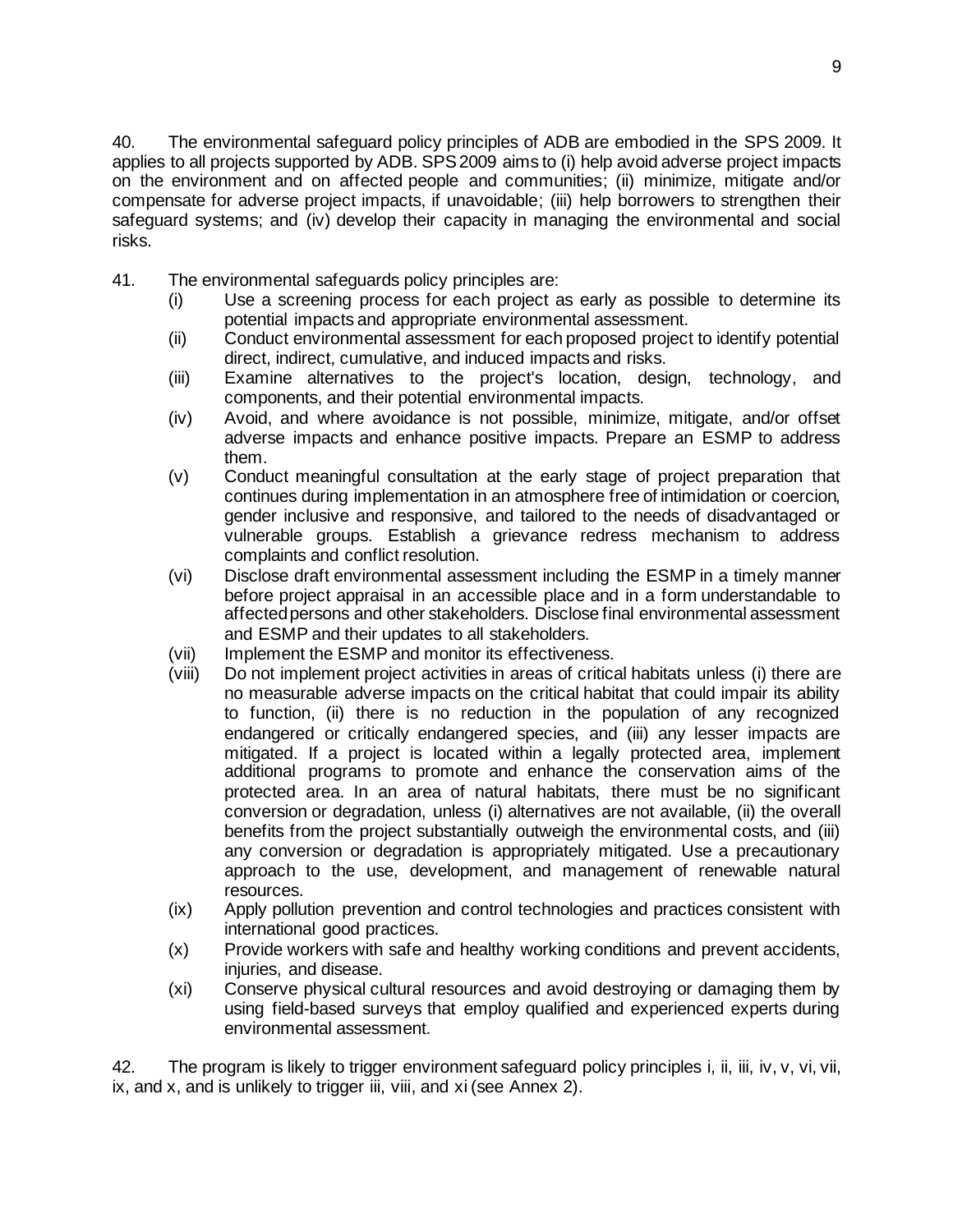#### <span id="page-15-0"></span>**VIII. COMPATIBILITY BETWEEN NATIONAL ENVIRONMENTAL POLICY AND REGULATORY FRAMEWORK, AND ENVIRONMENTAL SAFEGUARD PRINCIPLES OF SAFEGUARD POLICY STATEMENT**

43. The level of compatibility between environmental safeguard principles of SPS 2009 and Sri Lanka's environmental policy and regulatory framework is discussed below (Please see Annex 2 for further details).

44. The National Environmental Policy and Statement is comprehensive and addresses all relevant aspects of environment protection, environmental sustainability, and enforcement. The policy matches the environmental safeguard policy principles of SPS 2009. NEA, its amendments, and sector level legislation that support it have sufficiently transformed the Policy into a satisfactory environmental regulatory framework.

45. The composite government environmental clearance process, in principle, is consistent with ADB's environmental assessment process and public disclosure requirements. EIAs for development projects that are categorized as "prescribed" projects were made mandatory under the NEA in 1993. The prescription is based on the magnitude and potential for adverse environmental impacts of a proposed project. The CEA and PAAs have been reviewing and approving EIAs for prescribed projects since 1993 and has developed a solid technical expertise and capacity for this task with technical assistance projects from United States Agency for International Development, the Netherlands, ADB, and the World Bank over the past two decades.

46. Because of the exclusion of any civil works from SESIP, its renovation or refurbishment activities will get categorized under the local environmental regulatory framework as nonprescribed subprojects activities requiring no further environmental assessment. Any subprojects activities that would get categorized as "prescribed" projects will be excluded under SESIP. However, although local environmental assessment system applicable to SESIP is broadly similar to the environmental assessment procedures outlined in SPS 2009, SESIP will follow ESMF's environmental assessment guidelines for site selection, due diligence, design, consultation, disclosure, and monitoring and evaluation of its subproject activities. This will ensure that SESIP subprojects activities comply with both local and ADB's environmental safeguard requirements.

47. Past experience and practicality of environmental assessment for projects under ESDP as well as other local programs have shown relatively minor impacts falling within "nonprescribed" projects under the national environmental regulations. Under SESIP, all projects will be categorized by ESMF checklists and environmental, involuntary resettlement and indigenous people checklists filled (provided in Annex 3).

48. Activities that are categorized as C and falling below \$5,000 (civil works cost) and not involving any new construction or demolition activities will not engage in any further due diligence. All other subprojects above \$5,000 (civil works cost) will be required to prepare ESMPs. Only refurbishment/renovation/expansion activities exceeding \$150,000 (civil works cost) and categorized as B will be required to conduct an IEE. This is presuming that the subproject does not fall within an environmentally sensitive area. All subprojects falling below \$150,000 will be exempt from IEE to minimize the unnecessary financial burden and documentation process which can delay implementation process, however, a detailed ESMP will be mandatory.

49. The MOE will have to take responsibility for monitoring SESIP development sub project activities as they will all fall under the "non-prescribed" category under local regulations. ADB will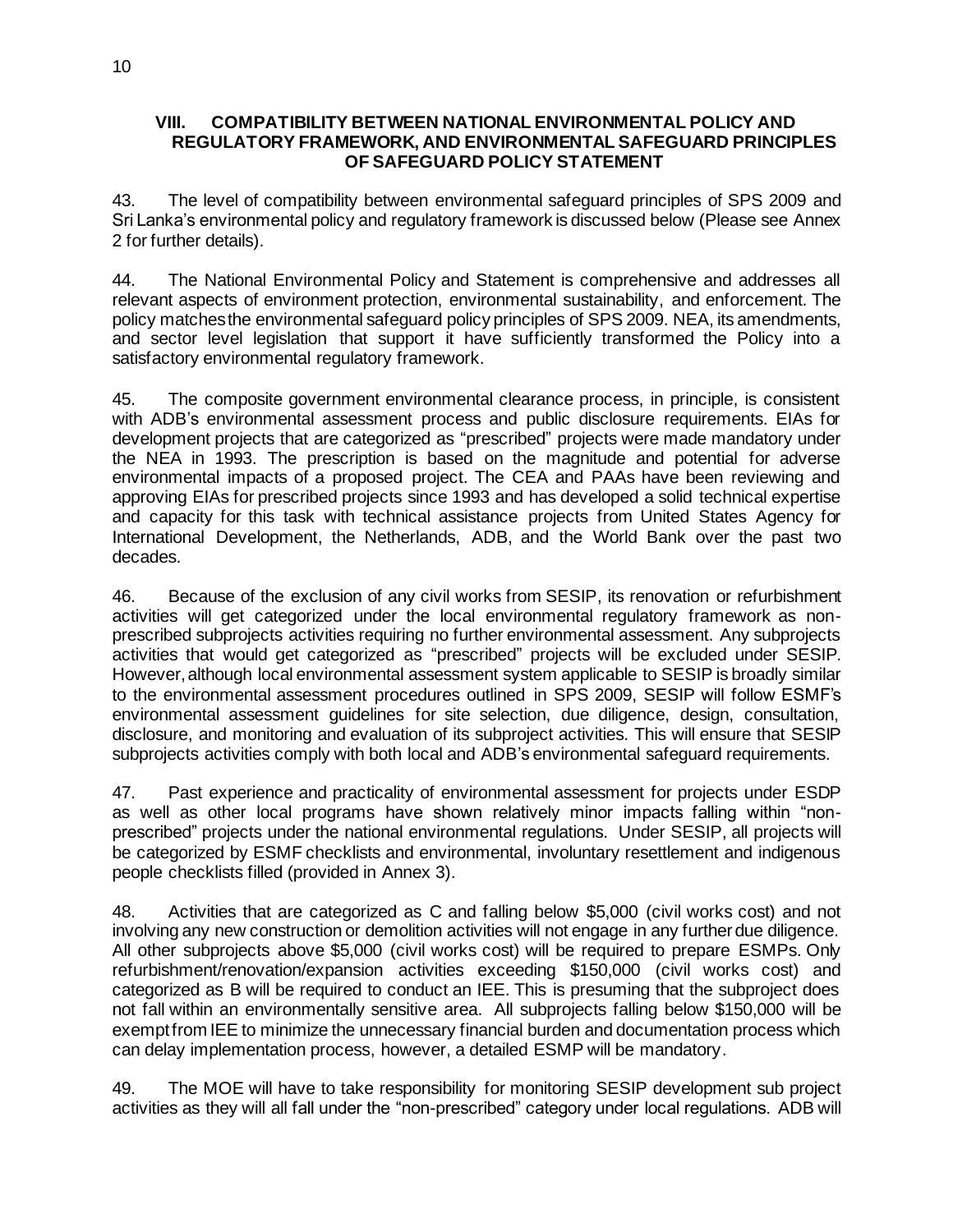conduct a prior review of a sample of environmental management plans to ensure their compliance with ESMF and then undertake post reviews during routine project monitoring to ensure ESMPs meet the conditions of ESMF thereby meeting local environmental regulatory requirements and ADB's environmental safeguard policy principles.

50. In the following key areas, Sri Lanka's environmental assessment display some weaknesses and deficiencies for which the following gap-filling measures are adopted from ADB's environmental safeguard policy principles.

51. As per NEA and its amendments of 1988 and 2000, and regulations, a project proponent provides project-affected persons and other stakeholders an opportunity to express their views, comments, and complaints before finalizing an ESMP. The review process is 21 days for draft ESMP (same time that is provided for an IEE). Stakeholder consultations will be carried out with the immediate stakeholders to strengthen the ESMP and if desired MOE will call for public consultations based on the scope of the refurbishment. Disclosure procedures of the ESMF will involve the displaying the document on the MOE website in all three national languages.

52. The serious consideration of reasonable alternatives is a powerful feature in the environmental assessment process. However, under SESIP, sub project activities, the best alternatives are deliberately avoided, focusing on a predetermined alternative as the best alternative. It is unlikely that the need to consider reasonable alternatives would arise in SESIP subproject activities.

53. The NEA and related laws take the primary project area to identify its potential impacts and to prepare a TOR for environmental assessment. ADB's environmental safeguard policy principles take a much wider view of environmental impacts of a project by taking the area of influence of a project as the area to study. The limited scope of environmental assessment required by local regulatory framework needs to be expanded to a subproject's area of influence encompassing (i) primary subproject sites; (ii) related facilities that SESIP develops and/or controls such as access roads, borrow pits and disposal areas; and (iii) associated facilities that are not funded as part of a subproject, but whose viability and existence depend exclusively on the subproject activities and whose goods and services are essential for successful operation of the subproject activities.

54. The local environmental regulatory framework does not prescribe a due diligence or environmental audit to check existing facilities at subproject site(s) to determine whether they could cause or is causing environmental risks and impacts. ADB's environmental policy requests environmental due diligence or audit in such circumstances. If the subproject activities does not foresee any major expansion except refurbishment of existing buildings and facilities, the due diligence or environmental audit constitutes the environmental assessment for the subproject.

#### <span id="page-16-0"></span>**IX. ENVIRONMENTAL ASSESSMENT AND APPROVAL PROCESS OF SUBPROJECTS OF SECONDARY EDUCATION SECTOR IMPROVEMENT PROJECT**

# <span id="page-16-1"></span>**A. Screening and Categorization of Potential Environmental Impacts**

55. During the identification and screening of subprojects activities, use the screening and categorization system adopted from SPS 2009 (Annex 3) to identify significant potential environmental impacts of subprojects. The impact category is determined by its most environmentally-sensitive component, including direct, indirect, cumulative, and induced impacts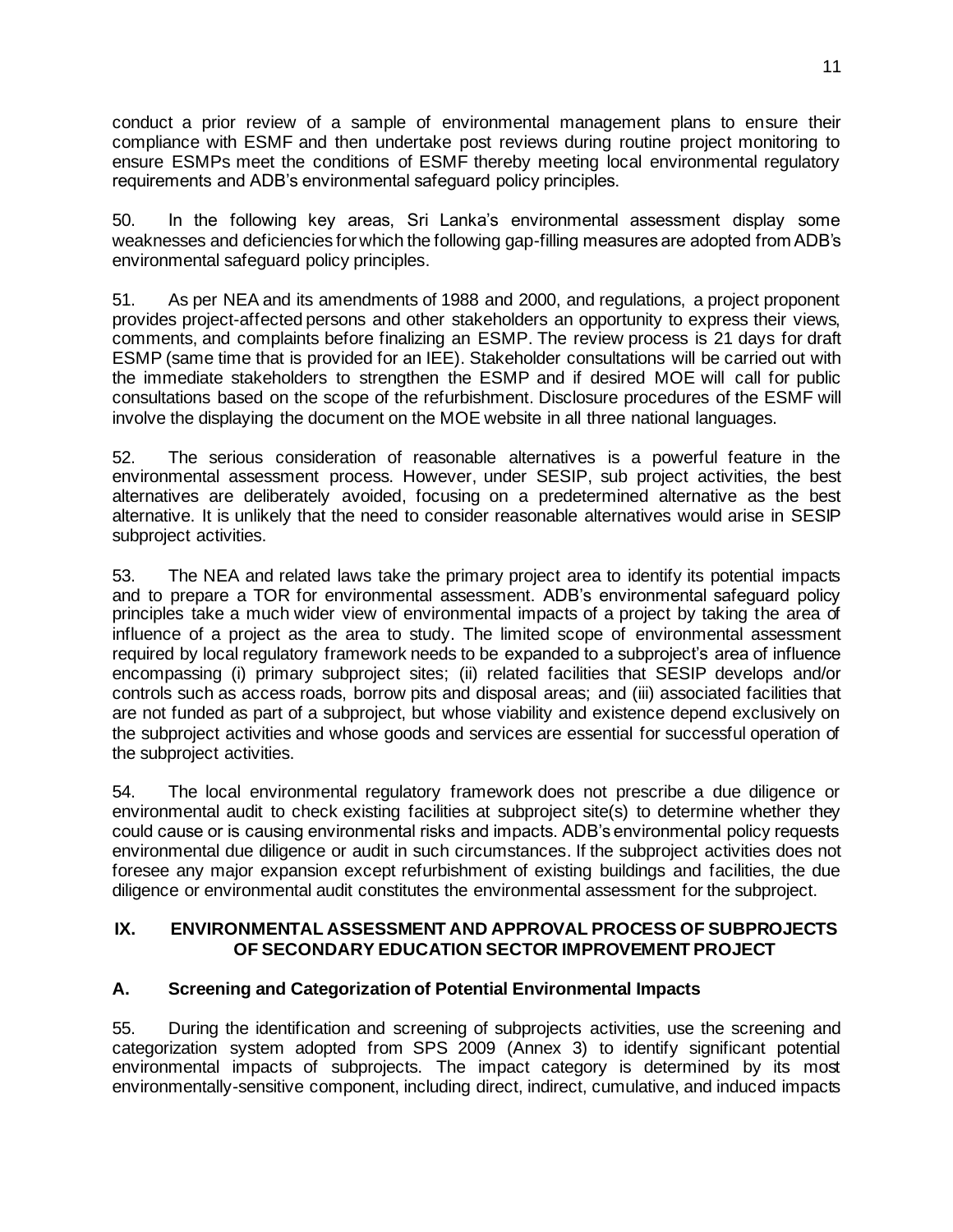within the project's area of influence. The subproject environmental screening and categorization system for SESIP is given below:

- (i) Category A: The subproject is likely to have significant adverse environmental impacts that are irreversible, diverse, or unprecedented, and may affect an area larger than the sites or facilities subject to physical works. EIA and a comprehensive ESMPare required. (This category of subprojects is excluded from SESIP).
- (ii) Category B: The subproject is likely to have adverse environmental impacts that are less adverse than those of Category A which are site-specific, few, mostly reversible, and in most cases mitigation measures can be designed more readily than in Category A projects. All subprojects are required to have an ESMP unless the civil works activities fall below USD 5,000 (these will stop with the checklists). All projects exceeding USD 150,000 or falling within a sensitive site as identified by ESMF checklists will be required to go for an IEE.
- (iii) Category C: The subproject is likely to have minimal or no adverse environmental impacts. No environmental assessment is required although environmental implications of the subproject need to be reviewed. ESMF safeguards checklists will be required as basic preliminary due diligence.

56. Essentially, SESIP is not expected to engage in extensive civil works. Main civil works will be associated with the renovation and upgrading of the teacher training centers which may require electrical wiring and introduction of new furniture. New construction is not anticipated under SESIP. The exact scope of the required interventions will only be determined during Year 1 of the program based on criteria provided by NIE. Therefore, the environmental classification of SESIP will be re-evaluated once the exact scope of civil works required is identified.

# <span id="page-17-0"></span>**B. Consultation and Participation**

57. The MOE and respective provincial focal points will conduct meaningful consultations with project-affected persons and communities. Stakeholders will be informed about the subproject activities prior to its commencement. . For this purpose, MOE safeguards cell or the focal points will prepare a consultation plan with project-affected persons and other stakeholders in consultation with the Safeguard Cell at MOE. Their views, comments, and complaints will be entertained and addressed. The proceedings and outcome of such consultations will be recorded. In a report the MOEs or Provincial Councils (PCs) will summarize the manner in which consultations were conducted, key topics discussed, and the decisions arrived at with participants' support. These decisions will be incorporated in ESMPs where substantial civil works is undertaken. Extensive consultation processes will however, not be required in most instances as the nature of anticipated civil works will fall within the minimal due diligence requirement.

58. The MOE or PCs will discuss draft ESMPs with project-affected persons and communities prior to commencement of subproject activities and if necessary, during operations. Periodic consultations and grievance redress mechanisms will be implemented for project-affected persons where, MOE or PCs will involve them in subproject planning, implementation, and monitoring. In the above, grievance redress will be monitored periodically by SESIP.

59. Consultations will be conducted in an atmosphere which is conducive to arrive at decisions which are beneficial to the subproject and project-affected persons. Consultations will be free of coercion and intimidation, and is gender-inclusive and tailored to the needs of disadvantaged and vulnerable groups. Though capacity was built during ESDP, at the moment, the MOE capacity to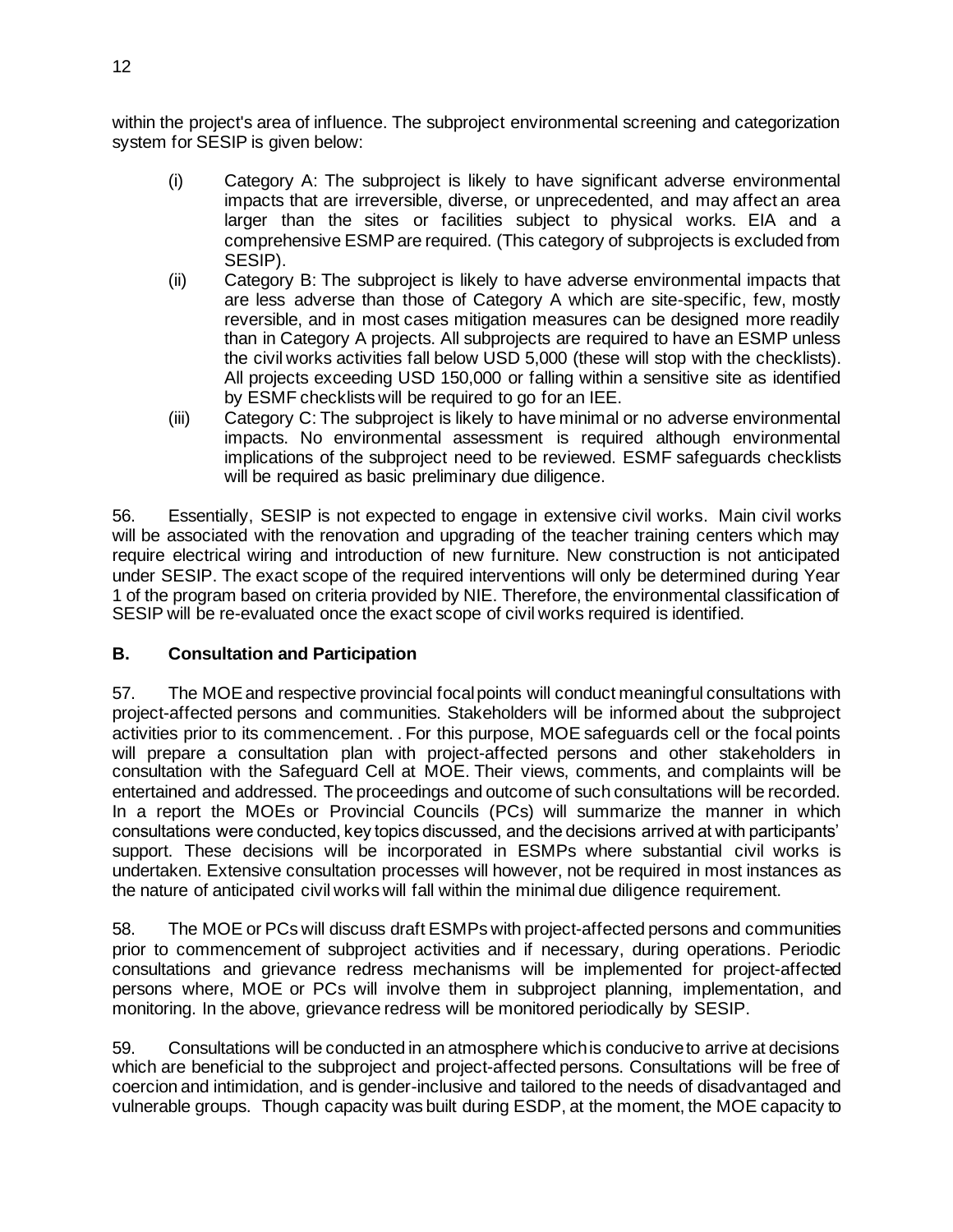carry out all of the above without external support will be difficult.Lack of finances, time allocations and permanent cadre positions make it restrictive though the Director of School Works is currently overseeing the environmental and social safeguards component. Currently, they are looking in to institutionalizing a Safeguards Cell with new cadre creation. Since this is expected to take some time, it is recommended that a Safeguards Officer be recruited under SESIP as part of the Project Management Unit to support the Director, School Works in implementing the necessary safeguards actions.

# <span id="page-18-0"></span>**C. Guidelines for the Preparation of Initial Environmental Examinations**

60. The following are the main steps in formulating an IEE for a subproject with potential environmental impacts. The site-specific issues and the significance of such issues would decide the degree of scale and sensitivity and the magnitude of its potential environmental impacts. Any activity listed in the List of Prohibited Activities in Annex 4 will be excluded, as they will not qualify for ADB support.

- (i) An executive summary describes the critical factors, significant findings, and recommendations.
- (ii) A summary of applicable environmental policies, laws, regulations, and ADB's safeguard policy principles that are likely to be triggered by the subproject. (IEE could refer to ESMF without reiterating environmental policy and regulatory framework.)
- (iii) Analysis of alternatives is a key component of an IEE. In SESIP, most of the locations of subprojects are already identified as they will be existing building locations; there may be no need to consider alternative sites. However, alternatives in design, technology and components shall be considered. At a minimum the with and without project alternate shall be considered.
- (iv) Description of the subproject— major components such as refurbishment of existing buildings or the construction of new buildings and facilities.
- (v) IEE will be based on current information including an accurate project description, and appropriate environmental and social baseline data. Desk reviews, discussions with project personnel, and field visits and interviews with people in the subproject area will provide the required data and information.
- (vi) Based on the data and information and findings of field visits, the environmental specialist will identify potential impacts and risks of the subproject on physical, biological, socioeconomic, and physical cultural resources. These will be summarized and presented in the IEE.
- (vii) The potential environmental impacts and risks will be reviewed against requirements of all applicable laws and regulations and ADB's environmental safeguard policy principles. It is helpful if a matrix is prepared as part of IEE to indicate what laws and regulations, and ADB's environmental safeguard policy principles are triggered by the potential environmental impacts of the subproject.
- (viii) A subproject's environmental impacts and risks will be analyzed in the context of the subproject's area of influence. This includes primary project sites and related facilities, associated facilities, and areas and communities potentially affected by cumulative impacts from further planned development of the subproject, and areas and communities that will potentially be affected by impacts of unplanned but predictable developments caused by the subproject. Environmental impacts and risks will also be analyzed for all phases of the project cycle.
- (ix) When a subproject involves existing activities or facilities, an environmental specialist who conducts environmental assessment and formulate the IEE will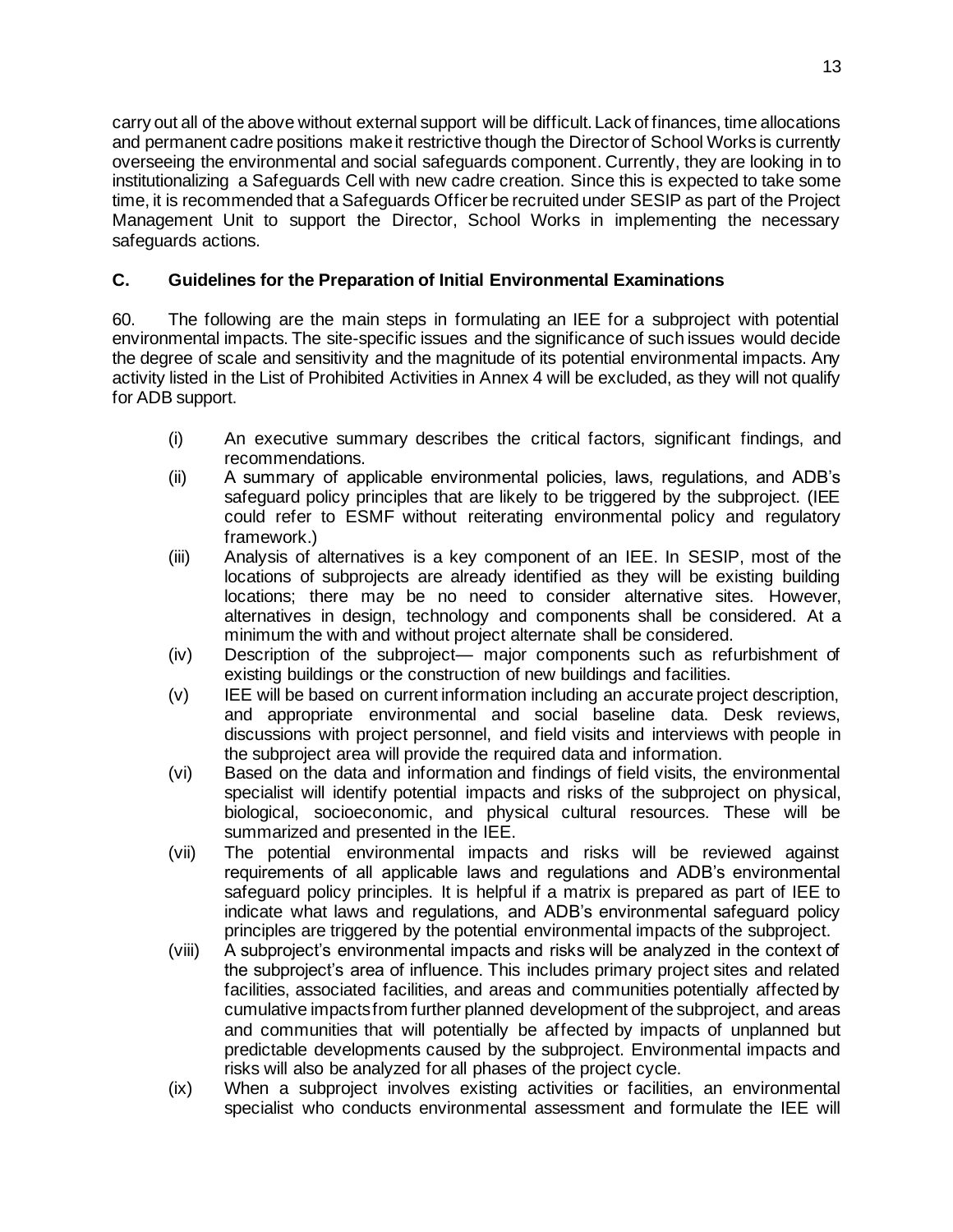perform an environmental audit or due diligence exercise to determine the existence of any areas where the subproject may cause or is causing environmental risks or impacts. If the subproject does not foresee any new major expansion, but only refurbishment of existing buildings and facilities, the audit or the due diligence report constitutes the environmental assessment of the subproject. (See Annex 5 for an outline of an environmental audit/due diligence report).

- (x) The IEE will discuss the consultation process undertaken during project design to consult stakeholders, and to disclose subproject information to all of them. The IEE will summarize comments and concerns received from project-affected persons and others, and how these comments and suggestions have been addressed in project design and mitigation measures by paying special attention to the needs and concerns of vulnerable groups including women and the poor. It will also outline how further consultations with stakeholders will be conducted during subproject implementation.
- (xi) IEE will outline the grievance redress mechanism for each subproject with potential environmental impacts. The mechanism or framework will detail ex-officio members of grievance redress mechanism (GRM), the guidelines for hearing complaints, the process of GRM, timeframe for hearing and decision making, and budget to be determined by SESIP and the onset of each sub project.
- (xii) A detailed ESMP (Annex 6 provides a general ESMP that can be used as a guideline).
- (xiii) A short summary and conclusion drawn from the assessment and provides recommendation.

# <span id="page-19-0"></span>**D. Guidelines for Preparing Environmental Social Management Plan**

61. Having identified the potential environmental impacts of a subproject, the next step is the preparation of appropriate measures to eliminate, mitigate, reduce, or offset those environmental impacts, guided by environmental best practices. This is done through the formulation of an ESMP for the subproject activities. An ESMP provides a link between the impacts predicted and mitigation measures specified to address them. ADB's environmental safeguard policy principles state that a detailed ESMP is essential for Category A and Category B projects, but for Category C subprojects (anticipated to be majority identified under SESIP), a simplified ESMP would suffice. While there are no standard formats for ESMPs, its format should fit the subproject's activities, circumstances, and requirements. ESMPs are to be prepared after considering comments and recommendations from all subproject stakeholders. The type, scale, and magnitude of renovations/refurbishments under SESIP will vary from subproject to subproject. In preparing an ESMP for a subproject, the following key areas will be addressed by EA/IA and monitored by SESIP (See Annex 6 for an ESMP format).

62. An ESMP clearly indicates different phases of a subproject's physical activities. For each phase, it includes proposed mitigation measures against adverse environmental impacts and risks, institutional arrangements to deliver them, capacity development and training measures, implementation schedule, cost estimates, environmental monitoring indicators, and reporting requirements. The ESMP will define expected outcomes as measurable events to the extent possible and will include performance indicators or targets that can be tracked over a defined period of time.

#### **1. Description of mitigation measures**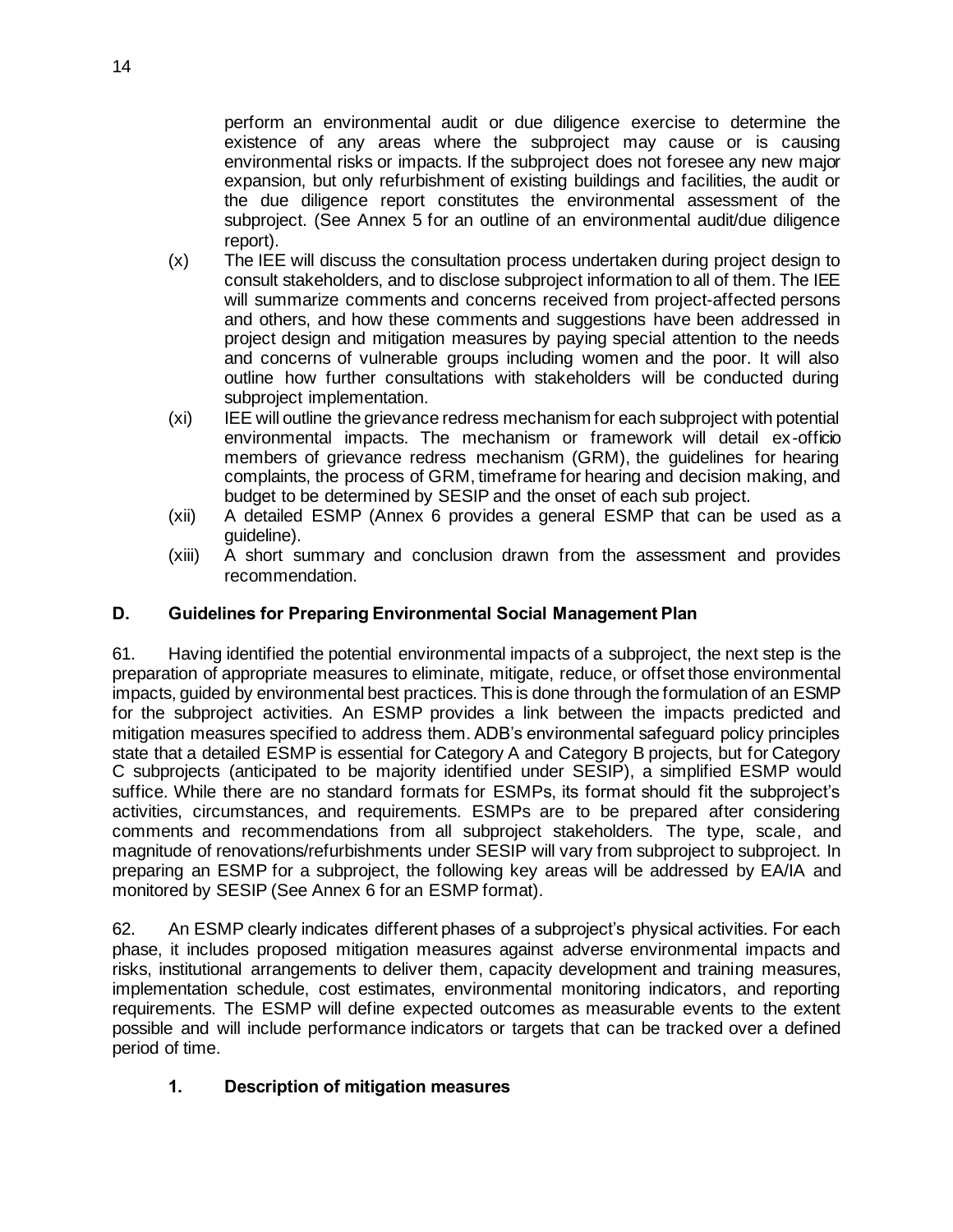63. Feasible and cost-effective measures to minimize adverse environmental impacts are specified with reference to each impact identified during environmental assessment. Furthermore, ESMP provides details on the conditions under which the mitigation measure will be implemented. ESMPindicates the type of solution proposed (structural and non-structural) and the phase in which it should become operable (design, construction and/or operational).

# **2. Monitoring program**

64. An environmental performance monitoring program will be a part of the ESMP. It will ensure that the proposed mitigation measures will have the intended results, and comply with national environmental standards and ADB's environmental safeguard policy principles. The monitoring program will have the following components:

- (i) monitoring indicators for evaluating the performance of each mitigation measure;
- (ii) monitoring mechanisms and methodologies;
- (iii) monitoring frequency;
- (iv) monitoring locations;
- (v) safeguard compliance reporting; and
- (vi) budget.

65. The ESMPwill also highlight guidelines on the types of information required for monitoring the implementation and effectiveness of mitigation measures, how to obtain them and how to provide feedback on such information. See Annex 7 for monitoring format.

# **3. Institutional arrangements**

66. Institutions responsible for implementing the mitigation measures and for monitoring their performance will be clearly stated in the ESMPwhere ESMP monitoring is identified. The program will be implemented from 2020 to 2025. The MOE will be the executing agency. A SESIP steering committee will be established, comprising MOE, National Education Commission, NIE, Department of Examinations, Provincial Council, Finance Commission, and PEAs and other key stakeholders. The steering committee will be headed by Secretary, MOE. A SESIP program unit will be established within MOE to coordinate and monitor the progress in achieving the DLIs. An environmental and social safeguards officer who will also be part of the RBL program management unit (PMU) will be appointed as part of the SESIP Program to facilitate the safeguards requirement and to support the existing safeguards unit at MOE headed by the Director School Works Division. Further, MOE will identify Provincial Level Focal Points (PFPs) who will be responsible for safeguards activities at the provincial level overlooked by the MOE Safeguards Unit. Awareness programs and training for those appointed for safeguards work will be the key to effective safeguards implementation at MOE and at the provincial level. The safeguard unit will prepare training programs in consultation with Sri Lanka Resident Mission. The training programs and safeguards capacity building will be supported with intermittent inputs from the technical assistance (TA).

# **4. Implementing schedules**

67. Timing, frequency, and duration of implementing mitigation measures will be linked to the overall implementation schedule of the subproject currently anticipated to be over 7 years.

# **5. Reporting procedures**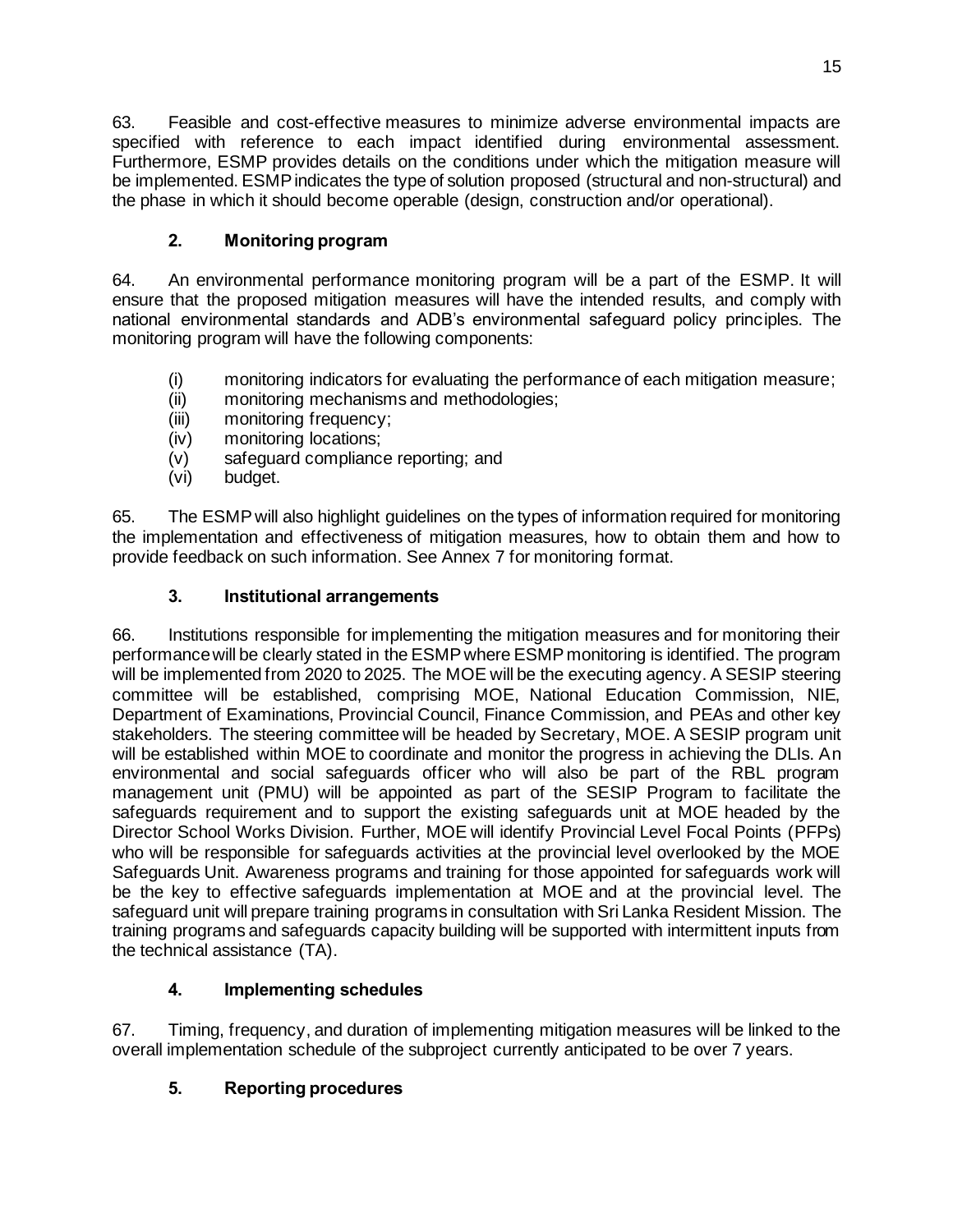68. Feedback mechanisms to inform relevant agencies and institutions on the progress and effectiveness of the mitigation measures will be specified in the ESMP. Based on the information and activities reviewed at site level, the PMU shall develop a combined monitoring report on environmental and social safeguards and submit to ABD for review and disclosure. The reporting frequency shall be on a semi-annual basis.

# **6. Cost estimates and sources of fund**

69. Implementation of mitigation measures outlined in the ESMP will involve an initial investment cost as well as recurrent costs. The ESMP should include costs estimates for each mitigating measure and also identify source of funding to be provided by SESIP. SESIP will prepare separate cost estimates for the implementation of safeguards where required.

# **7. Other Specifications in Environmental Social Management Plan**

70. To avoid illegal extraction of resources required for civil works required during renovation/refurbishment, ESMPs of subproject activities will include clauses to ensure that sand, clay, and timber are obtained from authorized locations and sources that are licensed by relevant government authorities. All building construction and refurbishment will adhere to current building and other applicable Codes of Practice (COP) in Sri Lanka that cover the following key environmental issues. To inform building contractors and to ensure that they are responsible to adhere to the following COP, issued by the Institute of Construction, Training and Development (ICTAD), the following COPs will be included in the contract documents:

| <b>Code of Practice Number</b> | <b>Activity</b>                               |
|--------------------------------|-----------------------------------------------|
| SCA/3/1                        | Irrigation and land drainage                  |
| SCA/3/2                        | Water supply, sewerage & storm water drainage |
| SCA/3/3                        | <b>Reclamation works</b>                      |
| SCA/3/4                        | Ground water exploration and exploitation     |
| SCA/4                          | Building works (Vol. I)                       |
| SCA/4                          | Building works (Vol. II)                      |
| SCA/8                          | Electrical and mechanical works               |

71. Any other standard specification of the government such as collection, storage and disposal of waste that contain ACM, health ministry guidelines and construction industry development authority (CIDA) issued guidelines on health and safety (on COVID-19 containment at construction sites) shall be complied with.

- 72. In addition, the contractor will address the following issues under the ESMP:
	- (i) electromagnetic radiation—issues such as location of telecommunication towers, and consequences of permitting such towers to be built on top of college buildings, buildings near H/T cables etc;
	- (ii) handling, transportation, and use of asbestos (Annex 8);
	- (iii) noise pollution during construction activities;
	- (iv) preservation of culturally significant buildings;
	- (v) ecological issues at construction sites;
	- (vi) transport and access to construction sites;
	- (vii) appearance of buildings and sites (aesthetics);
	- (viii) floodwater protection provisions;
	- (ix) designing appropriate landscaping;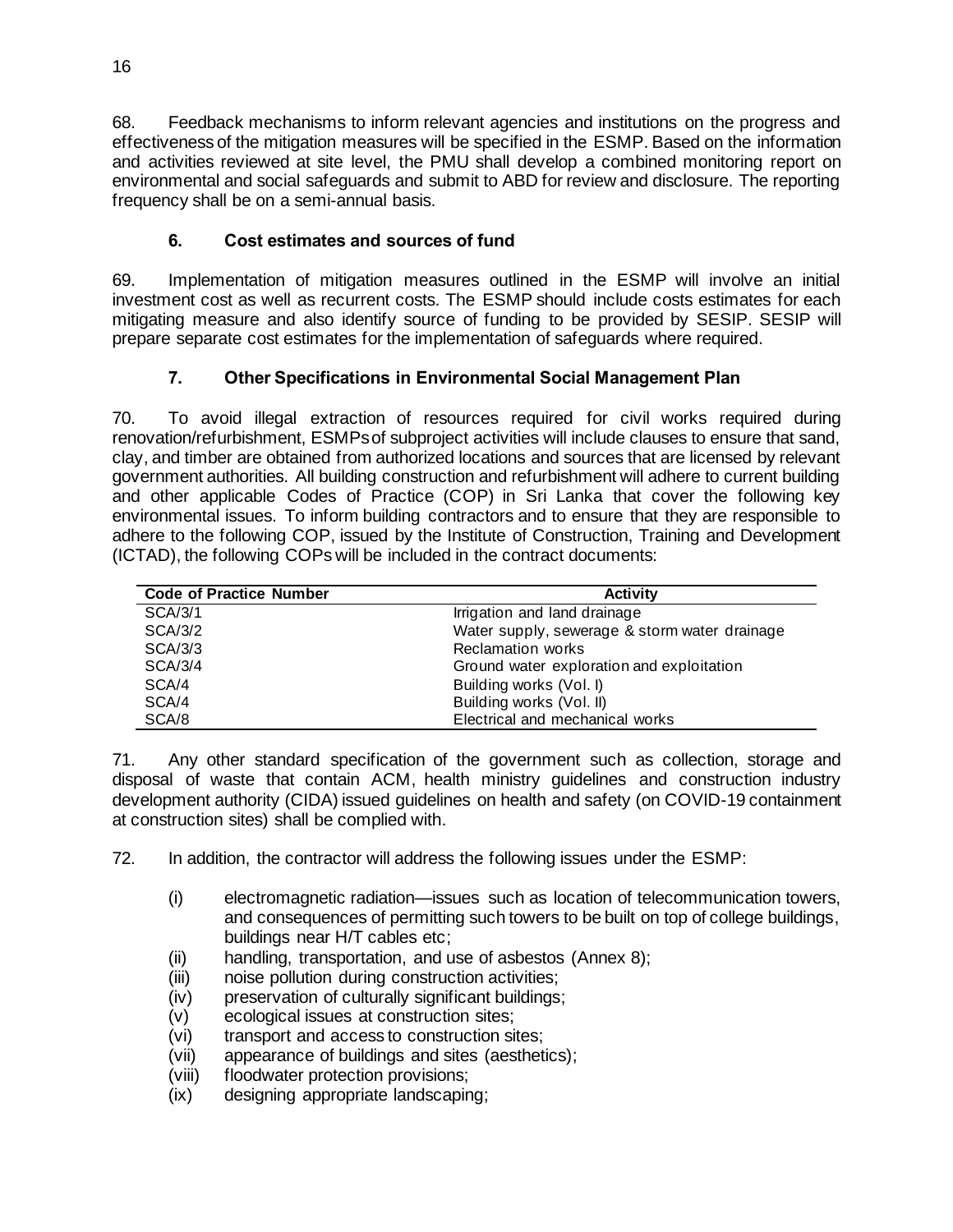- (x) energy conservation and efficiency;
- (xi) waste disposal, salvage, re use and recycling of materials;
- (xii) avoidance of hazardous materials;
- (xiii) safety, security, and fire; and
- (xiv) energy efficient lighting options.

73. Subproject activities with refurbishment and renovation contracts, together with Bill of Quantities, under Bill No. 01—Preliminary and General Items, a statement must be included to state that the contractor is bound to implement the approved ESMP of the subproject in full. (See Annex 9 for details). SESIPwill be responsible in ensuring this inclusion in the contract documents and making the contractor aware of this requirement prior to awarding the contract.

#### <span id="page-22-0"></span>**X. ANTICIPATED ENVIRONMENTAL IMPACTS OF SECONDARY EDUCATION SECTOR IMPROVEMENT PROJECT**

74. The refurbishment of science labs in schools, training colleges, teacher training centers, etc. may give rise to the following environmental impacts and risks:

- (i) **Site clearance and preparation.** Under SESIP, new construction is not anticipated, however, in event that there is a need for an extension of an existing building, it may cause degradation of the environment through removal of trees and natural ground cover which may also give rise to erosion.
- (ii) **Soil Erosion and Water Contamination.** Gravel and/or soil brought for any filling purpose, if not properly stored and is exposed to the natural elements can be washed off to nearby streams, paddy lands, rivers and low-lying areas causing sedimentation. Storm water congestion on site can create inconveniences to college activities and construction work. Improper placement of college/university/training laboratories and latrines can cause groundwater contamination to streams and drinking water sources. Also waste water generated during construction and from labor camps also contaminate drinking water sources, if not properly treated.
- (iii) **Waste generation**. Renovation work may generate construction debris which can lead to pollution of adjoining areas, including potentially sensitive sites and residential areas. Various construction waste from construction related activities and labor camps will be generated that can create an inconvenience if not properly managed. In addition, unless waste is not disposed of properly it can become breeding grounds for water borne diseases and increase the vector population in the project area of influence. In certain instances waste generated from refurbishment activities may be of hazardous origin and he lack of appropriate mechanism to disposal such hazardous and toxic waste could lead to the contamination of soil and water resources. Disposal of asbestos roofing sheets can lead to pollution and pose a hazard to handlers.
- (iv) **Lack of drainage, soil erosion, sedimentation, and health hazards.** Gravel, sand, and soil brought into sites for building constructions or resulted from demolitions might, if not properly handled, be washed off to nearby streams, paddy lands, low-lying areas, and wetlands. This can cause sediments blocking natural flows of water and degrading habitats.
- (v) **Resource Extraction**: The refurbishment and renovation work is likely to create a huge demand for construction materials such as sand, clay for bricks and timber which will place a burden on resources. Therefore, there will be impacts related to sand mining and extraction of gravel from burrow pits/quarries. For example sand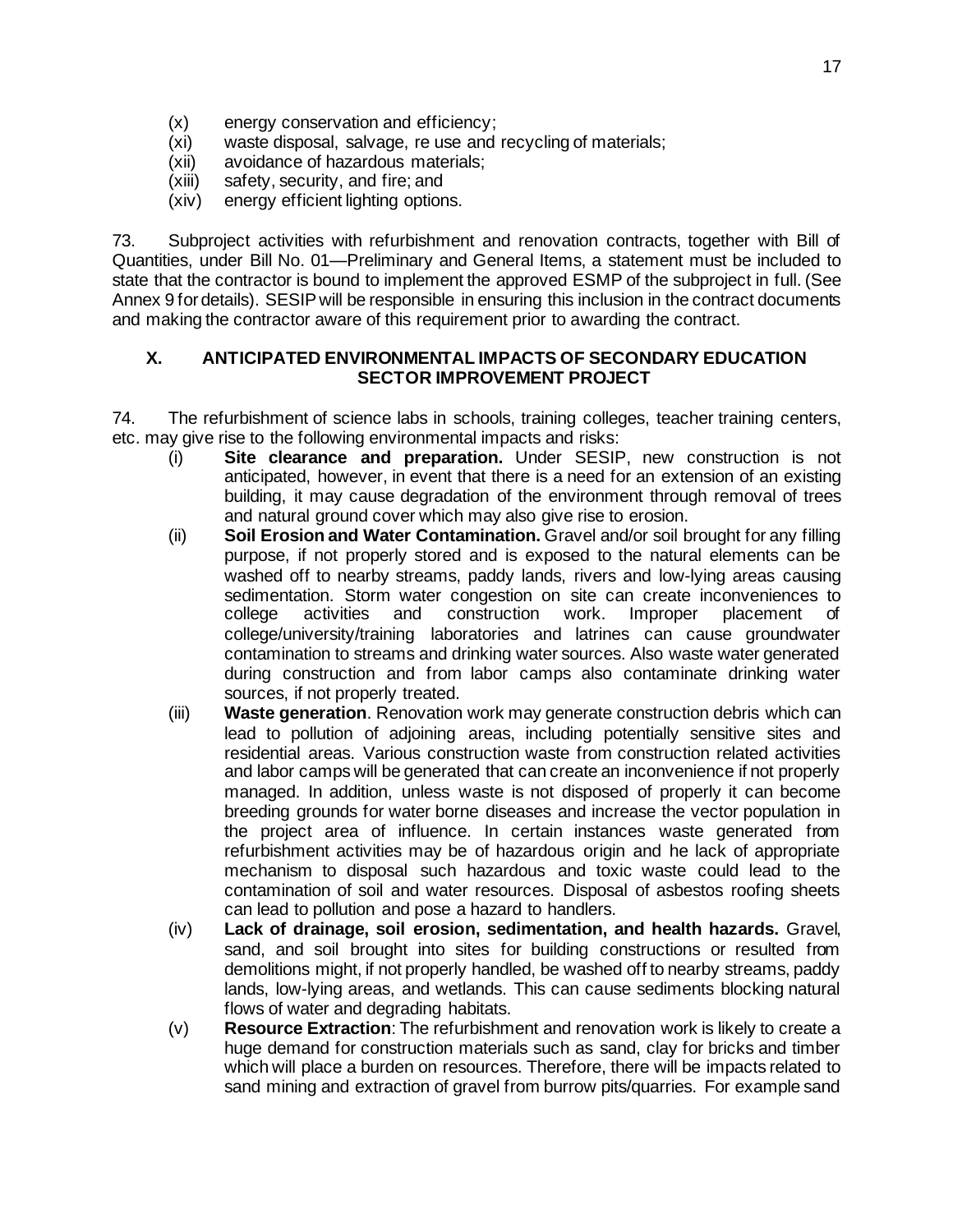mining in nearby rivers and stream and extraction of gravel from burrow pits and quarries could create adverse environmental impacts on nearby communities.

- (vi) **Transport**. Transportation of material to and from the site will create disturbances during school hours; damage to the school property, can cause injury to children and increase traffic congestion in the area. Open trucks with sand, gravel, and cement could be main sources of such accidents and pollution.
- (vii) **Labor camp.** In majority of cases the refurbishment and renovation work labor camps will not be established. However in the event that a camp is on school premises, location of camps and workers interactions with students can create negative social impacts. Labor camp employees also need to be monitored to ensure that they stick to the code of conduct under the labor laws of the country. Labor entry into functioning schools and teacher training centers may increase risk of terrorist attacks unless proper screening mechanisms are enforced (this can be revised if state of emergency in the country is removed).Workers may be exposed to COVID-19 disease and without proper management, construction activities may result to the spread of the disease in the worksite.
- (viii) **Safety.** Safety of workers, school children, teachers and residents will be an issue. Given work will be in schools and teacher training centers, construction sites that are not cordoned off can cause potential safety hazards to students and residents who are too close to the site. Construction workers are exposed to occupational hazards if proper safety procedures are not followed. Some training activities at colleges can cause occupational hazards, especially related to the use of sharp objects, hazardous liquids and compounds, and noise generation equipment. Safety factor within refurbished building will have to be considered as most current facilities are lacking basic fire safety.
- (ix) **Noise generation.** Refurbishment and renovation of structures cause noise, especially if it involves any demolition work. Loading and transporting of materials will also generate noise. During school teaching hours this may create disturbances to classroom activities and to residents living close to the renovation sites.
- (x) **Dust generation.** Dust generated during clearing, demolition and renovation work can cause difficulties for students who have respiratory problems, and become a nuisance during school hours. Soil/ gravel kept for long periods without proper cover can generate dust and become an inconvenience during school hours and for surrounding residents. Transportation of materials to site will also generate dust. Decommissioning of existing structures can also create dust that is potentially hazardous.
- (xi) **Damage to aesthetics of site and/or area**. Refurbishment and extension of college buildings could have some impact on aesthetic and scenic characteristics of colleges and their environs. Anticipated disturbances to current aesthetics will be temporary and limited to construction phase. At the sites, the risk of damage is high, if new structures are not consistent with college architectural customs and design.
- (xii) **Poor sanitary conditions and potable water**. Inadequate and nonfunctional washing and toilet facilities expose college students, teachers to health risks. A shortage of clean drinking water will result in dehydration. At the refurbishment sites, stressed conditions will be accentuated unless the sites are planned to avoid shortages of clean water supply and provision of alternative sanitary facilities. This will also increase the risk of contracting COVID 19.
- (xiii) **Lack of adherence to set standard disposal of hazardous waste**. During field visits of ESDPI, a limited number of science laboratories did not meet occupational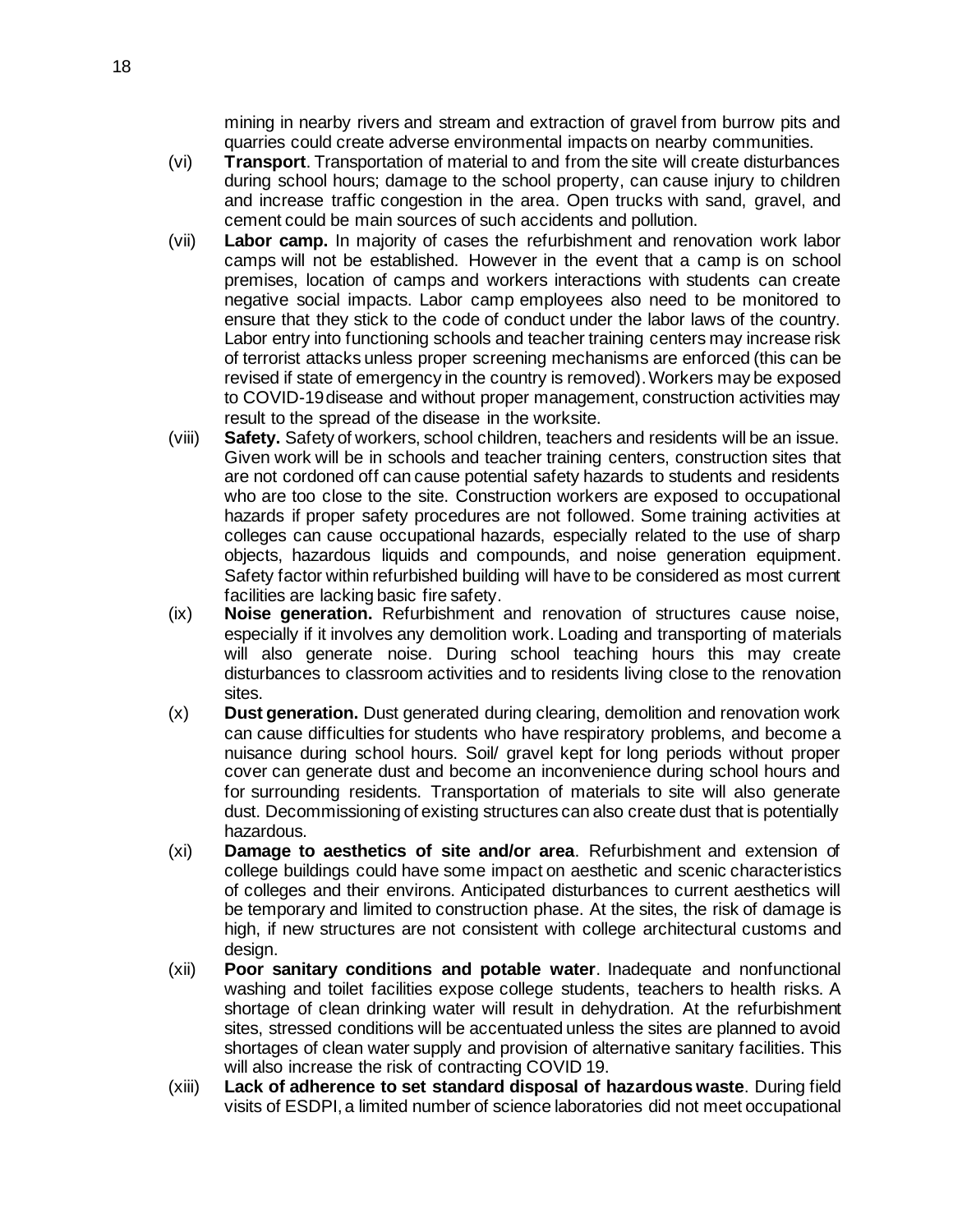health and safety standards and provision of adequate safety equipment. The overall school system laboratories do not have hazardous waste chemical disposal processes. Nationally also there is no planned collection system for hazardous material that is in implementation at the time of preparing this ESMF.

(xiv) **Lack of maintenance in developed infrastructure.** The lack of adequate funds to maintain colleges and training centers after refurbishment/ renovation leads to their rapid deterioration. Already seen for provincial level science labs under the current context.

## <span id="page-24-0"></span>**XI. PROPOSED ENVIRONMENTAL MITIGATORY MEASURES OF SECONDARY EDUCATION SECTOR IMPROVEMENT PROJECT**

75. Mitigation measures below shall be included in ESMP's developed for each refurbishment and renovation site depending on the identified environmental impacts. Although most refurbishment and renovation work will be on existing school premises and it will not require location on new sites, during environmental assessments care must be taken to ensure that selection of sites abide by the following:

# (i) **Site clearance and preparation**.

- Renovations should not be located within conservation areas, protected areas, sanctuary, and forest areas as designated by the Forest and Wildlife Conservation Departments of Sri Lanka.
- Ensure that renovations are not located on steep slopes, landslide or flood prone areas. If in any event the subprojects are located in such areas, proper retaining walls and strengthening of slopes should be done to minimize risks with guidance from NBRO.
- Ensure that no renovations are located close to wetland or on reservation of surface water bodies.
- All stages of site selection and construction should be done in consultation with all stakeholders and with approval from local authorities and government agencies where required.

# (ii) **Soil Erosion and Water Contamination.**

Laboratories and latrines should be located downstream from drinking water sources and away from waterways.

# (iii) **Waste generation**.

- Refurbishment and renovation work should not increase the risk of blocking the drainage and natural waterways.
- Some of the sites selected for renovation and refurbishment may include asbestos containing material (ACM). Therefore, all sites selected for renovation and refurbishment shall be first screened (by contractor) for any presence of ACM. If found the contractor shall develop an asbestos management plan consistent with international good practices such as those detailed in IFC's Guidance Notes, WB's Good Practice and as stipulated under the "guidelines for the management of scheduled waste in Sri Lanka" developed under national environmental (protection and quality) regulation No. 1 of 2008.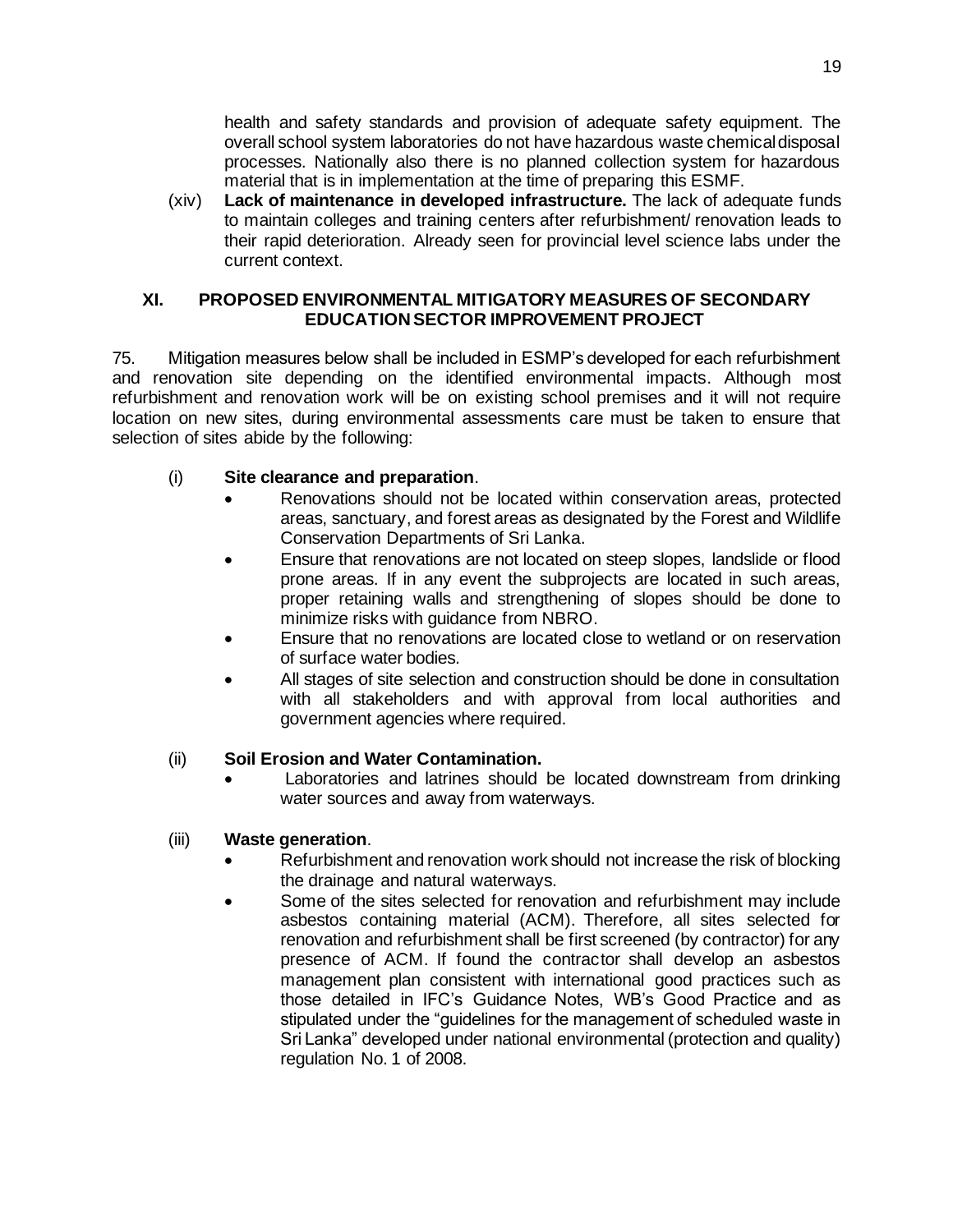- Waste generated during site clearance should be disposed of in areas approved by the local authorities. Spread of invasive species should be minimized by destroying such plants on site.
- Construction sites shall be cleared on a daily basis of any material that can cause injury. Proper waste bins shall be located on construction sites and labor camps. A waste recycling plan shall be prepared by the contractor to reduce the amount of waste.

# (iv) **Lack of drainage, soil erosion, sedimentation, and health hazards.**

- Disposal of cleared vegetation and spoil near or on to existing drainage paths shall cause blockages in drainage causing stagnation of storm water. Such stagnant water would be potential sites for breeding of mosquitos. Therefore, care should be taken when disposing such material.
- In order to prevent soil being washed away, materials will be stored to minimize erosion. Silt traps shall be placed where appropriate to minimize sedimentation of nearby waterways.
- No drains or natural waterways will be obstructed in any way during subproject activities.

# (v) **Resource Extraction**.

• Construction material such as sand, soil, metal and rubble shall be sourced from GSMB or the Government of Sri Lanka licensed sites. Timber shall be sourced from agencies that have obtained the required licenses. As much as possible timber used should be from renewable forest sources. Construction contracts shall include clauses ensuring that contractors abide by this requirement.

# (vi) **Transport**.

- Transportation of material shall be covered and shall avoid rush hours (school start and end times).
- Vehicle drivers shall maintain appropriate speeds in order to avoid accidents, especially when driving in school premises.
- Waste that include ACM shall be segregated from other waste and stored, transported and disposed as per guidance given in the "guidelines for the management of scheduled waste in Sri Lanka".

# (vii) **Labor camps and labor management.**

- Strict labor supervision should be undertaken of construction workers especially during school hours to minimize interactions with students. Labor awareness programs to educate laborers on codes of conduct shall be introduced.
- National labor laws and International Labour Organization rules shall strictly be enforced on contractors and their employed labor force. All employees will be screened, and identity cards provided by contractor and contractor will be responsible for all employees to minimize security risk associated with terrorism.

# (viii) **Health and Safety.**

Safety regulations shall be followed by contractors to minimize risks. Necessary barriers, warnings, signs demarcating unsafe areas should be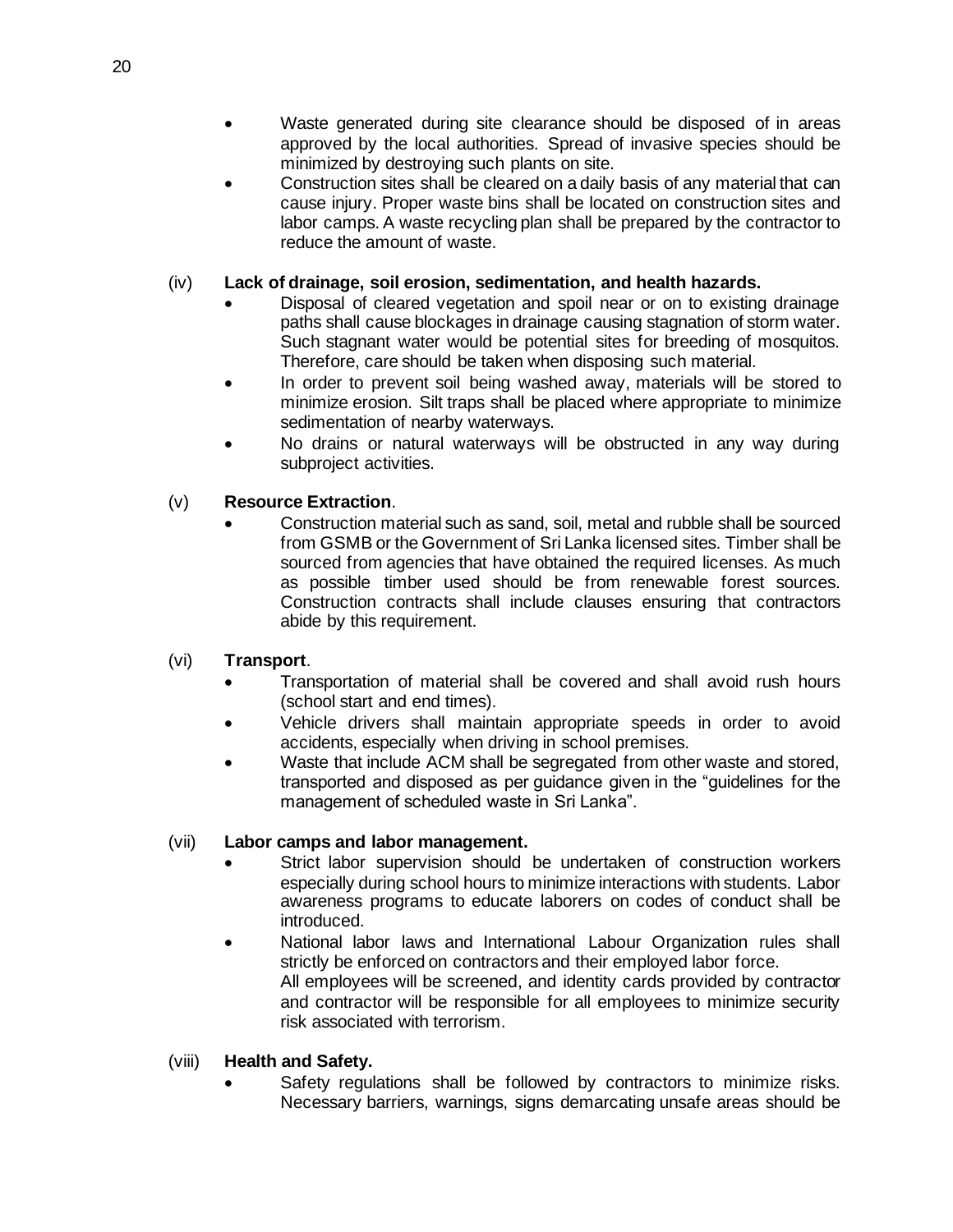followed according to standard construction practices. Safety nets should be used to cover buildings and prevent injury to students and teachers.

- Structures that are to be decommissioned should be done in a manner that does not block waterways and is not a safety risk to students and public. All structures should be removed, and debris recycled or disposed of in sites authorized by the appropriate local authority. No debris shall be disposed of in a manner that will block waterways or become potential breeding grounds for waterborne diseases. Any open pits shall be filled. Once cleared, area should be landscaped.
- As per national regulations and ADB policy requirements, asbestos or asbestos cement-based products will not be used for subproject activities.
- Contractor should prepare a detailed health and safety plan including those specific to COVID-19 pandemic and organize awareness programs about personal health and safety for workers. This should provide briefing and training on safety precautions, their responsibilities towards safety, etc. It should be ensured that an adequate budget is allocated.
- *In the light of COVID-19, all applicable health and safety measures as*  and advised by the latest WHO<br>3 *quidance problem guidelines and ADB guidance notes (*[https://www.adb.org/sites/default/files/publication/614811/safety-well](https://www.adb.org/sites/default/files/publication/614811/safety-well-being-workers-communities-covid-19.pdf)[being-workers-communities-covid-19.pdf\)](https://www.adb.org/sites/default/files/publication/614811/safety-well-being-workers-communities-covid-19.pdf) *should be followed; as much as possible, local labor should be recruited and incoming workers should be tested prior to accessing remote islands; Visit [http://www.cida.gov.lk/newsevents/COVID%20Guidelines.Version.2\\_26th](http://www.cida.gov.lk/newsevents/COVID%20Guidelines.Version.2_26thMay.2020.pdf) [May.2020.pdf](http://www.cida.gov.lk/newsevents/COVID%20Guidelines.Version.2_26thMay.2020.pdf)* for Health and Safety Guidelines for Sri Lankan Construction Sites to be Adopted During COVID-19 Outbreak).

# (ix) **Noise generation.**

• Noise shall be kept to minimum required standards during school hours in order to prevent any inconvenience. Where possible, usage of noise generating equipment should be kept to the minimum during school hours. Strict labor supervision should be undertaken to reduce noise. Equipment used on site shall be in good serviced condition.

#### (x) **Dust generation.**

- Materials such as gravel and soil shall be covered during transport.
- Dust generating surfaces shall be kept dampened and covered against direct sunlight and wind to minimize the emission of dust.
- Dust screens will be utilized if in close proximity to functional areas within school/training centers or residential areas.

#### (xi) **Poor sanitary conditions and potable water**.

- Enough water for sanitation and potable water should be made available for the labor force separately.
- The possibility of overflowing cesspits especially during rains must be managed and put to a minimum.
- The HS plan shall include sufficient and functional sanitation points (e.g. hand washing), restrooms and toilet facilities to increase the sanitary facilities to the workers which help in minimizing spread of many contagious diseases.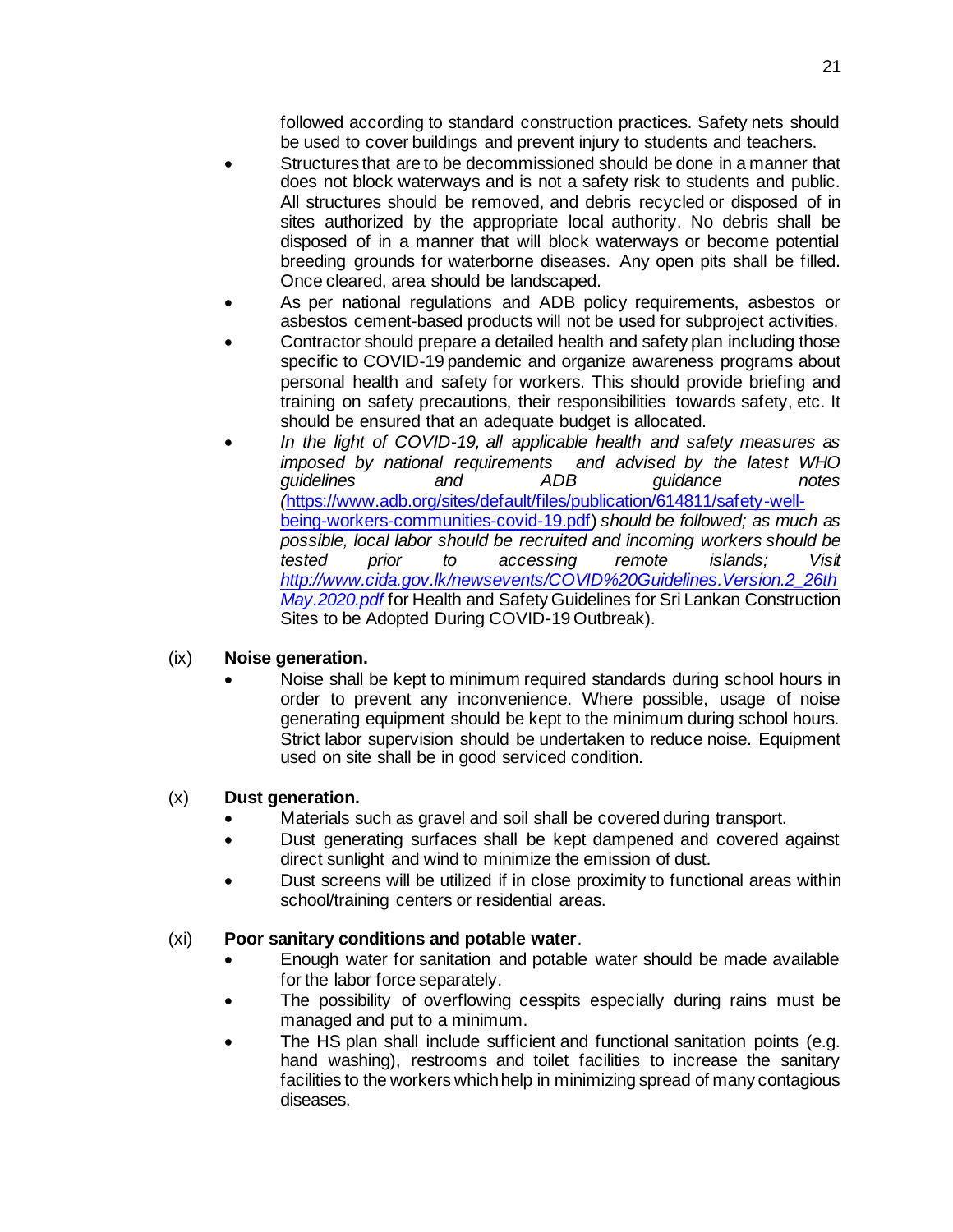# (xii) **Lack of adherence to set standard disposal of hazardous waste**.

- Disposal of hazardous materials shall be done in a manner that does not cause harm to surrounding environment and public. Paints, thinners and other material shall be temporarily stored, transported and disposed as per the guidelines provided in the "guidelines for the management of scheduled waste in Sri Lanka".
- During decommissioning activities, hazardous material shall be identified (i.e. asbestos sheets) and removed to minimize contamination. Disposal of such materials shall be done according to "guidelines for the management of scheduled waste in Sri Lanka".

76. The short-term renovation-related impacts and risks and safeguard risks of proposed subprojects, outlined above, can be prevented, or at least mitigated by adopting standard operational procedures and good construction management practices. Such adoption will require sufficient funds and their proper management. However, mitigation measures by no means be limited to the above as they will be subproject dependent.

# **XII. SOCIAL SAFEGUARDS**

# <span id="page-27-1"></span><span id="page-27-0"></span>**A. Exclusion of Subprojects with Potential Involuntary Resettlement Impacts**

77. SESIP will support the improvement of existing facilities in schools and teacher training centers where required. The subproject-based activities will include extensions and renovations to existing buildings for co-curricular activities, laboratories, and libraries, including provision of sanitation facilities where required. As such, no private land acquisition is generally expected under the project. Refurbishment and renovation are expected to take place only on existing lands of SESIP project-related facilities. However, in the event that minor involuntary resettlement impacts are unavoidable then specific interventions will be necessary as per the SPS 2009. These social impacts will only be known during subproject implementation when site-specific plans are available.

78. To find out whether a subproject activity has potential involuntary resettlement impacts, MOE/PC will have to screen its activities for past, present, and future involuntary resettlement impacts. Under SESIP, the rationale of screening is to exclude any activity that could trigger resettlement impacts. As this exclusion depends on the result of the screening of potential resettlement impacts of each subproject activity, the MOE and PC will have to conduct a due diligence to determine whether or not the subproject would trigger any resettlement impacts.

79. A proposed subproject is assigned to one of the three categories depending on the significance of its potential involuntary resettlement impacts:

- (i) **Category A**: A proposed subproject is classified as category A if it is likely to have significant involuntary resettlement impacts. The involuntary resettlement impacts are considered significant, if 200 or more persons will experience major impacts, which are defined as (i) being physically displaced from housing, or (ii) losing 10% or more of their productive assets (income generating). Subproject activities that fall into this category will be excluded from SESIP).
- (ii) **Category B**: A proposed subproject is classified as category B if it includes involuntary resettlement impacts that are not deemed significant or major. (Subproject activities that fall into this category will be excluded from SESIP).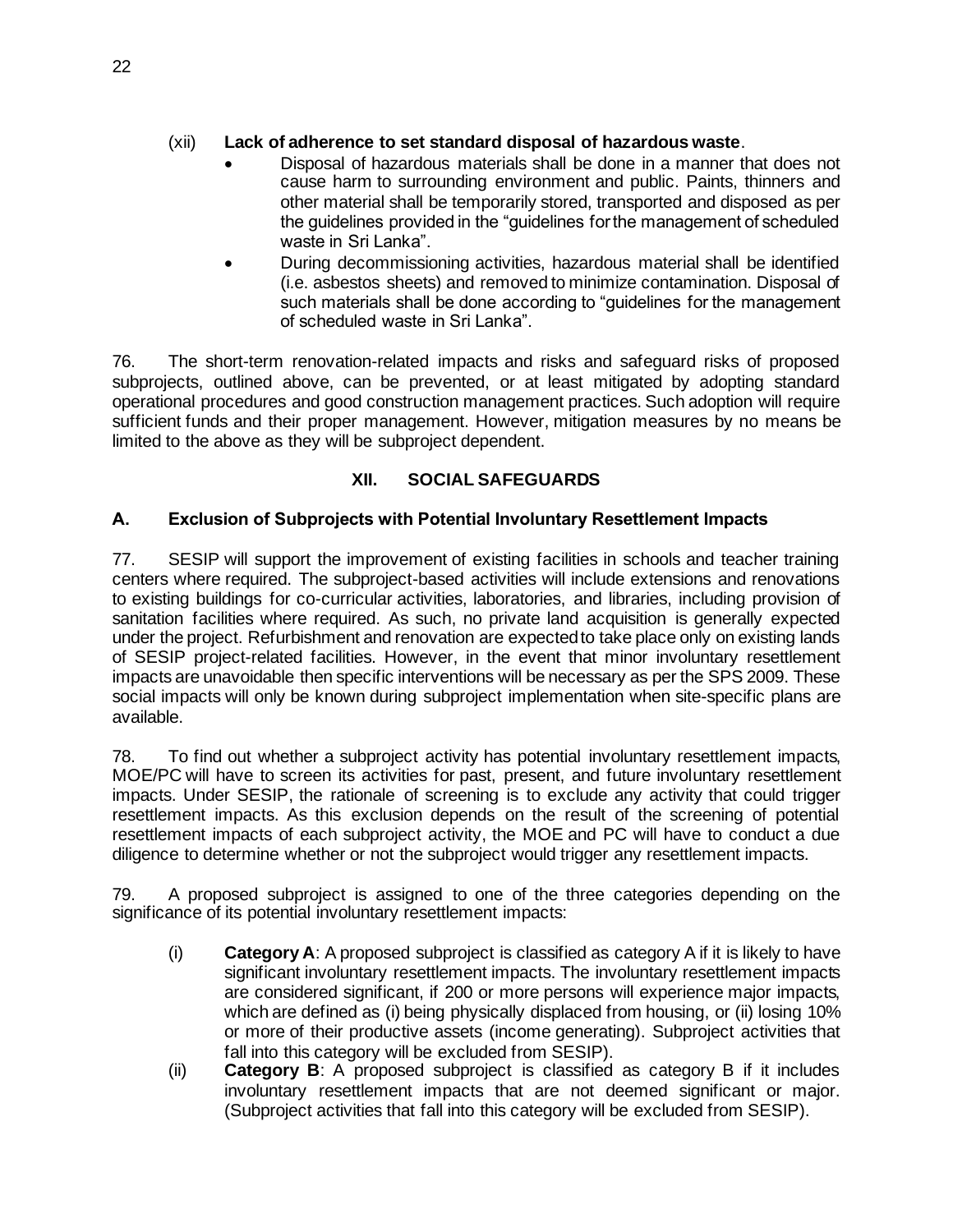(iii) **Category C:** A proposed subproject is classified as category C if it is unlikely to have any involuntary resettlement impacts. Once this status of the subproject is established, no further action is required. (All subprojects funded under SESIP will fall into this category).

## <span id="page-28-0"></span>**B. Involuntary Resettlement Due Diligence**

- 80. The involuntary resettlement due diligence would focus on:
	- (i) **Ownership of land that will be used for the subproject.** The MOE or PC land, land owned by another ministry or department, private land, government land, commercial land, and commons and traditional lands. If the subproject activities acquire any private, commercial, commons or traditional land, depending upon the significance of such acquisition, the subproject activities falls into either category A or B. If category A or B, the subproject will not be considered under SESIP.
	- (ii) **Types of land tenure.** Titled, leased (short, medium, and long-term), tenanted, customary/communal, non-titled (informal settler, squatter, encroacher), and occupied land with government permission for temporary use. If any of the above types of land tenure is found on existing or new land of the subproject, the subproject has involuntary resettlement impacts and falls into category A or B. As a result, the subproject activity will not be considered under SESIP.
	- (iii) **Encumbrances attached to land.** If any encumbrance is found, the MOE should ascertain whether it would trigger involuntary resettlement safeguards. If it does, the subproject will be excluded from SESIP.
	- (iv) **Transfer of Government Land.** If new land is required for the subproject activity, the date such land was transferred or will be transferred to MOE need to be noted in the due diligence report.
	- (v) **Land obtained in anticipation of Secondary Education Sector Improvement Project.** Did any transfers of government/ministry land take place in anticipation of the subproject? If any such land is found, MOE should ascertain whether such land included any type of land tenure outlined above. If such categories of tenure were affected, the subproject activity will be excluded from SESIP.
	- (vi) **Temporary Impacts.** Will refurbishment/construction of the subproject have any temporary impacts on livelihood and sources of income of households or access to legally designated parks and protected areas, and common land? If it does, it will not be considered under SESIP.
- 81. The screening form for or Involuntary Resettlement is provided in Annex 3.

# <span id="page-28-1"></span>**C. Exclusion of subproject activities with impacts on Indigenous People**

82. In Sri Lanka, indigenous peoples are known as *Vaddhas.* They are forest dwelling peoples, who mainly live in the Uva and Eastern Provinces of the island, in scattered, small, remote, and semi-permanent settlements. There are no specific policies or laws pertaining to *Vaddhas* in Sri Lanka. They are considered as citizens of Sri Lanka. They live in or close to forests and away from towns, cities, and villages.

83. No schools with science labs to be upgraded or training colleges coming under MOE is or will be located in the vicinity of *Vaddha* settlements or on land that they claim as their traditional or ancestral land. As a result, SESIPs subproject activities will not impact in anyway on their identity, dignity, human rights, ancestral lands, cultural, and belief systems, sacred places,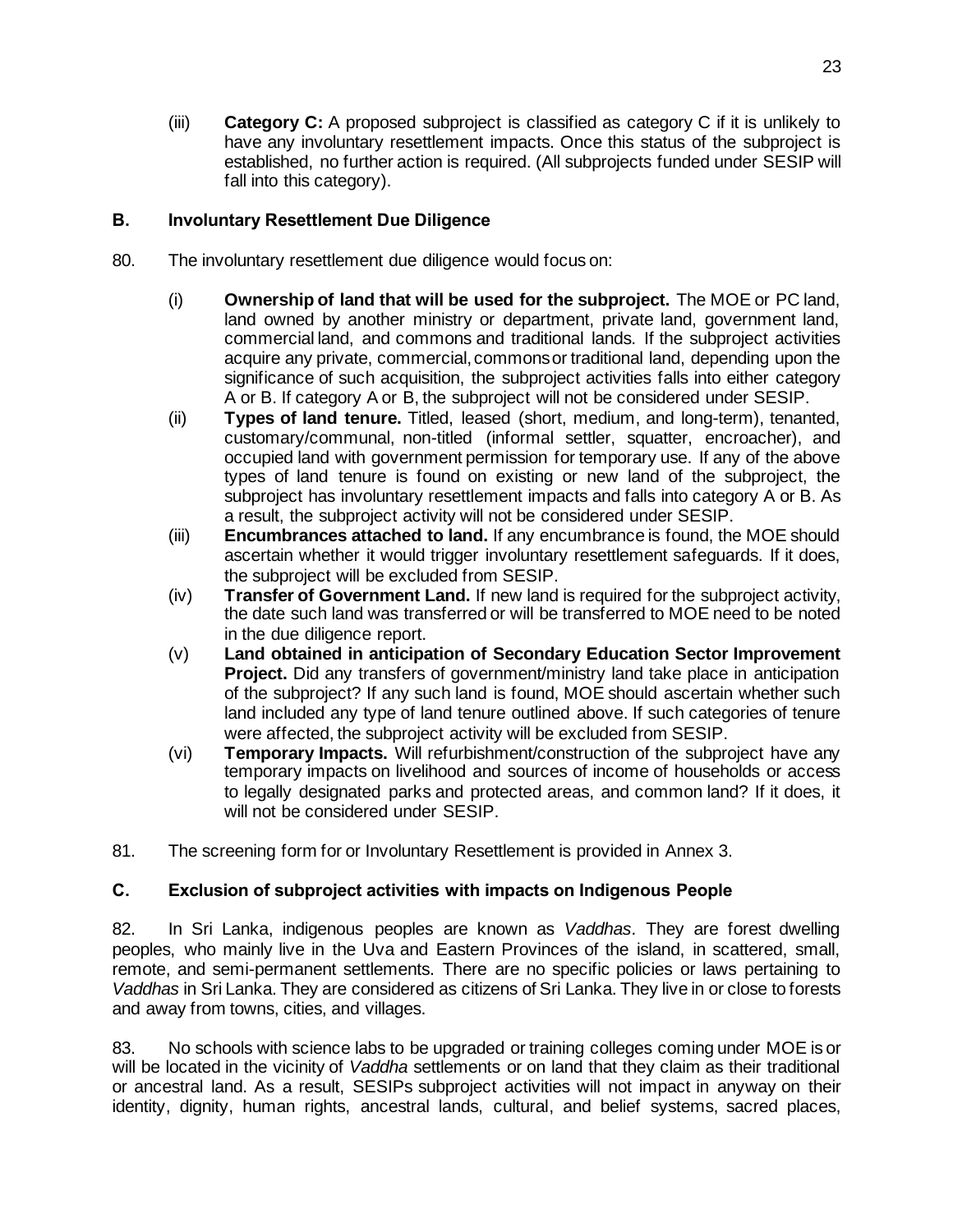indigenous knowledge, and livelihoods. Therefore, the SESIP will not trigger indigenous peoples safeguard policy principles listed in the SPS.

In screening of a subproject to ascertain whether *Vaddhas* are present in its physical area or the physical area of the subproject includes some land that are claimed by them as their ancestral or traditional land, MOE, and the PC of the subproject will use the following screening and categorization system to categorize subproject impacts on them.

- (i) Category A: A proposed subproject is classified as category A if it is likely to have significant impacts on *Vaddhas*. Significance of impacts is determined by assessing (i) the magnitude of subproject's impact on their (a) customary rights of use and access to land and natural resources, (b) socioeconomic conditions, (c) level of cultural and communal integrity, (d) health, education, livelihood, and social security status; (ii) the level of their vulnerability; and (iii) the impacts on the recognition of their indigenous knowledge. (Category A subprojects will be excluded from SESIP).
- (ii) Category B: A subproject is classified as B if it is likely to have limited impacts on the criteria listed above (Category B subprojects will be excluded from SESIP).
- (iii) Category C: A proposed project activities are classified as category C if it is not expected to have impacts on *Vaddhas.* These locations are eligible to be included under SESIP.

84. If screening and categorization of potential impacts of a subproject on indigenous peoples indicate that there are *Vaddhas* in the subproject area, or they have collective attachment to the land where new construction work will take place or the subproject is likely to have any impacts on them, MOE will exclude that subproject activity from SESIP. The IP screening form is provided in Annex 3.

# <span id="page-29-0"></span>**D. Other Considerations**

85. SESIP will take measures to address concerns of equality, including the needs of disabled students/ teachers who will require special assistance. Gender inclusion and equal opportunities will also be practiced under SESIP.

## <span id="page-29-1"></span>**XIII. INSTITUTIONAL CAPACITY TO ADDRESS ENVIRONMENTAL SAFEGUARD IMPACTS AND RISKS**

# <span id="page-29-2"></span>**A. National Level: Executing Agency**

86. MOE and provincial council will be the executing agency of SESIP and will be responsible for the overall coordination and implementation. In order to enhance MOE's capacity in coordinating and managing environmental and social safeguards, an Environmental and Social Safeguards Officer will be appointed (from within MOE) to the SESIP Project Management Unit to support the safeguards implementing unit at MOE overlooked by the Director, School Works Division. He/ She will facilitate the safeguards actions under SESIP. Currently, MOE does not have the capacity to implement all safeguards requirements on its own due lack of staff capacity. They are however, currently considering the institutionalization of a Safeguards Cell with new cadre creation. The Environmental and Social Safeguards Officer will carry out the following to support the existing MOE Safeguards Unit under SESIP: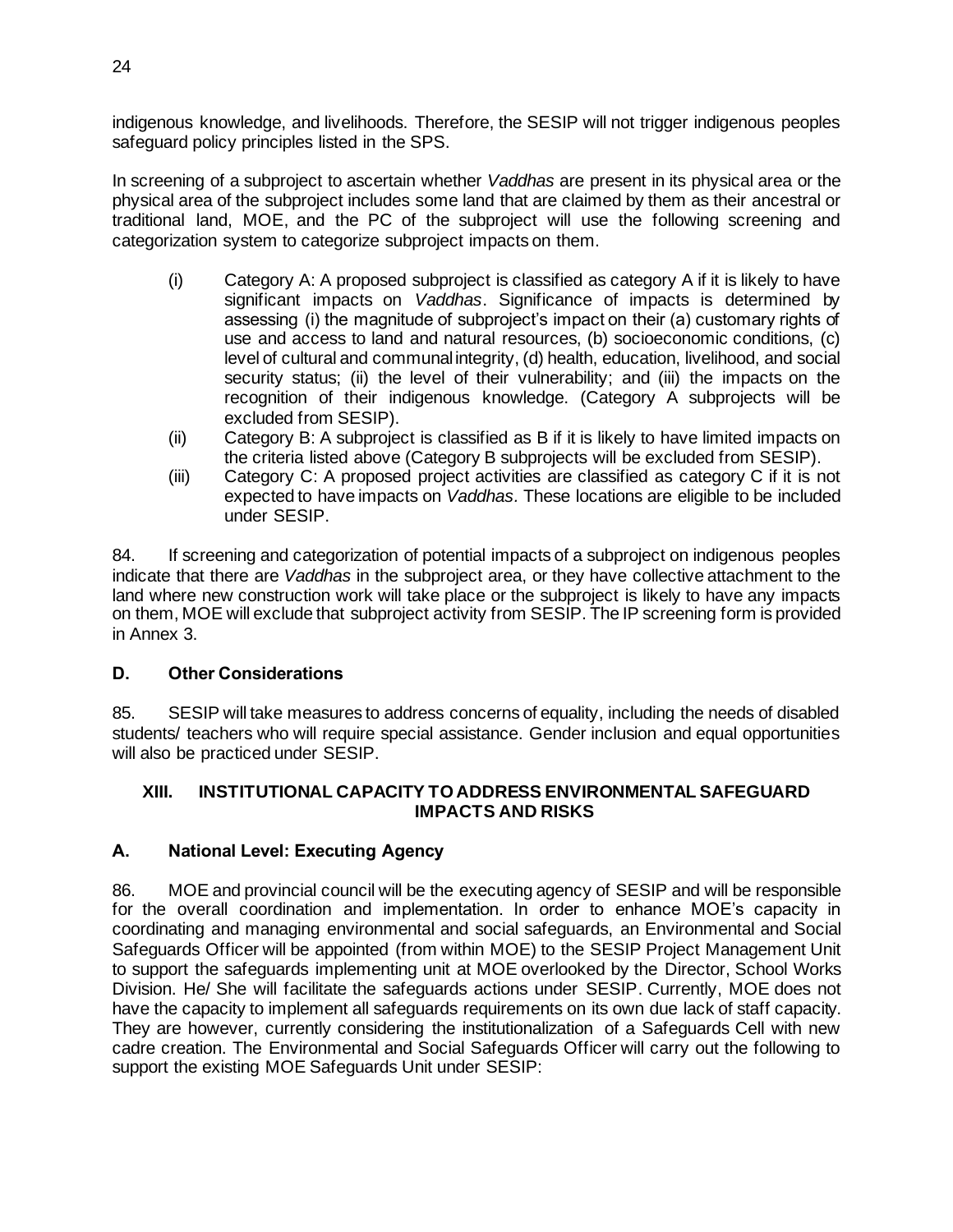- (i) Provide overall policy and technical direction for environmental safeguards management under the Project (as defined by the environmental and social management framework (ESMF) and the ADB SPS 2009.
- (ii) Carry out required due diligence activities (checklists and preparation of ESMPs for subprojects directly under MOE)
- (iii) Provide technical guidance and ensure environmental analysis and social analysis is carried out for each sub-project activity as soon as conceptual technical design and scope have been defined to relevant officials in the Provinces.
- (iv) Gather information for environmental and social screening of project sites, via site visits, analysis of photographic evidence from sites, maps etc. bi-annually for subprojects directly under MOE and gather relevant documentation from the Provinces.
- (v) Provide technical guidance as per the ESMF to project implementing entities on preparation of site specific Environmental Social Management Plans (ESMPs), Environmental Screening Reports and Due Diligence reports for sub-project activities, as necessary (depending on screening outcome and guidance provided in the ESMF and ESMPs); provide decision and coordination for hiring technical assistance in event IEEs are required and endorsement of these safeguard documents
- (vi) Guide on ensuring consistency of safeguard documents with national environmental regulations; obtain necessary clearances from local environmental regulatory authorities for sub-projects, where necessary.
- (vii) Co-ordinate closely with the Engineers and Technical officers managing project implementation in the project areas at the provincial level; and provide necessary technical assistance to facilitate the implementation, management and monitoring of the ESMPs.
- (viii) Ensure that applicable measures in the ESMP are included in the design, and condition on compliance is included in the bidding documents. Ensure compliance with ESMPs during the refurbishment/ renovation period and maintain close coordination with the site engineer of the implementing agency and the environmental focal point of the contractor via collecting samples on a quarterly basis from any physical interventions financed under SESIP.
- (ix) Prepare a summary report on status of physical interventions under SESIP to ADB on the overall environmental performance of the project as part of periodic progress reporting.
- (x) Periodic capacity building/awareness activities on safeguards implementation for the provincial as well as MOE level officers where capacity weaknesses are identified will be supported through the Technical Assistance on an intermittent basis as required.

87. All subprojects under SESIP will be guided on safeguard policy issues and safeguard compliance by the Safeguard Unit at MOE and provincial councils. Currently there is no Solid Safeguard Cell established within MOE and it was the main stumbling block identified for the failure in consistent implementation and monitoring of safeguards under ESDP though the technical knowledge imparted during ESDP is present. During ESDP, environmental and social safeguard was implemented through the SMTSU and was not incorporated in the MOE administrative mechanism since there was no permanent carder allocated within the system. Therefore, the importance of establishing a central Safeguard Cell has been established following discussions with Additional Secretary Planning, Director Planning and Director School Works. At this meeting it was established that the Cell is important for the longer-term implementation of safeguards for the MOE. However, this has to be endorsed by the Secretary MOE for which a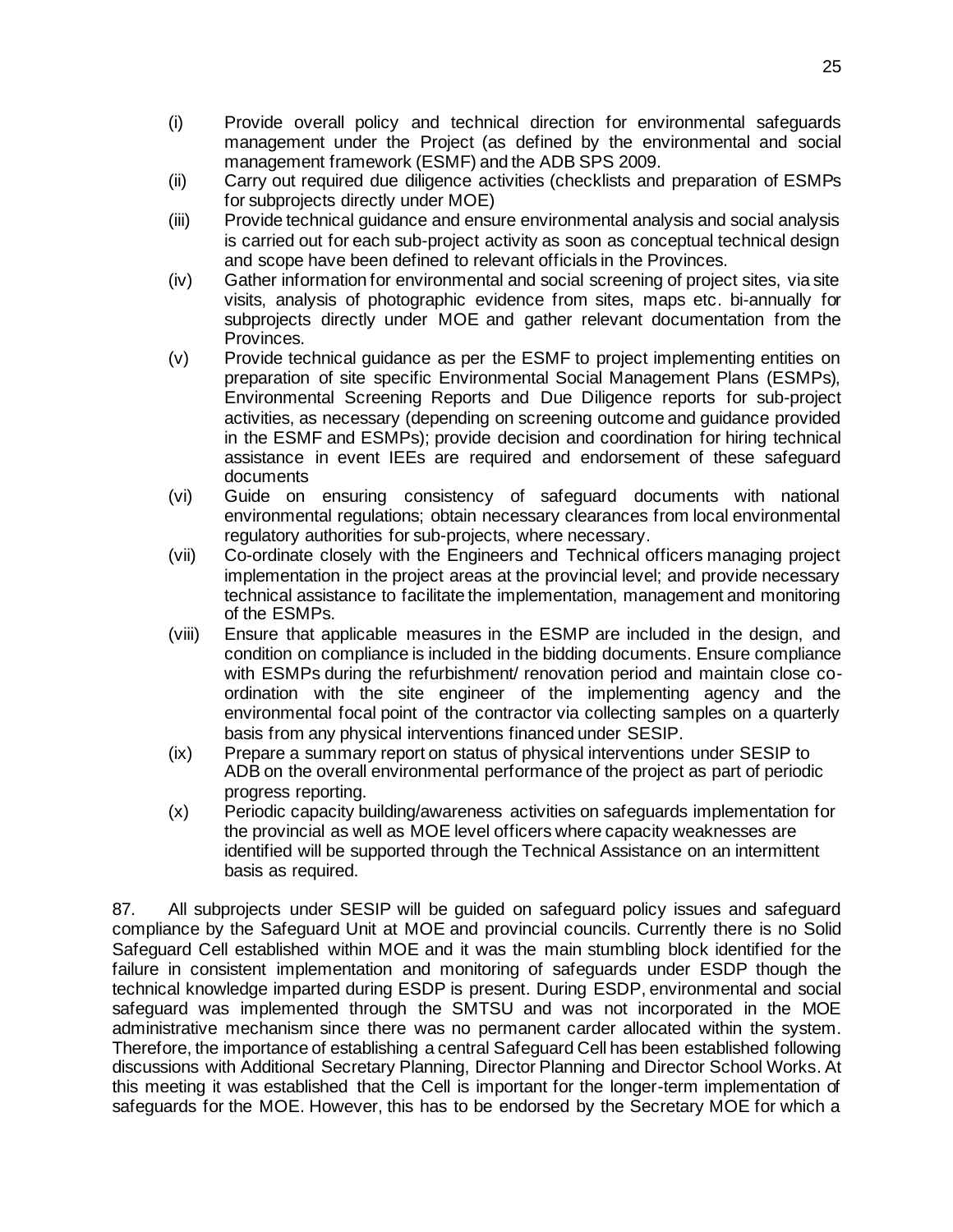proposal is currently being prepared. The Cell will be located at MOE in Isurupaya, Pelawatte, Battaramulla, Sri Lanka. This Cell will be responsible for all ADB and other donor financed work at MOE in addition to the Government of Sri Lanka's work. As this is still an ongoing discussion, under SESIP, an Environmental and Social Safeguards Officer will be appointed as part of the SESIP Project Management Unit to support to facilitate the due diligence process required under the program.

88. The Safeguards Officer will work closely with the Director School Works of MOE to ensure the due diligence process for the National Level subprojects. They will conduct (i) preparation of checklists, (ii) preparation of ESMP for identified subprojects; (ii) monitoring of safeguard compliance against ESMP; (iii) monitoring and reporting; and (iv) coordination and endorsement of any further environmental and social assessments.

89. The School Works Division will ensure that environmental requirements and ESMP are included in contract documents of subprojects with potential environmental impacts. It will also ensure that contractors will adhere to the implementation and mitigation measures listed in subproject ESMPs.

90. The safeguards officer in consultation with the Director School Works will identify any technical capacity constraints in implementing required due diligence and organize safeguard awareness programs and training sessions for the staff of MOE and its affiliated institutions. This will especially focus on monitoring and reporting on safeguard requirements and safeguard compliance. A key function of the safeguards implementers is to ensure that SESIP will exclude all activities involving involuntary resettlement impact or impact on indigenous peoples and any new construction activities. It will also ensure that SESIP will not include any subproject with significant environmental impacts which would trigger the classification at category A or B for environmental impacts.

# <span id="page-31-0"></span>**B. Provincial Level**

91. At the Provincial Level, Environmental and Social Safeguards Focal Points (ESFP) (Head of the Engineering Department), will be appointed. They will be responsible for overseeing any civil works related to renovation activities to ensure that such works are in compliance with safeguard requirements outlined in this ESMF. The official will coordinate with district and provincial CEA offices, and will be the focal in obtaining permits and licenses and other clearance for subproject activities that will trigger environmental impacts if need arises. They will ensure that all new construction activities and refurbishment of innovation labs and ARHs comply with ESMF in a timely and satisfactory manner. The ESFP will be responsible for the carrying out of the required environmental and social due diligence for all provincial level subprojects up to ESMP level with guidance from the Safeguards Officer of the SESIP Project Management Unit and the Director School Works, MOE. The ESFP will further be responsible for the monitoring and reporting requirement for the relevant subprojects.

# **XIV. GRIEVANCE REDRESS MECHANISM**

<span id="page-31-1"></span>92. SESIP will adopt a grievance redress mechanism (GRM) that will be transparent, objective, and unbiased and will consider both environmental and social grievances. The GRM will operate at two levels. Initially the procedure would be to resolve an issue quickly, amicably, and transparently out of courts so that subproject activities would move forward. The School Development Committees (SDCs) will act as the first level of responding to grievances that may arise due to school level development activities. The SDCs have representatives from the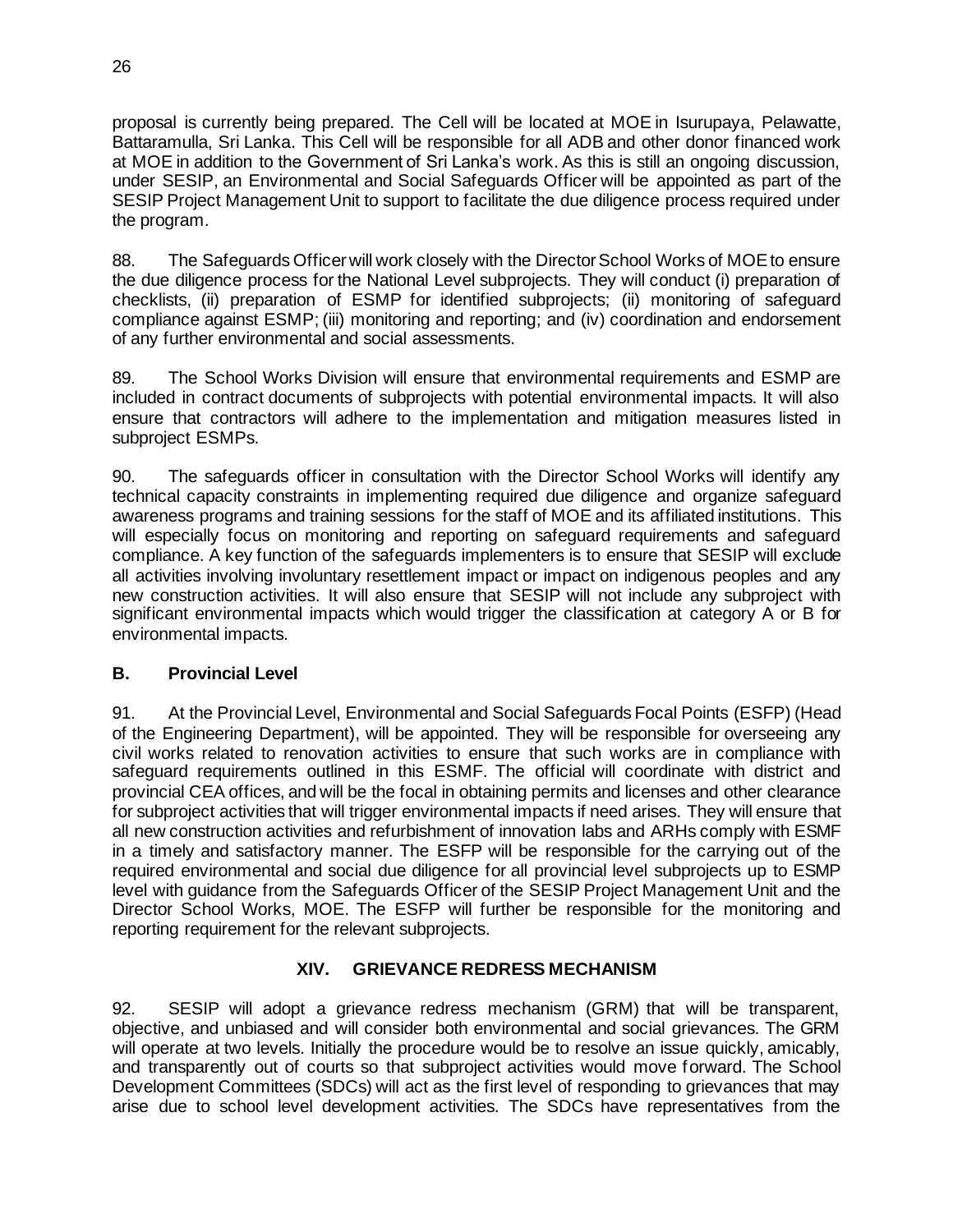schools, and from the local communities. The local community representatives will be impartial third parties in the grievance procedure. For other grievances, not related to schools–they will be directed to the School Works Division of MOE at the national level or to the provincial council focal person at the provincial level. Any grievance at this level shall be responded and resolved within three weeks of forwarding the grievance. If unresolved these will be then directed to the MOE.

93. The next level of the GRM would be more official, and involve the relevant legal agency such as Central Environment Authority (CEA). CEA has officials at district level and complaints related to social issues could be brought to the notice of the legal authorities. A grievance at this revel shall be addressed and resolved within six weeks. Grievances will all be entered in a dedicated database, regularly updated with date of receipt of grievance, type of grievance, date of resolution, and information of rejection or acceptance of grievance at the MOE. The GRM will be regularly be monitored, as it provides important feedback on the implementation of the subproject activities. The GRM will be available for review by the MOE and ADB implementation review missions and other interested persons and entities. At the national level, the CEA is the agency which deals with grievances and complaints regarding environmental safeguard compliance. The CEA has district offices, but the district offices often lack resources to carry out safeguard compliance functions. Environmental complaints mainly relate to dust, noise, and water pollution arising from industrial or commercial activities. The CEA has not received any complaint against the MOE during the implementation of ESDP so under SESIP such is not anticipated considering the interventions are of minimal impact.

94. Complaints pertaining to environmental adverse impacts are initially dealt with by district CEA offices with the help of line department and agencies. Delays in completion of hearings are frequently noted. Resorting to the court system for redress is always an option available to a grieved party. A few grievances, in each year, reach the Court of Appeal for arbitration.

95. The GRM is a part of any project supported by ADB. The GRM is a bottom-up multitiered structure starting from the subproject level to the division level and district levels and finally to the national level. The local environmental regulatory framework does not provide for an institutionalized GRM. Complaints are recorded and disposed by district offices and several such complaints are arbitrated by CEA in Colombo.

96. Environmental safeguard principle states that the project authorities will establish a GRM to receive and facilitate resolution of the affected people's concerns and grievances regarding the project's environmental performance. This requirement applies to SESIP subprojects. The GRM at a subproject level will have to be scaled to the risks and impacts of each subproject. As a subproject will not generate significant and irreversible environmental impacts and risks, the level of the GRM should be commensurate with site-specific environmental issues and the implementation of mitigation measures.

97. A separate GRM at a subproject level will be established and be supported by MOE in cooperation with local government officials, engineers, and the Divisional Secretariat if deemed required based on the scale of the subproject. A GRM Committee will be established which will represent the agencies involved in the subproject and divisional secretariat representative. Safeguard focal person of the subproject will be the secretary to the Committee. Representatives of the project-affected persons will also be members of the Committee. The Committee will give publicity to institutional mechanism. Expenses of Committee meetings will be borne by the MOE. This kind of system will only apply at an IEE/EIA level project and therefore will be unlikely under SESIP. On other occasions, the focal point of subproject activities and the safeguards officer of MOE will maintain close links where mediation mechanisms will be practiced where needed.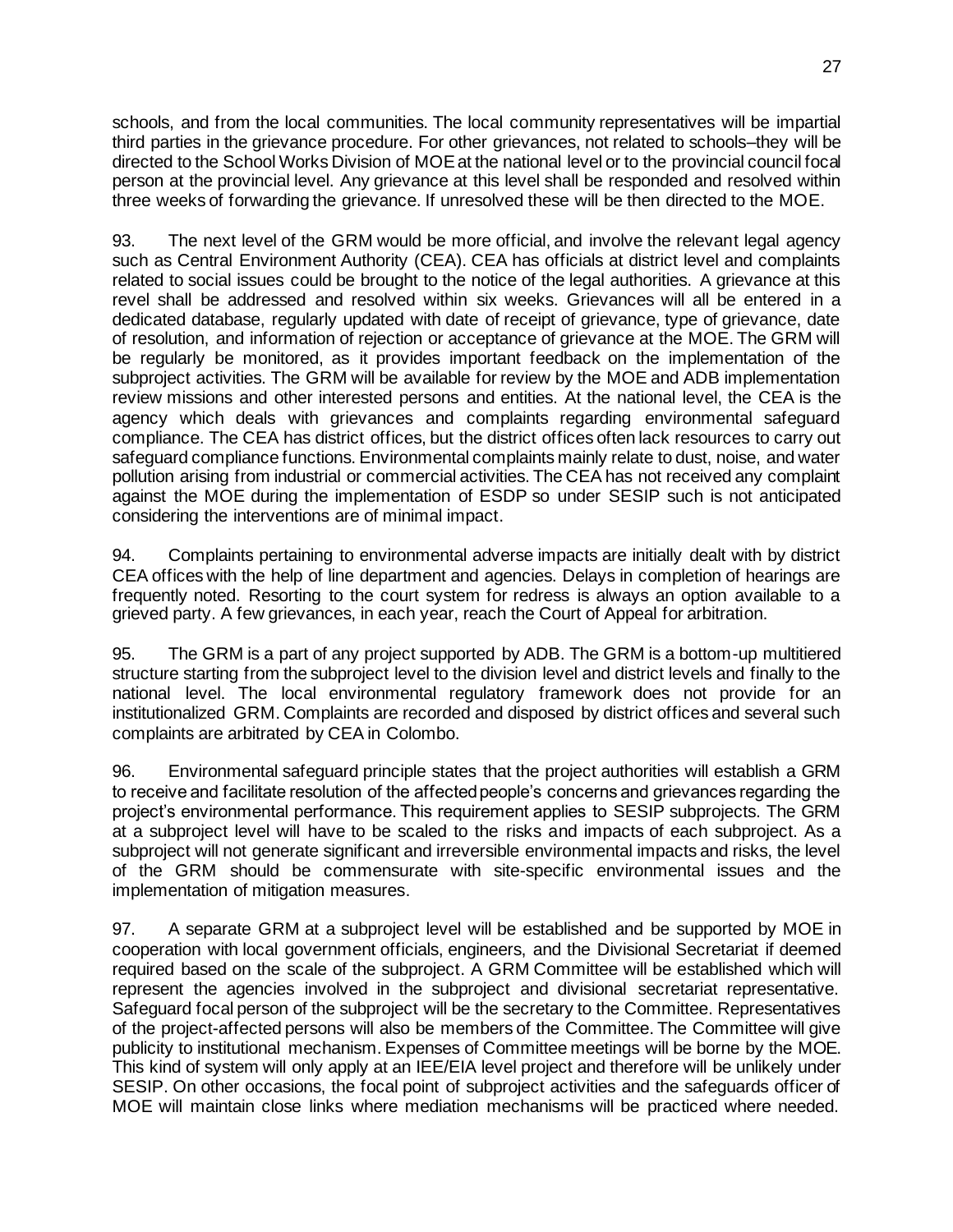Informal meeting will be carried out during the project development and implementation and minutes recorded. The Safeguards Cell at MOE will be responsible for the GRM.

# **XV. CAPACITY BUILDING AND TRAINING FOR SAFEGUARD COMPLIANCE**

<span id="page-33-0"></span>98. As a part of the capacity building provided during the implementation of ESDP, training programs were conducted for provincial directors and related staff, school principals, and engineers engaged in MOE civil works at school level in all 9 provinces. The training and awareness were carried out on environmental and social safeguards policies, and how to prepare safeguard planning and monitoring instruments and implement them.

The MOE and PEA currently have sufficient capacity that was developed through SMTSU the ESDP however, under SESIP if any renovation is to be carried out at other institutions such as training colleges, further training on environmental and social safeguards will be required. As such a needs assessment has to be carried out to identify the target group once all activities and confirmed. Further training will only be provided to strengthen existing capacity and to build capacity in new areas. It is acknowledged that with staff turnover new staff who will be involved in the SESIP will need training and awareness. Any safeguards training necessity identified will be carried out through ADB TA grant.

99. During program review missions, ADB will assess environmental compliance of subproject activities and will recommend safeguard strengthening exercises, if required. It will also support the strengthening of the application of environmental safeguard policy principles to subprojects, safeguard compliance, and monitoring of safeguard compliance. The school infrastructure development activities will mainly be the responsibility of the Provincial Councils. Hence, SESIP staff will conduct training programs that will mainly target members of the Provincial Councils. Training programs shall target groups/ persons who are guaranteed to be involved in the refurbishment work, i.e. construction engineers, technical officers and will be conducted by the Environmental and Social safeguards officer that will be assigned. In event that there is new cadre creation for safeguards by MOE, safeguards training will be provided.

# **XVI. MONITORING AND REPORTING**

<span id="page-33-1"></span>100. SESIP supported by ADB's RBL program should ensure that environmental safeguard impacts and risks are adequately addressed. Periodic monitoring by MOE of subproject's safeguard compliance, and ADB's assistance in program action plans to address weaknesses will help to enhance country safeguard system's application to SESIP. MOE will develop a mechanism with ADB's assistance to reduce safeguard risks through credible results verification mechanism built into SESIP. The exclusion of category A and B for environmental, involuntary resettlement activities and activities that would impact Indigenous Peoples will result in minimal safeguard risks of subproject activities.

101. In order to ensure that Provincial Councils are able to comply with environmental safeguards requirements, the Safeguards Cell of the MOE will be responsible to review, collect and maintain completed checklists, ESMPs and periodic monitoring reports. The appointed focal person (Head of the Engineering Department) will be responsible for carrying out the safeguard's requirements. The focal person will be responsible for the provision of technical assistance regarding safeguards to any district/divisional/ zonal offices. MOE will directly monitor any other activities under the purview of the MOE at the national level.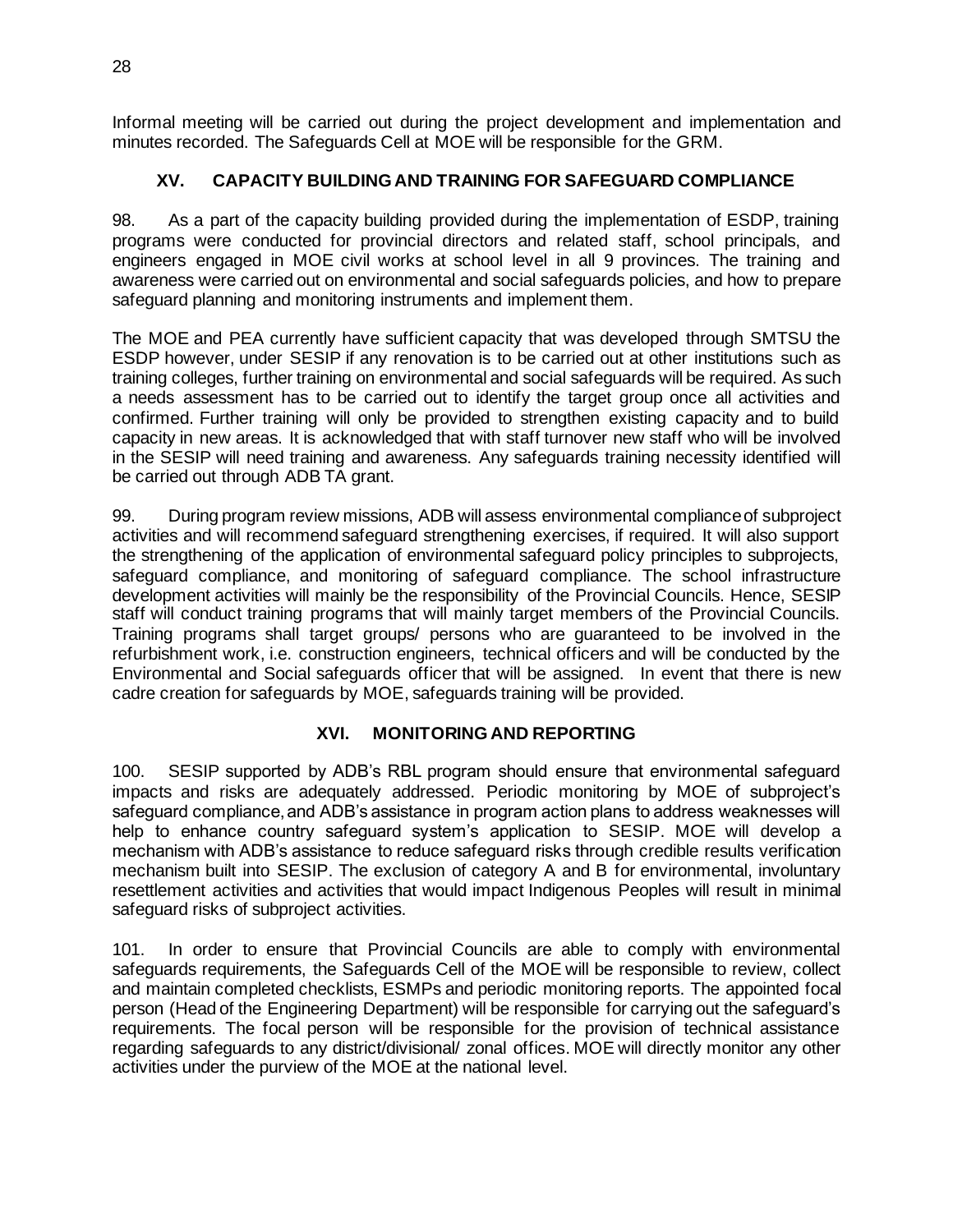102. The MOE and Provincial Councils will be required to ensure that the environmental and social mitigation measures contained in the ESMPs for any identified projects are budgeted for in the overall civil works estimates for renovation and maintenance of school buildings and training facilities. Copies of finalized Social/Environmental checklists, ESMPs and environmental screening for all National school sites that are financed through SESIP will be retained by the Safeguards Cell of the MOE. For school sites financed at the Provincial Level, the originals of checklists and any ESMPs will be retained by the focal person. Copies of the checklists and any ESMPs will be send to the Safeguards Cell of MOE.

103. The MOE will submit three check lists (environment, involuntary resettlement, indigenous People) and ESMPs for ADB review and clearance, from each of the Provinces and National Level, that will be renovated prior to initiation of the bidding process.

104. The MOE and ADB will have their own safeguard compliance monitoring systems. At the national level, the Safeguard Cell of MOE will develop a safeguard monitoring methodology for SESIP. The MOE and provincial councils will conduct a minimum of two visits to monitor compliance with environmental safeguards per year or at commencement and completion if less than 6 months. During the ADB implementation support missions, compliance will be monitored. Lessons learnt in implementation of ESDP and establishment of PMU/SMTSU which will work with a mainstreamed safeguards Cell within MOE will help to have a better safeguard management framework within MOE. The monitoring methodology will be a contributing component of the ESDP's monitoring and evaluation, and reporting of SESIP activities. The Safeguard Cell will:

- (i) establish and maintain procedures to monitor the progress of implementation of safeguard implementation plans. In SESIP, the key safeguard implementation plan will be ESMP of each subproject activity. Currently ADB Resident Mission Sri Lanka is in the process of developing an online safeguard monitoring mechanism. The SESIP Safeguards Cell will then link into this system so that monitoring will thereby take place through this system which will be accessible to both ADB and the Safeguards Cell. Safeguards Officer will be responsible for this component;
- (ii) verify subprojects activities' compliance with safeguard measures and their progress toward intended outcomes, by the MOE;
- (iii) document and disclose monitoring results and identify necessary corrective and preventive actions in biannual monitoring reports. Submit monitoring reports on safeguard measures, as agreed with ADB (Annex 7); and
- (iv) follow-up on these actions to ensure progress toward the desired outcomes.

105. The monitoring data of each subproject will be fed into the safeguard database maintained at MOE. Such data will be the baseline for verification of results in the sphere of environmental safeguard application, adequacy, and sustainability.

106. A consolidated environmental compliance reports will be submitted to ADB on a biannual basis. Once SESIP links with the ADB Resident Mission Monitoring System, monitoring reports can be generated from the system. Since SESIP includes investment projects of varied scale, monitoring will also have to be at varied scale/frequency. It is thereby recommended that a safeguards committee be established at the project level to enable more frequent joint inspections. During program review missions, ADB will monitor safeguard compliance of selected subprojects of SESIP and work with program authorities to develop action plans, if significant lapses in safeguard compliance are noted.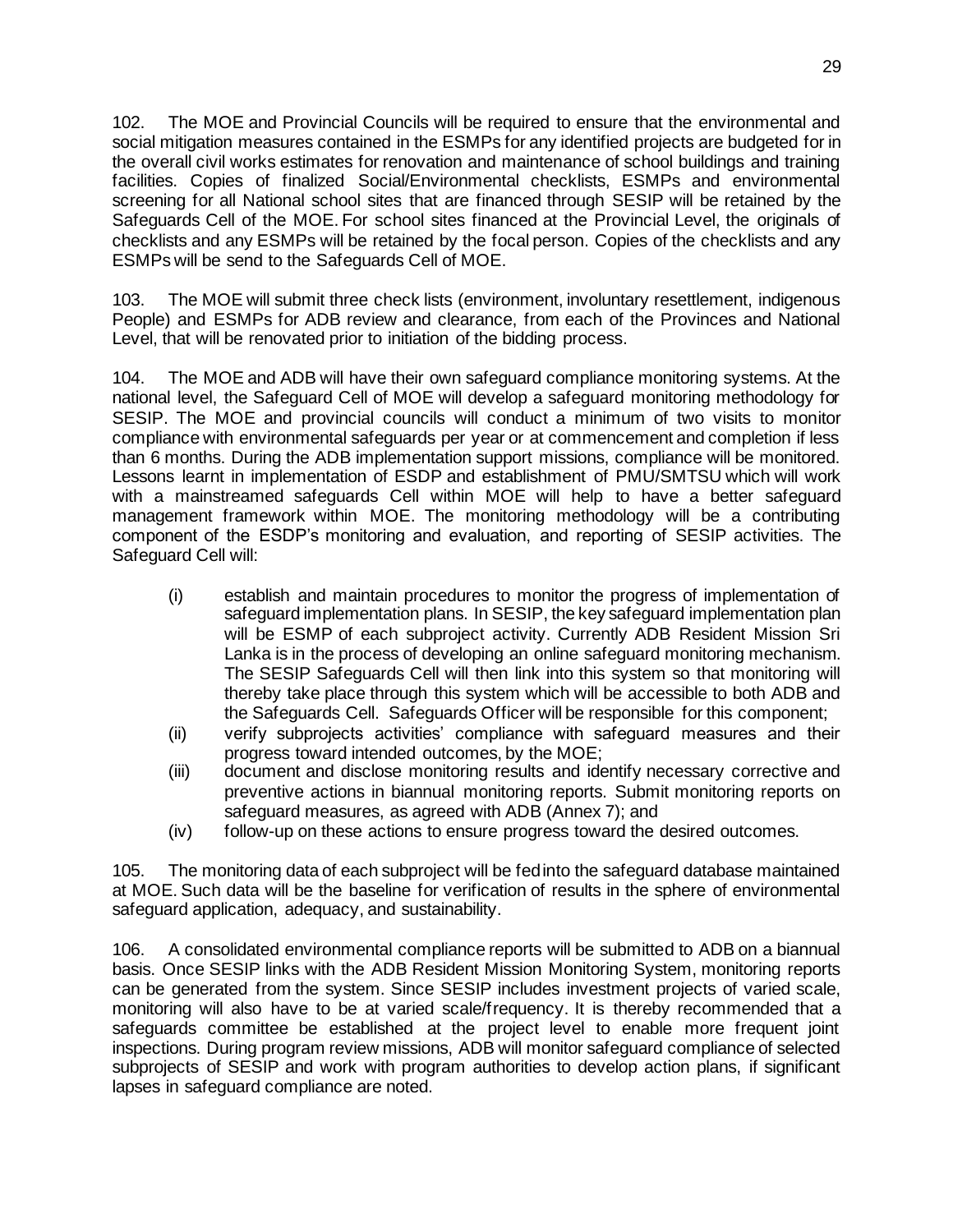#### **XVII. DISCLOSURE OF SAFEGUARD DOCUMENTS**

<span id="page-35-0"></span>107. The ESMF for SESIP will be disclosed to the public and will be made available for public review at MOE, at provincial councils, and subproject offices. Both draft and final ESMF will be uploaded on the websites of ADB, MOE, and provincial council and will be open for comment. The ESMF will be made available in all three national languages–Sinhala, Tamil and English.

108. Subproject specific safeguard planning documents—ESMPs, mitigation plans, and corrective action plans will be disclosed to project-affected persons and other stakeholders and at the Safeguard Cell of MOE, affiliated institutions, and subproject sites where refurbishment work will take place. Environmental safeguard monitoring reports of subprojects too will be disclosed to project-affected persons and other stakeholders, and copies will be made available at subproject offices and MOE. These will also be uploaded on the ADB and MOE websites. In addition, summaries of such reports will be translated into Sinhala or Tamil according to the location of the subproject and made available in a timely manner and in accessible places to inform project-affected persons and others. All such documents will be sent to ADB for review. MOE will submit to ADB the following documents for review and disclosure on ADB's website:

- (i) draft ESMP;
- (ii) final ESMP incorporating any comments, revisions; and
- (iii) corrective action plans, if any, during subproject implementation; and environmental monitoring reports.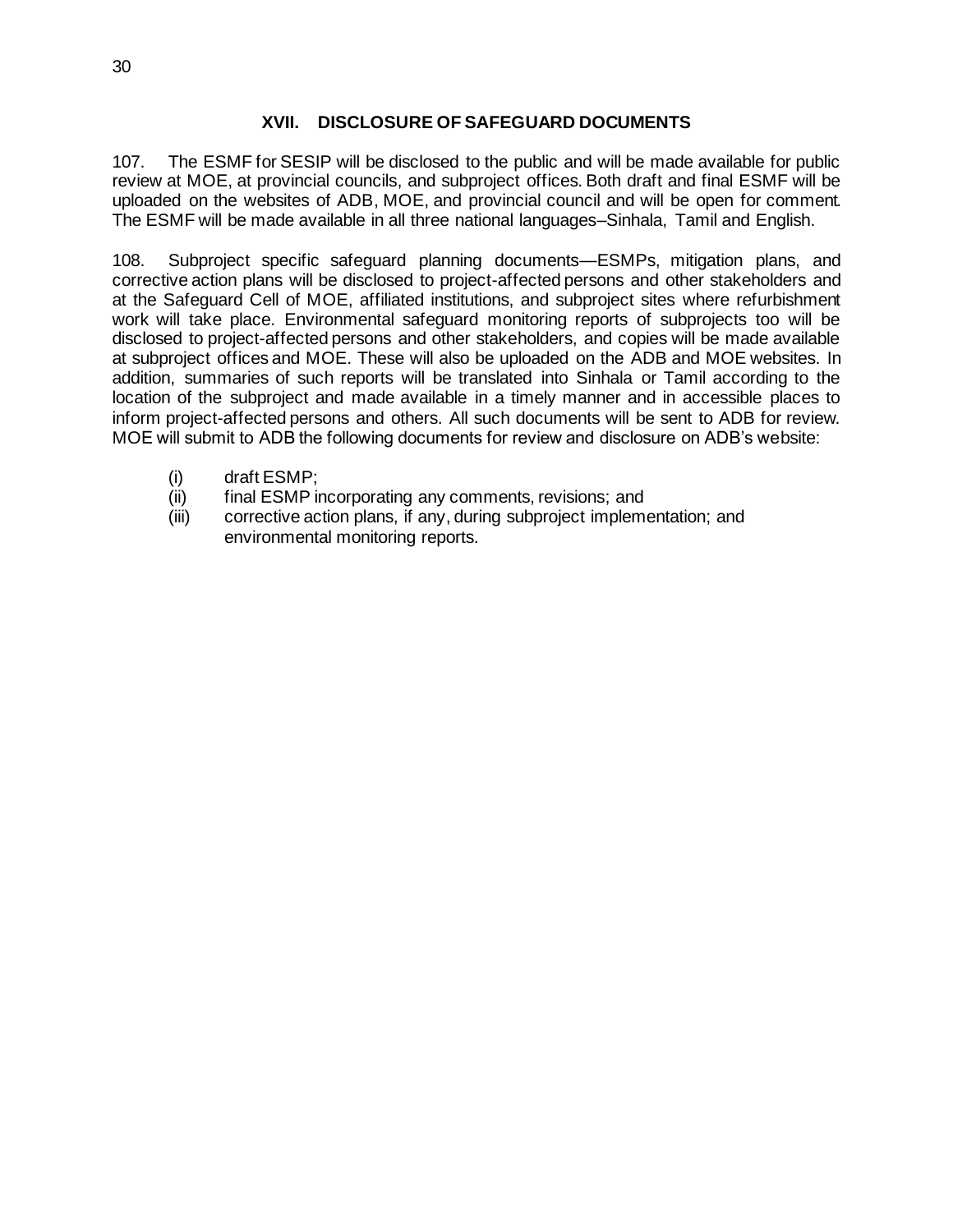## **ANNEX 1: RELEVANT NATIONAL REGULATIONS**

#### **Relevant National Regulations**

#### **National Environmental Act No. 47 of 1980 (and its amendments of 1988)**

The NEA provides conservation and development guidelines for natural resources management including water, forest, flora, and fauna in Sri Lanka. The 1988 amendment appointed the Central Environmental Authority (CEA) as the enforcement and implementing agency of the Act. CEA has special powers to assess and monitor critical environmental conservation programs and to advise the government on environmental protection, conservation, management, and development issues.

Types of projects that need mandatory environmental clearance ("prescribed projects") were made public after the amendments to NEA was approved in 1988. The Act 1988 states that all prescribed projects undertaken by any government department, corporation, statutory board, local authority, company, firm, or an individual will be required to obtain approval under this Act before their implementation. The approval will have to be obtained from the appropriate project approving agencies (PAAs) who are concerned or connected with such prescribed projects. At present, there are 31 such PAAs to deal with review and approval of environmental plans. This unit will also be responsible for monitoring progress.

Subprojects of SSDP could come under the purview of the following sector level Acts according to the specific circumstances. However, screening, scoping, formulation of initial environmental examination (IEE), environmental management plan (ESMP) and procedures for IEE and ESMP disclosure and public comments will be governed by NEA of 1980 and its subsequent amendments of 1988 and 2000, and by environmental regulations.

#### **Coast Conservation Act No. 57 of 1981**

The Coast Conservation Act provides for the preparation of coastal zone management plans, regulates and controls development activities within the coastal zone, formulates and executes schemes of work for coast conservation within the coastal zones of the country. This act becomes relevant to projects located wholly or partly within the coastal zone (the area lying within a limit of three hundred meters landwards of the Mean High Water line and a limit of two kilometers seawards of the Mean Low Water line) must undergo the approval process that is laid down by the CCA irrespective of its size. Therefore, any development work taking place within this zone falls under the jurisdiction of CCD. Section 6 of the Act created a Coast Conservation Advisory Council. It advises on all development activities proposed in the coastal zones, reviews coastal zone management plans, and environmental impact assessments (EIA) of projects that fall within its purview. The current Coastal Zone Management Plan states that the Director of Coast Conservation Department will call for an EIA when such activities may have potential impacts on the coastal zone.

According to the CCA, Director of the CCD has the discretion to request for an EIA/IEE from the project proponent if the initial screening reveals significant impacts in the coastal areas by the project. The process is very much similar to the NEA except that the Director of the CCD reserves the right to request for an EIA/IEE and also to make the final decision.

Any person desiring to engage in a development activity within the Coastal Zone will be required to obtain a permit issued by the Department prior to commencing the activity. Engaging in any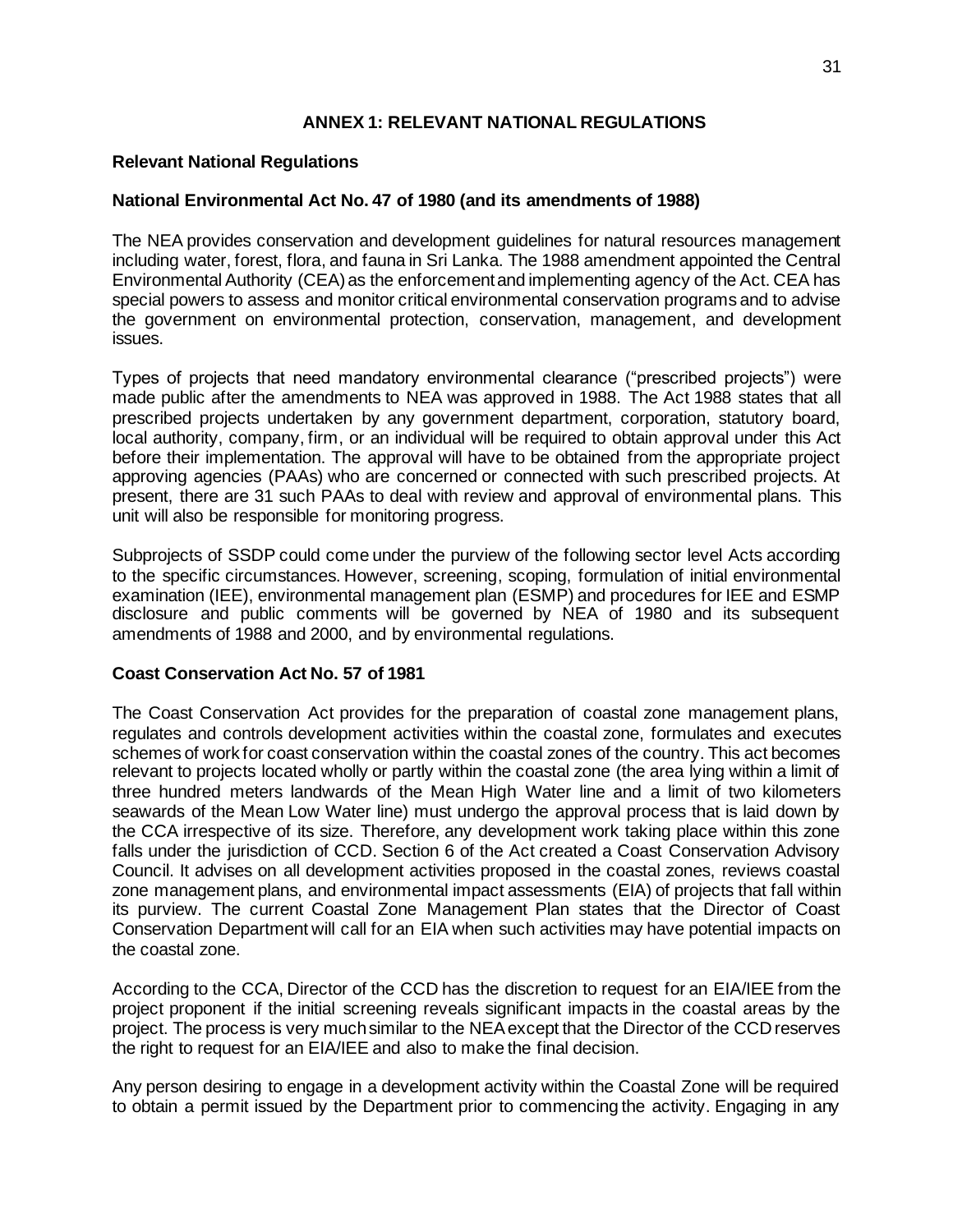development activity prior to obtaining a permit issued by the Director, and/ or noncompliance with conditions stipulated in the permit are contravention. The CCA specifies penalties for contravention of the provisions of the Act. Penalties may include fines and imprisonment and/or confiscation of equipment and machinery and /or demolishing of unauthorized structures.

## **Pradeshiya Sabha Act No. 15 of 1987**

Section 12 (2) of the Pradeshiya Sabha Act authorizes the appointment of a committee at the divisional level to advice on environmental matters. Section 105 of the Act prohibits polluting water or any streams, while Section 106 refers to pollution caused by industry and related offences. The Pradeshiya Sabha grants permission for construction activities within its jurisdiction. Such construction will have to comply with environmental requirements stipulated with permits. It also ensures that public health issues are efficiently dealt with and solid waste collection and disposal are appropriately done under this Act.

## **Flood Protection Ordinance, Act No. 22 of 1955**

This ordinance provides necessary provisions to acquire land or buildings or part of any land or building for the purpose of flood protection.

## **Soil Conservation Act, No. 25 of 1951**

The Soil Conservation Act provides for the conservation of soil resources, prevention or mitigation of soil erosion, and for the protection of land against damage by floods and droughts. Under the Act, it is possible to declare any area defined as an erodible area and prohibit any physical construction. The following activities are also prohibited under Act:

- (i) weeding of land or other agricultural practices that cause soil erosion;
- (ii) use of land for agriculture purposes within water sources and banks of streams; and
- (iii) exploitation of forests and grassland resources and setting fire in restricted areas.

## **Mines and Minerals Act No. 33 of 1992**

Under this Act, mining falls within the purview of the Geological Survey and Mines Bureau (GSMB). Mining of minerals including sand must be done with a license issued by the GSMB. Mining is not permitted within archaeological reserves or within specified distances from such monuments. New mining licenses are subject to the EIA process, if the type and extent of mining is listed under the EIA regulations. Additionally, GSMB has the power to stipulate conditions including cash deposits and insurance policy for the protection of environment. Regulations made by GSMB under the Act cover a variety of environmental stipulations, criteria and conditions for licensing and operating mines. This also covers the disposal of mine wastes. The Act also deals with the health, safety, and welfare of miners. Mining rights on public and private land are subject to licensing by GSMB, and all minerals wherever situated belonging to the State. The right to mine public land parcels are subjected to the EA procedures.

## **Fauna and Flora Protection Ordinance, Act No. 49 of 1983**

The Act provides for the protection, conservation, and preservation of the fauna and flora of Sri Lanka. Under the Ordinance, five categories of protected areas are established, namely, strict nature reserves, national parks, nature reserves, jungle corridors, and intermediate zones. The Section 9 (a) states that "no person or organization, whether private or state, shall within a distance of 1 mile of the boundary of any national reserve declared by an order issued under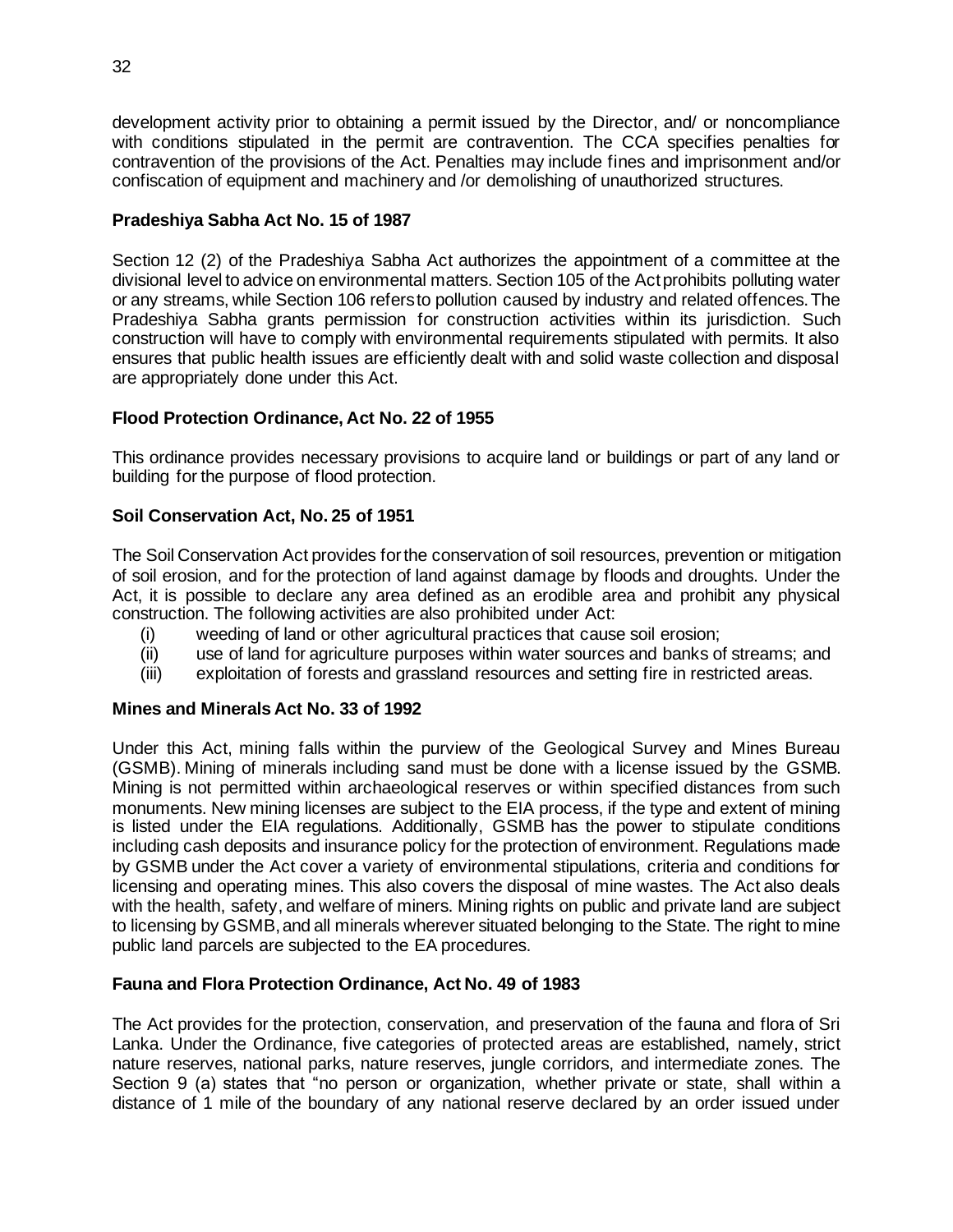Section 2 of the Ordinance carry out any development activity of any description whatsoever, without obtaining the prior written approval of the Director". Each application for a development activity has to follow the procedures stipulated under NEA. An application falls within the meaning of Section 9(a) has to be supported by an environmental impact assessment (EIA) or initial environment examination (IEE) according to the significance of environmental impacts.

## **Forest Ordinance, No 17 of 1907 (and amendments)**

The Forest Ordinance of Sri Lanka is the law for conservation, protection and management of forest and forest resources. It regulates tree felling, transport of timber, and other forest related matters. The Forest Ordinance was amended by several Acts - Act 34 of 1951, No. 49 of 1954, Act 13 of 1966, Act 56 of 1979, Act 13 of 1982, and Act 84 of 1988. The Act 23 of 1995 replaced the old Ordinance. Under Section 4 of Act 23 of 1995, the Minister who is in charge of forests can declare any specified area of government land or the whole or any specified part of any reserve forest which has unique ecosystems, genetic resources or a habitat or rare and endemic species of flora, fauna, and microorganisms and of threatened species which need to be preserved in order to achieve an ecological balance in the area by preventing landslides and fire hazards. Under Section 5 of the Act, a Forest Officer has powers to stop any public or private watercourse which goes through a reserved forest. It shall be lawful for the District Secretary to determine the amount of compensation to be paid in case that the water course adversely affects the interests or one or more individuals.

Under Section 6 of the Act, the following activities are prohibited:

- (i) trespassing or permits cattle to trespass;
- (ii) damage by negligence in felling any tree, cutting or dragging any timber;
- (iii) willfully strips off the bark or leaves from, or girdles, lop, taps, burns or otherwise damages any trees; poisons water; mine stone, burns lime or charcoal, or collects any forest produce; and
- (iv) extracts coral or shells or digs or mines for gems or other minerals.

## **National Water Supply and Drainage Board Law of No. 2 of 1974**

The National Water Supply and Drainage Board (NWSDB) is the principle water supply and sanitation agency in Sri Lanka. It was established in January 1975 under the Law No. 2 of 1974. NWSDB develops, provides, operates, and controls water supply and distributes water for public, domestic and industrial purpose.

## **National Policy for Rural Water Supply and Sanitation of 2001**

The National Policy for Rural Water Supply and Sanitation, approved by the cabinet in 2001, has laid down a framework for water supply and sanitation services to the rural sector, which is defined as any Grama Niladhari Division within a Pradeshiya Sabha area except for those in former town council areas. It provides guidelines on the delivery of minimum water requirements to ensure health, and on levels of service in terms of quantity of water, haulage distance, adequacy of the source, equity, quality, flexibility for upgrade, and acceptable safe water supply systems.

The Policy prescribes ventilated, improved pit latrines as basic sanitation facilities and defines other acceptable options that include piped sewer with treatment, septic tanks with soakage pits, water-sealed latrines with disposable pits. For rural water supply and sanitation, the Policy defines the roles and responsibilities of the government, provincial councils, local authorities, communitybased organizations (CBO), non-governmental organizations (NGOs), private sector, and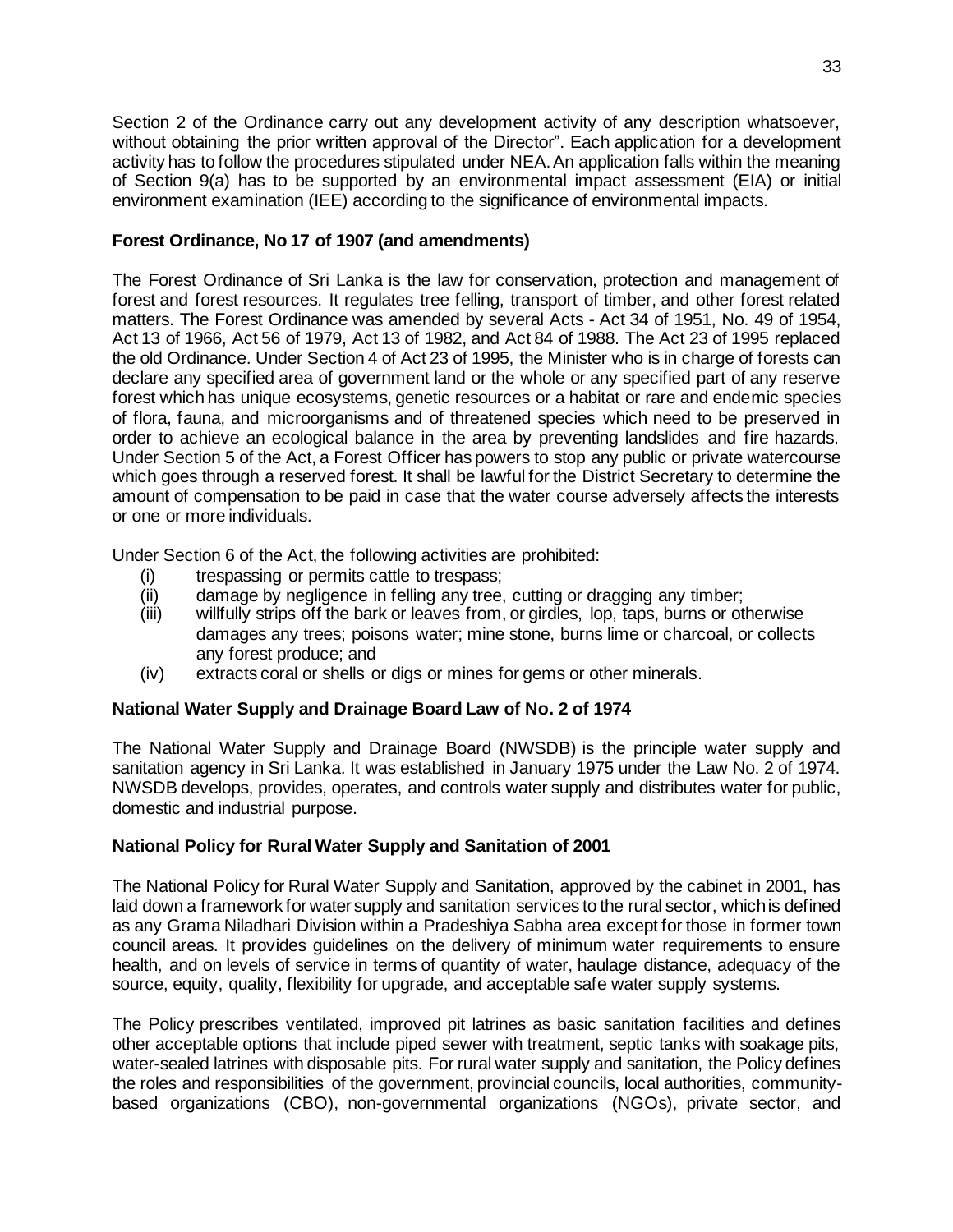international donors. It also sets the scope of regulations for which the provincial councils and local authorities can enact statutes and by–laws.

#### **Prevention of Mosquito Breeding, Act No. 11 of 2007**

This Act was enacted to prevent and eradicate mosquito-borne diseases such as dengue. Under this Act, it shall be the duty of every owner or occupier of any premises to remove and destroy open tins, bottles, boxes, coconut shells, split coconuts, used tires, or any other article or receptacle found in such premises, and to maintain water wells in such premises to prevent breeding of mosquitoes. People are also bound to ESMP any artificial pond or pools at least once in a week. Shrubs, undergrowth, and all other types of vegetation other than ornamental vegetation and food plants are to be removed.

#### **The Urban Development Authority, Law, No 41 of 1978**

The Urban Development Authority (UDA) promotes integrated planning and implementation of social, economic and physical development of areas which are declared as urban development areas under the UDA Act. UDA provides technical support to local councils who require assistance in developing plans. It has the authority to develop plans when local authorities fail to do. The UDA monitors urban areas, including 1 km. inland from the coasts in all areas of the coastal zone, and develops land use policies for designated development areas.

#### **Municipal Council Ordinances and Acts – Urban Council Ordinance 61 of 1939, Act 29 of 1947, Act 18 of 1979, and Act 13 of 1979**

The Municipal Councils and Urban Councils share with Pradeshiya Sabhas powers regarding the approval of buildings plans, control of solid waste disposal, sewerage and other public utilities. Under these laws, new constructions and modifications to current buildings require approval of Municipal or Urban Council or Pradeshiya Sabha. Municipal and Urban councils follow planning and building guidelines of UDA.

#### **Sri Lanka Land reclamation and development cooperation Act No. 15 of 1968, Act No. 52 of 1982, Act, Act No. 35 of 2006**

This act provides powers to establish Sri Lanka Land Reclamation and Development Corporation. It is responsible for the reclamation and development of low- lying marshy areas while recognizing the need to have adequate retention areas for flood waters. It has powers to undertake construction work and consultancy assignments in the field of engineering; and for matters connected with wetland management. The Corporation also undertakes reclamation and development of lands on a commercial basis to solve the problem of the lack of developed lands essential for development programs.

As per the recent amendment to the act, by act no. 35 of 2006 the corporation will be empowered to take legal action against unauthorized reclamation activities and pollution of inland water bodies as well.

#### **National Heritage Wilderness Areas Act (No. 3 of 1988)**

This act declares a National Heritage Wilderness Areas while it protects and preserves such areas and its resources. Focuses on declaring and protecting wildness areas.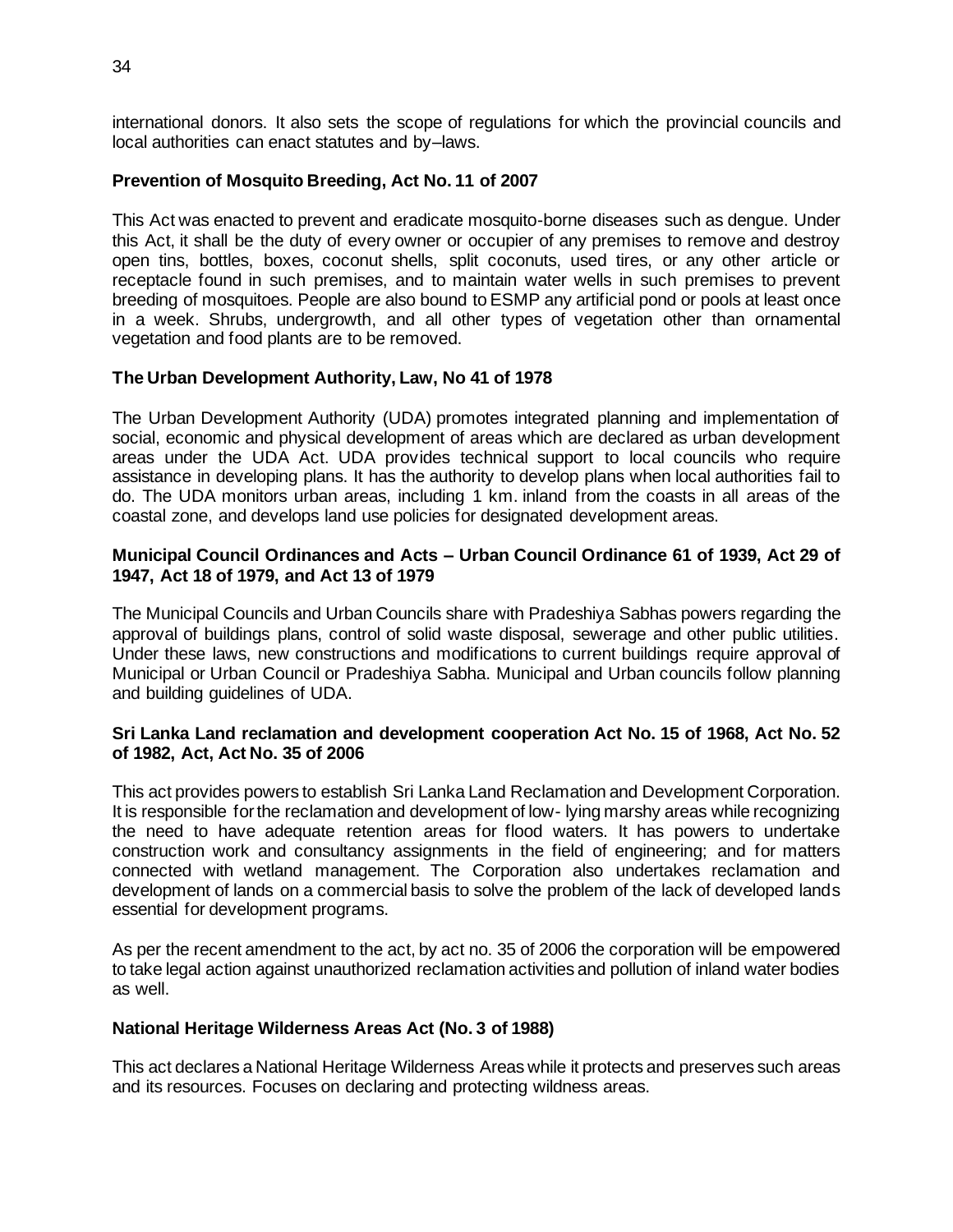#### **Irrigation ordinance**

Deals with environment aspect of water and land uses in irrigation agriculture. It is enforced by the Irrigation department.

## **Water Resources Board Act No. 29 of 1964, Amendment No.42 of 1999**

Control, regulation, and development (including conservation and utilization) of water resources; prevention of pollution of rivers, streams, and other water resources; formulation of national policies relating to control and use of water resources.

## **The Land Acquisition Act No. 9 of 1950**

The acquisition of land for public purposes is guided by the provisions and procedures outlined in the Land Acquisition Act No. 9 of 1950 (LAA) and its subsequent amendments. The Act provides a framework for land acquisition and guarantees that no one can be deprived of land except under the provisions of the LAA, and it entitles Affected Persons (APs) to a hearing before acquisition. The acquisition of land for public purposes is a time-consuming process and can take anywhere between a few months to about 2-3 years to complete. The main features like the minimum time period for the tasks, and the procedures involved in acquiring land for public purposes are set out in Annex 2.1. The Act discourages unnecessary acquisition and lands that have been acquired for one purpose cannot be used for a different purpose and lands that remain unused have to be returned to the original owners.

#### **The Land Acquisition Regulations of 2008**

Several progressive provisions have been made to modify the LAA. The 2008 Regulations, issued under Section 63 (2) (f) of LAA 1950, were passed in Parliament on March 17, 2009 and were made effective by Government Gazette No. 1596/12 of April 7, 2009. They provide revised guidelines for the statutory payment of compensation that go beyond the depreciated value of a land or structure and consider the principle of current market value, and provide for payment of compensation for injurious affection<sup>1</sup> and severance, equivalent to the full cost of the damage, based on the market value of the land to be acquired. They were designed to incorporate the concept of replacement cost in the valuation of land and other assets. The regulations require compensation for land to be paid at market rates, along with the cost of reconstruction for houses and other structures, without taking into account depreciation of the buildings. The 2008 Regulations also provide for the valuation and compensation of the whole plot of land when determining the proportional cost of the affected land parcel, and include provision to compensate for loss of business income, as well as relocation assistance and other benefits.

The 2008 Regulations provides for affected persons to be entitled for a hearing before their land is acquired. However, the level of compensation can only be determined by the Valuation Department. The Regulations stipulate minimum time periods for specific tasks, elements and the procedures for land acquisition.

## **The Land Development Ordinance No. 19 of 1935**

 $1$  This is the adverse effect to the value of the remaining land due to acquiring a part of the land. The value may not always be on a monetary value but also on the basis of usefulness to the owner.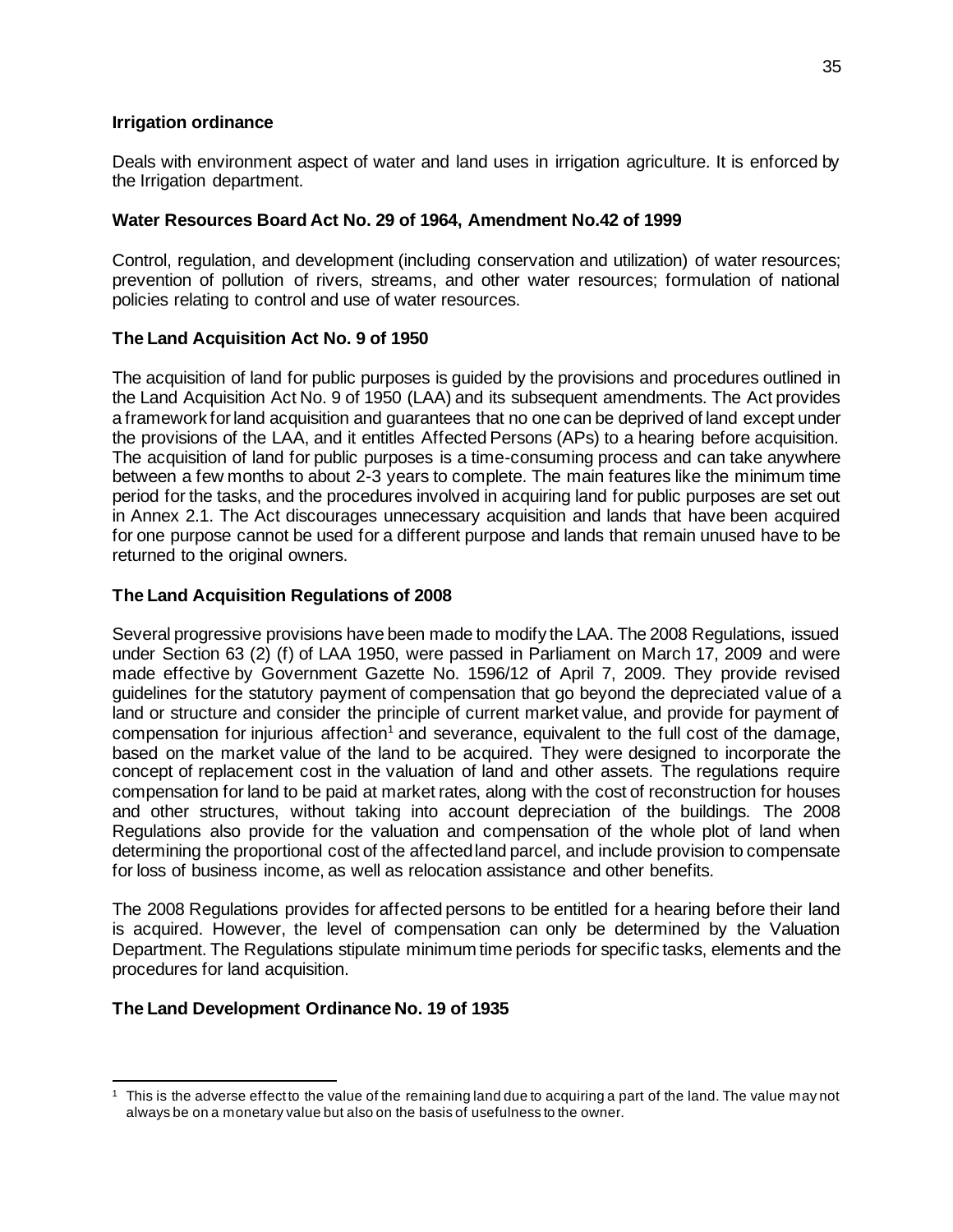This ordinance deals with the systematic development and alienation of Crown Land of Ceylon and comprises 12 chapters.

Chapter 7 of the Land Development Ordinance (LDO) sets out the procedure for cancellation of a right to state land given on permit or grant due to non-compliance of the conditions of permit. Section 106 gives notice to the permit holder where there has been a breach of the condition of permit. If a person fails to appear before the inquiring officer, provision is made under Section 109 to cancel the permit. Section 110 lays down the procedure where the permit holder appears and shows cause for the failure to develop the land as per provision of the permit given to him. Section 112 prescribes the order of Government Agent to be served on the permit holder and to be posted on land. Section 113 provides for an appeal to the Land Commissioner against the order of the Government Agent.

## **The State Lands Act No. 13 of 1949**

This Act provides for the grant and disposition of state lands in Sri Lanka; for the management and control of such lands and the foreshore; for the regulation of the use of the water of lakes and public streams; and for other matters incidental to or connected with the aforesaid matters.

## **The State Lands (Recovery of Possession) Act No. 7 of 1979**

The provisions for the recovery of possession of State lands from persons in unauthorized possession or occupation thereof are contained in the State Lands (Recovery of Possession) Act No. 7 of 1979. Furthermore, Section 10 stipulates that no appeal is maintainable against an order of eviction by a Magistrate. Section 13 provides for reasonable compensation for damages sustained by reason of the affected person having been compelled to deliver up possession of such land.

#### **The Crown Lands Ordinance**

The ordinance makes provision for the grant and disposition of Crown lands in the country; for the management and control of such lands and the foreshore; for the regulation of the use of the water of lakes and public streams; and for other matters incidental to or connected with the matters aforesaid.

#### **Prescription Ordinance No. 22 of 1971**

This is an Ordinance that confers rights on people who have had unencumbered possession of private lands for over 10 years. Section 15 of the Prescription Ordinance states that nothing herein contained shall affect the rights of the Crown (State). Thus prescription does not run against the State. Prescription Ordinance No 22 of 1971 made express provision with respect to the means by which a person may acquire the ownership of a block of land through the peaceable and uninterrupted possession of it for a period of ten years. Section 3 of the Ordinance provides as follows: "Proof of the undisturbed and uninterrupted possession by a defendant in any action, or by those under whom he claims, of lands or immovable property, by a title adverse to or independent of that of the claimant or plaintiff for ten years previous to the bringing of such action, shall entitle the defendant to a decree in his favor with costs."

#### **Land Settlement Ordinance No 20 of 1931 and subsequent amendments**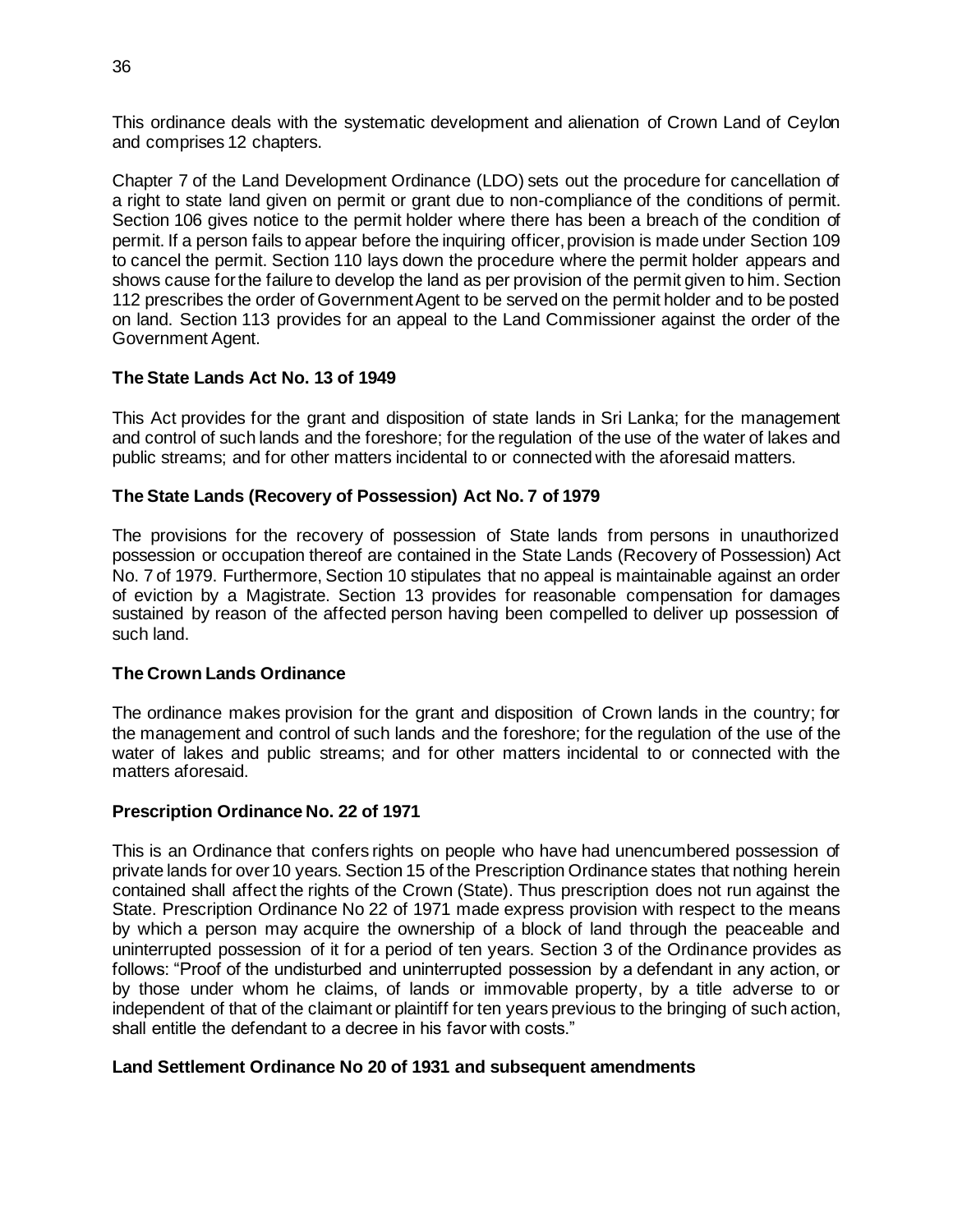Developed after Crown Lands Ordinance No. 12 of 1840, this act allows members of the public to put forth claims to land (by showing a legal document such as a title deed). Any unoccupied lands or cultivated lands which were not claimed by the public were published by the Land Settlement Officer, and if no claim to such land or to any share of or interest in such land is made to him within a period of three months from a date to be specified in the notice, the land was declared as state/ crown land under this act. If no claim is made within a period of three months from the date specified in any settlement notice to any land specified therein or to any share of or interest in any such land, the Settlement Officer shall make a declaration in writing, that such land to which or to any share of or interest in which no claim has been made is the property of the State. Provided that if at any time within the said period of three months that any person has a claim to any such land or to any share of or interest in any such land and that such person is then absent from Sri Lanka and was so absent at the date of the first publication in the Gazette of the notice aforesaid, the Settlement Officer shall not make a declaration that such land is the property of the State until after the expiry of a further period of six months commencing from the day on which the said period of three months expired.

## **Land Commissioner General's Circular 2014/02**

The Land Commissioner issued instructions to the Divisional Secretaries, Deputy Land Commissioners and Assistant Land Commissioners by Circular No. 2013/01 dated 31 January 2013 to solve the problem of loss or damaged documents experienced by people due to the conflict. However, in the implementation process several complications arose. Further instructions were issued by Circular No. 2014/02, dated 23 January 2014, which provides clarification to help officers settle the issues encountered.

## **Temple and Devalagam Act**

This Act deals with lands donated to the temples and Devala (Places of religious significance) by rulers under a deed of dedication or 'Sannasa' (Order) for the maintenance of such institutions. The rights of the custodian of temples and Devala for the receipt of compensation in the event of land acquisition for public purposes are spelt out in this Act in addition to the other provisions

## **Estates (Control of Transfer and Acquisition) Act (No. 2 of 1972)**

Under this Act, the government can acquire and transfer ownership of estate land under the prudence of the Minister if deemed necessary to be in the national interest. Whether such estate is or is not an estate in respect of which an application has been made under section 3, he may by Order (hereinafter referred to as a "vesting Order ") published in the Gazette, vest such estate in the Crown with effect from such date as shall be specified in the Order. The amount of compensation to be paid under this Act in respect of any estate vested on any date in the Crown shall be such sum as in the opinion of the Chief Valuer constitutes the reasonable value of such estate as on such date. The Chief Valuer shall, before making his determination of the compensation payable in respect of any estate vested in the Crown, give the person from whom that estate was acquired as well as the Permanent Secretary, an opportunity to adduce before such Valuer, by himself or by a representative authorized by him in that behalf, evidence with regard to the value of that estate.

## **National Involuntary Resettlement Policy 2001**

The National Involuntary Resettlement Policy (NIRP 2001) set out in Annex 2.2, was approved by Cabinet to address the shortcomings of the LAA and is designed to treat affected people in a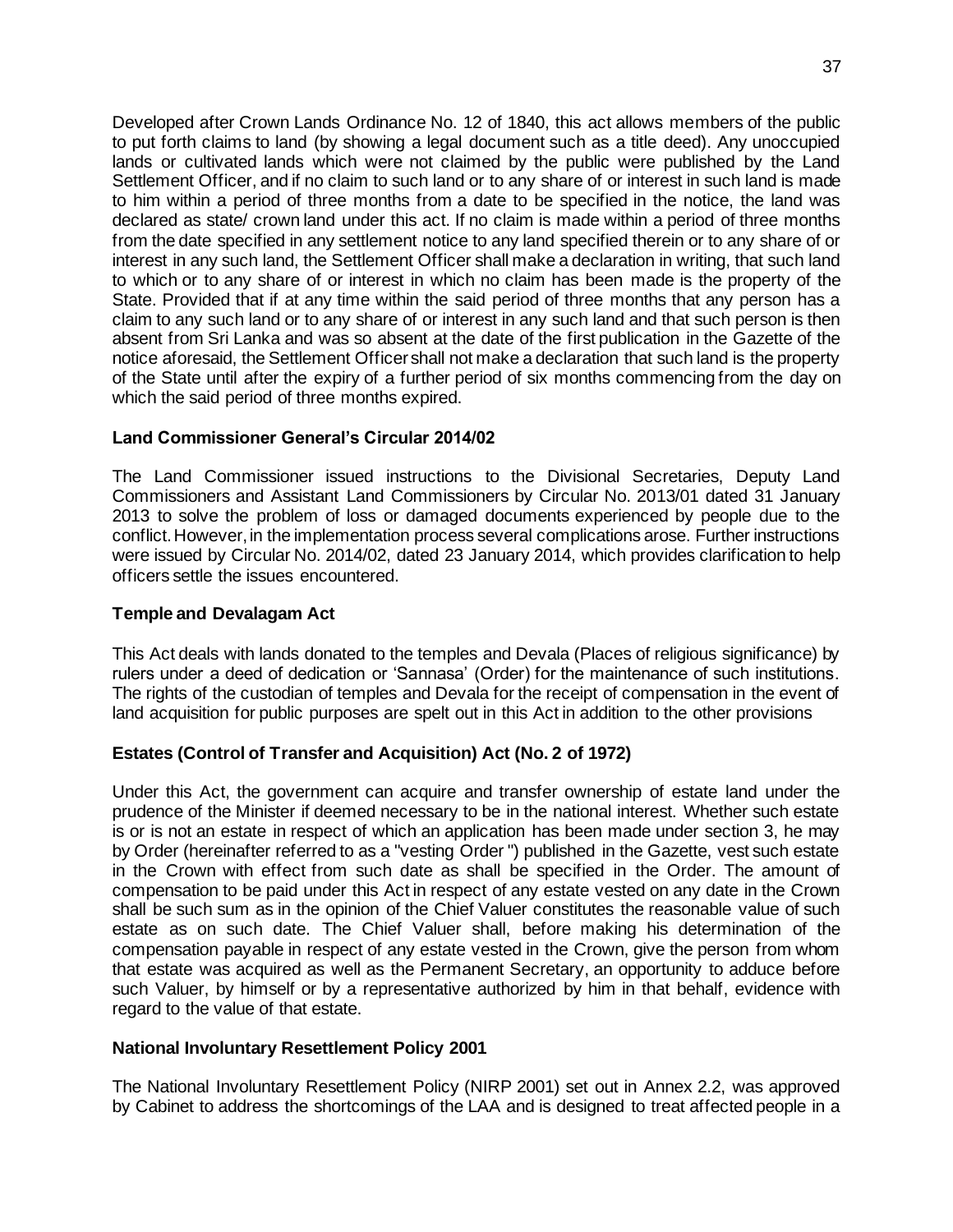fairer and more equitable manner. It calls for a protective framework for people displaced by development projects, to ensure that their rights are respected and that they are not impoverished or do not suffer unduly as a result of public or private project implementation. Under the NIRP, displaced people are assured of a living standard comparable to that at the time of displacement. The main principles or features of NIRP include the minimization and mitigation of negative impacts. This means steps must be taken to avoid involuntary resettlement by reviewing alternatives to the project. NIRP guarantees that affected persons are adequately compensated in a timely manner. Compensation is based on full replacement value, including transaction costs, and is calculated to include loss of land, and loss of structures and other assets, and income. Compensation is not limited to persons that have documentary evidence of their rights to land. The policy provides for the authorities to re-establish the livelihoods and income of affected persons and to include them in the design and implementation of the relocation and resettlement process.

The policy provides guidelines for resettlement plans of varying levels of detail, depending on the numbers of people being displaced. The plans have to be published and made available to the public. A comprehensive resettlement plan is prepared for any project requiring the displacement of 20 or more families. If the number of families affected is less than 20, a RP with less detail can be prepared. The NIRP provides for affected persons to be fully involved in the selection of relocation sites and to be stakeholders in the development and implementation of the resettlement plan.

The Policy is intended to guarantee that: (i) project affected persons are adequately compensated, relocated and rehabilitated; (ii) delays in project implementation and cost overruns are reduced; and (iii) better community relations are restored. It aims at ensuring that people affected by development projects are treated in a fair and equitable manner and are not impoverished in the process. The Policy also enables a framework for project planning and implementation that is comparable with international best practices in involuntary resettlement. The responsibility for reviewing and approving the resettlement plans is vested with the Ministry of Lands.

NIRP has yet to be formally incorporated into law, and implementing agencies are not under obligation to apply the principles enshrined in NIRP. Therefore, affected persons cannot rely on NIRP principles as a matter of right if their land is acquired. Full compliance would require the government to amend the existing laws. However, NIRP is official and workable, and is capable of offering effective solutions to the ethical and practical dilemmas involved in land acquisition and involuntary resettlement.

## **National Policy for the Payment of Compensation**

In November 2008, the Cabinet of Ministers approved a national policy to establish a uniform system of compensation payment, which at that time was carried out under different Land Acquisition and Resettlement Committees (LARC) systems. It superseded all other ad hoc and special compensation packages that existed on the date of the Cabinet approval of the policy. However, projects that had already introduced such schemes, and that had published Section 2 under the LAA before 1st September 2008, were allowed continue with the existing packages. Under this policy, parties that were dissatisfied with LARC decisions were permitted to appeal to a Review Board of Compensation.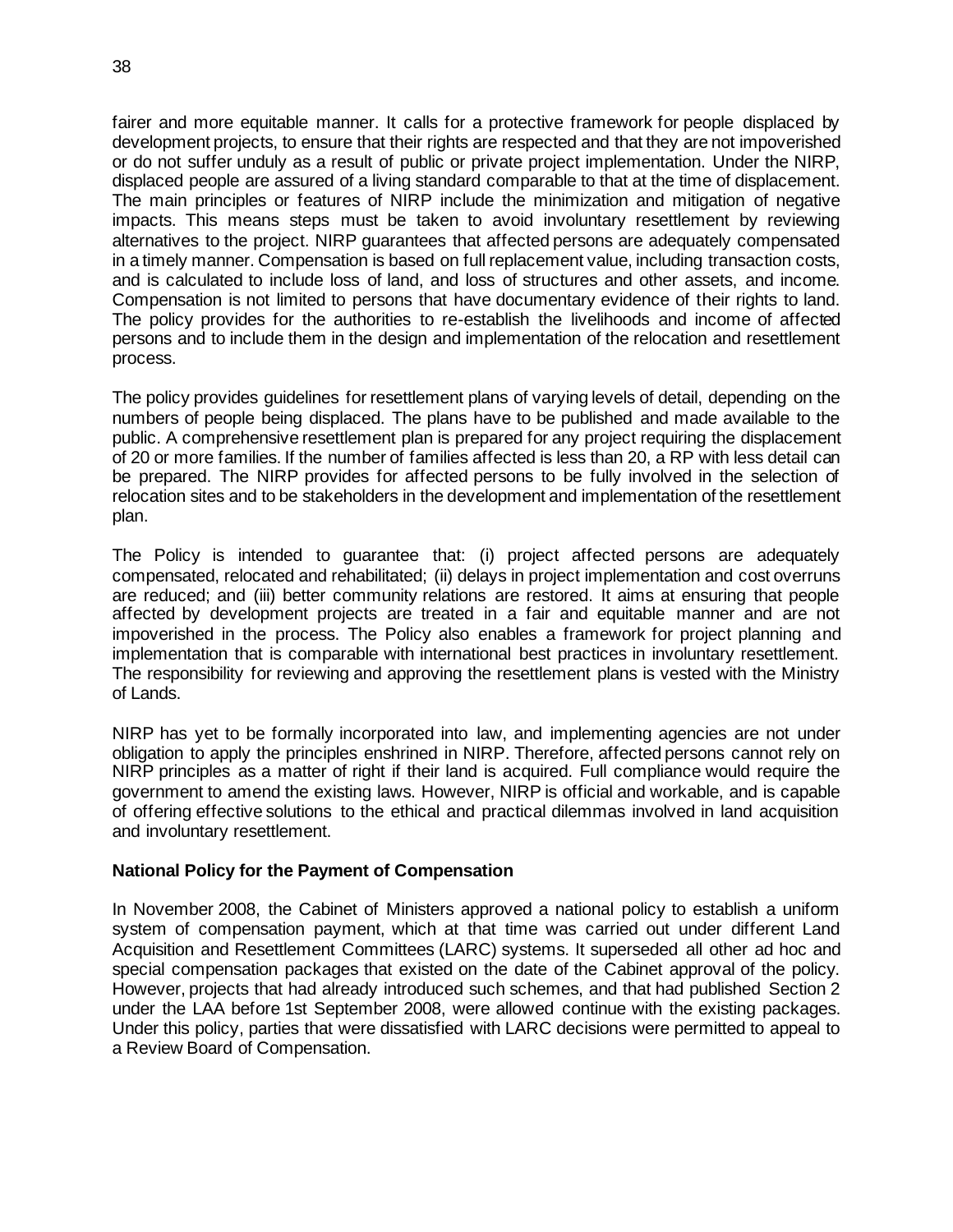## **ANNEX 2: ASSESSMENT OF MOE SAFEGUARD SYSTEM WITH ENVIRONMENTAL SAFEGUARD POLICY PRINCIPLES OF ADB**

| <b>ADB Policy Principle</b>                                                                                                                                                                                                                                                                                          | <b>Triggered</b> | <b>Gap Analysis</b>                                                                                                                                                                                                                                                                                                                                                                                                                                                                                                                                                               |                                                                                                                                                                                                                                                                                                                                                                                             |  |  |  |
|----------------------------------------------------------------------------------------------------------------------------------------------------------------------------------------------------------------------------------------------------------------------------------------------------------------------|------------------|-----------------------------------------------------------------------------------------------------------------------------------------------------------------------------------------------------------------------------------------------------------------------------------------------------------------------------------------------------------------------------------------------------------------------------------------------------------------------------------------------------------------------------------------------------------------------------------|---------------------------------------------------------------------------------------------------------------------------------------------------------------------------------------------------------------------------------------------------------------------------------------------------------------------------------------------------------------------------------------------|--|--|--|
|                                                                                                                                                                                                                                                                                                                      | by the           | <b>Congruence Between Local</b>                                                                                                                                                                                                                                                                                                                                                                                                                                                                                                                                                   | Assessment of                                                                                                                                                                                                                                                                                                                                                                               |  |  |  |
|                                                                                                                                                                                                                                                                                                                      | Program          | <b>System and SPS Environmental</b>                                                                                                                                                                                                                                                                                                                                                                                                                                                                                                                                               | Implementation                                                                                                                                                                                                                                                                                                                                                                              |  |  |  |
|                                                                                                                                                                                                                                                                                                                      |                  | <b>Safeguard Requirements</b>                                                                                                                                                                                                                                                                                                                                                                                                                                                                                                                                                     | <b>Capacity</b>                                                                                                                                                                                                                                                                                                                                                                             |  |  |  |
| 1. Use a screening<br>process for each<br>proposed project, as<br>early as possible, to<br>determine the<br>appropriate extent and<br>type of environmental<br>assessment                                                                                                                                            | Yes              | The NEA of 1980, its1988<br>amendment and Gazette<br>Extraordinary No. 772/22 and No.<br>11064 of 1993 provide for<br>screening of each proposed project<br>by a project proponents.<br>As in case of SPS screening<br>criteria, NEA screening guidelines<br>use the type, scale, and magnitude<br>of the proposed project as well as<br>its location in determining the<br>category-prescribed or non-<br>prescribed. Thus, SPS<br>2009environmental safeguard<br>policy principle is congruent with<br>that of Sri Lanka's screening<br>process which is applicable to<br>SSDP. | The CEA and PAAs<br>have done this<br>satisfactorily over the<br>past 20 years. The<br>capacity in screening<br>and categorization is<br>present and adequate.                                                                                                                                                                                                                              |  |  |  |
| 2. Conduct an<br>environmental<br>assessment for each<br>proposed project to<br>identify potential direct,<br>indirect, cumulative, and<br>induced impacts and<br>risks to physical,<br>biological,<br>socioeconomic, and<br>physical cultural<br>resources in the context<br>of the project's area of<br>influence. | Yes              | PAA provides the TOR for<br>environmental assessment. PAA<br>guide project proponents to select<br>qualified experts to do necessary<br>fieldwork and consultations. MOE<br>will limit its activities to renovation<br>and refurbishment under SESIP.<br>This will not require in depth<br>environmental assessment but for<br>some activities an ESMP will be<br>required.                                                                                                                                                                                                       | MOE does not have<br>required environmental<br>safeguard expertise.<br>Through hiring qualified<br>specialists to Safeguard<br>Cell and outsourcing the<br>conduct of<br>environmental<br>assessment to<br>competent agencies or<br>persons, this weakness<br>could be overcome. The<br>anticipated adverse<br>environmental impacts<br>of SESIP are not<br>significant and are<br>limited. |  |  |  |
| 3.<br>Examine<br>alternatives to the<br>project's location,<br>design, technology,<br>components, and their<br>potential environmental<br>and social impacts and<br>document the rationale<br>for selecting the<br>particular alternative<br>proposed. Also consider<br>the "no project"<br>alternative.             | No               | Not applicable to the Program's<br>refurbishment activities as it will<br>have all construction works at<br>current sites. New locations are not<br>anticipated under SESIP.                                                                                                                                                                                                                                                                                                                                                                                                      | See above.                                                                                                                                                                                                                                                                                                                                                                                  |  |  |  |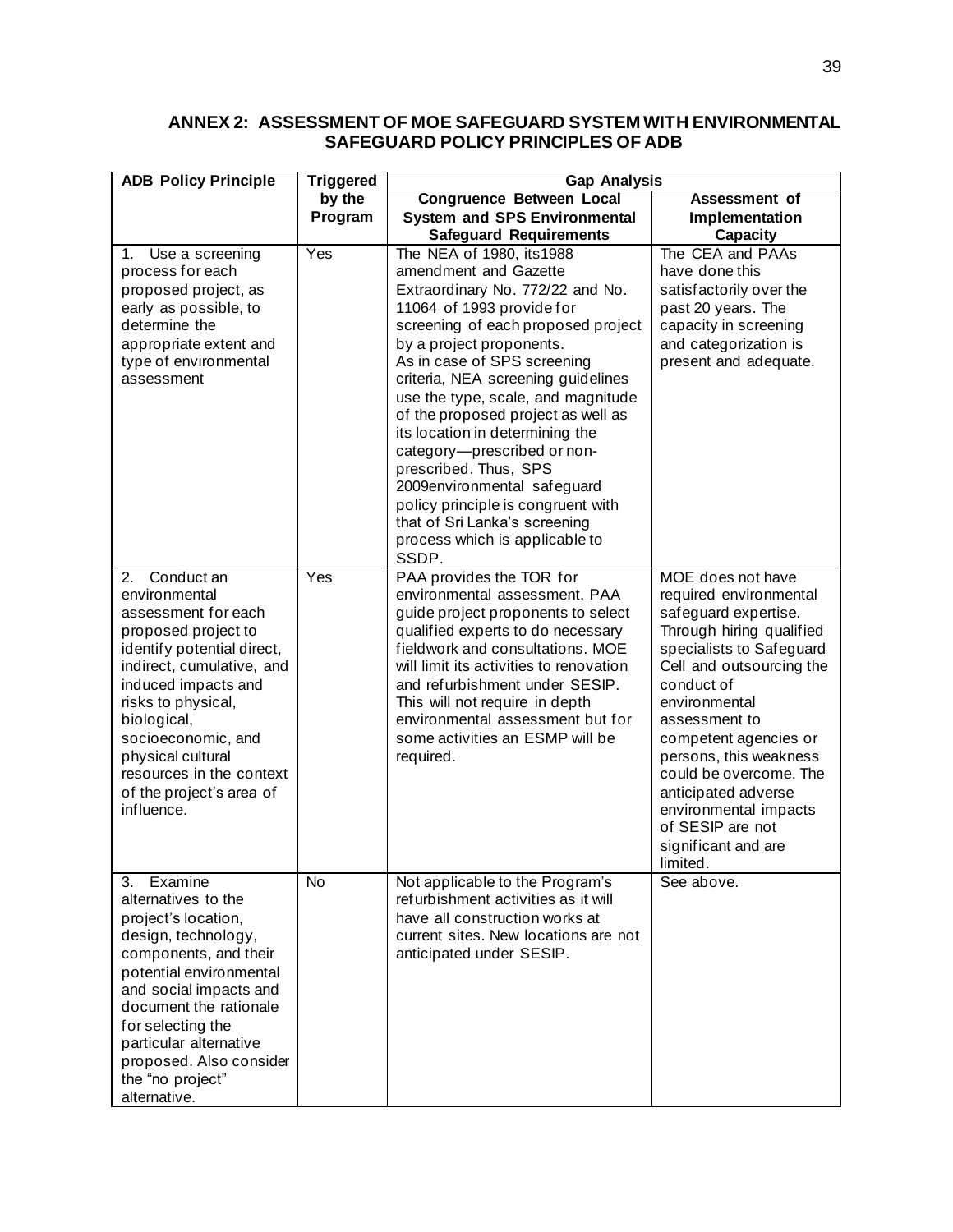| <b>ADB Policy Principle</b>                                                                                                                                                                                                                                                                                                                                                                                                                                                                                                                       | <b>Triggered</b>                 | <b>Gap Analysis</b>                                                                                                                                                                                                                                                                                                                                                                                                                                                                                                                                                                                                                                                                                                       |                                                                                                                                                                                                                                                                                                                                                                                                                                                                                                                                                                                                                                                                                                      |  |  |
|---------------------------------------------------------------------------------------------------------------------------------------------------------------------------------------------------------------------------------------------------------------------------------------------------------------------------------------------------------------------------------------------------------------------------------------------------------------------------------------------------------------------------------------------------|----------------------------------|---------------------------------------------------------------------------------------------------------------------------------------------------------------------------------------------------------------------------------------------------------------------------------------------------------------------------------------------------------------------------------------------------------------------------------------------------------------------------------------------------------------------------------------------------------------------------------------------------------------------------------------------------------------------------------------------------------------------------|------------------------------------------------------------------------------------------------------------------------------------------------------------------------------------------------------------------------------------------------------------------------------------------------------------------------------------------------------------------------------------------------------------------------------------------------------------------------------------------------------------------------------------------------------------------------------------------------------------------------------------------------------------------------------------------------------|--|--|
|                                                                                                                                                                                                                                                                                                                                                                                                                                                                                                                                                   | by the<br>Program                | <b>Congruence Between Local</b><br><b>System and SPS Environmental</b><br><b>Safeguard Requirements</b>                                                                                                                                                                                                                                                                                                                                                                                                                                                                                                                                                                                                                   | Assessment of<br>Implementation<br><b>Capacity</b>                                                                                                                                                                                                                                                                                                                                                                                                                                                                                                                                                                                                                                                   |  |  |
| 4. Avoid, and where<br>avoidance is not<br>possible, minimize,<br>mitigate, and/or offset<br>adverse impacts and<br>enhance positive<br>impacts by means of<br>environmental planning<br>and management.<br>Prepare an ESMP that<br>includes the proposed<br>mitigation measures,<br>environmental<br>monitoring and<br>reporting requirements,<br>related institutional or<br>organizational<br>arrangements, capacity<br>development and<br>training measures,<br>implementation<br>schedule, cost<br>estimates, and<br>performance indicators. | Partially<br>yes                 | See note on Principle 1 above.<br>Each subproject with some<br>environmental impacts will require<br>an ESMP. The environmental<br>regulatory framework provides<br>limited directions on the actual<br>formation of ESMP when compared<br>with ADB's safeguard<br>requirements. The Program's<br>ESMF will provide sufficient and<br>comprehensive guidance in this<br>regard. Under SESIP, a format of<br>an ESMP is provided and listed in<br>the ESMF (Annex 6).                                                                                                                                                                                                                                                      | During review of ESDP I<br>safeguard activities, due<br>to the lack of monitoring<br>and reporting it is<br>difficult to judge the<br>effectiveness. The main<br>areas where mitigation<br>will need to pay attention<br>under SESIP activities<br>include hazardous waste<br>management, and<br>health and safety<br>measures during<br>construction.<br>Management of<br>mitigation measures<br>need to be addressed<br>during the planning<br>phase and during<br>supervision of works. It<br>is important that a<br>budget be allocated for<br>monitoring and<br>implementation of<br>ESMP. A mechanism to<br>stimulate effective<br>monitoring and reporting<br>at MOE is currently<br>lacking. |  |  |
| 5. Carry out meaningful<br>consultation with<br>affected people and all<br>other stakeholders.<br>Continue consultations<br>during project<br>implementation.                                                                                                                                                                                                                                                                                                                                                                                     | Yes but at<br>a minimal<br>level | The environmental regulatory<br>framework provides limited<br>opportunity for consultation with<br>affected persons and other<br>stakeholders although<br>consultations are part of IEE/EIA<br>formulation and approval under<br>NEA. It is limited to presenting<br>comments, complaints, and<br>recommendation at the IEE review<br>phase. 21 days are given for such<br>public response in case of an IEE.<br>However, under SESIP, IEE<br>process will be unlikely with the<br>limited scope of civil works.<br>However, safety clause for the<br>requirement of an ESMP for large<br>scale renovations will involve<br>ESMP in some instances. This will<br>only involve consultations with the<br>affected persons. | The Safeguards Cell is<br>the institutional vehicle<br>to ensure consultation<br>with all stakeholders at<br>MOE and/ or at its<br>affiliated institutions or<br>colleges. However, this<br>component remains<br>weak. This needs<br>development as part of<br>capacity development<br>along with allocation of<br>adequate funds. This<br>should be monitored and<br>implemented by the<br>Safeguard Cell.                                                                                                                                                                                                                                                                                          |  |  |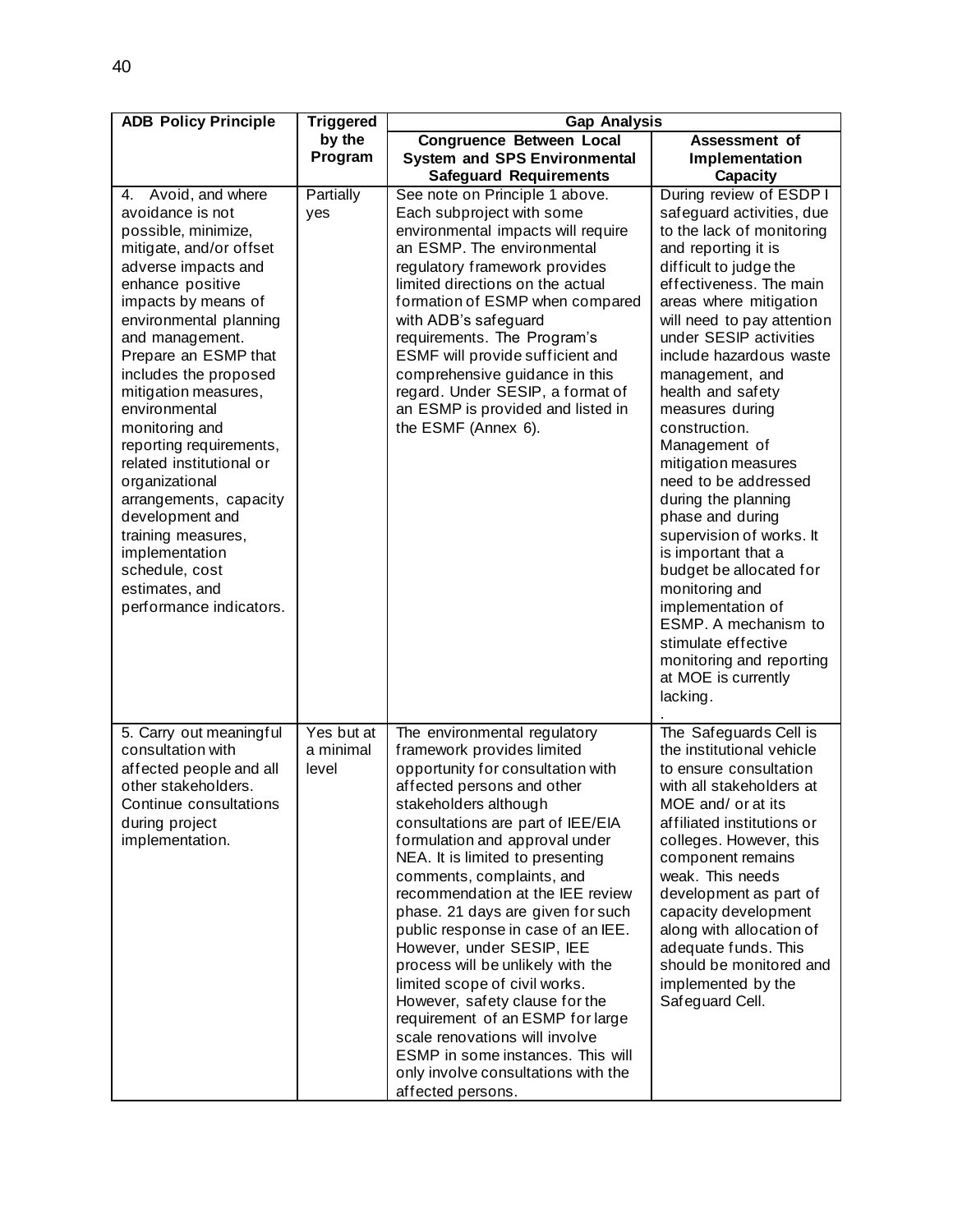| <b>ADB Policy Principle</b>                                                                                                                                                                                                                                                                                                                                                                    | <b>Triggered</b>  | <b>Gap Analysis</b>                                                                                                                                                                                                                                                                                                                                             |                                                                                                                                                                                                                                                                                                   |  |  |
|------------------------------------------------------------------------------------------------------------------------------------------------------------------------------------------------------------------------------------------------------------------------------------------------------------------------------------------------------------------------------------------------|-------------------|-----------------------------------------------------------------------------------------------------------------------------------------------------------------------------------------------------------------------------------------------------------------------------------------------------------------------------------------------------------------|---------------------------------------------------------------------------------------------------------------------------------------------------------------------------------------------------------------------------------------------------------------------------------------------------|--|--|
|                                                                                                                                                                                                                                                                                                                                                                                                | by the<br>Program | <b>Congruence Between Local</b><br><b>System and SPS Environmental</b><br><b>Safeguard Requirements</b>                                                                                                                                                                                                                                                         | Assessment of<br>Implementation<br><b>Capacity</b>                                                                                                                                                                                                                                                |  |  |
| 6. Disclose a draft<br>environmental<br>assessment (including<br>the ESMP) in a timely<br>manner, before project<br>appraisal, in an<br>accessible place and in<br>a form and language(s)<br>understandable to<br>affected people and<br>other stakeholders.<br>Disclose the final<br>environmental<br>assessment, and its<br>updates if any, to<br>affected people and<br>other stakeholders. | Partially<br>yes  | Environmental regulatory<br>framework directs PAA to disclose<br>draft EIA/IEE to the public and to<br>seek their views, comments and<br>recommendations. Under SESIP<br>only the ESMP will be disclosed.                                                                                                                                                       | Safeguards Cell has to<br>ensure that proper<br>consultations are carried<br>out at the beginning and<br>thereafter with affected<br>people. All documents<br>should be made<br>available in a publicly<br>accessible location and<br>affected people should<br>be informed.                      |  |  |
| 7. Implement the ESMP<br>and monitor its<br>effectiveness.<br>Document monitoring<br>results, including the<br>development and<br>implementation of<br>corrective actions, and<br>disclose monitoring<br>reports.                                                                                                                                                                              | Yes               | Limited scope in the local<br>regulatory framework to monitor the<br>implementation of actions in<br>EIA/IEE and the formulation of<br>corrective actions, if required. The<br><b>ESMF</b> has elaborated these<br>requirements and provide guidance<br>on this aspect.                                                                                         | <b>ESMPs are currently</b><br>seldom parts of the<br>contract documents in<br>the building permit<br>process. Hence, the<br>probability that<br>contractors follow good<br>safeguard practices is<br>low.<br>Training and capacity<br>building is needed in the<br>implementation of the<br>ESMP. |  |  |
| 8. Do not implement<br>project activities in<br>areas of critical<br>habitats. If a project is<br>located within a legally<br>protected area,<br>implement additional<br>programs to promote<br>and enhance the<br>conservation aims of<br>the protected area.<br>Use a precautionary<br>approach to the use,<br>development, and<br>management of<br>renewable natural<br>resources.          | $\overline{N}$    | The regulatory framework provides<br>for the protection of critical habitats<br>and environmentally sensitive<br>areas.<br>In the case of SESIP, new sites will<br>not be considered. Projects in<br>environmentally sensitive areas will<br>fall into EIA category of<br>"prescribed" projects under NEA<br>1980 which are completely<br>excluded under SESIP. | Not applicable to SESIP                                                                                                                                                                                                                                                                           |  |  |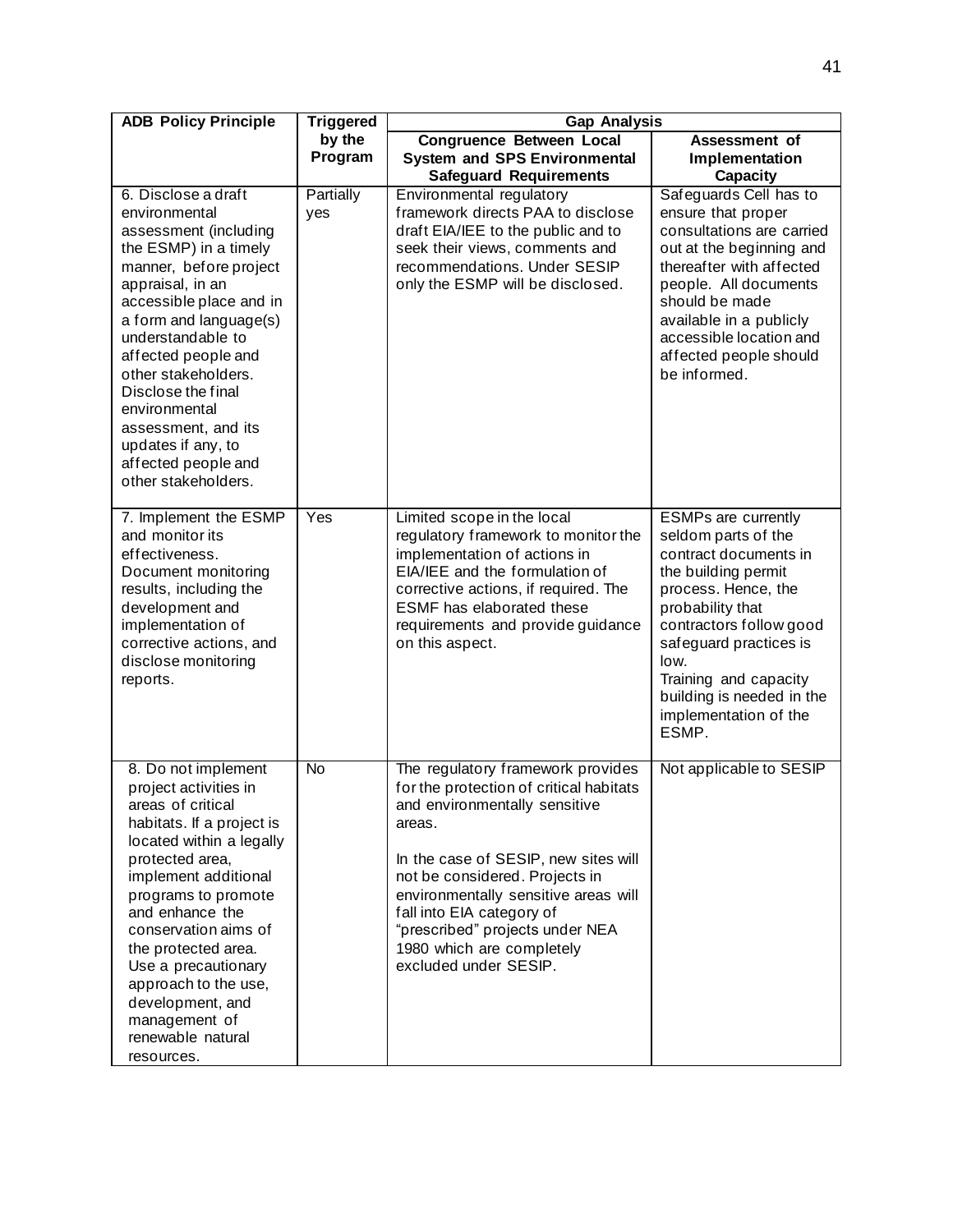| <b>ADB Policy Principle</b>                  | <b>Triggered</b>  | <b>Gap Analysis</b>                                                                                     |                                                    |  |  |
|----------------------------------------------|-------------------|---------------------------------------------------------------------------------------------------------|----------------------------------------------------|--|--|
|                                              | by the<br>Program | <b>Congruence Between Local</b><br><b>System and SPS Environmental</b><br><b>Safeguard Requirements</b> | Assessment of<br>Implementation<br><b>Capacity</b> |  |  |
|                                              | Yes               | NEA provides sufficient instructions                                                                    | Safeguards Cell to                                 |  |  |
| 9. Apply pollution<br>prevention and control |                   | in this regard. Environmental                                                                           |                                                    |  |  |
| technologies and                             |                   | regulatory framework generally                                                                          | ensure application for<br>relevant environmental   |  |  |
| practices consistent                         |                   | meets the World Bank's                                                                                  | approvals and licenses                             |  |  |
| with international good                      |                   | Environmental, Health and Safety                                                                        | early on in the                                    |  |  |
| practices as reflected                       |                   | Guidelines.                                                                                             | development cycle.                                 |  |  |
| in internationally                           |                   |                                                                                                         |                                                    |  |  |
| recognized standards                         |                   | ESMF will have elaborated them                                                                          |                                                    |  |  |
| such as the World                            |                   | further (refer Annex 10 for WB EHS                                                                      |                                                    |  |  |
| Bank's Environmental,                        |                   | standards).                                                                                             |                                                    |  |  |
| Health and Safety                            |                   |                                                                                                         |                                                    |  |  |
| Guidelines. Adopt                            |                   |                                                                                                         |                                                    |  |  |
| cleaner production                           |                   |                                                                                                         |                                                    |  |  |
| processes and good                           |                   |                                                                                                         |                                                    |  |  |
| energy efficiency                            |                   |                                                                                                         |                                                    |  |  |
| practices. Avoid                             |                   |                                                                                                         |                                                    |  |  |
| pollution, or, when                          |                   |                                                                                                         |                                                    |  |  |
| avoidance is not                             |                   |                                                                                                         |                                                    |  |  |
| possible, minimize or                        |                   |                                                                                                         |                                                    |  |  |
| control the intensity or                     |                   |                                                                                                         |                                                    |  |  |
| load of pollutant                            |                   |                                                                                                         |                                                    |  |  |
| emissions and                                |                   |                                                                                                         |                                                    |  |  |
| discharges, including<br>direct and indirect |                   |                                                                                                         |                                                    |  |  |
| greenhouse gases                             |                   |                                                                                                         |                                                    |  |  |
| emissions, waste                             |                   |                                                                                                         |                                                    |  |  |
| generation, and                              |                   |                                                                                                         |                                                    |  |  |
| release of hazardous                         |                   |                                                                                                         |                                                    |  |  |
| materials from their                         |                   |                                                                                                         |                                                    |  |  |
| production,                                  |                   |                                                                                                         |                                                    |  |  |
| transportation,                              |                   |                                                                                                         |                                                    |  |  |
| handling, and storage.                       |                   |                                                                                                         |                                                    |  |  |
| Avoid the use of                             |                   |                                                                                                         |                                                    |  |  |
| hazardous materials.                         |                   |                                                                                                         |                                                    |  |  |
| Purchase, use, and                           |                   |                                                                                                         |                                                    |  |  |
| manage pesticides                            |                   |                                                                                                         |                                                    |  |  |
| based on integrated                          |                   |                                                                                                         |                                                    |  |  |
| pest management                              |                   |                                                                                                         |                                                    |  |  |
| approaches and<br>reduce reliance on         |                   |                                                                                                         |                                                    |  |  |
| synthetic chemical                           |                   |                                                                                                         |                                                    |  |  |
| pesticides.                                  |                   |                                                                                                         |                                                    |  |  |
| 10. Conserve physical                        | <b>No</b>         | The environmental regulatory                                                                            | Not applicable to SESIP                            |  |  |
| cultural resources and                       |                   | framework provides for the                                                                              |                                                    |  |  |
| avoid destroying or                          |                   | conservation of physical cultural                                                                       |                                                    |  |  |
| damaging them by                             |                   | resources and to protect such                                                                           |                                                    |  |  |
| using field-based                            |                   | resources.                                                                                              |                                                    |  |  |
| surveys that ESMP                            |                   |                                                                                                         |                                                    |  |  |
| employ qualified and                         |                   | Not applicable to refurbishment of                                                                      |                                                    |  |  |
| experienced experts                          |                   | existing buildings under SESIP. No                                                                      |                                                    |  |  |
| during environmental                         |                   | development will be planned in a                                                                        |                                                    |  |  |
| assessment. Provide for                      |                   | sensitive or "unexplored" area.                                                                         |                                                    |  |  |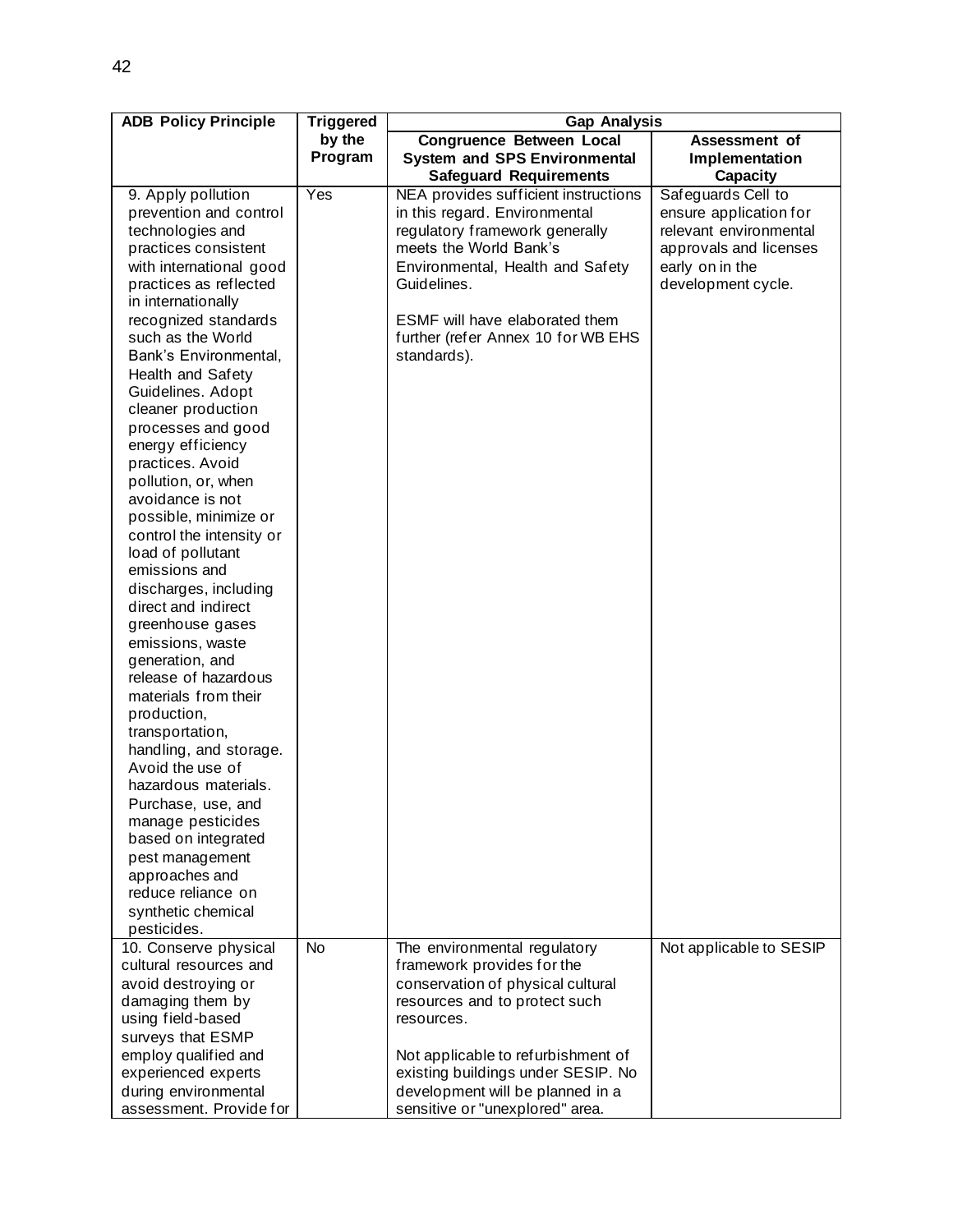| <b>ADB Policy Principle</b>                                                                                                                                                                               | <b>Triggered</b>  | <b>Gap Analysis</b>                                                    |                                                                                                                                                                                                                                                                                                                                                                                                                                                                                                      |  |  |  |
|-----------------------------------------------------------------------------------------------------------------------------------------------------------------------------------------------------------|-------------------|------------------------------------------------------------------------|------------------------------------------------------------------------------------------------------------------------------------------------------------------------------------------------------------------------------------------------------------------------------------------------------------------------------------------------------------------------------------------------------------------------------------------------------------------------------------------------------|--|--|--|
|                                                                                                                                                                                                           | by the<br>Program | <b>Congruence Between Local</b><br><b>System and SPS Environmental</b> | Assessment of<br>Implementation                                                                                                                                                                                                                                                                                                                                                                                                                                                                      |  |  |  |
|                                                                                                                                                                                                           |                   | <b>Safeguard Requirements</b>                                          | Capacity                                                                                                                                                                                                                                                                                                                                                                                                                                                                                             |  |  |  |
| the use of "chance find"<br>procedures that include<br>a pre-approved<br>management and<br>conservation approach<br>for materials that may<br>be discovered during<br>project implementation.             |                   |                                                                        |                                                                                                                                                                                                                                                                                                                                                                                                                                                                                                      |  |  |  |
| 11. Provide workers<br>with safe and healthy<br>working conditions and<br>prevent accidents,<br>injuries, and disease.<br>Establish preventive<br>and emergency<br>preparedness and<br>response measures. | Yes               | local laws and<br>procedures<br>The<br>cover these sufficiently.       | implementation is<br>The<br>poor due to lack of proper<br>financial<br>training,<br>resources, and control by<br>ICTAD. This is often<br>beyond the capacity of<br>Safeguards<br>the<br>Cell<br>unless they are in a<br>position to select the<br>higher grade contractors<br>higher<br>at<br>a<br>cost.<br>Reasonable provisions<br>should be provided in the<br><b>BID</b><br>and<br>general<br>conditions of safeguard<br>requirements should be<br>included in the contract<br>(see Appendix 8). |  |  |  |

ADB = Asian Development Bank, CEA = Central Environmental Authority, EIA = environmental impact assessment, ESMP = Environmental Management Plan, IEE = initial environmental examination, MOE = Ministry of Education, NEA = National Environmental Act, PAA = project approving agencies, SPS = social safeguard policy, ESDP = Education Sector Development Program, TOR = terms of reference.

Source: Asian Development Bank.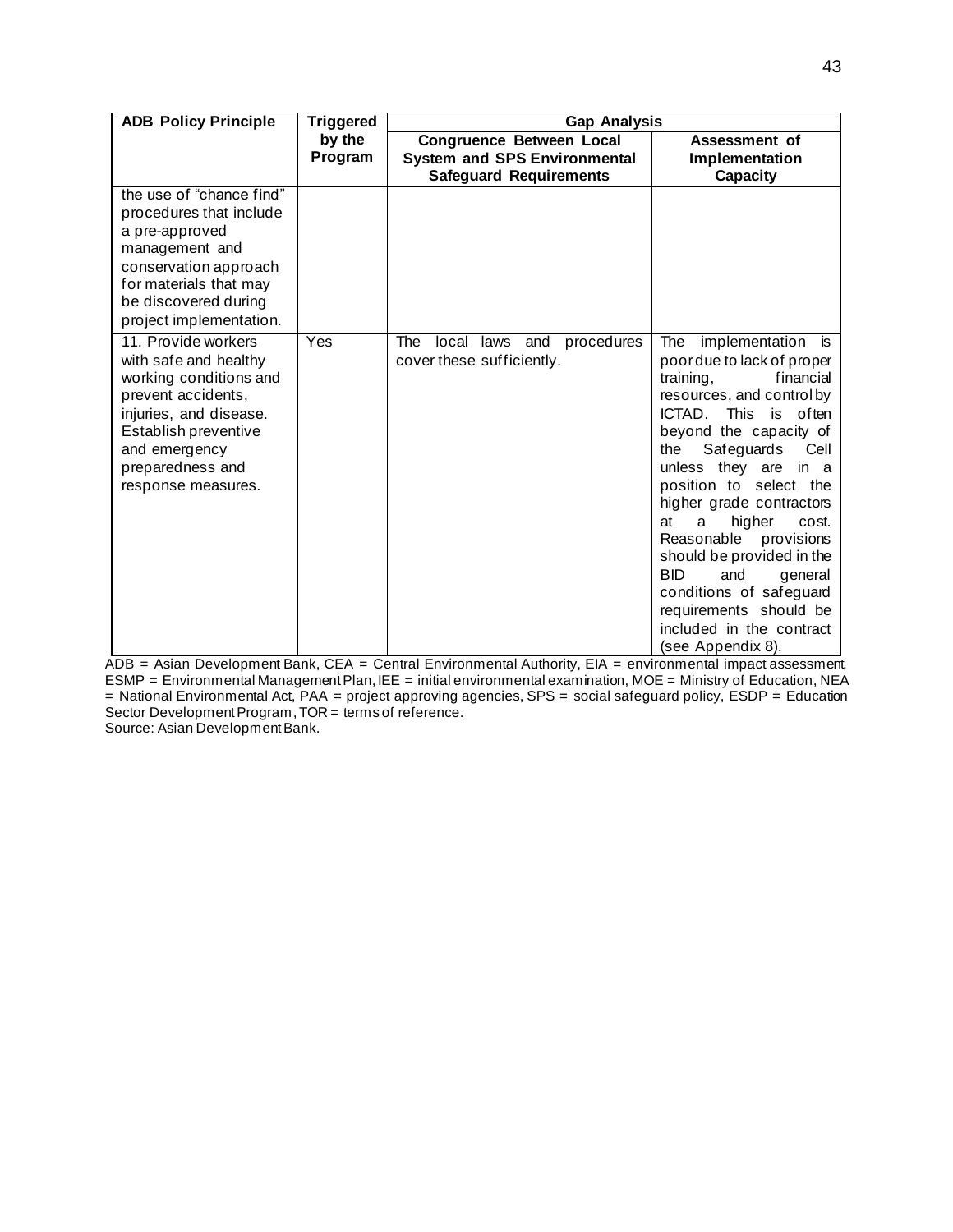#### **ANNEX 3: ENVIRONMENTAL, INVOLUNTARY RESETTLEMENT, AND INDIGENOUS PEOPLES CHECKLISTS**

## **ENVIRONMENT CATEGORIZATION**

|                                                                                                                                                                               | Date:                                                                                                                                                                                                                                                                                                                                                                                                                                                                                                                                                                                                                                                                                                                                                                                                                                                                                        |
|-------------------------------------------------------------------------------------------------------------------------------------------------------------------------------|----------------------------------------------------------------------------------------------------------------------------------------------------------------------------------------------------------------------------------------------------------------------------------------------------------------------------------------------------------------------------------------------------------------------------------------------------------------------------------------------------------------------------------------------------------------------------------------------------------------------------------------------------------------------------------------------------------------------------------------------------------------------------------------------------------------------------------------------------------------------------------------------|
| A. Instructions<br>(i)<br>environment categorization.<br>(ii)<br>is attached for reference.<br>(iii)<br>generally interrelated potential social and/or environmental impacts. | The project team completes and submits the form to the Environment and Safeguards Division (RSES) for endorsement by RSES Director,<br>and for approval by the Chief Compliance Officer (CCO). OM F1/OP on Safeguard Review Procedures (paras. 4-7) provides the requirements on<br>The classification of a project is a continuing process. If there is a change in the project components or/and site that may result in category<br>change, the Sector Division submits a new formand requests for recategorization, and endorsement by RSES Director and by the CCO. The old form<br>In addition, the project team may propose in the comments section that the project is highly complex and sensitive (HCS), for approval by the<br>CCO. HCS projects are a subset of category A projects that ADB deems to be highly risky or contentious or involve serious and multidimensional and |
| <b>B. Project Data</b>                                                                                                                                                        |                                                                                                                                                                                                                                                                                                                                                                                                                                                                                                                                                                                                                                                                                                                                                                                                                                                                                              |
| Country/Project No./Project Title                                                                                                                                             |                                                                                                                                                                                                                                                                                                                                                                                                                                                                                                                                                                                                                                                                                                                                                                                                                                                                                              |
|                                                                                                                                                                               |                                                                                                                                                                                                                                                                                                                                                                                                                                                                                                                                                                                                                                                                                                                                                                                                                                                                                              |
| Department/ Division<br><b>Processing Stage</b>                                                                                                                               |                                                                                                                                                                                                                                                                                                                                                                                                                                                                                                                                                                                                                                                                                                                                                                                                                                                                                              |
| Modality                                                                                                                                                                      |                                                                                                                                                                                                                                                                                                                                                                                                                                                                                                                                                                                                                                                                                                                                                                                                                                                                                              |
| ] Project Loan<br>[ ] Program Loan<br>$\lceil$ $\rceil$ MFF<br>Sector Loan<br>] Other financing modalities:                                                                   | [ ] General Corporate Finance<br>[ ] Financial Intermediary<br>[ ] Emergency Assistance<br>1 Grant                                                                                                                                                                                                                                                                                                                                                                                                                                                                                                                                                                                                                                                                                                                                                                                           |
| <b>C. Environment Category</b> (please tick one category based on the set of criteria in <b>OMF1</b> (paras. 6-7))                                                            |                                                                                                                                                                                                                                                                                                                                                                                                                                                                                                                                                                                                                                                                                                                                                                                                                                                                                              |
| 1 New<br>$\mathsf{L}$                                                                                                                                                         | ] Recategorization - Previous Category [                                                                                                                                                                                                                                                                                                                                                                                                                                                                                                                                                                                                                                                                                                                                                                                                                                                     |
| Category B<br>Category A                                                                                                                                                      | Category C<br>Category FI                                                                                                                                                                                                                                                                                                                                                                                                                                                                                                                                                                                                                                                                                                                                                                                                                                                                    |
| D. Basis for Categorization/ Recategorization (please. attach supporting documents):                                                                                          |                                                                                                                                                                                                                                                                                                                                                                                                                                                                                                                                                                                                                                                                                                                                                                                                                                                                                              |
| <b>REA Checklist</b><br>Project and/or Site Description<br>1 Other: Pictures                                                                                                  |                                                                                                                                                                                                                                                                                                                                                                                                                                                                                                                                                                                                                                                                                                                                                                                                                                                                                              |
| <b>E. Comments</b>                                                                                                                                                            |                                                                                                                                                                                                                                                                                                                                                                                                                                                                                                                                                                                                                                                                                                                                                                                                                                                                                              |
| <b>Project Team Comments</b>                                                                                                                                                  | <b>RSES Comments</b>                                                                                                                                                                                                                                                                                                                                                                                                                                                                                                                                                                                                                                                                                                                                                                                                                                                                         |
| Factory take water from natural streams                                                                                                                                       |                                                                                                                                                                                                                                                                                                                                                                                                                                                                                                                                                                                                                                                                                                                                                                                                                                                                                              |
|                                                                                                                                                                               |                                                                                                                                                                                                                                                                                                                                                                                                                                                                                                                                                                                                                                                                                                                                                                                                                                                                                              |
|                                                                                                                                                                               |                                                                                                                                                                                                                                                                                                                                                                                                                                                                                                                                                                                                                                                                                                                                                                                                                                                                                              |
|                                                                                                                                                                               |                                                                                                                                                                                                                                                                                                                                                                                                                                                                                                                                                                                                                                                                                                                                                                                                                                                                                              |
|                                                                                                                                                                               |                                                                                                                                                                                                                                                                                                                                                                                                                                                                                                                                                                                                                                                                                                                                                                                                                                                                                              |
|                                                                                                                                                                               |                                                                                                                                                                                                                                                                                                                                                                                                                                                                                                                                                                                                                                                                                                                                                                                                                                                                                              |
| F. Approval                                                                                                                                                                   |                                                                                                                                                                                                                                                                                                                                                                                                                                                                                                                                                                                                                                                                                                                                                                                                                                                                                              |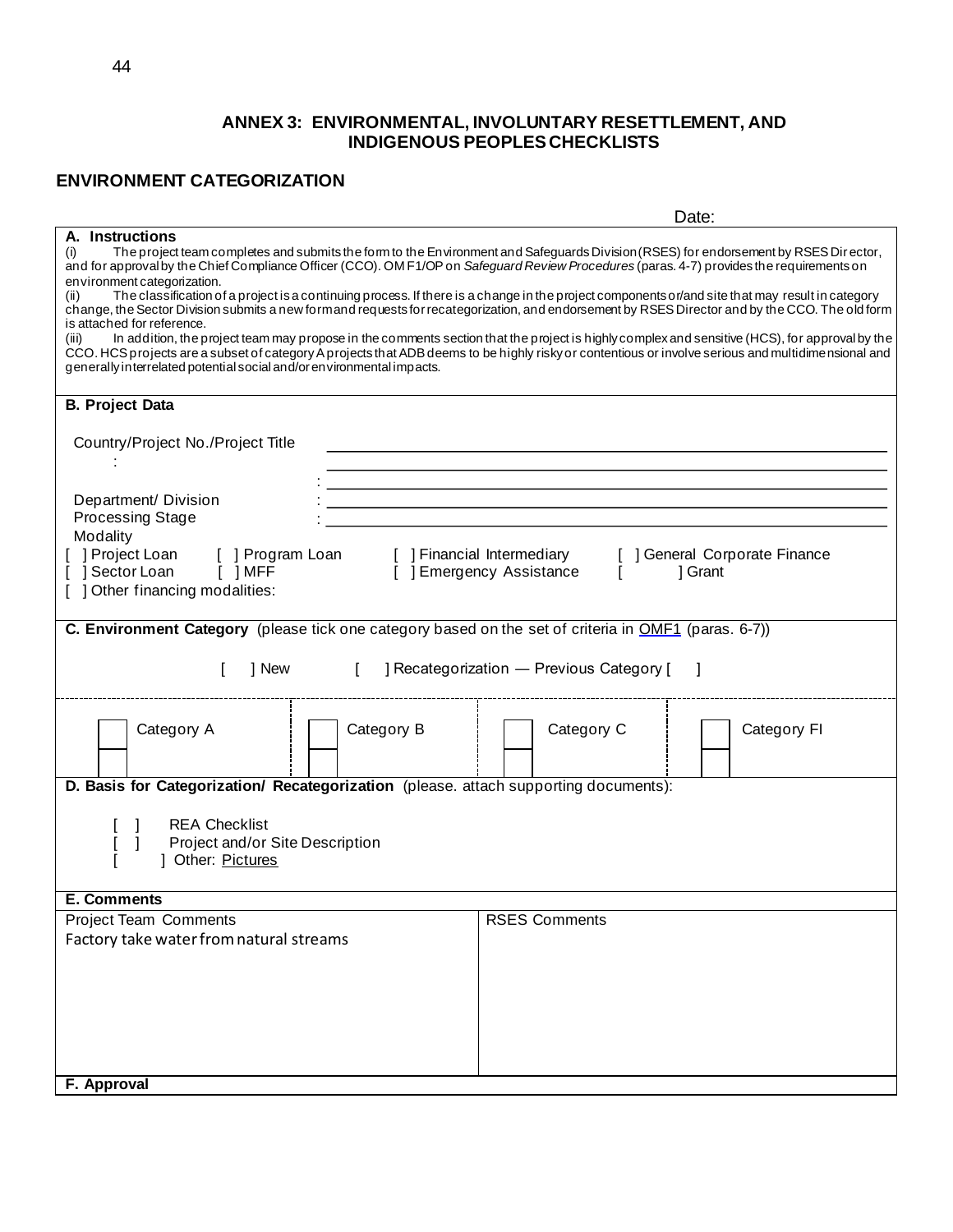| Endorsed by:<br>Proposed by:                                 |                                |                                        |
|--------------------------------------------------------------|--------------------------------|----------------------------------------|
| Project Team Leader, {Department/Division}<br>Date:<br>Date: | Director, RSES                 |                                        |
|                                                              | Approved by:                   |                                        |
| <b>Endorsed by:</b>                                          |                                | <b>Highly Complex</b><br>and Sensitive |
| Director, {Division}<br>Date:                                | Chief Compliance Officer Date: | Project                                |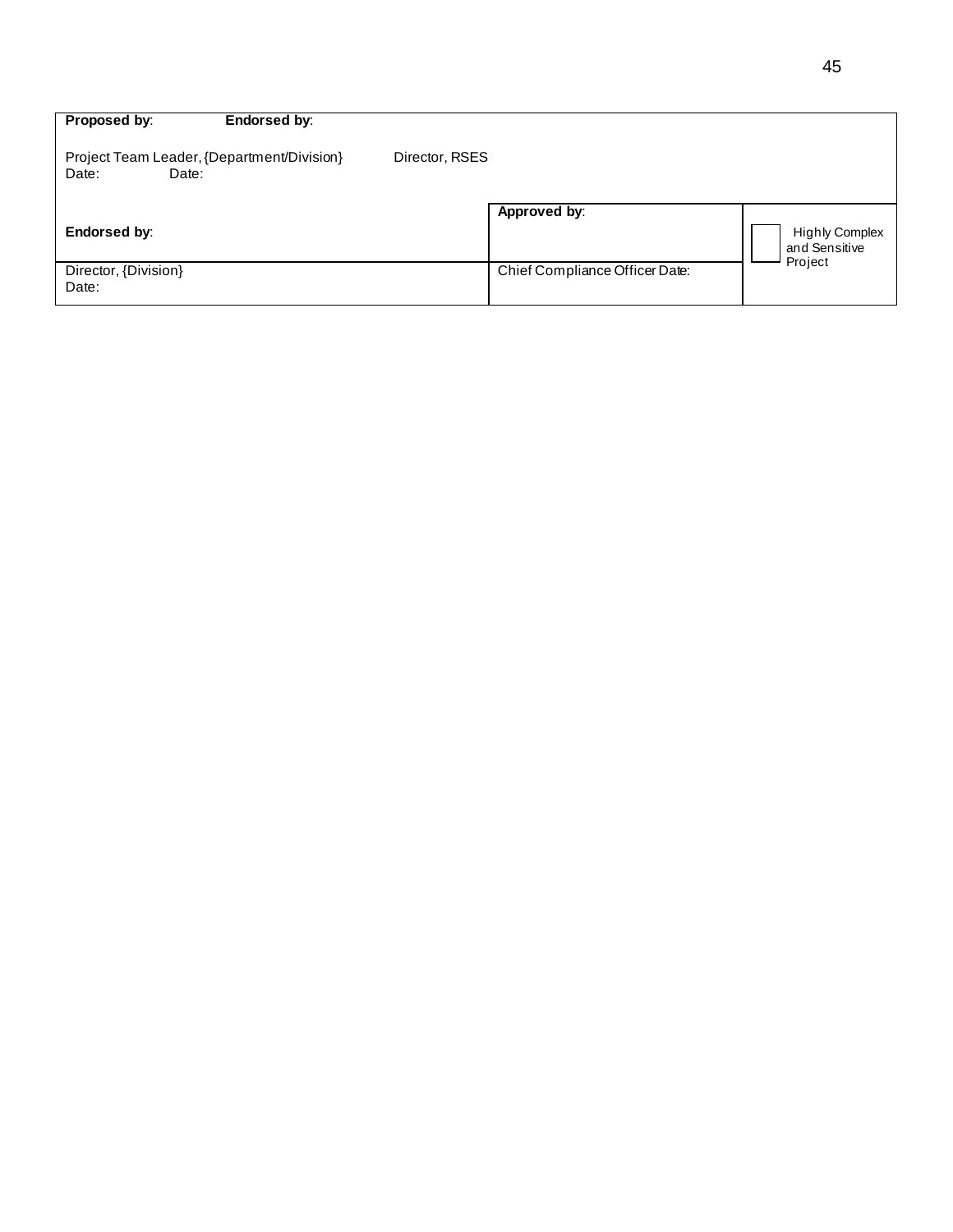#### **Rapid Environmental Assessment (REA) Checklist**

#### **Instructions:**

- (i) The project team completes this checklist to support the environmental classification of a project. It is to be attached to the environmental categorization form and submitted to the Environment and Safeguards Division (RSES) for endorsement by Director, RSES and for approval by the Chief Compliance Officer.
- (ii) This checklist focuses on environmental issues and concerns. To ensure that social dimensions are adequately considered, refer also to ADB's (a) checklists on involuntary resettlement and Indigenous Peoples; (b) poverty reduction handbook; (c) staff guide to consultation and participation; and (d) gender checklists.
- (iii) Answer the questions assuming the "without mitigation" case. The purpose is to identify potential

impacts. Use the "remarks" section to discuss any anticipated mitigation measures.

**Country/Project Title:** 

#### **Sector Division:**

| <b>Screening Questions</b>                                                | <b>Yes</b> | <b>No</b> | <b>Remarks</b> |
|---------------------------------------------------------------------------|------------|-----------|----------------|
|                                                                           |            |           |                |
| A. Project Siting<br>Is the Project area adjacent to or within any of the |            |           |                |
| following environmentally sensitive areas?                                |            |           |                |
|                                                                           |            |           |                |
|                                                                           |            |           |                |
| • Cultural heritage site                                                  |            |           |                |
|                                                                           |            |           |                |
| • Protected Area                                                          |            |           |                |
|                                                                           |            |           |                |
| ■ Wetland                                                                 |            |           |                |
|                                                                           |            |           |                |
| • Mangrove                                                                |            |           |                |
|                                                                           |            |           |                |
| <b>Estuarine</b>                                                          |            |           |                |
|                                                                           |            |           |                |
|                                                                           |            |           |                |
| • Buffer zone of protected area                                           |            |           |                |
|                                                                           |            |           |                |
| • Special area for protecting biodiversity                                |            |           |                |
|                                                                           |            |           |                |
| • Bay                                                                     |            |           |                |
|                                                                           |            |           |                |
| <b>B. Potential Environmental Impacts</b>                                 |            |           |                |
| Will the Project cause                                                    |            |           |                |
|                                                                           |            |           |                |
| • ecological disturbances arising from the establishment                  |            |           |                |
| of a plant or facility complex in or near sensitive                       |            |           |                |
| habitats?                                                                 |            |           |                |
|                                                                           |            |           |                |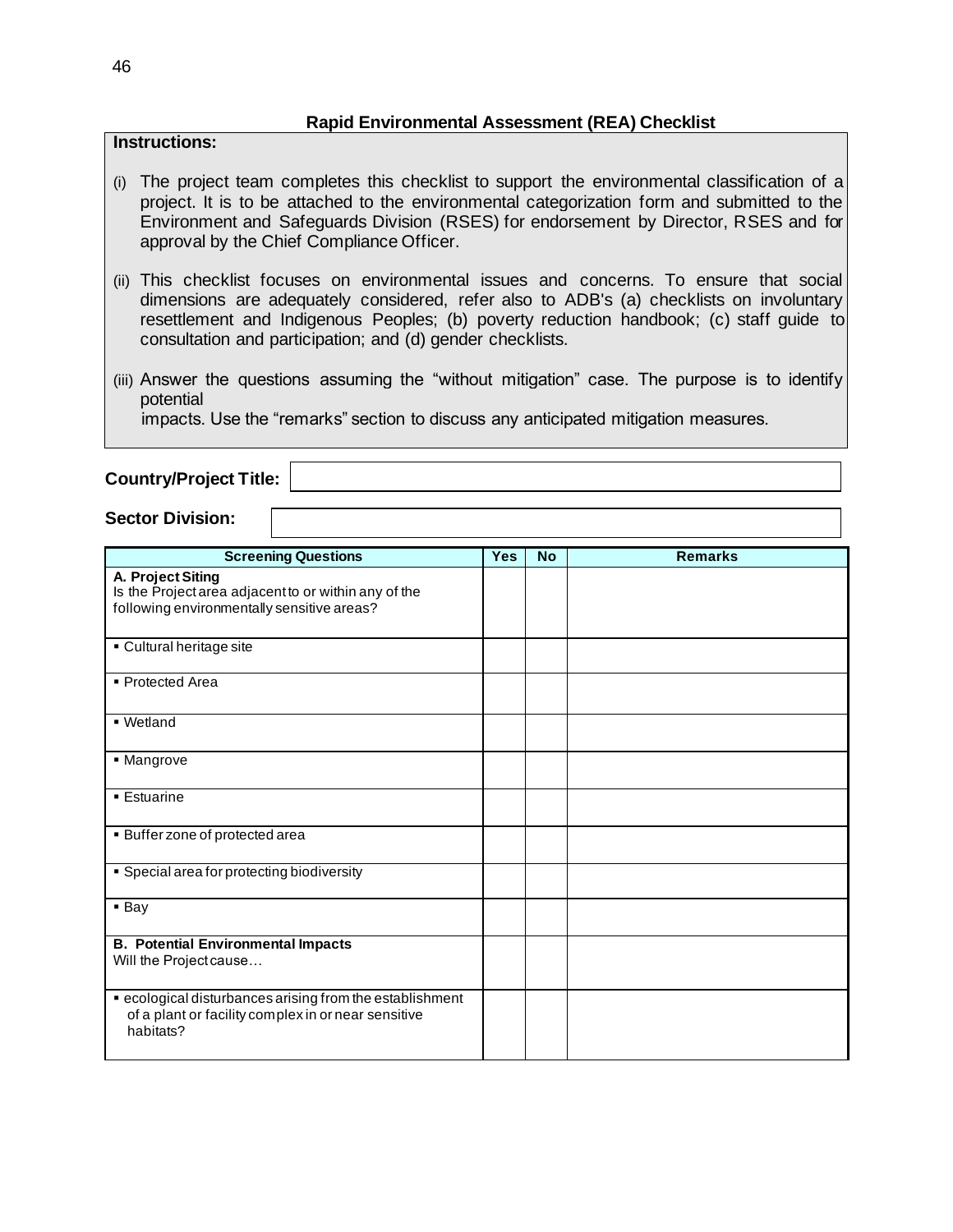| • eventual degradation of water bodies due to discharge<br>of wastes and other effluents from plant or facility<br>complex? |  |  |
|-----------------------------------------------------------------------------------------------------------------------------|--|--|
|                                                                                                                             |  |  |

| <b>Screening Questions</b>                                                                                                                                                                                                                                                                                                                           | <b>Yes</b> | <b>No</b> | <b>Remarks</b> |
|------------------------------------------------------------------------------------------------------------------------------------------------------------------------------------------------------------------------------------------------------------------------------------------------------------------------------------------------------|------------|-----------|----------------|
| · serious contamination of soil and groundwater?                                                                                                                                                                                                                                                                                                     |            |           |                |
| Aggravation of solid waste problems in the area?                                                                                                                                                                                                                                                                                                     |            |           |                |
| · public health risks from discharge of wastes and poor air<br>quality; noise and foul odor from plant emissions?                                                                                                                                                                                                                                    |            |           |                |
| · short-term construction impacts (e.g. soil erosion,<br>deterioration of water and air quality, noise and vibration<br>from construction equipment?                                                                                                                                                                                                 |            |           |                |
| · dislocation or involuntary resettlement of people?                                                                                                                                                                                                                                                                                                 |            |           |                |
| disproportionate impacts on the poor, women and<br>children, Indigenous Peoples or other vulnerable<br>groups?                                                                                                                                                                                                                                       |            |           |                |
| · environmental degradation (e.g. erosion, soil and water<br>contamination, loss of soil fertility, disruption of wildlife<br>habitat) from intensification of agricultural land use to<br>supply raw materials for plant operation; and<br>modification of natural species diversity as a result of<br>the transformation to monoculture practices? |            |           |                |
| • water pollution from discharge of liquid effluents?                                                                                                                                                                                                                                                                                                |            |           |                |
| • air pollution from all plant operations?                                                                                                                                                                                                                                                                                                           |            |           |                |
| gaseous and odor emissions to the atmosphere from<br>processing operations?                                                                                                                                                                                                                                                                          |            |           |                |
| • accidental release of potentially hazardous solvents,<br>acidic and alkaline materials?                                                                                                                                                                                                                                                            |            |           |                |
| • uncontrolled in-migration with opening of roads to forest<br>area and overloading of social infrastructure?                                                                                                                                                                                                                                        |            |           |                |
| " occupational health hazards due to fugitive dust,<br>materials handling, noise, or other process operations?                                                                                                                                                                                                                                       |            |           |                |
| · disruption of transit patterns, creation of noise and<br>congestion, and pedestrian hazards aggravated by<br>heavy trucks?                                                                                                                                                                                                                         |            |           |                |
| • disease transmission from inadequate waste disposal?                                                                                                                                                                                                                                                                                               |            |           |                |
| · risks and vulnerabilities related to occupational health<br>and safety due to physical, chemical, and biological<br>hazards during project construction and operation?                                                                                                                                                                             |            |           |                |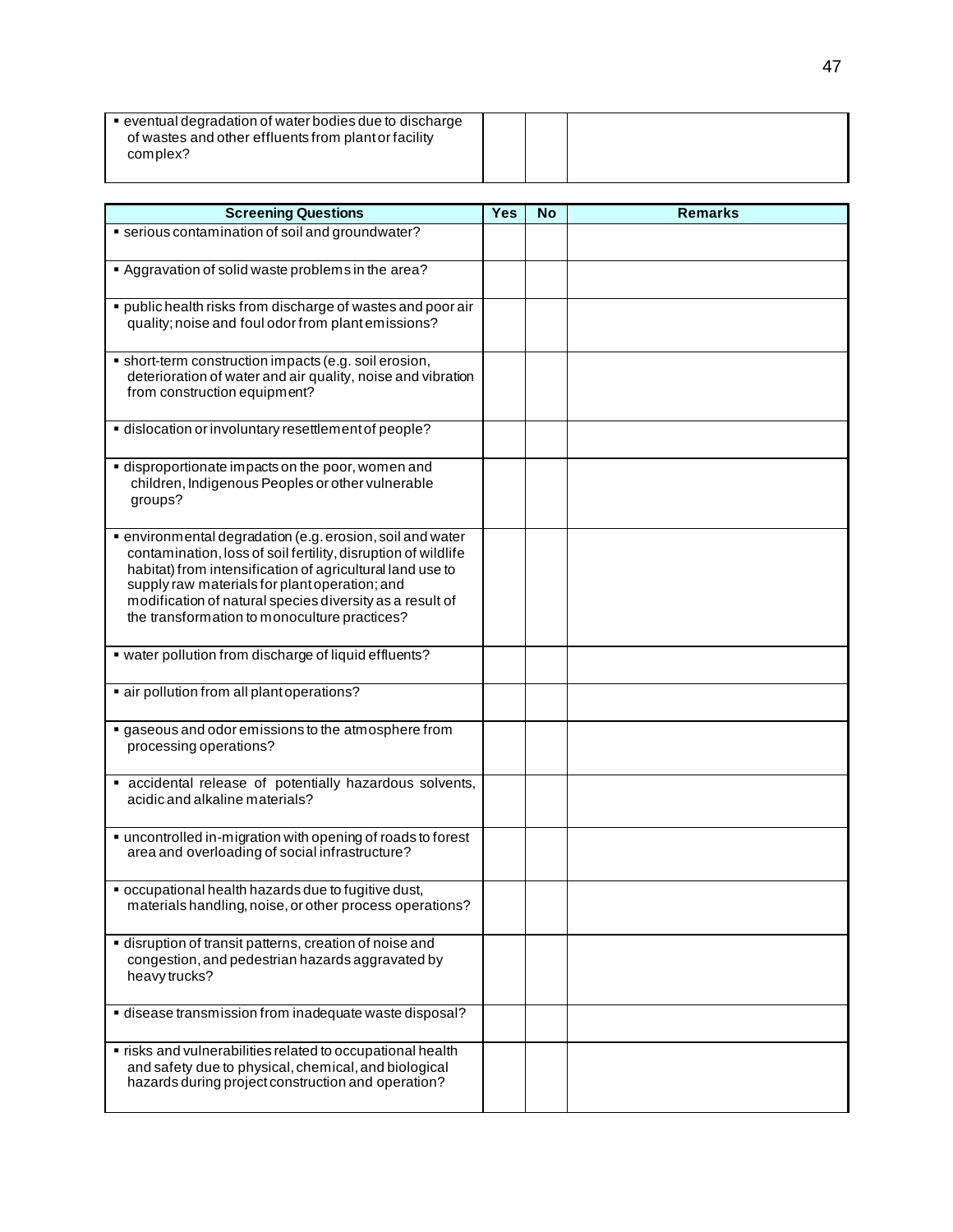| • large population increase during project construction and<br>operation that cause increased burden on social<br>infrastructure and services (such as water supply and<br>sanitation systems)? |  |  |
|-------------------------------------------------------------------------------------------------------------------------------------------------------------------------------------------------|--|--|
| ■ social conflicts if workers from other regions or countries<br>are hired?                                                                                                                     |  |  |

| <b>Screening Questions</b>                                                                                                                                                                                                      | Yes | <b>No</b> | <b>Remarks</b> |
|---------------------------------------------------------------------------------------------------------------------------------------------------------------------------------------------------------------------------------|-----|-----------|----------------|
| • community health and safety risks due to the transport,<br>storage, and use and/or disposal of materials likely to<br>create physical, chemical and biological hazards during<br>construction, operation and decommissioning? |     |           |                |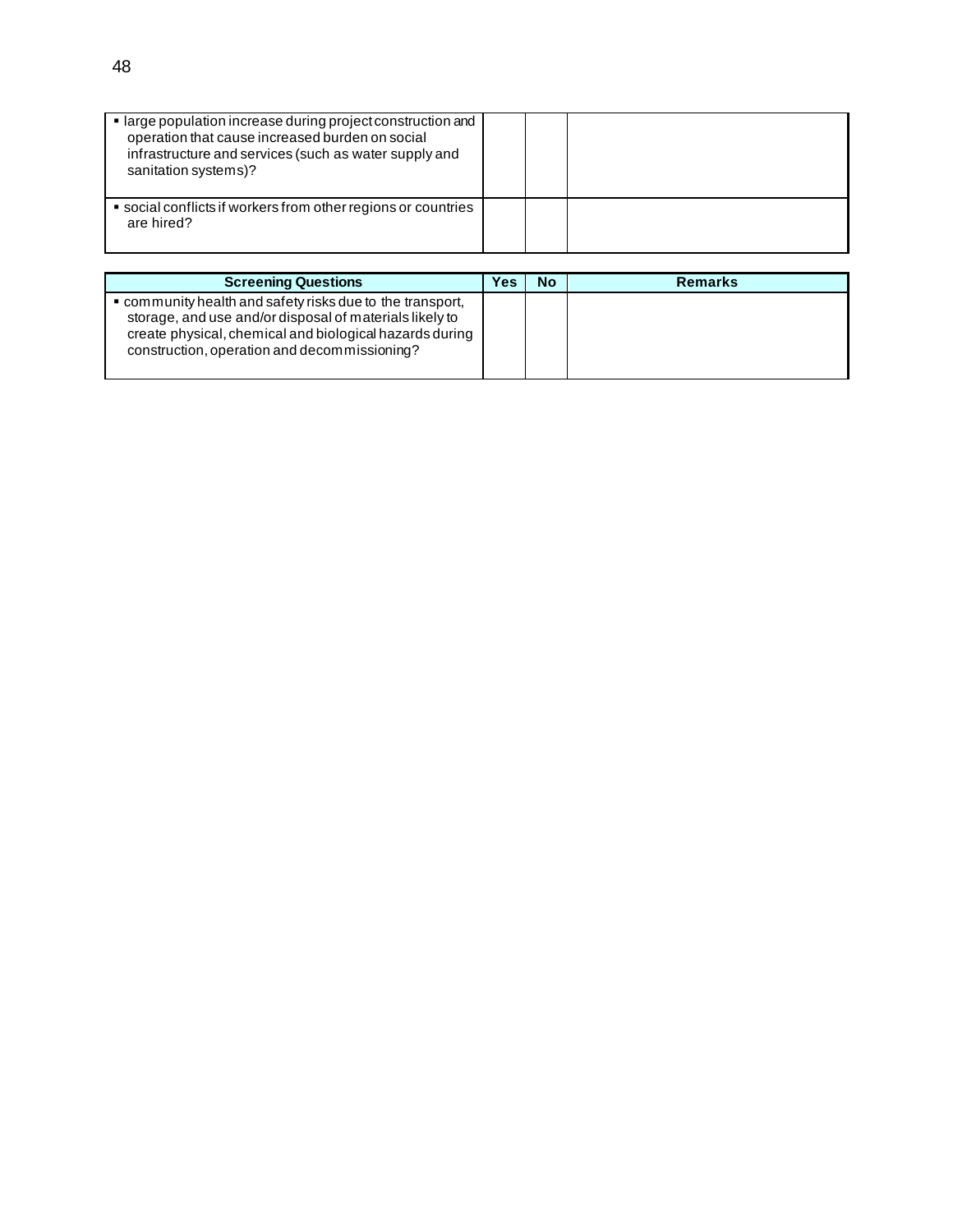# **ENVIRONMENT CATEGORIZATION**

|                                                                                                                                                                                                                                                                                                                         | Date:                                                                                                                                           |  |  |  |
|-------------------------------------------------------------------------------------------------------------------------------------------------------------------------------------------------------------------------------------------------------------------------------------------------------------------------|-------------------------------------------------------------------------------------------------------------------------------------------------|--|--|--|
| A. Instructions                                                                                                                                                                                                                                                                                                         |                                                                                                                                                 |  |  |  |
| (iv)<br>The project team completes and submits the form to the Environment and Safeguards Division (RSES) for endorsement by RSES Director,<br>and for approval by the Chief Compliance Officer (CCO). OM F1/OP on Safeguard Review Procedures (paras. 4-7) provides the requirements on<br>environment categorization. |                                                                                                                                                 |  |  |  |
| (v)<br>change, the Sector Division submits a new formand requests for recategorization, and endorsement by RSES Director and by the CCO. The old form<br>is attached for reference.                                                                                                                                     | The classification of a project is a continuing process. If there is a change in the project components or/and site that may result in category |  |  |  |
| (vi)<br>CCO. HCS projects are a subset of category A projects that ADB deems to be highly risky or contentious or involve serious and multidimensional and                                                                                                                                                              | In addition, the project team may propose in the comments section that the project is highly complex and sensitive (HCS), for approval by the   |  |  |  |
| generally interrelated potential social and/or environmental impacts.                                                                                                                                                                                                                                                   |                                                                                                                                                 |  |  |  |
| <b>B. Project Data</b>                                                                                                                                                                                                                                                                                                  |                                                                                                                                                 |  |  |  |
|                                                                                                                                                                                                                                                                                                                         |                                                                                                                                                 |  |  |  |
| Country/Project No./Project Title                                                                                                                                                                                                                                                                                       |                                                                                                                                                 |  |  |  |
|                                                                                                                                                                                                                                                                                                                         |                                                                                                                                                 |  |  |  |
| Department/ Division                                                                                                                                                                                                                                                                                                    |                                                                                                                                                 |  |  |  |
| <b>Processing Stage</b>                                                                                                                                                                                                                                                                                                 |                                                                                                                                                 |  |  |  |
| Modality<br>[ ] Project Loan<br>[ ] Program Loan                                                                                                                                                                                                                                                                        | [ ] Financial Intermediary<br>[ ] General Corporate Finance                                                                                     |  |  |  |
| [ ] Sector Loan<br>[ ] Emergency Assistance<br>$\lceil$ $\rceil$ MFF                                                                                                                                                                                                                                                    | 1 Grant                                                                                                                                         |  |  |  |
| [ ] Other financing modalities:                                                                                                                                                                                                                                                                                         |                                                                                                                                                 |  |  |  |
| C. Environment Category (please tick one category based on the set of criteria in OMF1 (paras. 6-7))                                                                                                                                                                                                                    |                                                                                                                                                 |  |  |  |
|                                                                                                                                                                                                                                                                                                                         |                                                                                                                                                 |  |  |  |
| 1 New<br>$\Box$                                                                                                                                                                                                                                                                                                         | ] Recategorization - Previous Category [                                                                                                        |  |  |  |
| Category B<br>Category A                                                                                                                                                                                                                                                                                                | Category C<br>Category FI                                                                                                                       |  |  |  |
|                                                                                                                                                                                                                                                                                                                         |                                                                                                                                                 |  |  |  |
| D. Basis for Categorization/ Recategorization (please. attach supporting documents):                                                                                                                                                                                                                                    |                                                                                                                                                 |  |  |  |
|                                                                                                                                                                                                                                                                                                                         |                                                                                                                                                 |  |  |  |
| <b>REA Checklist</b>                                                                                                                                                                                                                                                                                                    |                                                                                                                                                 |  |  |  |
| Project and/or Site Description                                                                                                                                                                                                                                                                                         |                                                                                                                                                 |  |  |  |
| 1 Other: Pictures                                                                                                                                                                                                                                                                                                       |                                                                                                                                                 |  |  |  |
| <b>E. Comments</b>                                                                                                                                                                                                                                                                                                      |                                                                                                                                                 |  |  |  |
| <b>Project Team Comments</b>                                                                                                                                                                                                                                                                                            | <b>RSES Comments</b>                                                                                                                            |  |  |  |
| Factory take water from natural streams                                                                                                                                                                                                                                                                                 |                                                                                                                                                 |  |  |  |
|                                                                                                                                                                                                                                                                                                                         |                                                                                                                                                 |  |  |  |
|                                                                                                                                                                                                                                                                                                                         |                                                                                                                                                 |  |  |  |
|                                                                                                                                                                                                                                                                                                                         |                                                                                                                                                 |  |  |  |
|                                                                                                                                                                                                                                                                                                                         |                                                                                                                                                 |  |  |  |
|                                                                                                                                                                                                                                                                                                                         |                                                                                                                                                 |  |  |  |
| F. Approval                                                                                                                                                                                                                                                                                                             |                                                                                                                                                 |  |  |  |
| Proposed by:<br><b>Endorsed by:</b>                                                                                                                                                                                                                                                                                     |                                                                                                                                                 |  |  |  |
|                                                                                                                                                                                                                                                                                                                         |                                                                                                                                                 |  |  |  |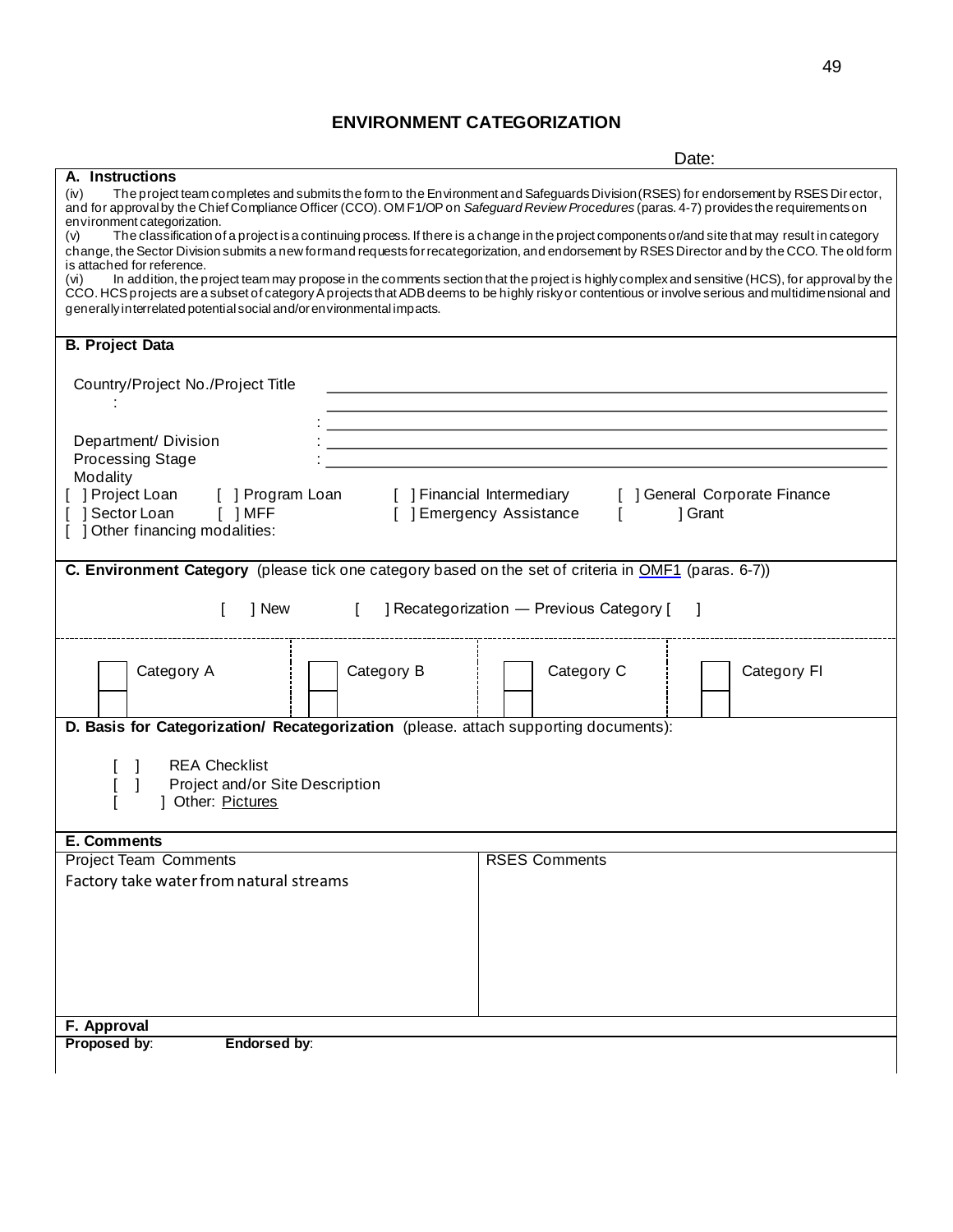| Project Team Leader, {Department/Division}<br>Date:<br>Date: | Director, RSES                 |                                                   |
|--------------------------------------------------------------|--------------------------------|---------------------------------------------------|
| Endorsed by:                                                 | Approved by:                   | <b>Highly Complex</b><br>and Sensitive<br>Project |
| Director, {Division}<br>Date:                                | Chief Compliance Officer Date: |                                                   |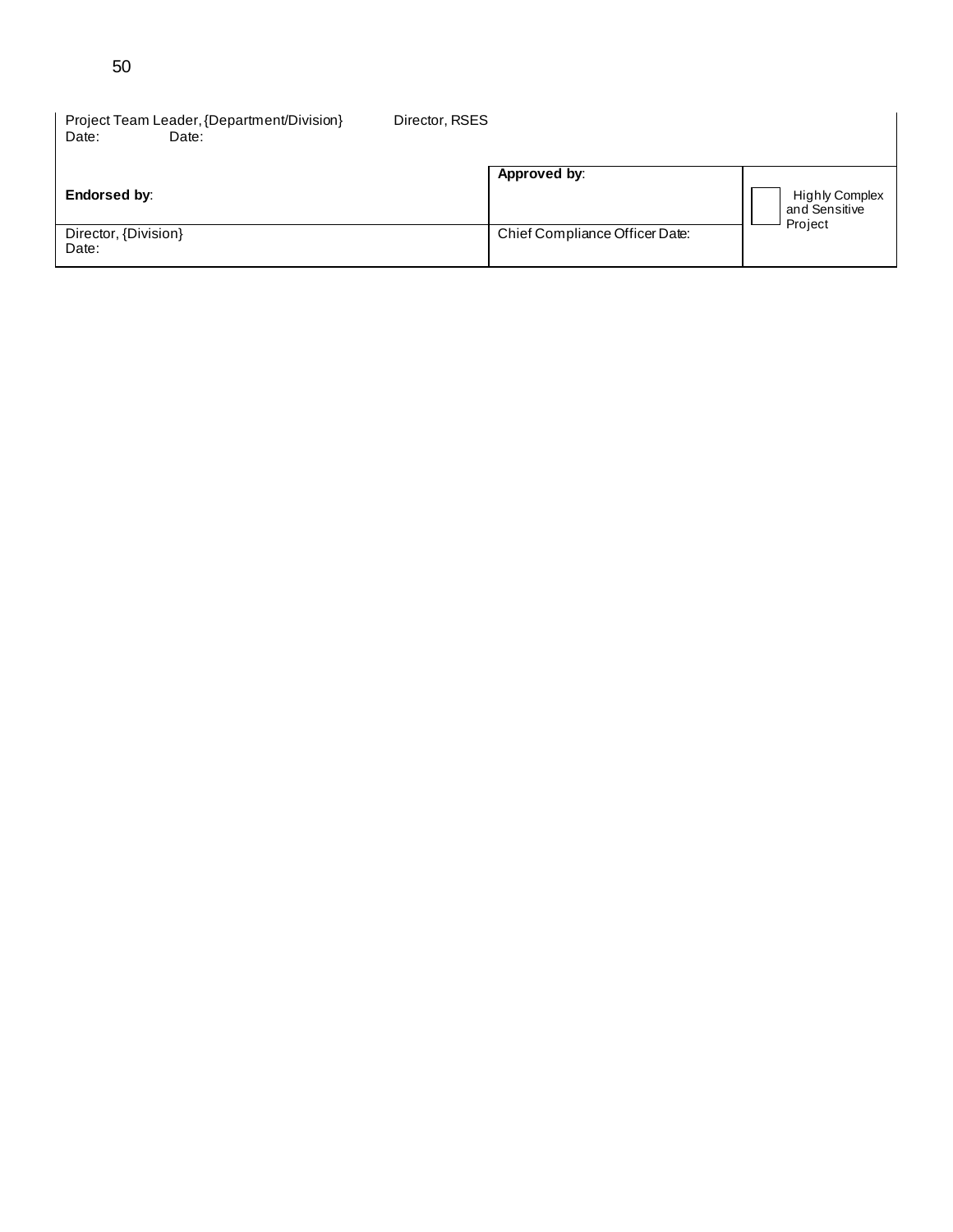#### **Checklist for Preliminary Climate Risk Screening**

## **Country/Project Title: Sector: Subsector: Division/Department:**

|                            | <b>Screening Questions</b>                                         | <b>Score</b> | Remarks <sup>3</sup> |
|----------------------------|--------------------------------------------------------------------|--------------|----------------------|
| <b>Location and Design</b> | Is siting and/or routing of the project (or its components) likely |              |                      |
| of project                 | to be affected by climate conditions including extreme weather     |              |                      |
|                            | related events such as floods, droughts, storms, landslides?       |              |                      |
|                            | Would the project design (e.g. the clearance for bridges) need to  |              |                      |
|                            | consider any hydro-meteorological parameters (e.g., sea-level,     |              |                      |
|                            | peak river flow, reliable water level, peak wind speed etc)?       |              |                      |
| <b>Materials and</b>       | Would weather, current and likely future climate conditions (e.g.  |              |                      |
| Maintenance                | prevailing humidity level, temperature contrast between hot        |              |                      |
|                            | summer days and cold winter days, exposure to wind and             |              |                      |
|                            | humidity hydrometeorological parameters likely affect the          |              |                      |
|                            | selection of project inputs over the life of project outputs (e.g. |              |                      |
|                            | construction material)?                                            |              |                      |
|                            | Would weather, current and likely future climate conditions, and   |              |                      |
|                            | related extreme events likely affect the maintenance (scheduling   |              |                      |
|                            | and cost) of project output(s)?                                    |              |                      |
| Performance of             | Would weather/climate conditions, and related extreme events       |              |                      |
| project outputs            | likely affect the performance (e.g. annual power production) of    |              |                      |
|                            | project output(s) (e.g. hydro-power generation facilities)         |              |                      |
|                            | throughout their design life time?                                 |              |                      |

Options for answers and corresponding score are provided below:

| Response           | Score |
|--------------------|-------|
| Not Likely         |       |
| Likely             |       |
| <b>Very Likely</b> |       |

Responses when added that provide a score of 0 will be considered low risk project. If adding all responses will result to a score of 1-4 and that no score of 2 was given to any single response, the project will be assigned a medium risk category. A total score of 5 or more (which include providing a score of 1 in all responses) or a 2 in any single response, will be categorized as high risk project.

## **Result of Initial Screening (Low, Medium, High):**

#### **Other Comments**:

#### **Prepared by:**

<sup>&</sup>lt;sup>3</sup> If possible, provide details on the sensitivity of project components to climate conditions, such as how climate parameters are considered in design standards for infrastructure components, how chan ges in key climate parameters and sea level might affect the siting/routing of project, the selection of construction material and/or scheduling, performances and/or the maintenance cost/scheduling of project outputs.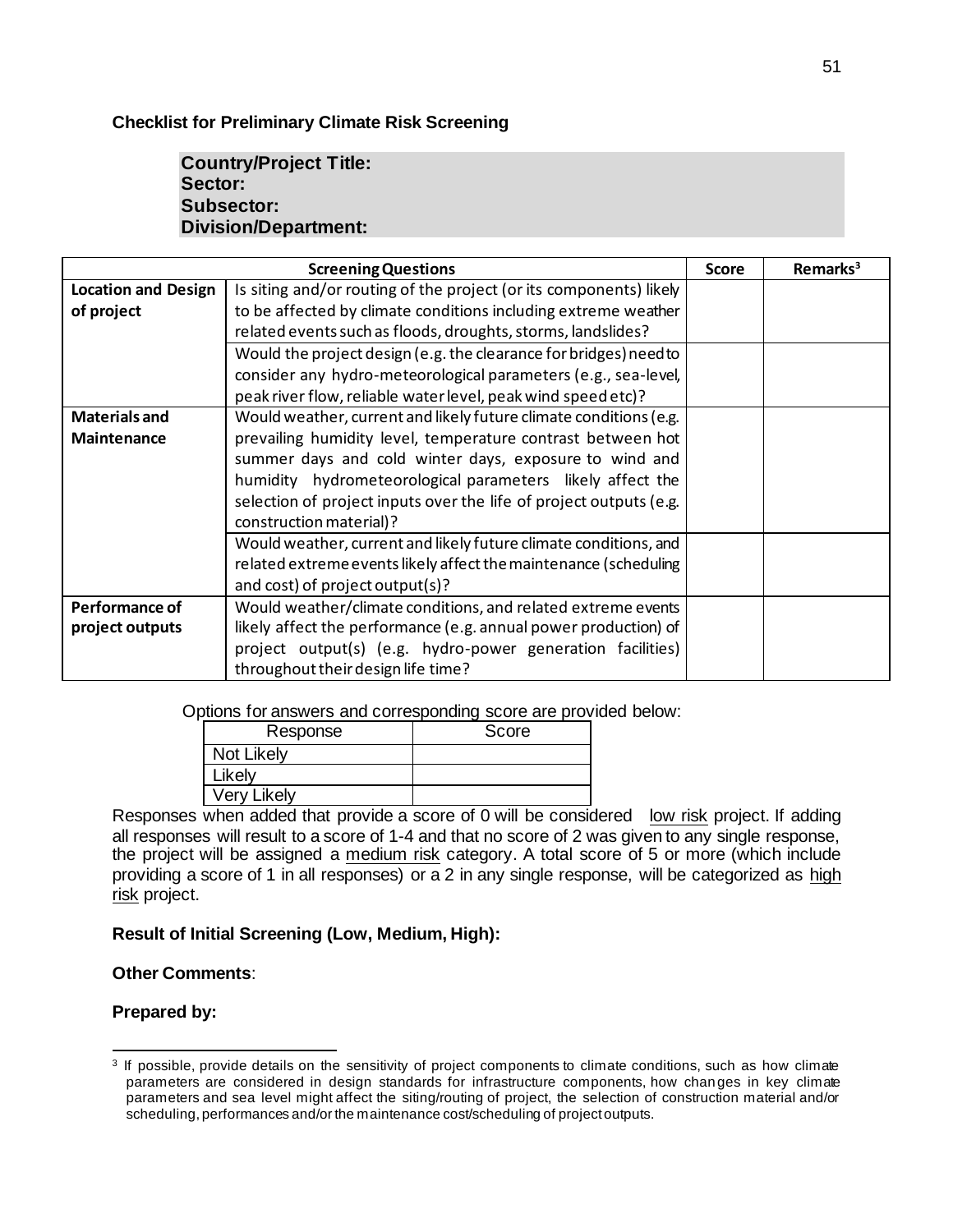# **INDIGENOUS PEOPLES IMPACT CATEGORIZATION**

| A. Instructions                                                                                                                                                                                                                                                                                       |                                          |                               |  |  |  |
|-------------------------------------------------------------------------------------------------------------------------------------------------------------------------------------------------------------------------------------------------------------------------------------------------------|------------------------------------------|-------------------------------|--|--|--|
| XVIII.<br>(i) The project team completes and submits the form to the Environment and Safeguards Division (RSES) for endorsement by RSES Director,                                                                                                                                                     |                                          |                               |  |  |  |
| and for approval by the Chief Compliance Officer (CCO).<br>(ii) The classification of a project is a continuing process. If there is a change in the project components or/and site that may result in category change,                                                                               |                                          |                               |  |  |  |
| the Sector Division submits a new form and requests for recategorization, and endorsement by RSES Director and by the CCO. The old form is attached                                                                                                                                                   |                                          |                               |  |  |  |
| for reference.                                                                                                                                                                                                                                                                                        |                                          |                               |  |  |  |
| (iii) The project team indicates if the project requires broad community support (BCS) of Indigenous Peoples communities. BCS is required when<br>project activities involve (a) commercial development of the cultural resources and knowledge of indigenous peoples, (b) physical displacement from |                                          |                               |  |  |  |
| traditional or customary lands; and (c) commercial development of natural resources within customary lands under use that would impact the livelihoods                                                                                                                                                |                                          |                               |  |  |  |
| or the cultural, ceremonial, or spiritual use that define the identity and community of indigenous peoples.                                                                                                                                                                                           |                                          |                               |  |  |  |
| (iv) In addition, the project team may propose in the comments section that the project is highly complex and sensitive (HCS), for approval by the CCO.                                                                                                                                               |                                          |                               |  |  |  |
| HCS projects are a subset of category A projects that ADB deems to be highly risky or contentious or involve serious and multidimen sional and generally<br>interrelated potential social and/or environmental impacts.                                                                               |                                          |                               |  |  |  |
| <b>B. Project Data</b>                                                                                                                                                                                                                                                                                |                                          |                               |  |  |  |
|                                                                                                                                                                                                                                                                                                       |                                          |                               |  |  |  |
| Country/Project No./Project Title<br>X                                                                                                                                                                                                                                                                |                                          |                               |  |  |  |
| X                                                                                                                                                                                                                                                                                                     |                                          |                               |  |  |  |
| Х<br>Department/ Division                                                                                                                                                                                                                                                                             |                                          |                               |  |  |  |
| <b>Processing Stage</b><br>X                                                                                                                                                                                                                                                                          |                                          |                               |  |  |  |
| X<br>Modality                                                                                                                                                                                                                                                                                         |                                          |                               |  |  |  |
| ] Project Loan<br>[ ] Program Loan                                                                                                                                                                                                                                                                    | [ ] Financial Intermediary               | [ ] General Corporate Finance |  |  |  |
| Sector Loan<br>$\lceil$ $\rceil$ MFF                                                                                                                                                                                                                                                                  | [ ] Emergency Assistance<br>[ ] Grant    |                               |  |  |  |
| Other financing modalities:                                                                                                                                                                                                                                                                           |                                          |                               |  |  |  |
| <b>C. Indigenous Peoples Category</b>                                                                                                                                                                                                                                                                 |                                          |                               |  |  |  |
|                                                                                                                                                                                                                                                                                                       |                                          |                               |  |  |  |
| 1 New                                                                                                                                                                                                                                                                                                 | ] Recategorization - Previous Category [ |                               |  |  |  |
|                                                                                                                                                                                                                                                                                                       |                                          |                               |  |  |  |
|                                                                                                                                                                                                                                                                                                       |                                          |                               |  |  |  |
| ] Category A<br>] Category B                                                                                                                                                                                                                                                                          | [ ] Category C                           | ] Category FI                 |  |  |  |
|                                                                                                                                                                                                                                                                                                       |                                          |                               |  |  |  |
| D. Project requires the broad community support of                                                                                                                                                                                                                                                    |                                          |                               |  |  |  |
| affected Indigenous Peoples communities.                                                                                                                                                                                                                                                              | Yes                                      | $[ ]$ No                      |  |  |  |
| E. Comments                                                                                                                                                                                                                                                                                           |                                          |                               |  |  |  |
| Project Team Comments:                                                                                                                                                                                                                                                                                | <b>SDES Comments:</b>                    |                               |  |  |  |
|                                                                                                                                                                                                                                                                                                       |                                          |                               |  |  |  |
| There are no indigenous people within or in the                                                                                                                                                                                                                                                       |                                          |                               |  |  |  |
| surrounding areas. This is a rural area with a forest                                                                                                                                                                                                                                                 |                                          |                               |  |  |  |
| patch.                                                                                                                                                                                                                                                                                                |                                          |                               |  |  |  |
| F. Approval                                                                                                                                                                                                                                                                                           |                                          |                               |  |  |  |
| Proposed by:                                                                                                                                                                                                                                                                                          | Reviewed by:                             |                               |  |  |  |
|                                                                                                                                                                                                                                                                                                       |                                          |                               |  |  |  |
| Project Team Leader, {Department/Division}                                                                                                                                                                                                                                                            | Social Safeguard Specialist, SDES        |                               |  |  |  |
| Date:                                                                                                                                                                                                                                                                                                 | Date:                                    |                               |  |  |  |
|                                                                                                                                                                                                                                                                                                       |                                          |                               |  |  |  |
|                                                                                                                                                                                                                                                                                                       | Endorsed by:                             |                               |  |  |  |
|                                                                                                                                                                                                                                                                                                       |                                          |                               |  |  |  |
| A.K.S.S.S. Atapattu, Director/Safeguards, TMS Company                                                                                                                                                                                                                                                 | Director, SDES                           |                               |  |  |  |
| (Pvt) Ltd<br>Date: 07/04/20                                                                                                                                                                                                                                                                           | Date:                                    |                               |  |  |  |
|                                                                                                                                                                                                                                                                                                       |                                          |                               |  |  |  |
| Endorsed by:                                                                                                                                                                                                                                                                                          | Approved by:                             |                               |  |  |  |
|                                                                                                                                                                                                                                                                                                       |                                          | Highly Complex and            |  |  |  |
|                                                                                                                                                                                                                                                                                                       |                                          | Sensitive Project             |  |  |  |
| Director, {Division}                                                                                                                                                                                                                                                                                  | Chief Compliance Officer                 |                               |  |  |  |
| Date:                                                                                                                                                                                                                                                                                                 | Date:                                    |                               |  |  |  |
|                                                                                                                                                                                                                                                                                                       |                                          |                               |  |  |  |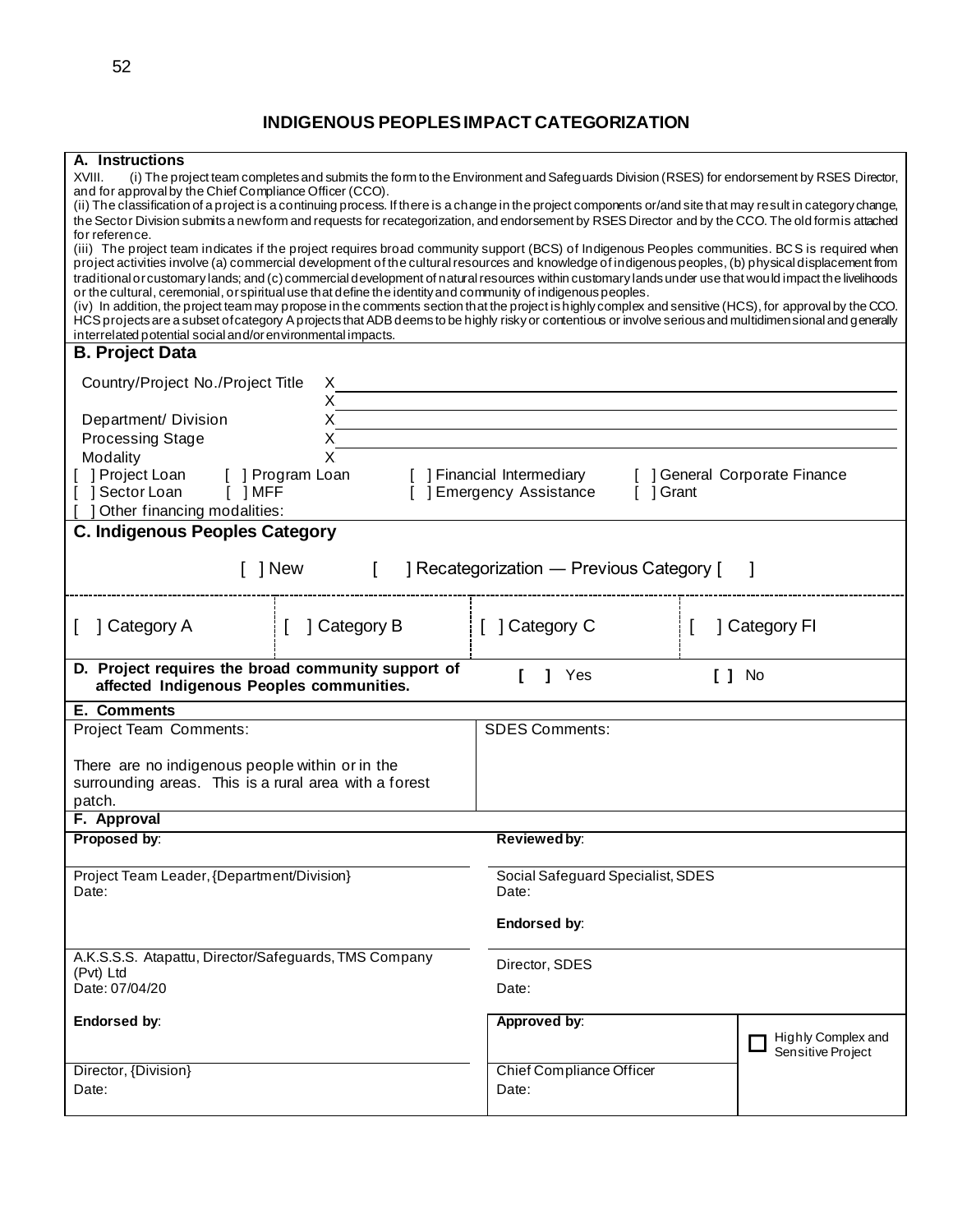# **Indigenous Peoples Impact Screening Checklist**

| <b>KEY CONCERNS</b>                                                                                |            |           |              |                |
|----------------------------------------------------------------------------------------------------|------------|-----------|--------------|----------------|
|                                                                                                    | <b>YES</b> | <b>NO</b> | <b>NOT</b>   | <b>Remarks</b> |
| (Please provide elaborations<br>on the Remarks column)                                             |            |           | <b>KNOWN</b> |                |
|                                                                                                    |            |           |              |                |
| A. Indigenous Peoples Identification                                                               |            |           |              |                |
| 1. Are there socio-cultural groups present in or                                                   |            |           |              |                |
| use the project area who may be considered as                                                      |            |           |              |                |
| "tribes" (hill tribes, schedules tribes, tribal                                                    |            |           |              |                |
| peoples), "minorities" (ethnic or national                                                         |            |           |              |                |
| minorities), or "indigenous communities" in the                                                    |            |           |              |                |
| project area?                                                                                      |            |           |              |                |
| 2. Are there national or local laws or policies as                                                 |            |           |              |                |
| well as anthropological researches/studies that                                                    |            |           |              |                |
| consider these groups present in or using the                                                      |            |           |              |                |
| project area as belonging to "ethnic minorities",<br>scheduled tribes, tribal peoples,<br>national |            |           |              |                |
| minorities, or cultural communities?                                                               |            |           |              |                |
| 3. Do such groups self-identify as being part of                                                   |            |           |              |                |
| a distinct social and cultural group?                                                              |            |           |              |                |
| collective<br>4. Do such groups maintain                                                           |            |           |              |                |
| attachments to distinct habitats or ancestral                                                      |            |           |              |                |
| territories and/or to the natural resources in                                                     |            |           |              |                |
| these habitats and territories?                                                                    |            |           |              |                |
| 5. Do such groups maintain cultural, economic,                                                     |            |           |              |                |
| social, and political institutions distinct from the                                               |            |           |              |                |
| dominant society and culture?                                                                      |            |           |              |                |
| 6. Do such groups speak a distinct language or                                                     |            |           |              |                |
| dialect?                                                                                           |            |           |              |                |
| 7. Has such groups been historically, socially                                                     |            |           |              |                |
| and economically marginalized, disempowered,                                                       |            |           |              |                |
| excluded, and/or discriminated against?                                                            |            |           |              |                |
| 8. Are such groups represented as "Indigenous"                                                     |            |           |              |                |
| Peoples" or as "ethnic minorities" or "scheduled                                                   |            |           |              |                |
| tribes" or "tribal populations" in any formal                                                      |            |           |              |                |
| decision-making bodies at the national or local                                                    |            |           |              |                |
| levels?                                                                                            |            |           |              |                |
| <b>B. Identification of Potential Impacts</b>                                                      |            |           |              |                |
| 9. Will the project directly or indirectly benefit or                                              |            |           |              |                |
| target Indigenous Peoples?                                                                         |            |           |              |                |
| 10. Will the project directly or indirectly affect                                                 |            |           |              |                |
| Indigenous Peoples' traditional socio-cultural                                                     |            |           |              |                |
| and belief practices? (e.g. child-rearing, health,                                                 |            |           |              |                |
| education, arts, and governance)                                                                   |            |           |              |                |
| 11. Will the project affect the livelihood systems                                                 |            |           |              |                |
| of Indigenous Peoples? (e.g., food production                                                      |            |           |              |                |
| system, natural resource management, crafts                                                        |            |           |              |                |
| and trade, employment status)                                                                      |            |           |              |                |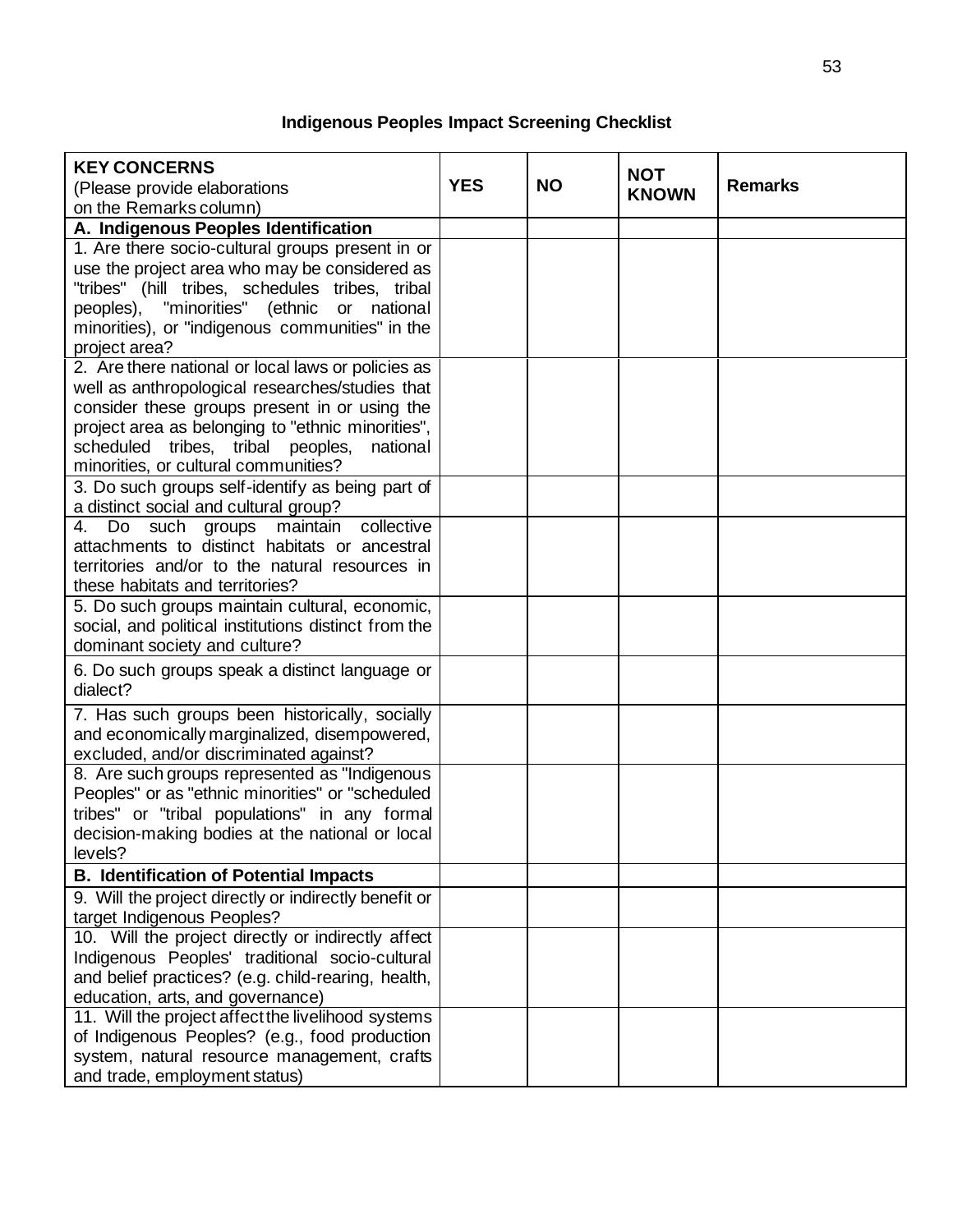| 12. Will the project be in an area (land or territory)<br>occupied, owned, or used by Indigenous Peoples, and/or<br>claimed as ancestral domain?                                                                                                                                                                         |  |  |
|--------------------------------------------------------------------------------------------------------------------------------------------------------------------------------------------------------------------------------------------------------------------------------------------------------------------------|--|--|
| <b>C. Identification of Special Requirements</b>                                                                                                                                                                                                                                                                         |  |  |
| Will the project activities include:                                                                                                                                                                                                                                                                                     |  |  |
| 13. Commercial development of the cultural resources and<br>knowledge of Indigenous Peoples?                                                                                                                                                                                                                             |  |  |
| 14. Physical displacement from traditional or customary<br>lands?                                                                                                                                                                                                                                                        |  |  |
| 15. Commercial development of natural resources (such<br>as minerals, hydrocarbons, forests, water, hunting or<br>fishing grounds) within customary lands under use that<br>would impact the livelihoods or the cultural, ceremonial,<br>spiritual uses that define the identity and community of<br>Indigenous Peoples? |  |  |
| 16. Establishing legal recognition of rights to lands and<br>territories that are traditionally owned or customarily used,<br>occupied or claimed by indigenous peoples?                                                                                                                                                 |  |  |
| 17. Acquisition of lands that are traditionally owned or<br>customarily used, occupied or claimed by indigenous<br>peoples?                                                                                                                                                                                              |  |  |

## **D. Anticipated project impacts on Indigenous Peoples**

| Project component/<br>activity/ output                            | Anticipated positive effect                            | Anticipated negative effect |
|-------------------------------------------------------------------|--------------------------------------------------------|-----------------------------|
| 1. LIST ALL PROJECT COMPONENT /<br><b>ACTIVITY / OUTPUTS HERE</b> | --- INDICATE EFFECTS TO IPS<br>OR PUT N/A AS NECESSARY |                             |
| 2. there are no impacts on the<br><b>Indigenous community</b>     |                                                        |                             |
| 3.                                                                |                                                        |                             |
| 4.                                                                |                                                        |                             |
| 5.                                                                |                                                        |                             |

Note: The project team may attach additional information on the project, as necessary.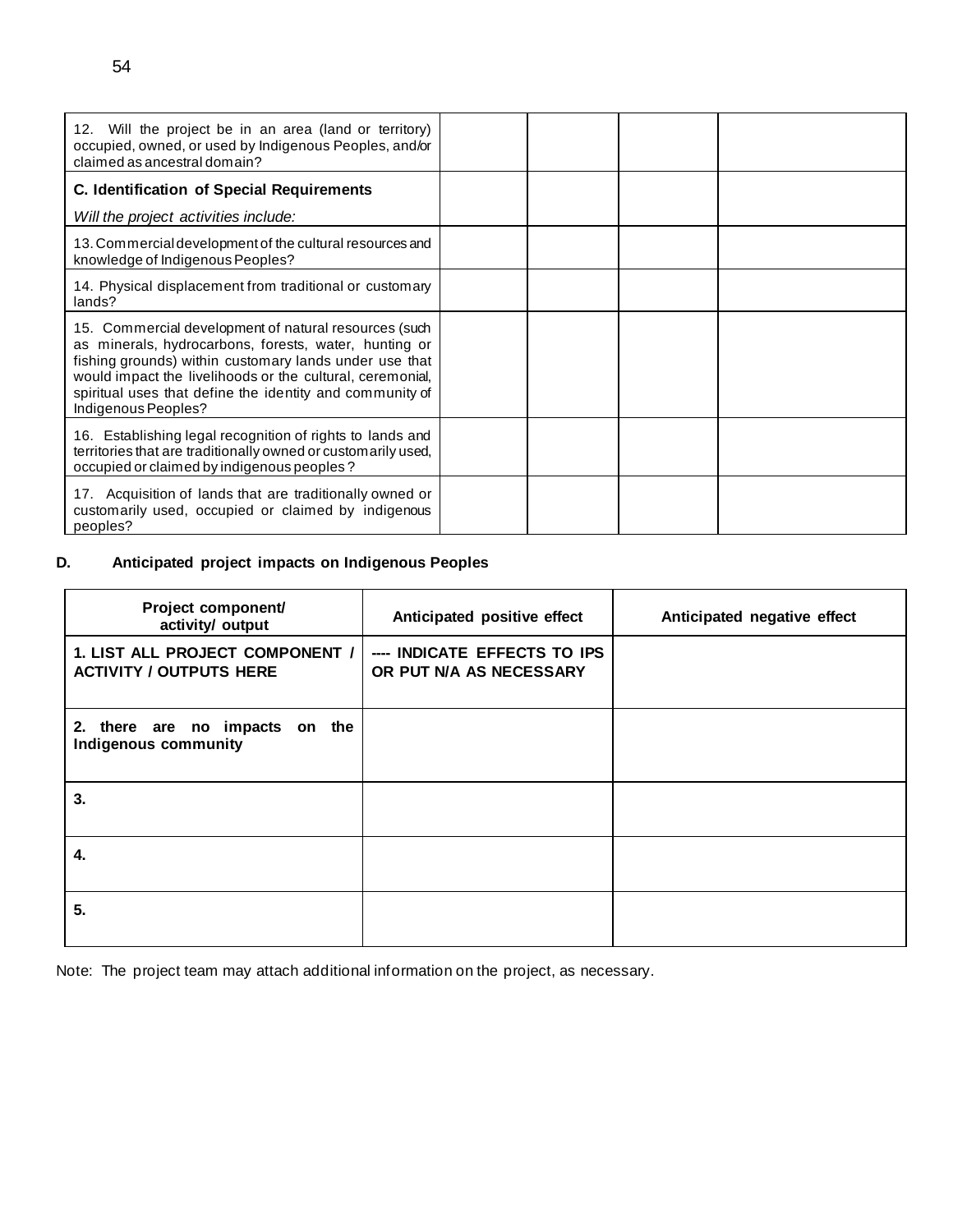# **INVOLUNTARY RESETTLEMENT IMPACT CATEGORIZATION**

| Date:                                                                                                                                                                                                                                                                                                                           |                                                                                                                                                                                                                             |  |  |  |  |
|---------------------------------------------------------------------------------------------------------------------------------------------------------------------------------------------------------------------------------------------------------------------------------------------------------------------------------|-----------------------------------------------------------------------------------------------------------------------------------------------------------------------------------------------------------------------------|--|--|--|--|
| A. Instructions                                                                                                                                                                                                                                                                                                                 |                                                                                                                                                                                                                             |  |  |  |  |
| XXIV. (i) The project team completes and submits the form to the Environment and Safeguards Division<br>(ii) The classification of a project is a continuing process. If there is a change in the project components<br>or/and site that may result in category change, the Sector Division submits a new form and requests for | (RSES) for endorsement by RSES Director, and for approval by the Chief Compliance Officer (CCO).                                                                                                                            |  |  |  |  |
| recategorization, and endorsement by RSES Director and by the CCO. The old form is attached for<br>reference.                                                                                                                                                                                                                   |                                                                                                                                                                                                                             |  |  |  |  |
|                                                                                                                                                                                                                                                                                                                                 | (iii) In addition, the project team may propose in the comments section that the project is highly complex and<br>sensitive (HCS), for approval by the CCO. HCS projects are a subset of category A projects that ADB deems |  |  |  |  |
| social and/or environmental impacts.                                                                                                                                                                                                                                                                                            | to be highly risky or contentious or involve serious and multidimensional and generally interrelated potential                                                                                                              |  |  |  |  |
| XXV. B. Project Data                                                                                                                                                                                                                                                                                                            |                                                                                                                                                                                                                             |  |  |  |  |
| XXVII. : XXVIII.<br>XXVI. Country/Project<br>No./Project Title                                                                                                                                                                                                                                                                  |                                                                                                                                                                                                                             |  |  |  |  |
| XXIX.<br>XXXI.<br>XXX.                                                                                                                                                                                                                                                                                                          |                                                                                                                                                                                                                             |  |  |  |  |
| XXXIV.<br>XXXIII.:<br>XXXII. Department/ Division                                                                                                                                                                                                                                                                               |                                                                                                                                                                                                                             |  |  |  |  |
| XXXV. Processing Stage<br>XXXVII.<br>XXXVI.:<br>XXXIX.:<br>XXXVIII.Modality<br>XL.                                                                                                                                                                                                                                              |                                                                                                                                                                                                                             |  |  |  |  |
| [ ] Project Loan<br>[ ] Program Loan                                                                                                                                                                                                                                                                                            | [ ] Financial Intermediary<br><b>General Corporate</b>                                                                                                                                                                      |  |  |  |  |
| Finance                                                                                                                                                                                                                                                                                                                         |                                                                                                                                                                                                                             |  |  |  |  |
| [ ] Sector Loan<br>$\lceil$ $\rceil$ MFF                                                                                                                                                                                                                                                                                        | ] Emergency Assistance [] Grant                                                                                                                                                                                             |  |  |  |  |
| [ ] Other financing modalities:                                                                                                                                                                                                                                                                                                 |                                                                                                                                                                                                                             |  |  |  |  |
| XLI.<br><b>C. Involuntary Resettlement Category</b><br>XLII.                                                                                                                                                                                                                                                                    |                                                                                                                                                                                                                             |  |  |  |  |
| XLIII.<br>$\prod$ New                                                                                                                                                                                                                                                                                                           | ] Recategorization - Previous Category [                                                                                                                                                                                    |  |  |  |  |
| XLIV.<br>XLV.<br>Category B<br>Category A                                                                                                                                                                                                                                                                                       | XLVI.<br>XLVII.<br>XLVIII. Category FI<br>Category C                                                                                                                                                                        |  |  |  |  |
| <b>D. Comments</b>                                                                                                                                                                                                                                                                                                              |                                                                                                                                                                                                                             |  |  |  |  |
| <b>Project Team Comments:</b>                                                                                                                                                                                                                                                                                                   | <b>SDES Comments:</b>                                                                                                                                                                                                       |  |  |  |  |
|                                                                                                                                                                                                                                                                                                                                 |                                                                                                                                                                                                                             |  |  |  |  |
|                                                                                                                                                                                                                                                                                                                                 |                                                                                                                                                                                                                             |  |  |  |  |
|                                                                                                                                                                                                                                                                                                                                 |                                                                                                                                                                                                                             |  |  |  |  |
|                                                                                                                                                                                                                                                                                                                                 |                                                                                                                                                                                                                             |  |  |  |  |
| E. Approval                                                                                                                                                                                                                                                                                                                     |                                                                                                                                                                                                                             |  |  |  |  |
| Proposed by:                                                                                                                                                                                                                                                                                                                    | Reviewed by:                                                                                                                                                                                                                |  |  |  |  |
|                                                                                                                                                                                                                                                                                                                                 |                                                                                                                                                                                                                             |  |  |  |  |
| Project Team Leader, {Department/Division}                                                                                                                                                                                                                                                                                      | Social Safeguard Specialist, SDES                                                                                                                                                                                           |  |  |  |  |
| Date:                                                                                                                                                                                                                                                                                                                           | Date:                                                                                                                                                                                                                       |  |  |  |  |
|                                                                                                                                                                                                                                                                                                                                 | <b>Endorsed by:</b>                                                                                                                                                                                                         |  |  |  |  |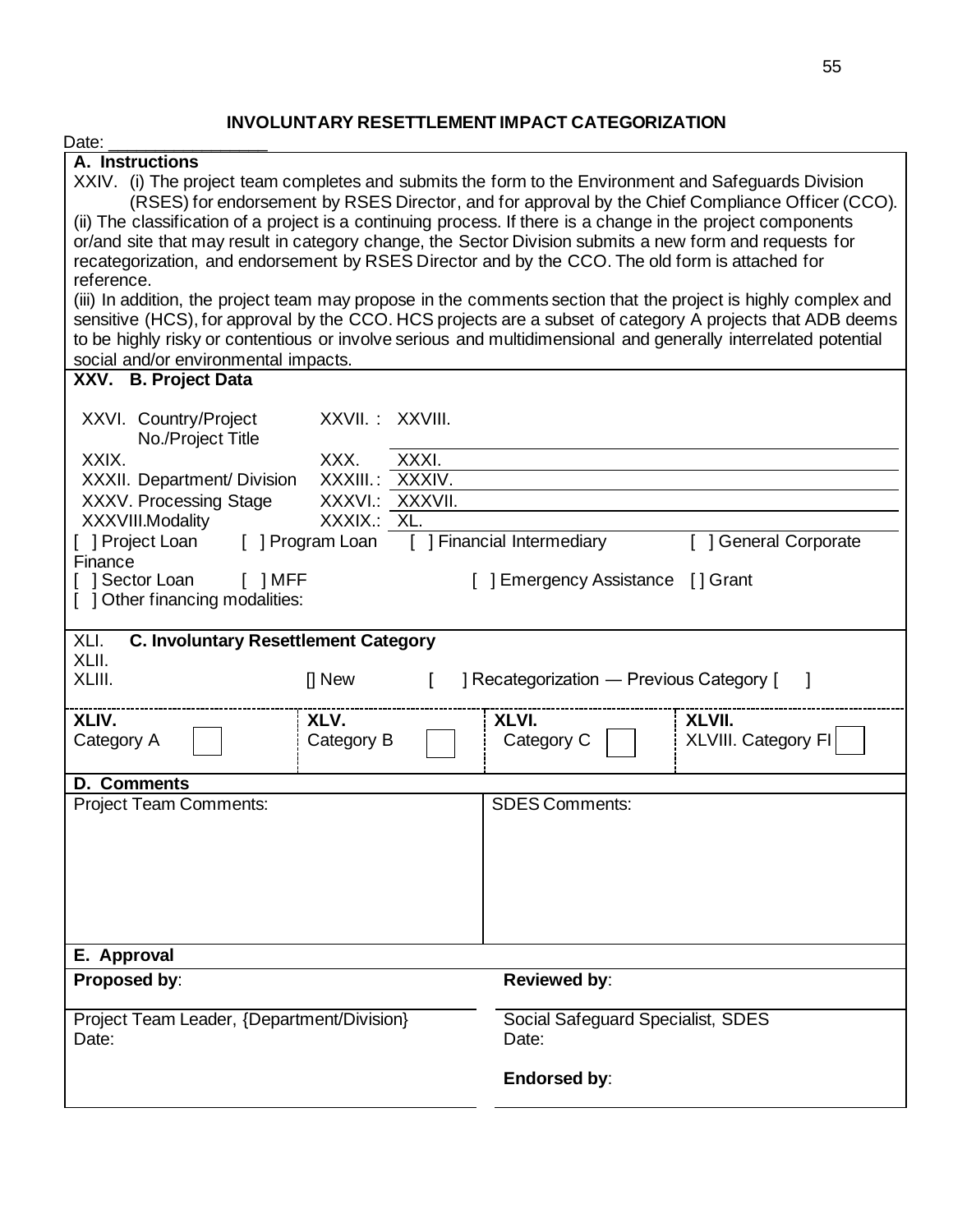| Social Development Specialist,<br>{Department/Division}<br>Date: | Director, SDES<br>Date:         |                      |
|------------------------------------------------------------------|---------------------------------|----------------------|
| Endorsed by:                                                     | Approved by:                    | Highly<br>Complex    |
| Director, {Division}                                             | <b>Chief Compliance Officer</b> | and                  |
| Date:                                                            | Date:                           | Sensitive<br>Project |

# **Involuntary Resettlement Impact Categorization Checklist**

| <b>Probable Involuntary Resettlement Effects</b>                                                                       | <b>Yes</b> | <b>No</b>                | <b>Not</b><br><b>Known</b> | <b>Remarks</b> |               |                   |     |
|------------------------------------------------------------------------------------------------------------------------|------------|--------------------------|----------------------------|----------------|---------------|-------------------|-----|
| <b>Involuntary Acquisition of Land</b>                                                                                 |            |                          |                            |                |               |                   |     |
| 1. Will there be land acquisition?                                                                                     |            |                          |                            |                |               |                   |     |
| 2. Is the site for land acquisition known?                                                                             |            | $\overline{\phantom{a}}$ |                            |                |               |                   |     |
| 3. Is the ownership status and current usage of land<br>to be acquired known?                                          |            |                          |                            |                |               |                   |     |
| 4. Will easement be utilized within an existing Right<br>of Way (ROW)?                                                 |            |                          |                            |                |               |                   |     |
| 5. Will there be loss of shelter and residential land<br>due to land acquisition?                                      |            |                          |                            |                |               |                   |     |
| 6. Will there be loss of agricultural and other<br>productive assets due to land acquisition?                          |            |                          |                            |                |               |                   |     |
| 7. Will there be losses of crops, trees, and fixed<br>assets due to land acquisition?                                  |            |                          |                            |                |               |                   |     |
| 8. Will there be loss of businesses or enterprises<br>due to land acquisition?                                         |            |                          |                            |                |               |                   |     |
| 9. Will there be loss of income sources and means<br>of livelihoods due to land acquisition?                           |            |                          |                            |                |               |                   |     |
| Involuntary restrictions on land use or on access to legally designated parks and protected areas                      |            |                          |                            |                |               |                   |     |
| 10. Will people lose access to natural resources,<br>communal facilities and services?                                 |            |                          |                            |                |               |                   |     |
| 11. If land use is changed, will it have an adverse<br>impact on social and economic activities?                       |            |                          |                            |                |               |                   |     |
| Will access to land and resources owned<br>12.<br>communally or by the state be restricted?                            |            |                          |                            |                |               |                   |     |
| <b>Information on Displaced Persons:</b>                                                                               |            |                          |                            |                |               |                   |     |
| Any estimate of the likely number of persons that will be displaced by the Project?<br>If yes, approximately how many? |            |                          |                            |                | $\lceil$   No | $\lceil$ $\rceil$ | Yes |
| Are any of them poor, female-heads of households, or vulnerable to poverty risks?                                      |            |                          |                            |                | <b>No</b>     |                   | Yes |
| Are any displaced persons from indigenous or ethnic minority groups?                                                   |            |                          |                            |                | No            |                   | Yes |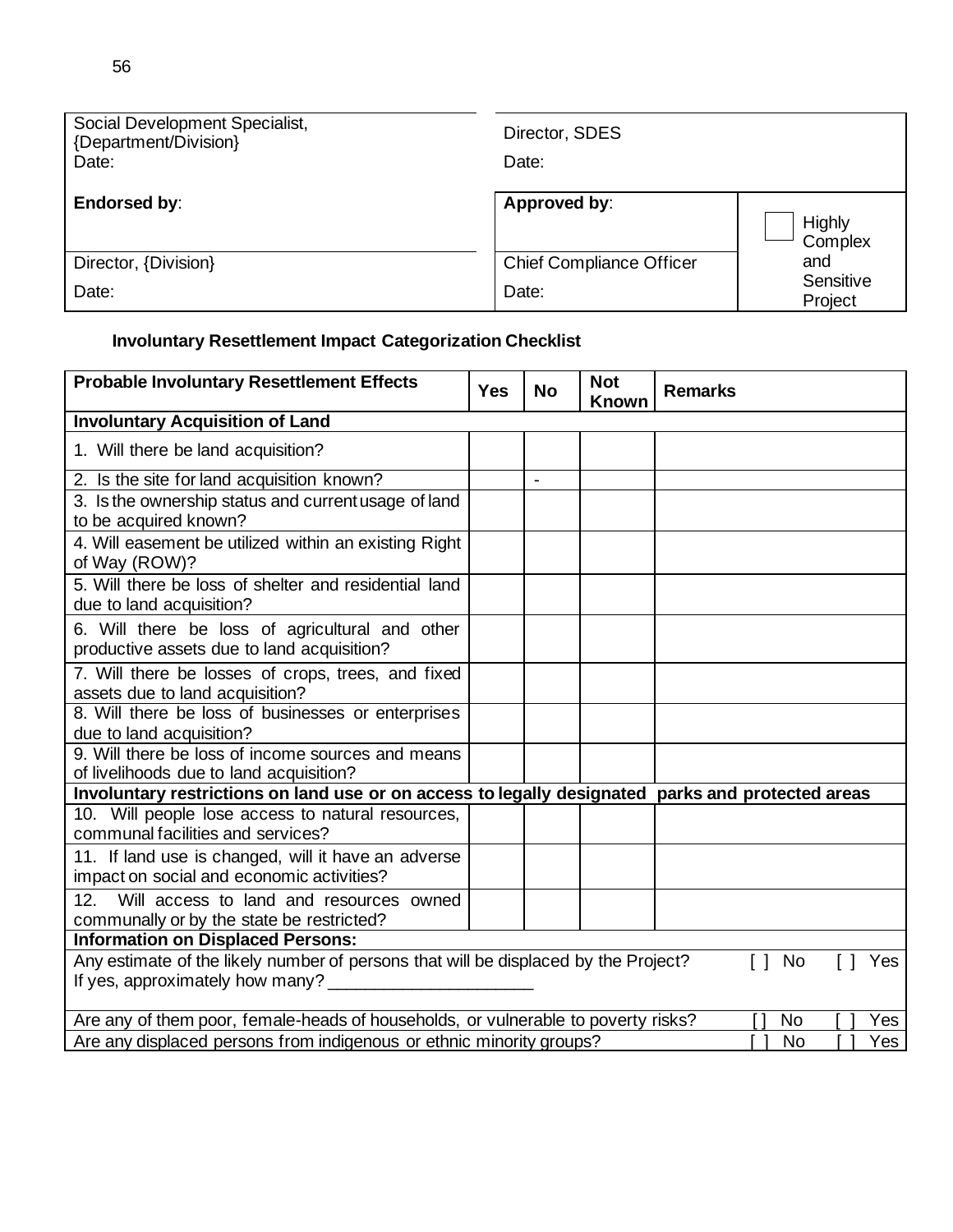## **ANNEX 4: ADB PROHIBITED INVESTMENT ACTIVITIES LIST**

The following investment activities will not qualify for ADB support:

- $(i)$  production or activities involving harmful or exploitative forms of forced labor<sup>1</sup> or child labor;<sup>2</sup>
- (ii) production of or trade in any product or activity deemed illegal under host country laws or regulations or international conventions and agreements or subject to international phase outs or bans, such as (a) pharmaceuticals,<sup>3</sup> pesticides, and herbicides,<sup>4</sup> (b) ozonedepleting substances,<sup>5</sup> (c) polychlorinated biphenyls<sup>6</sup> and other hazardous chemicals,<sup>7</sup> (d) wildlife or wildlife products regulated under the Convention on International Trade in Endangered Species of Wild Fauna and Flora, $8$  and (e) trans boundary trade in waste or waste products;<sup>9</sup>
- (iii) production of or trade in weapons and munitions, including paramilitary materials;
- $(iv)$  production of or trade in alcoholic beverages, excluding beer and wine;<sup>10</sup>
- $(v)$  production of or trade in tobacco;<sup>10</sup>
- (vi) gambling, casinos, and equivalent enterprises;<sup>10</sup>
- (vii) production of or trade in radioactive materials,<sup>11</sup> including nuclear reactors and components thereof;
- (viii) production of, trade in, or use of unbonded asbestos fibers;  $12$
- (ix) commercial logging operations or the purchase of logging equipment for use in primary tropical moist forests or old-growth forests; and
- (x) marine and coastal fishing practices, such as large-scale pelagic drift net fishing and fine mesh net fishing, harmful to vulnerable and protected species in large numbers and damaging to marine biodiversity and habitats.

Forced labor means all work or services not voluntarily performed, that is, extracted from individuals under threat of force or penalty.

<sup>&</sup>lt;sup>2</sup> Child labor means the ESMPloyment of children whose age is below the host country's statutory minimum age of ESMPloyment or ESMPloyment of children in contravention of International Labor Organization Convention No. 138 "Minimum Age Convention" (www.ilo.org).

 $3\,$  A list of pharmaceutical products subject to phaseouts or bans is available at http://www.who.int.

<sup>4</sup> A list of pesticides and herbicides subject to phaseouts or bans is available at http://www.pic.int.

<sup>5</sup> A list of the chemical compounds that react with and deplete stratospheric ozone resulting in the widely publicized ozone holes is listed in the Montreal Protocol, together with target reduction and phase-out dates. Information is available at http://www.unep.org/ozone/montreal.shtml.

 $6$  A group of highly toxic chemicals, polychlorinated biphenyls are likely to be found in oil-filled electrical transformers, capacitors, and switchgear dating from 1950 to 1985.

<sup>7</sup> A list of hazardous chemicals is available at http://www.pic.int.

<sup>8</sup> A list is available at http://www.cites.org.

<sup>9</sup> As defined by the Basel Convention; see http://www.basel.int.

 $10$  This does not apply to investee companies who are not substantially involved in these activities. Not substantially involved means that the activity concerned is ancillary to an investee company's primary operations.

<sup>&</sup>lt;sup>11</sup> This does not apply to the purchase of medical equipment, quality control (measurement) equipment, and any equipment for which ADB considers the radioactive source to be trivial and adequately shielded.

 $12$  This does not apply to the purchase and use of bonded asbestos cement sheeting where the asbestos content is less than 20%.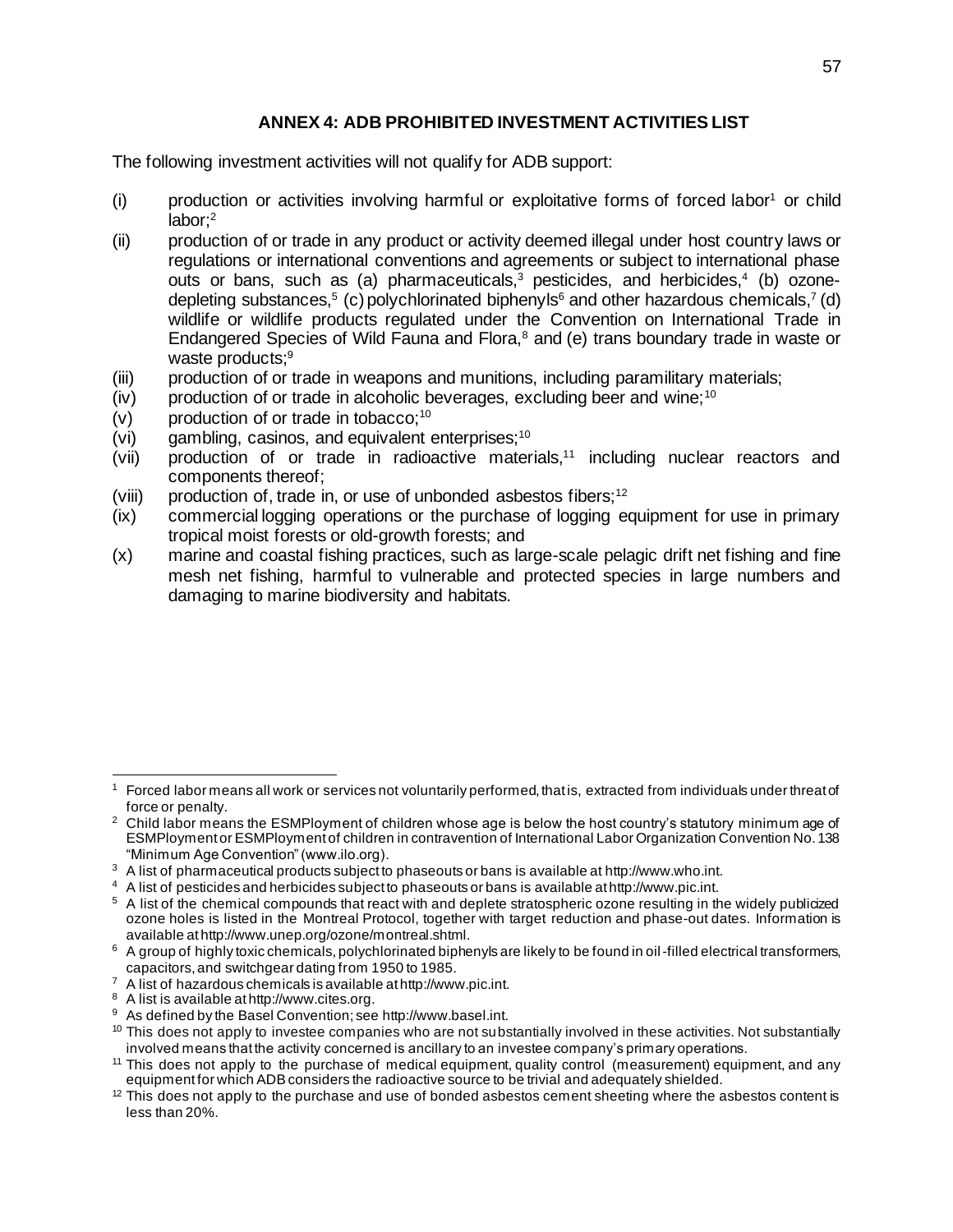## **ANNEX 5: OUTLINE OF AN ENVIRONMENTAL AUDIT/IEE**

#### **OUTLINE OF AN ENVIRONMENTAL AUDIT/DUE DILIGENCE REPORT**

- I. EXECUTIVE SUMMARY
- II. SUBPROJECT DESCRIPTION<br>III. ITS PAST AND CURRENT ACT
- ITS PAST AND CURRENT ACTIVITIES
- IV. SUMMARY OF NATIONAL ENVIRONMENTAL LAWS, REGULATIONS, AND STANDARDS AND ADB SAFEGUARD PRINCIPLES APPLICABLE
- V. AUDIT AND SITE INVESTIGATION PROCEDURE<br>VI. FINDINGS AND AREAS OF CONCERN
- VI. FINDINGS AND AREAS OF CONCERN<br>VII. CORRECTIVE ACTION PLAN TO ADDR
- CORRECTIVE ACTION PLAN TO ADDRESS AREAS OF CONCERN
- VIII. BUDGET/COST<br>IX. TIMEFRAME
- **TIMEFRAME**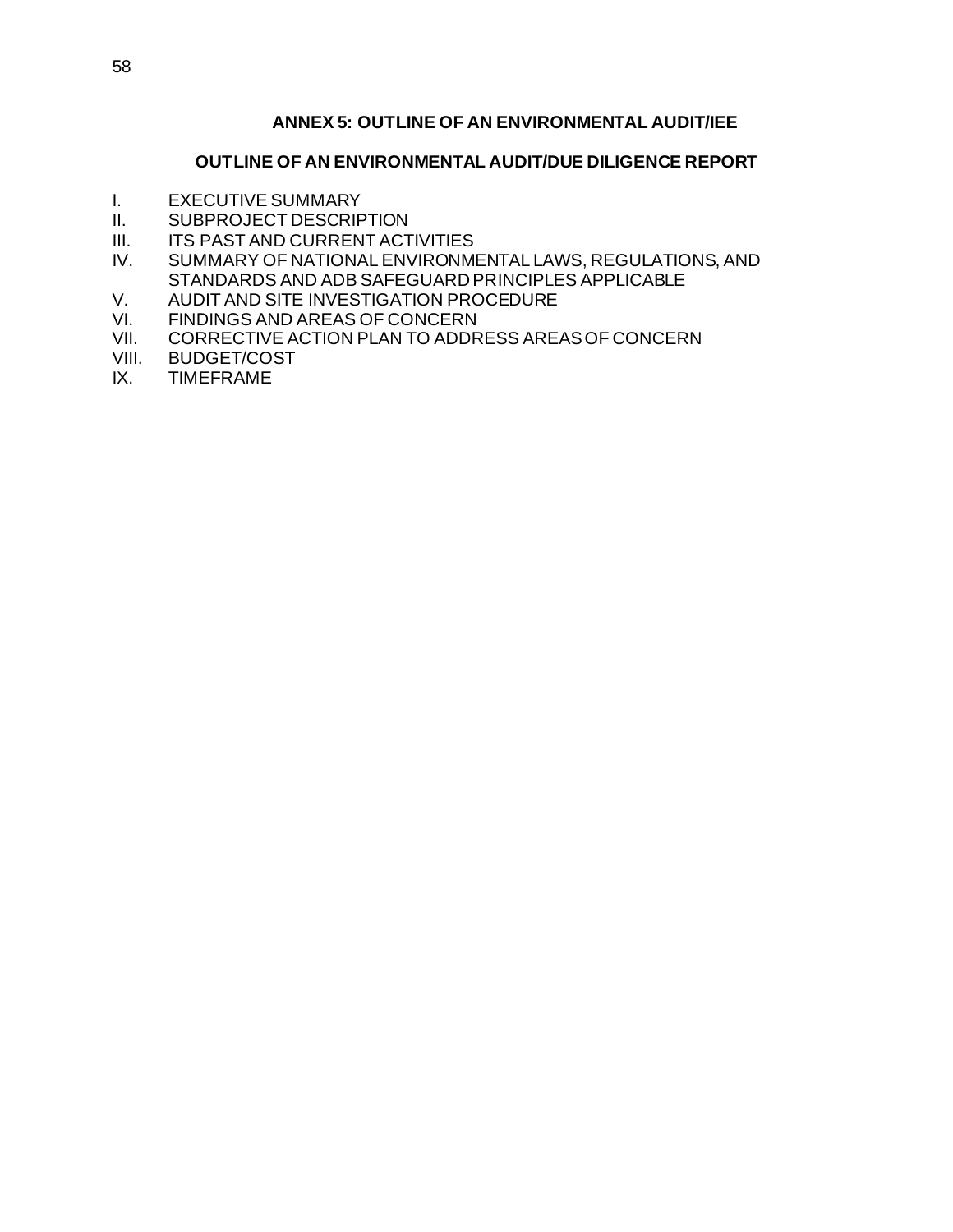## **ANNEX 6: GENERAL ESMP**

|                          | <b>Environmental impacts</b>                                                                                                                                                                                                                              | <b>Mitigation measure(s)</b>                                                                                                                                                                                                                                                                                                                                                                                                                                                                                                   | <b>Monitoring sources</b>                                          | <b>Responsible party(ies)</b>                                             |
|--------------------------|-----------------------------------------------------------------------------------------------------------------------------------------------------------------------------------------------------------------------------------------------------------|--------------------------------------------------------------------------------------------------------------------------------------------------------------------------------------------------------------------------------------------------------------------------------------------------------------------------------------------------------------------------------------------------------------------------------------------------------------------------------------------------------------------------------|--------------------------------------------------------------------|---------------------------------------------------------------------------|
| <b>1. PLANNING PHASE</b> |                                                                                                                                                                                                                                                           |                                                                                                                                                                                                                                                                                                                                                                                                                                                                                                                                |                                                                    |                                                                           |
| A. Site Selection        | If site is <b>close to a wetland</b> the<br>following impacts are possible:<br>Damage to ecosystems<br>Sedimentation of streams and<br>surface water<br>Contamination of water supplies<br><b>Biodiversity loss</b><br>Contributing to flooding potential | Wetlands and riparian ecosystems<br>(those sited next to a body of water)<br>are extremely sensitive. Wetlands<br>provide important environmental<br>services such as water storage, bird<br>and animal habitat, flood control, and<br>filtering toxins and nutrients from<br>runoff<br>Set back any infrastructure<br>$\bullet$<br>as far as possible from the<br>water body/wetland and<br>minimize the amount of<br>wetland destroyed by<br>infrastructure construction.<br>Re-vegetate as soon as<br>$\bullet$<br>possible | Evaluation of designs and<br>plans<br>Observation and<br>reporting | MOE/PC<br>Sri Lanka Land<br>Reclamation and<br>Development<br>Corporation |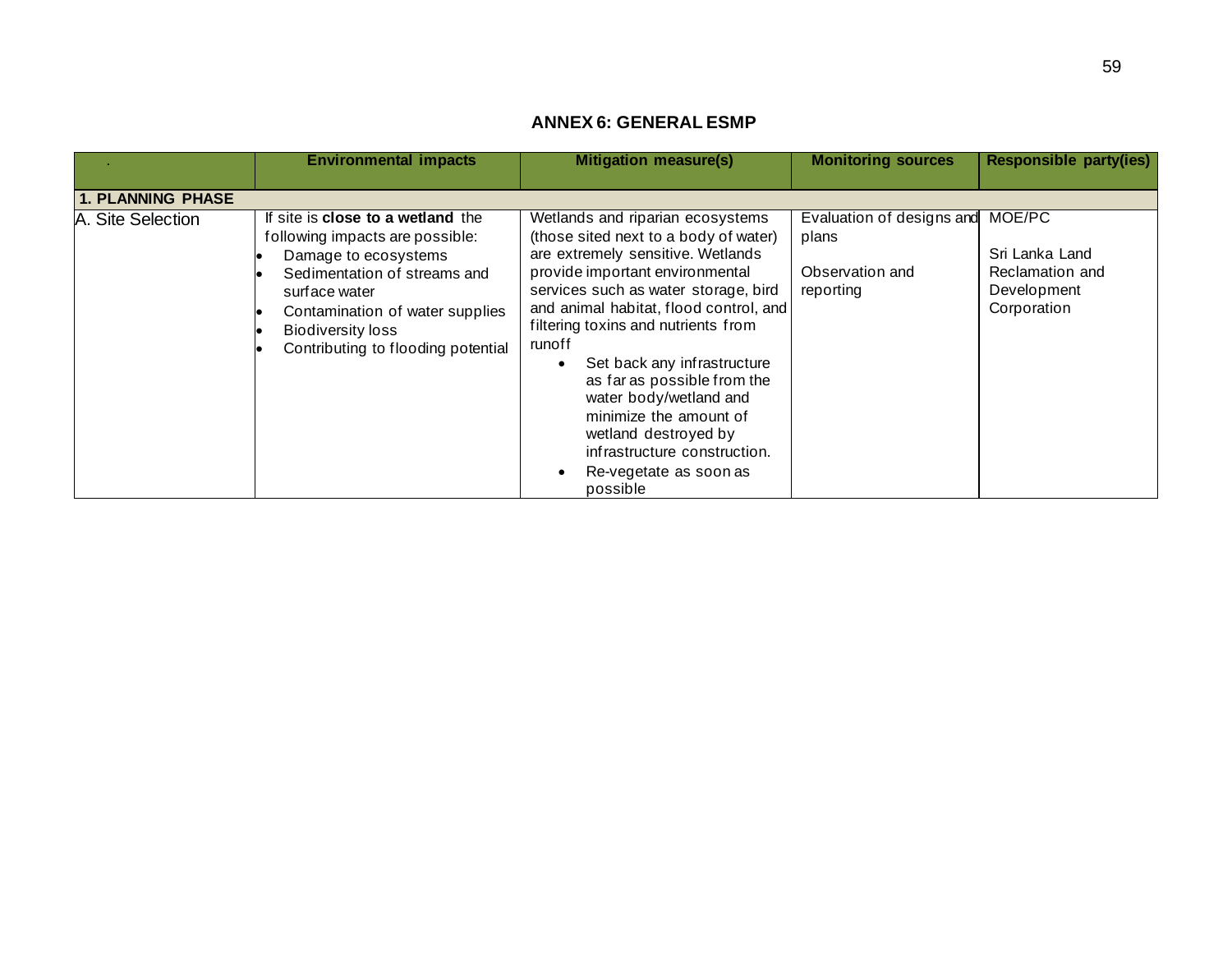| <b>Environmental impacts</b>                                                                                                                                                                                                                                                                                                                | <b>Mitigation measure(s)</b>                                                                                                                                                                                                                                                                                                                                                                                                                                                                                              | <b>Monitoring sources</b>                                          | <b>Responsible party(ies)</b>                                             |
|---------------------------------------------------------------------------------------------------------------------------------------------------------------------------------------------------------------------------------------------------------------------------------------------------------------------------------------------|---------------------------------------------------------------------------------------------------------------------------------------------------------------------------------------------------------------------------------------------------------------------------------------------------------------------------------------------------------------------------------------------------------------------------------------------------------------------------------------------------------------------------|--------------------------------------------------------------------|---------------------------------------------------------------------------|
| If site has a hilly landscape with a.<br>sloppy terrain:<br>Sedimentation of streams and<br>surface water<br>Contamination of ground and<br>surface water supplies<br>Cause erosion and damage to<br>terrestrial and aquatic<br>ecosystems during construction<br>or use<br>Potential risk in increasing the<br>foundation/earth stability. | Design facility and apply<br>construction practices that<br>minimize risks, e.g., use sand<br>stacks or hay to control erosion<br>during construction<br>Pay particular attention to potential<br>erosion and redirection of water<br>flows during design and<br>construction. Re-vegetate as soon<br>as possible<br>Maintain design features to<br>accommodate possibility of earth<br>slips.                                                                                                                            | Evaluation of designs and<br>plans<br>Observation and<br>reporting | MOE/PC<br>Sri Lanka Land<br>Reclamation and<br>Development<br>Corporation |
| If site is prone to flooding:<br>Pose a safety risk for workers and<br>occupants.<br>Cause environmental damage<br>from accidental release of toxic,<br>infectious or otherwise harmful<br>material during flooding<br>Contaminate drinking water                                                                                           | Find alternative design for<br>infrastructure so it is raised above<br>flood plain, if possible. Design<br>infrastructure to minimize risk, e.g.<br>design with proper grading and<br>drainage<br>Maintain design features such as<br>drainage structures<br>Avoid constructing sanitation or<br>other facilities that will use and<br>store harmful materials at flood-<br>prone areas<br>Choose dry sanitation options or<br>closed disposal systems, instead<br>of wet ones such as septic tanks<br>or detention ponds | Evaluation of designs and<br>plans<br>Observation and<br>reporting | MOE/PC<br>Sri Lanka Land<br>Reclamation and<br>Development<br>Corporation |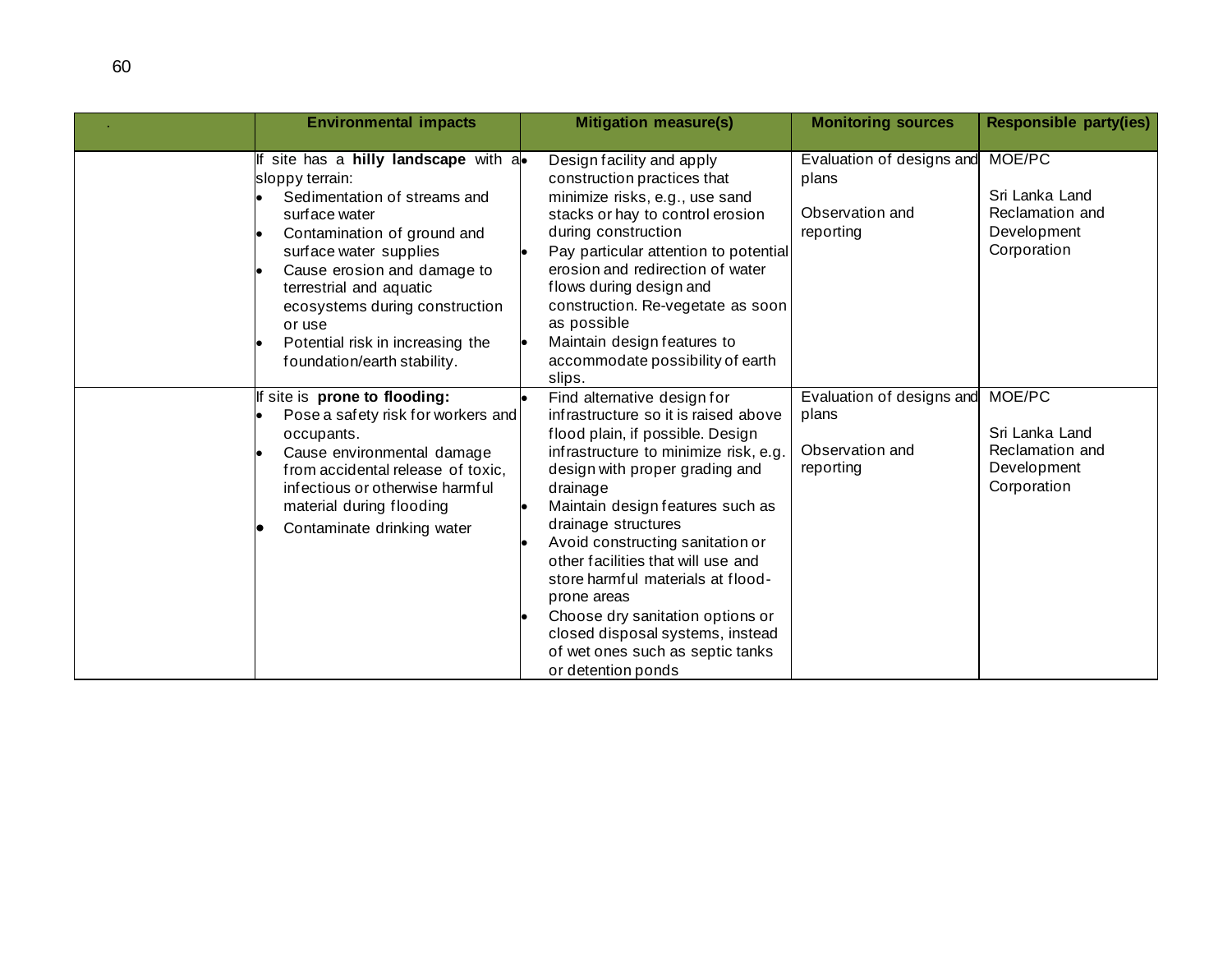|                                                                                                     | <b>Environmental impacts</b>                                                                                                                                                                                                                          | <b>Mitigation measure(s)</b>                                                                                                                                                                                                                                                                                                                                                                                                                                                                                                                                                                | <b>Monitoring sources</b>                                          | <b>Responsible party(ies)</b>                                             |
|-----------------------------------------------------------------------------------------------------|-------------------------------------------------------------------------------------------------------------------------------------------------------------------------------------------------------------------------------------------------------|---------------------------------------------------------------------------------------------------------------------------------------------------------------------------------------------------------------------------------------------------------------------------------------------------------------------------------------------------------------------------------------------------------------------------------------------------------------------------------------------------------------------------------------------------------------------------------------------|--------------------------------------------------------------------|---------------------------------------------------------------------------|
|                                                                                                     | If site is within a landslide prone<br>area it can lead to:<br>Exposure of workers and occupants  .<br>to risk of injury or death<br>Additional civil works may increase<br>the risk of landslide and foundation<br>stability.                        | Do not plan expansions of building<br>footprint unless passed by NBRO.<br>Design infrastructure to minimize<br>risk, e.g., plant trees all around<br>facility<br>Maintain protective design features<br>Avoid constructing sanitation or<br>other facilities that will use and<br>store<br>hazardous or bio-hazardous<br>materials at landslide-prone sites<br>If that is not possible:<br>Design storage area so<br>$\circ$<br>that hazardous materials<br>are stored in leak- proof<br>containers.<br>Chose dry sanitation options or<br>closed disposal systems, instead<br>septic tanks | Evaluation of designs and<br>plans<br>Observation and<br>reporting | MOE/PC<br>Sri Lanka Land<br>Reclamation and<br>Development<br>Corporation |
| В.<br>Cutting trees<br>for<br>clearing land as well as<br>materials<br>for<br>for<br>reconstruction | Loss of trees and vegetation may<br>lead to:<br>Increase in disaster related<br>issues (i.e. soil erosion,<br>landslides).<br>Lack of ventilation and<br>shading to students and<br>teachers<br>Reduction in aesthetic value<br>and greening of area. | Consider alternate options to<br>reduce the loss of trees and<br>vegetation<br>For any trees removed -<br>$\bullet$<br>compensatory of same or similar<br>species of trees and vegetation<br>will be mandatory.<br>Minimize use of wood for<br>construction<br>Use local materials as much as<br>$\bullet$<br>possible<br>Innovations shall be integrated in<br>the design plan<br>Contractor will supply kerosene or<br>LPG at camps and restrict<br>cooking and heating using<br>firewood                                                                                                 | Trees planted<br>Progress reports                                  | Head,<br>ARH/Schools/MOE/PC                                               |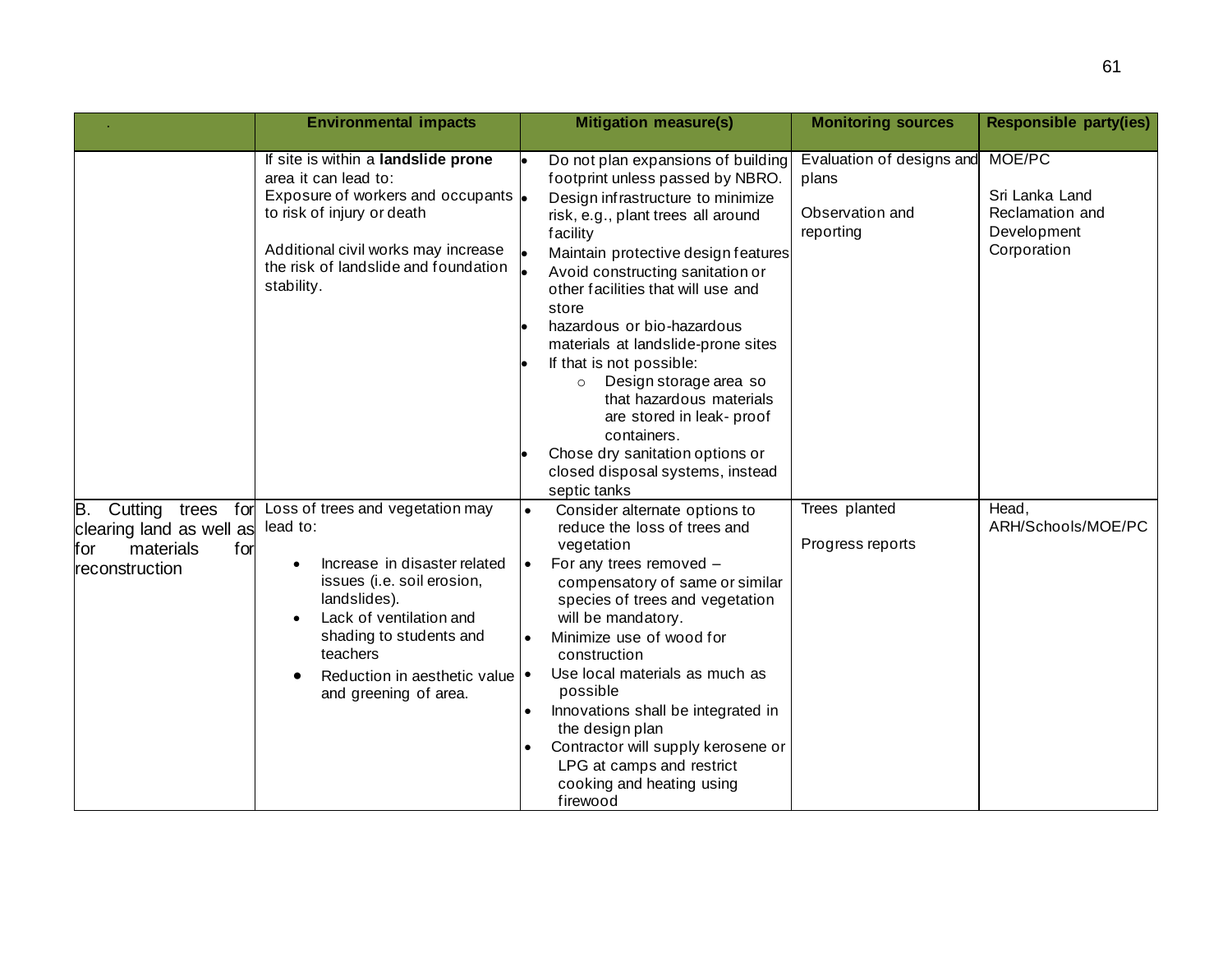|                                                              | <b>Environmental impacts</b>                                                                                                                                                                                                                                                                                   | <b>Mitigation measure(s)</b>                                                                                                                                                                                                                                                                                                                                                                                                                                                                                                                                                                                                                                                                   | <b>Monitoring sources</b>                         | <b>Responsible party(ies)</b>                               |
|--------------------------------------------------------------|----------------------------------------------------------------------------------------------------------------------------------------------------------------------------------------------------------------------------------------------------------------------------------------------------------------|------------------------------------------------------------------------------------------------------------------------------------------------------------------------------------------------------------------------------------------------------------------------------------------------------------------------------------------------------------------------------------------------------------------------------------------------------------------------------------------------------------------------------------------------------------------------------------------------------------------------------------------------------------------------------------------------|---------------------------------------------------|-------------------------------------------------------------|
| C.<br>Worker<br>the<br>facilities<br>at<br>construction site | welfare Lack of proper worker welfare<br>facilities including toilets, meal room,<br>first aid, sick room, hand washing<br>facilities, etc may lead to social<br>issues within the school<br>community/ARHs and lack of worker<br>satisfaction and safety. Special<br>attention should be paid to COVID<br>19. | Worker welfare facilities to be<br>included in the design and<br>construction plan<br>Provision of temporary toilet with<br>washing facility for the construction<br>workers<br>Ensure COVID 19 Regulations are<br>taken into consideration - Refer the<br>following documents and any<br>updated guidelines at time of<br>implementation.<br>https://www.adb.org/sites/default/files<br>/publication/614811/safety-well-<br>being-workers-communities-covid-<br>19.pdf<br>http://www.cida.gov.lk/newsevents/C<br>OVID%20Guidelines. Version.2 26th<br>May.2020.pdf for Health and Safety<br>Guidelines for Sri Lankan<br><b>Construction Sites to be Adopted</b><br>During COVID 19 Outbreak) | Check for such facilities<br>on construction site | Head, School/ARH<br>MOE/PC<br>Contractor                    |
| D. Disaster<br>Management                                    | Extreme climate (e.g. cyclone, storm)<br>surge), natural disasters (e.g.<br>earthquake), and fire may cause<br>damage to lives and properties                                                                                                                                                                  | • Adoption of appropriate<br>adaptation and disaster risk<br>reduction strategy, and<br>emergency preparedness.<br>• School building located in the<br>cyclone and earthquake prone<br>areas should be designed and<br>constructed in way to be disaster                                                                                                                                                                                                                                                                                                                                                                                                                                       | Disaster Management<br>Plan for the School        | Head,<br>School/ARH/MOE/PC<br>Disaster Management<br>Centre |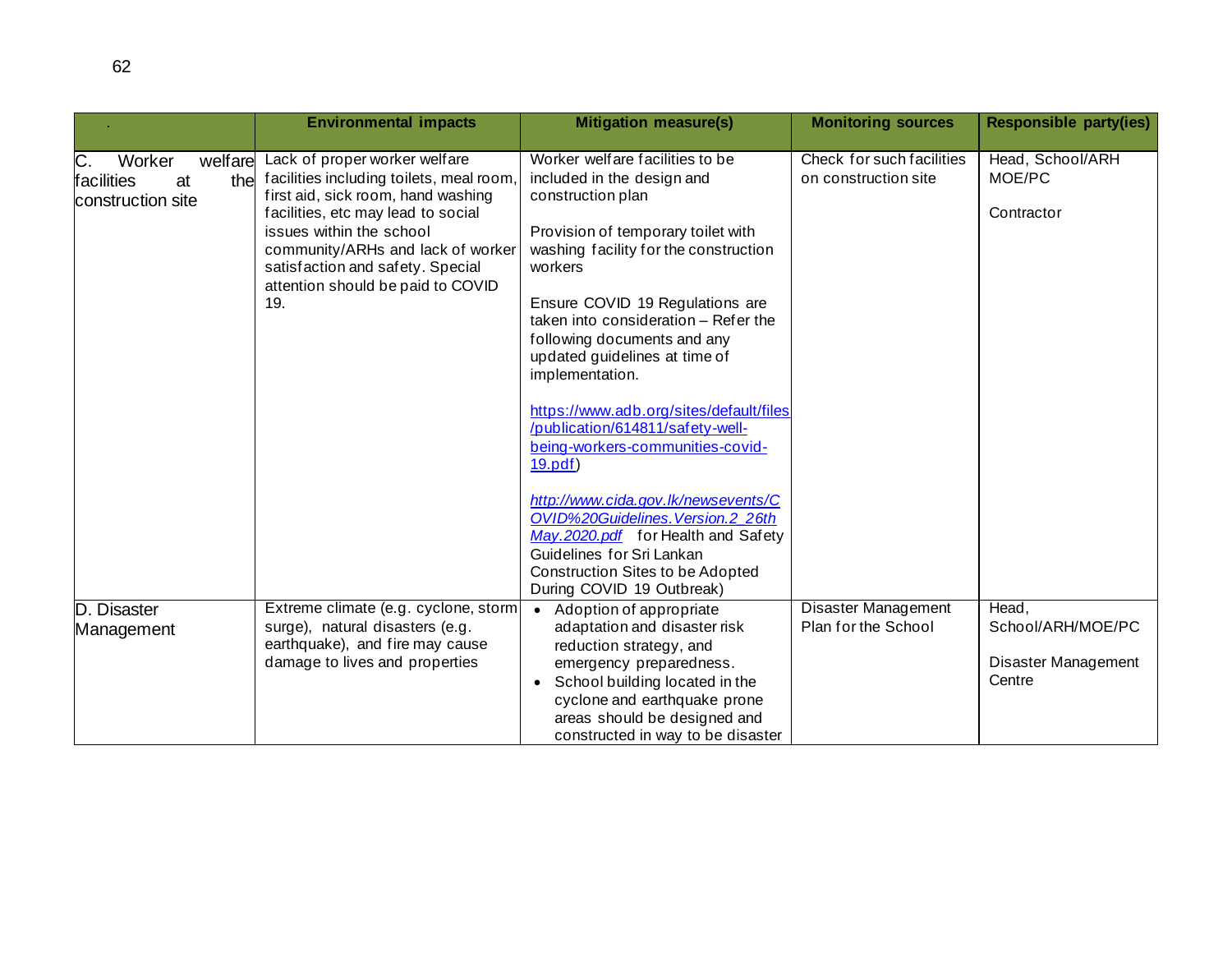|                        | <b>Environmental impacts</b> | <b>Mitigation measure(s)</b>                                                                                                                                                                                                                                                                                                                                              | <b>Monitoring sources</b> | <b>Responsible party(ies)</b> |
|------------------------|------------------------------|---------------------------------------------------------------------------------------------------------------------------------------------------------------------------------------------------------------------------------------------------------------------------------------------------------------------------------------------------------------------------|---------------------------|-------------------------------|
|                        |                              | and earthquake resilient or<br>"climate-proof"<br>• Create awareness about natural<br>calamities and extreme climate to<br>teachers, students, and workers.<br>• Fire safety management and<br>mock drill<br>• Ensure emergency equipment<br>and facilities like fire<br>extinguisher/water hose, first aid<br>boxes, whistles, torchlights, etc<br>are readily available |                           |                               |
| <b>2. DESIGN PHASE</b> |                              |                                                                                                                                                                                                                                                                                                                                                                           |                           |                               |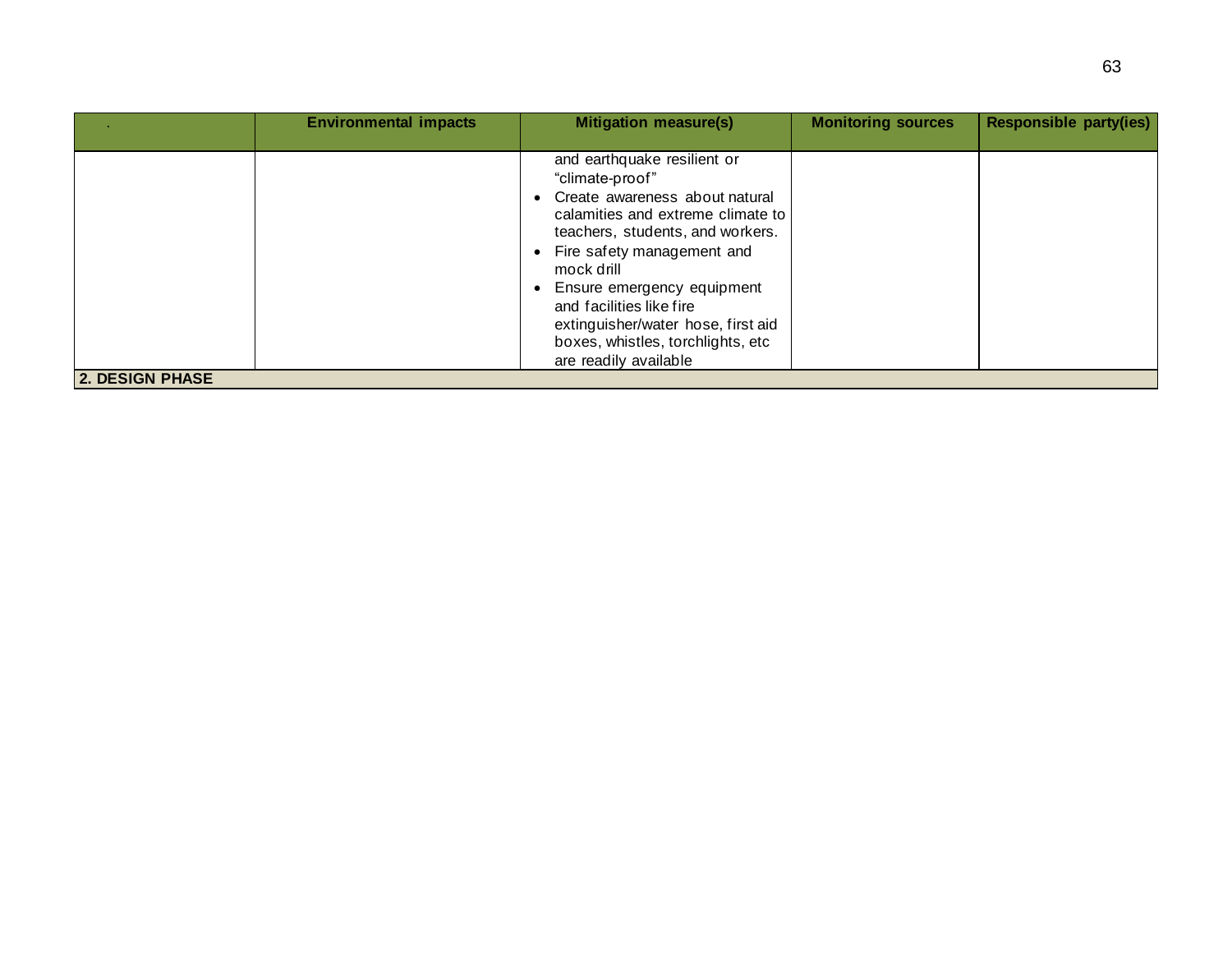|                                                 | <b>Environmental impacts</b>                                                                                                                                                                                                                                                                                                                                                | <b>Mitigation measure(s)</b>                                                                                                                                                                                                                                                                                                                                                                                                                                                                                                                                                                                                                                                                                                                                                                                                             | <b>Monitoring sources</b>                                                                                                                                                                                        | <b>Responsible party(ies)</b> |
|-------------------------------------------------|-----------------------------------------------------------------------------------------------------------------------------------------------------------------------------------------------------------------------------------------------------------------------------------------------------------------------------------------------------------------------------|------------------------------------------------------------------------------------------------------------------------------------------------------------------------------------------------------------------------------------------------------------------------------------------------------------------------------------------------------------------------------------------------------------------------------------------------------------------------------------------------------------------------------------------------------------------------------------------------------------------------------------------------------------------------------------------------------------------------------------------------------------------------------------------------------------------------------------------|------------------------------------------------------------------------------------------------------------------------------------------------------------------------------------------------------------------|-------------------------------|
| A. Provision of health<br>and sanitary services | Discharge untreated or insufficiently $\bullet$<br>treated sewage would result in:<br>Contaminates drinking water .<br>$\bullet$<br>(ground and surface)<br>Spreads diseases<br>$\bullet$<br>Degrades aquatic<br>$\bullet$<br>ecosystems<br>Lack of adequate sanitary facilities<br>with adequate facilities will lead to<br>compromised health and sanitation.<br>lissues. | Number of sanitary facilities<br>comply with MOE standards<br>Obtain building certification<br>standards and requirements of the<br>local authority<br>Avoid sites where water table is<br>high or underlying geology makes<br>contamination of groundwater<br>likely<br>Choose dry sanitation options or<br>closed disposal systems instead of<br>wet ones such as septic tanks or<br>detention ponds<br>Ensure adequate and maintained<br>sanitary facilities. Maintain<br>required ratio of male and female<br>toilets<br>Ensure female sanitation<br>requirements are catered for<br>hygienically.<br>Maintain the drainage system<br>cleanly without water logging.<br>Ensure COVID related sanitation<br>measures are in place such as<br>hand washing stations /or any<br>other appropriate sanitization<br>protocol as required. | Check whether there is<br>building certification for<br>the building sanitary<br>facility<br>Check whether there is<br>adequate number of<br>sanitary facilities provided<br>with respect to usage<br>population | MOE/PC                        |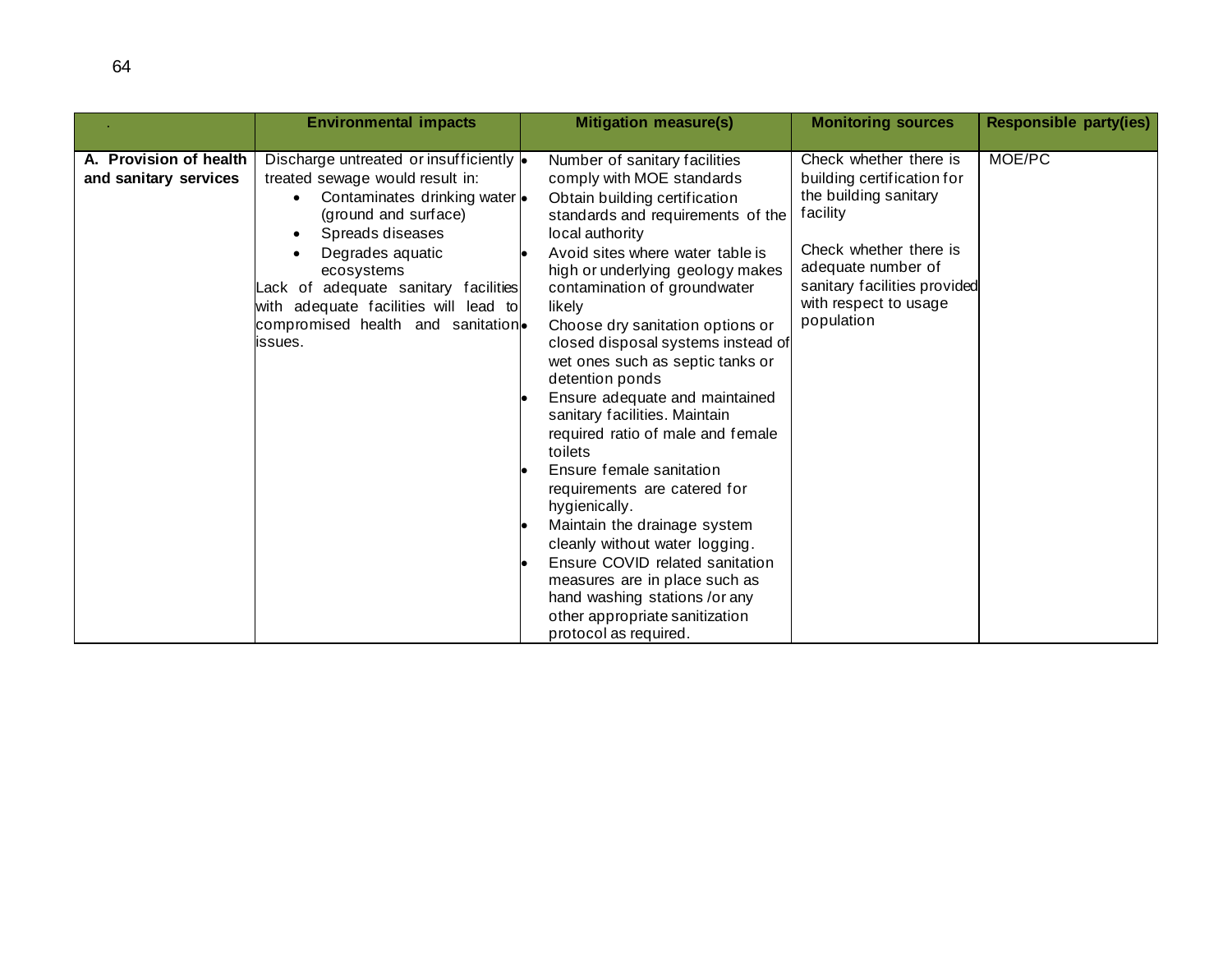|                                                                                         | <b>Environmental impacts</b>                                                                                                                                                                                                                                                                              | <b>Mitigation measure(s)</b>                                                                                                                                                                                                                                                                                                                                                                                                        | <b>Monitoring sources</b>                                                       | <b>Responsible party(ies)</b>                   |
|-----------------------------------------------------------------------------------------|-----------------------------------------------------------------------------------------------------------------------------------------------------------------------------------------------------------------------------------------------------------------------------------------------------------|-------------------------------------------------------------------------------------------------------------------------------------------------------------------------------------------------------------------------------------------------------------------------------------------------------------------------------------------------------------------------------------------------------------------------------------|---------------------------------------------------------------------------------|-------------------------------------------------|
| B. Upgrading of<br><b>Science Labs to</b><br><b>Innovation Labs</b>                     | Lack of properly designed disposal<br>mechanisms for chemical and other<br>waste (such as computer waste)<br>may lead to contamination of water<br>resources, and adjoining<br>environment.<br>Lack of safety measures within the<br>design will lead to fire and increase<br>occupational safety hazards | Design with proper storage, handling<br>and treatment facilities<br>Avoid site near wetlands or bodies of<br>water                                                                                                                                                                                                                                                                                                                  | Review the design plans<br>and inspect the sitting of<br>the building initially | MOE/PC                                          |
| C. Upgrading of<br><b>Teacher Training</b><br><b>Centers to ARHs</b>                    |                                                                                                                                                                                                                                                                                                           |                                                                                                                                                                                                                                                                                                                                                                                                                                     |                                                                                 |                                                 |
| <b>3. DEMOLITION PHASE</b>                                                              |                                                                                                                                                                                                                                                                                                           |                                                                                                                                                                                                                                                                                                                                                                                                                                     |                                                                                 |                                                 |
| A. Refurbishment<br>/renovation of<br>school labs and<br>teacher training<br>facilities | Spoil material generated due to any<br>demolition work, cutting, and<br>grinding work (e.g. for electrical<br>work) would obscure the landscape<br>and may be a health risk to the<br>surrounding community and<br>workers.                                                                               | Deposal of solid waste should be<br>carried out according to the<br>quidelines of the local authority.<br>Disposal locations should be<br>identified prior to demolition.<br>Make arrangements with the local<br>authority for disposal of waste.<br>Demarcate an area for waste<br>collection until disposal within the<br>construction premises and practice<br>waste minimization practices such as<br>recycling and composting. | Spot check and site<br>observations on a<br>quarterly basis.                    | Contractor<br>MOE/PC/Head School,<br><b>ARH</b> |
| B. Safe handling of<br>asbestos                                                         | Health and safety hazards with<br>loose asbestos fibers for the<br>workers.                                                                                                                                                                                                                               | Follow the rules outlined in the NEA.<br>(Guidelines are also provided as part<br>of the ESMF)<br>Where needed, only bonded<br>asbestos cement sheeting that<br>contains less than 20% of asbestos<br>should be used in any construction<br>under this project                                                                                                                                                                      | Spot checks                                                                     | Contractor/ MOE/PC-FP                           |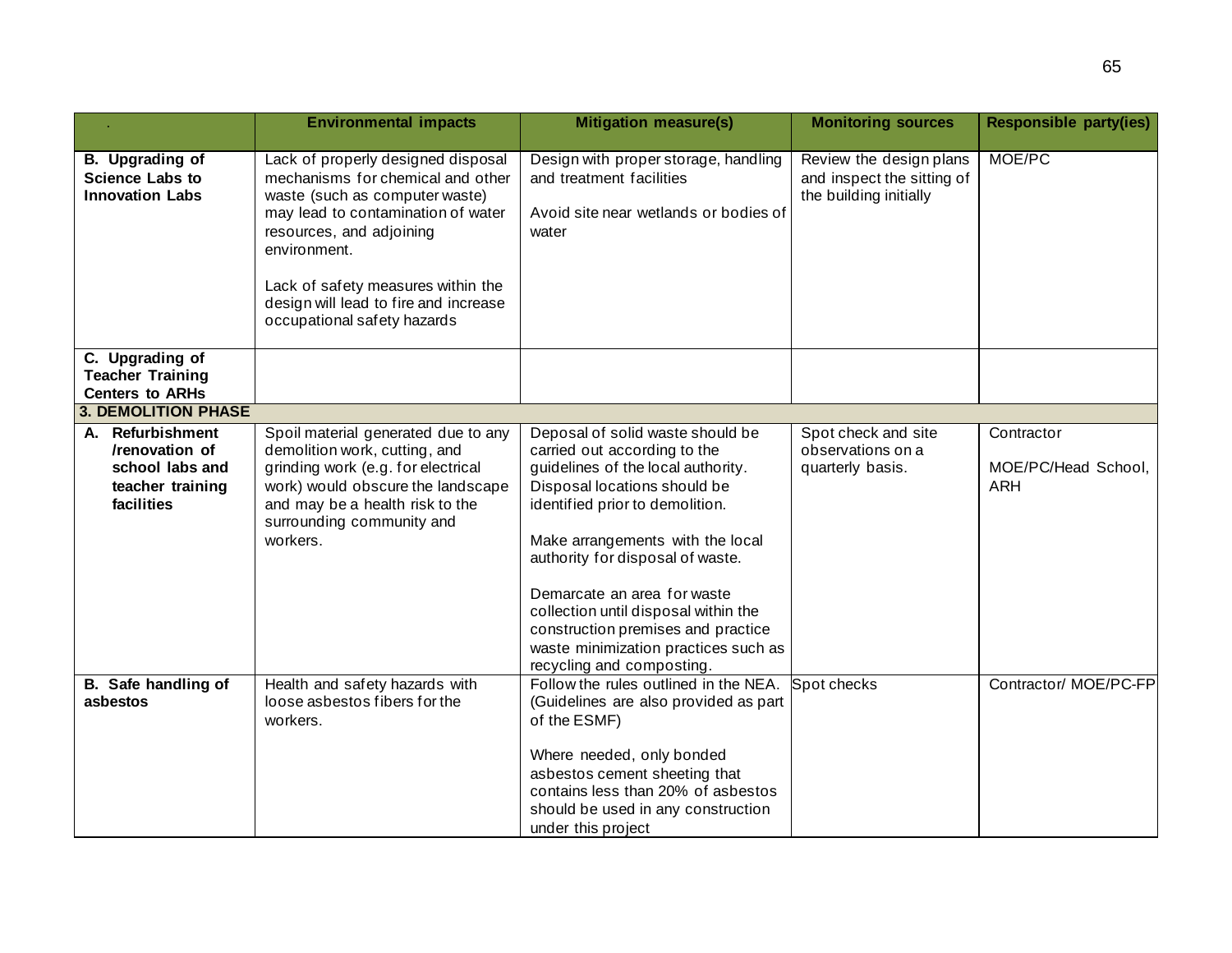|                                                                          | <b>Environmental impacts</b>                                                                                                                           | <b>Mitigation measure(s)</b>                                                                                                                                                                                         | <b>Monitoring sources</b>                                      | <b>Responsible party(ies)</b> |
|--------------------------------------------------------------------------|--------------------------------------------------------------------------------------------------------------------------------------------------------|----------------------------------------------------------------------------------------------------------------------------------------------------------------------------------------------------------------------|----------------------------------------------------------------|-------------------------------|
| C. Health and Safety                                                     | Unless precautions are taken during<br>demolition it may lead to accidents<br>of workers and in-house community.                                       | Any Demolition area should be<br>cordoned off and signage put up to<br>keep people out.                                                                                                                              |                                                                | Contractor/ MOE/PC-FP         |
|                                                                          | Unless safety measures are<br>adoption it may lead to<br>compromised health.                                                                           | Demotion activities in schools ill be<br>undertaken outside of school hours or<br>with minimum disturbance and this<br>should be carried out in consultation<br>with the School of Teacher Training<br>Center heads. |                                                                |                               |
|                                                                          |                                                                                                                                                        | If demotion work is being carried out<br>any potential electrical systems<br>should be switched off in the area.                                                                                                     |                                                                |                               |
|                                                                          |                                                                                                                                                        | Workers will adopt safety measures<br>and wear appropriate safety gear.                                                                                                                                              |                                                                |                               |
|                                                                          |                                                                                                                                                        | Dust screens may have to be put up<br>depending on the scale of the<br>demolition.                                                                                                                                   |                                                                |                               |
| <b>4. CONSTRUCTION PHASE</b>                                             |                                                                                                                                                        |                                                                                                                                                                                                                      |                                                                |                               |
| A. Expansion/Renova<br>tion of Science<br>Labs in schools<br>and Teacher | Lack of solid waste management on<br>site can lead to the lack of general<br>cleanliness due to waste material<br>resulting from the demolition of old | Make arrangements with the local<br>authority on disposal of solid waste<br>generated during construction                                                                                                            | Solid waste storage is<br>demarcated<br>All construction solid | Contractor<br>MOE/PC-FP       |
| <b>Training Centers</b>                                                  | buildings<br>The waste material would be                                                                                                               | Observation of cleanliness and good<br>housekeeping practices onsite                                                                                                                                                 | waste removed at end of<br>construction                        |                               |
|                                                                          | hazardous to the occupants health<br>and safety (i.e. injuries from<br>corroded metal waste)                                                           | Demarcated waste storage area in<br>operation                                                                                                                                                                        |                                                                |                               |
|                                                                          |                                                                                                                                                        | Under no circumstances should the<br>solid waste be burned on site                                                                                                                                                   |                                                                |                               |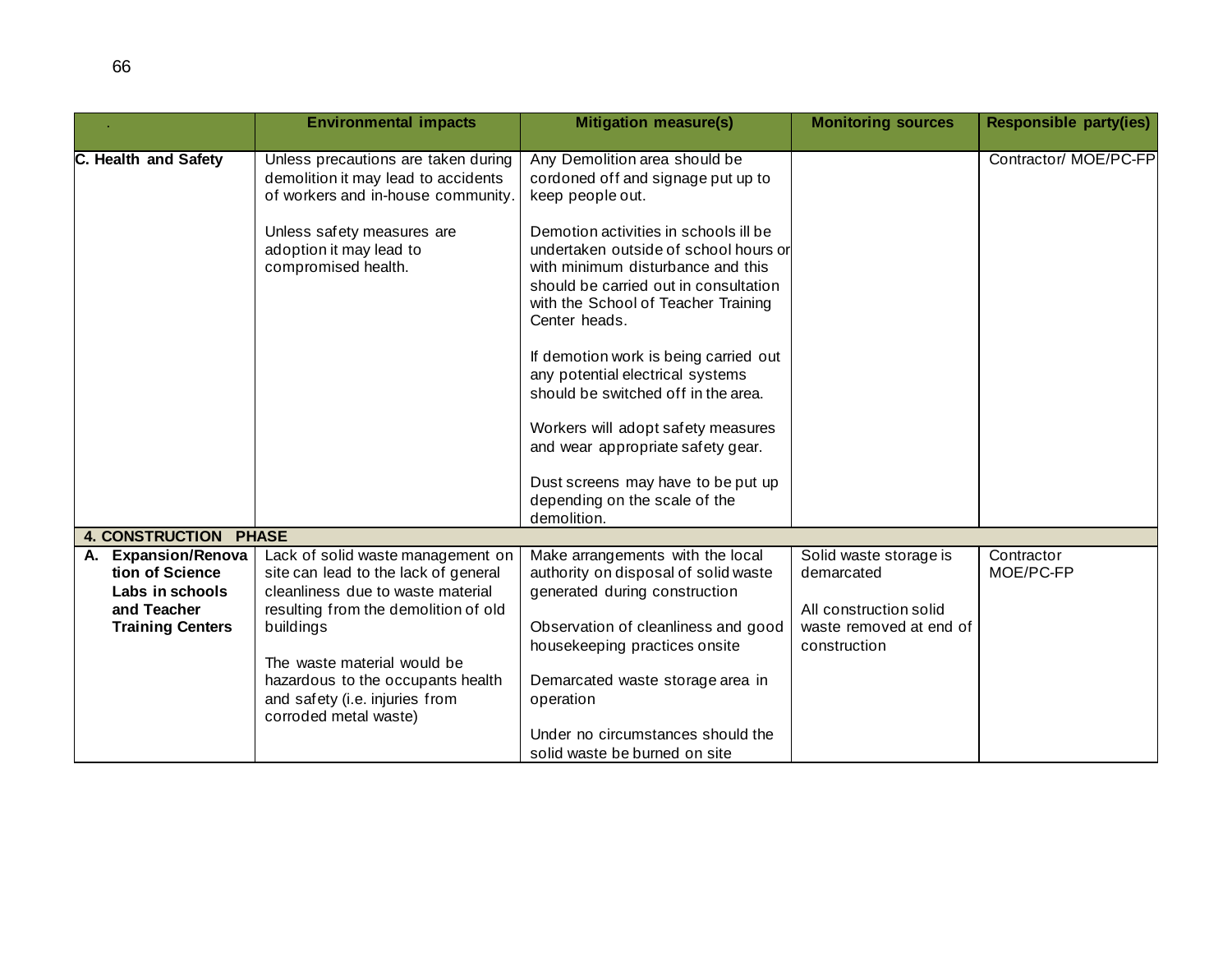| <b>Environmental impacts</b>                                                                                        | <b>Mitigation measure(s)</b>                                                                                                                              | <b>Monitoring sources</b>                                                                                                                           | <b>Responsible party(ies)</b> |
|---------------------------------------------------------------------------------------------------------------------|-----------------------------------------------------------------------------------------------------------------------------------------------------------|-----------------------------------------------------------------------------------------------------------------------------------------------------|-------------------------------|
| Dust generation during construction<br>activities may impact workers and<br>community                               | Wet down and spray water in<br>construction as required<br>Take steps to avoid dust emissions<br>during loading and unloading of<br>construction material | Observations-controlled<br>dust emissions and the<br>spraying of water<br>Check whether the<br>construction material is<br>stored properly to avoid | Contractor<br>MOE/PC-FP       |
|                                                                                                                     | Erection of dust screens if impact is<br>significant.                                                                                                     | dust emission                                                                                                                                       |                               |
| Transportation of construction<br>materials may block the access<br>roads and may lead to accessibility<br>problems | Construction materials and<br>machinery should not be placed in a<br>manner that blocks any roads, paths,<br>or local accesses                            | Observation and field<br>check                                                                                                                      | Contractor<br>MOE/PC-FP       |
|                                                                                                                     | Unloading of construction materials<br>should be carried in a manner and<br>time so as to avoid blockage of<br>roads/paths/access                         |                                                                                                                                                     |                               |
|                                                                                                                     | Waste must not be placed on the<br>road.                                                                                                                  |                                                                                                                                                     |                               |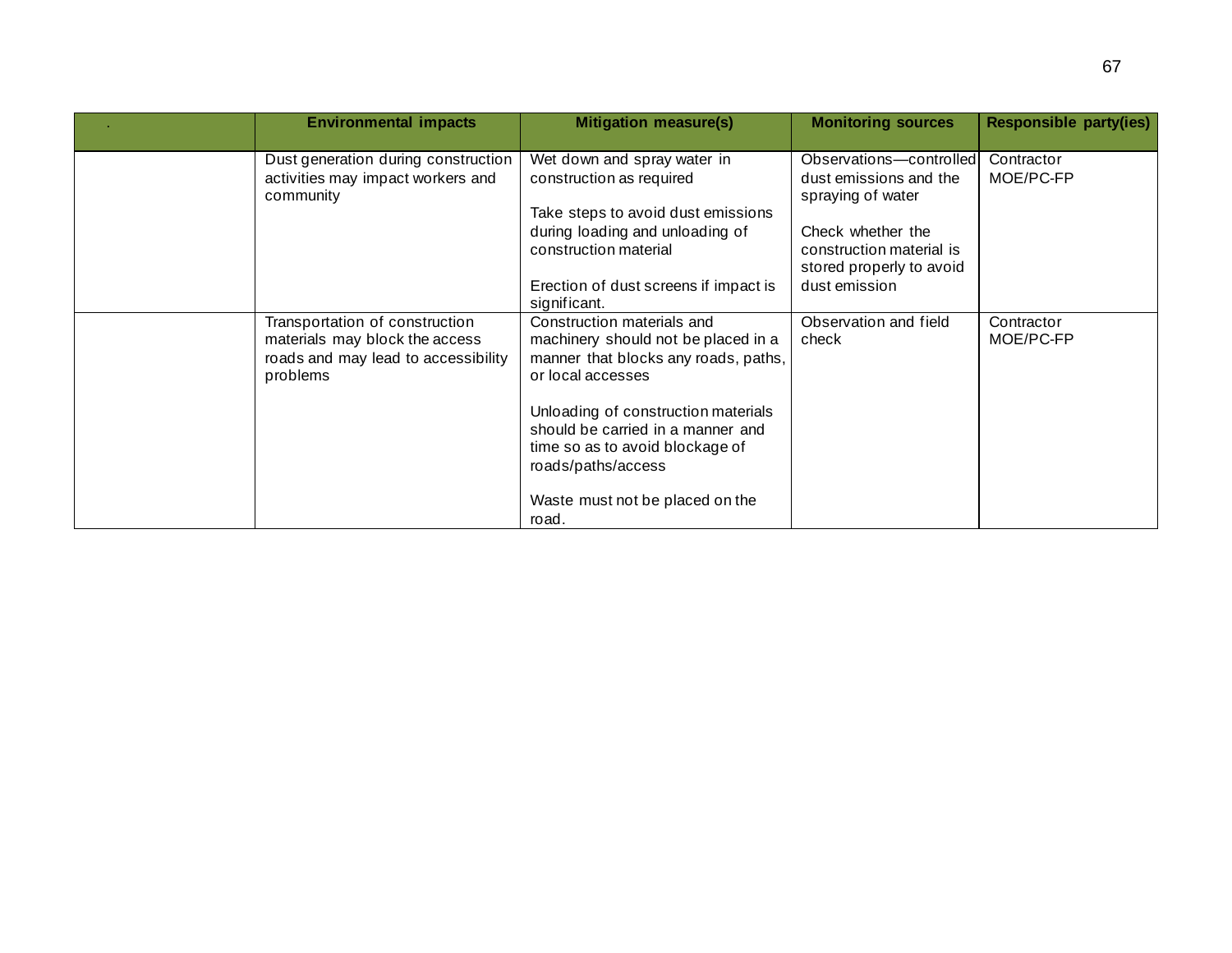| All machinery, equipment and Observation<br>Construction noise can disturb<br>Contractor<br>MOE/PC-FP<br>vehicles should be maintained in a<br>surroundings and the school<br>environment<br>good condition by engaging skilled<br>mechanics<br>and<br>regularly                                                                                                                                                                                                                                                                                                                                                                                                                                                                                                                                                                                                                                                                                                                                                                               | <b>Environmental impacts</b> | <b>Mitigation measure(s)</b>        | <b>Monitoring sources</b> | <b>Responsible party(ies)</b> |
|------------------------------------------------------------------------------------------------------------------------------------------------------------------------------------------------------------------------------------------------------------------------------------------------------------------------------------------------------------------------------------------------------------------------------------------------------------------------------------------------------------------------------------------------------------------------------------------------------------------------------------------------------------------------------------------------------------------------------------------------------------------------------------------------------------------------------------------------------------------------------------------------------------------------------------------------------------------------------------------------------------------------------------------------|------------------------------|-------------------------------------|---------------------------|-------------------------------|
| Standards (1994). Noise control<br>regulations stipulated by the CEA in<br>1996 (Gazette Extra Ordinance, no<br>924/12)<br>should<br>strictly<br>be<br>implemented<br>crushers,<br>for<br>vehicles<br>construction<br>and<br>equipment.<br>Contractor must ensure that all<br>vehicles and equipment used in<br>construction shall be fitted with<br>exhaust silencers.<br>At the construction sites, noisy<br>construction work<br>such<br>as<br>crushing, operation of diesel<br>generator sets, use of high noise<br>generation equipment shall be<br>stopped during the night time<br>between 10:00 p.m. to 6:00 a.m.<br>The maximum permissible noise<br>levels at boundaries of the land in<br>which the source of noise is located<br>for construction activities<br>will<br>confirm to IFC-WB<br>EHS<br>mix<br>development standards. This is in<br><b>SPS</b><br>2009<br>with<br>the<br>line<br>requirements. These standards<br>override the NEA standards.<br>Noise level monitoring will be<br>carried out as per monitoring plan. |                              | National<br>Emission<br>maintained. |                           |                               |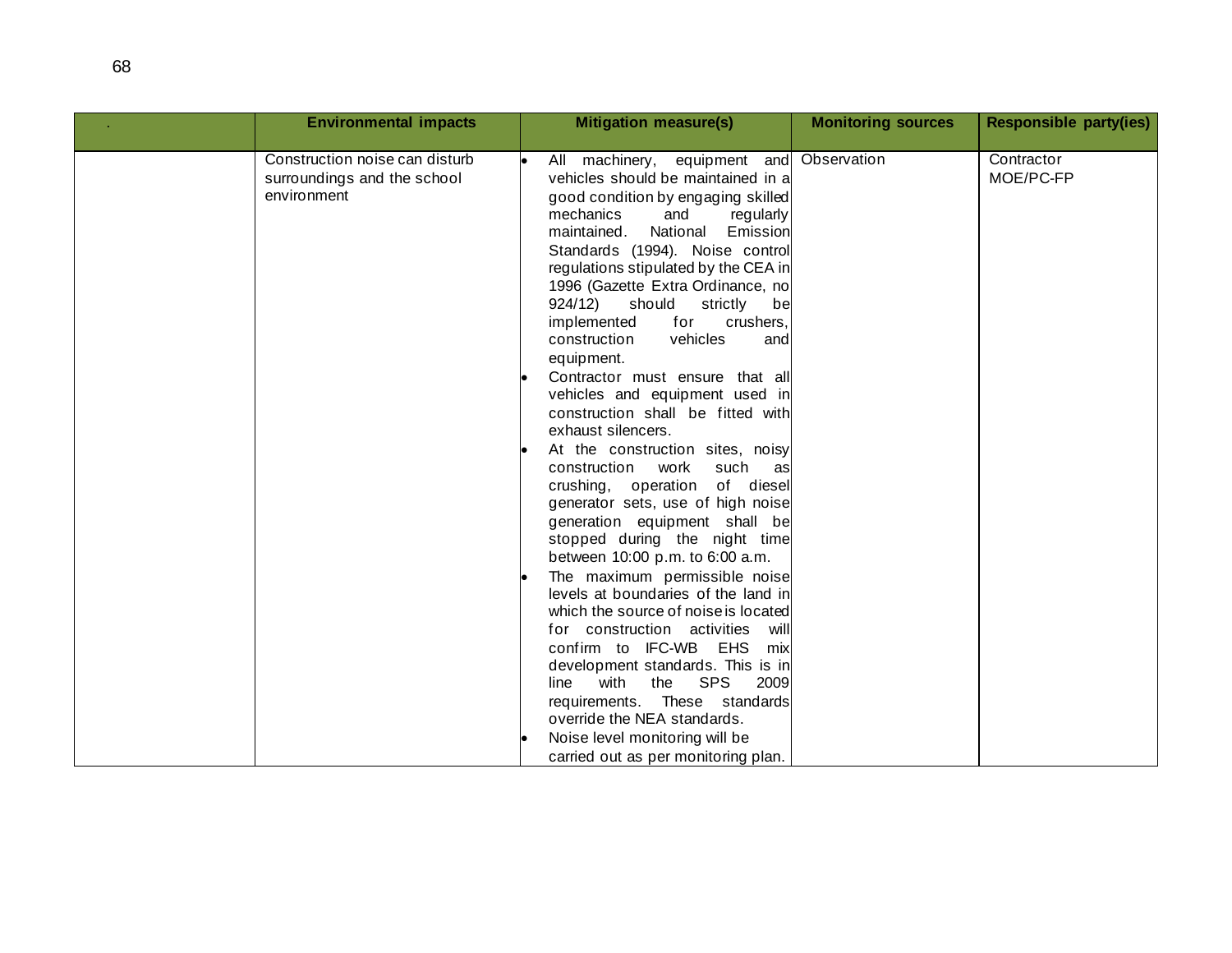| <b>Environmental impacts</b>                                                                                                                                                                                                                                                                                                                                                                                                                   | <b>Mitigation measure(s)</b>                                                                                                                                                                                                                                                                                                                                                                                                                                                                                                                                                                                                                                                                                                                   | <b>Monitoring sources</b>                                                                                                                        | <b>Responsible party(ies)</b> |
|------------------------------------------------------------------------------------------------------------------------------------------------------------------------------------------------------------------------------------------------------------------------------------------------------------------------------------------------------------------------------------------------------------------------------------------------|------------------------------------------------------------------------------------------------------------------------------------------------------------------------------------------------------------------------------------------------------------------------------------------------------------------------------------------------------------------------------------------------------------------------------------------------------------------------------------------------------------------------------------------------------------------------------------------------------------------------------------------------------------------------------------------------------------------------------------------------|--------------------------------------------------------------------------------------------------------------------------------------------------|-------------------------------|
| Injury due to lack of occupational<br>safety measures and also health<br>risks                                                                                                                                                                                                                                                                                                                                                                 | Workers should adopt necessary<br>safety measures<br>First aid provisions will be made<br>available on site                                                                                                                                                                                                                                                                                                                                                                                                                                                                                                                                                                                                                                    | Check for existence of<br>first aid measures in the<br>premises<br>Check whether the<br>workers are using the<br>safety gear that is<br>provided | Contractor<br>MOE/PC-FP       |
| Occupational safety issues:<br>Noise generated from<br>cement pre-casting<br>machines concrete, pilling<br>may pose an occupational<br>health issue<br>Activities such as loading<br>and unloading shuttering<br>and metal poles and<br>handling of heavy objects<br>may result in accidental<br>injury or crushing<br>In the absence of non-<br>functional sanitary facilities,<br>health issues may arise<br>among the student<br>population | Ensure that a detailed health and<br>safety plan is prepared including<br>COVID 19 safety measures and<br>implemented by the contractor,<br>Ensure that the H&S<br>plan is<br>adequately budgeted.<br>Train maintenance and operation-<br>staff to monitor and repair machines<br>so that it will increase the efficiency of<br>the machines while reduce the<br>vibration and noise. Noise levels<br>should be maintained within<br>stipulated limits for the construction<br>site<br>Train the workers on occupational<br>risks involved in lifting heavy<br>construction equipment and<br>occupation risk and safety measures<br>in the project site and environment.<br>Train the workers on managing risks,<br>emergencies anon first aid | All workers are<br>inappropriate safety attire<br>COVID 19 safety<br>measures in place                                                           | Contractor<br>MOE/PC-FP       |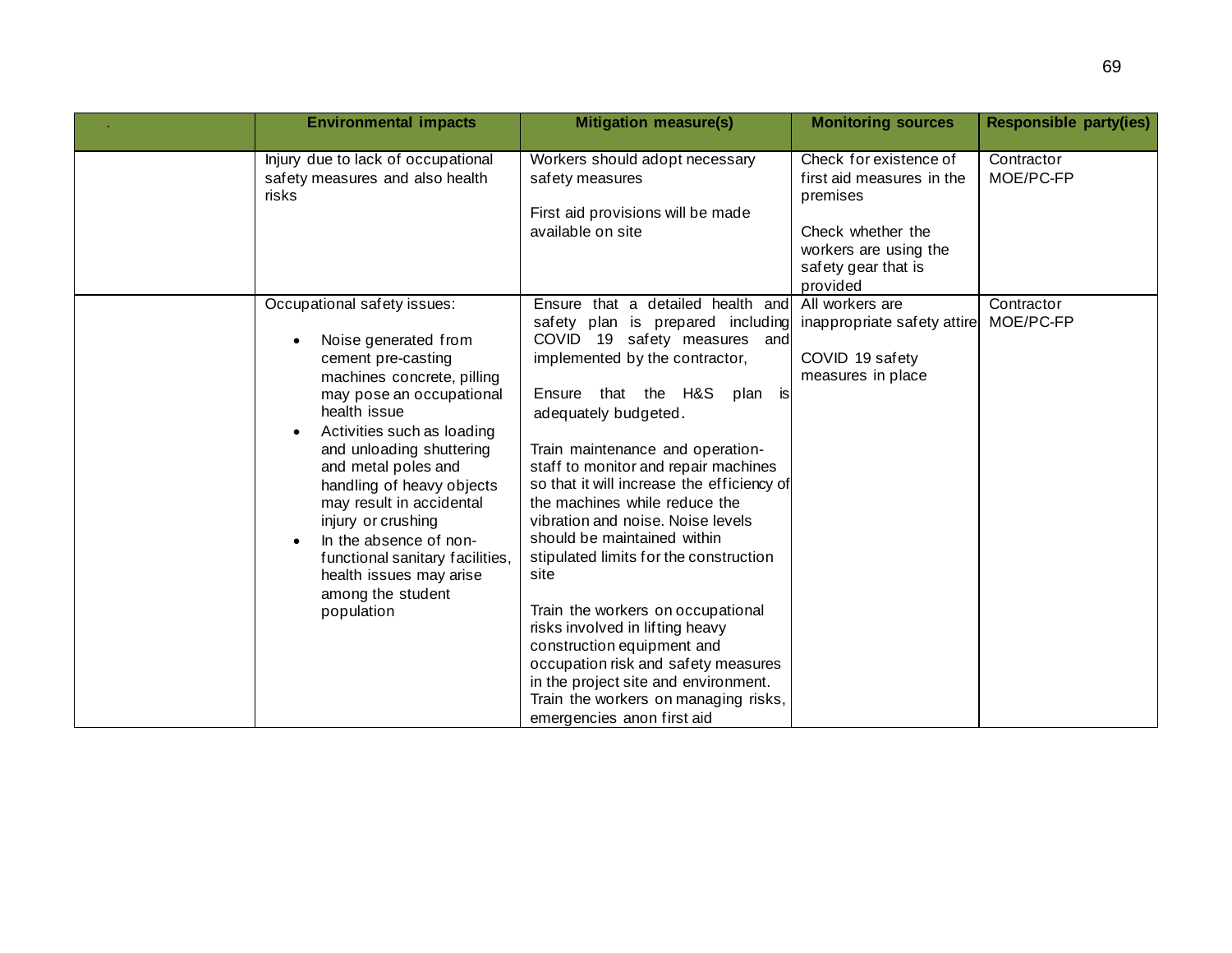|    |                                                                          | <b>Environmental impacts</b>                                                                                            | <b>Mitigation measure(s)</b>                                                                                                                                                                                                                                                                                                                                                                                                                                                | <b>Monitoring sources</b>                                                                                                                                                                                                                                                                  | <b>Responsible party(ies)</b>                                                                                                                   |
|----|--------------------------------------------------------------------------|-------------------------------------------------------------------------------------------------------------------------|-----------------------------------------------------------------------------------------------------------------------------------------------------------------------------------------------------------------------------------------------------------------------------------------------------------------------------------------------------------------------------------------------------------------------------------------------------------------------------|--------------------------------------------------------------------------------------------------------------------------------------------------------------------------------------------------------------------------------------------------------------------------------------------|-------------------------------------------------------------------------------------------------------------------------------------------------|
| В. | Development of<br>water<br>infrastructure<br>(expected to be<br>minimal) | Setting up of a storage facility will<br>require water for worker<br>consumption and potential cleaning<br>of equipment | If wells are to be used well should be<br>metered and the Water Resources<br>Board consulted on appropriate<br>extraction levels.<br>Water in the well should be<br>periodically monitored for quality and<br>quantity<br>To ensure minimal wastage of water,<br>train maintenance and operation staff<br>to monitor and repair leaks from<br>cracked containment structures,<br>broken pipes, faulty valves and<br>similar structures<br>A suitable sump and overhead tank | Review water extraction<br>rates and cross check<br>with Water Resources<br>Board recommendations<br>Dug wells should<br>maintain at least 2 meters<br>of water depth to<br>maintain drinking water<br>quality<br>Periodic water quality<br>testing (also indicated<br>under construction) | Head, College<br>Divisional Engineer/TO<br><b>Water Resources</b><br><b>Board/ National Water</b><br>Supply and Drainage<br>Board<br>Contractor |
|    |                                                                          | Unprotected wells can lead to safety                                                                                    | should be constructed taking into<br>account the daily requirement of<br>water to ensure uninterrupted water<br>supply<br>Contractor will ensure sufficient<br>potable water for the workers.<br>Water supply to the existing facility<br>should not be hindered. If such a<br>requirement is eminent it should be<br>discussed and pre-planned with the<br>institution Head.<br>Dug well(s) within premises should                                                         | Well protected water                                                                                                                                                                                                                                                                       | Institution Head/                                                                                                                               |
|    |                                                                          | and health issues                                                                                                       | have a protective wall and<br>appropriate covering to prevent<br>external material from entering the<br>well                                                                                                                                                                                                                                                                                                                                                                | sources in place and<br>maintained                                                                                                                                                                                                                                                         | Contractor<br>MOE/PC-FP                                                                                                                         |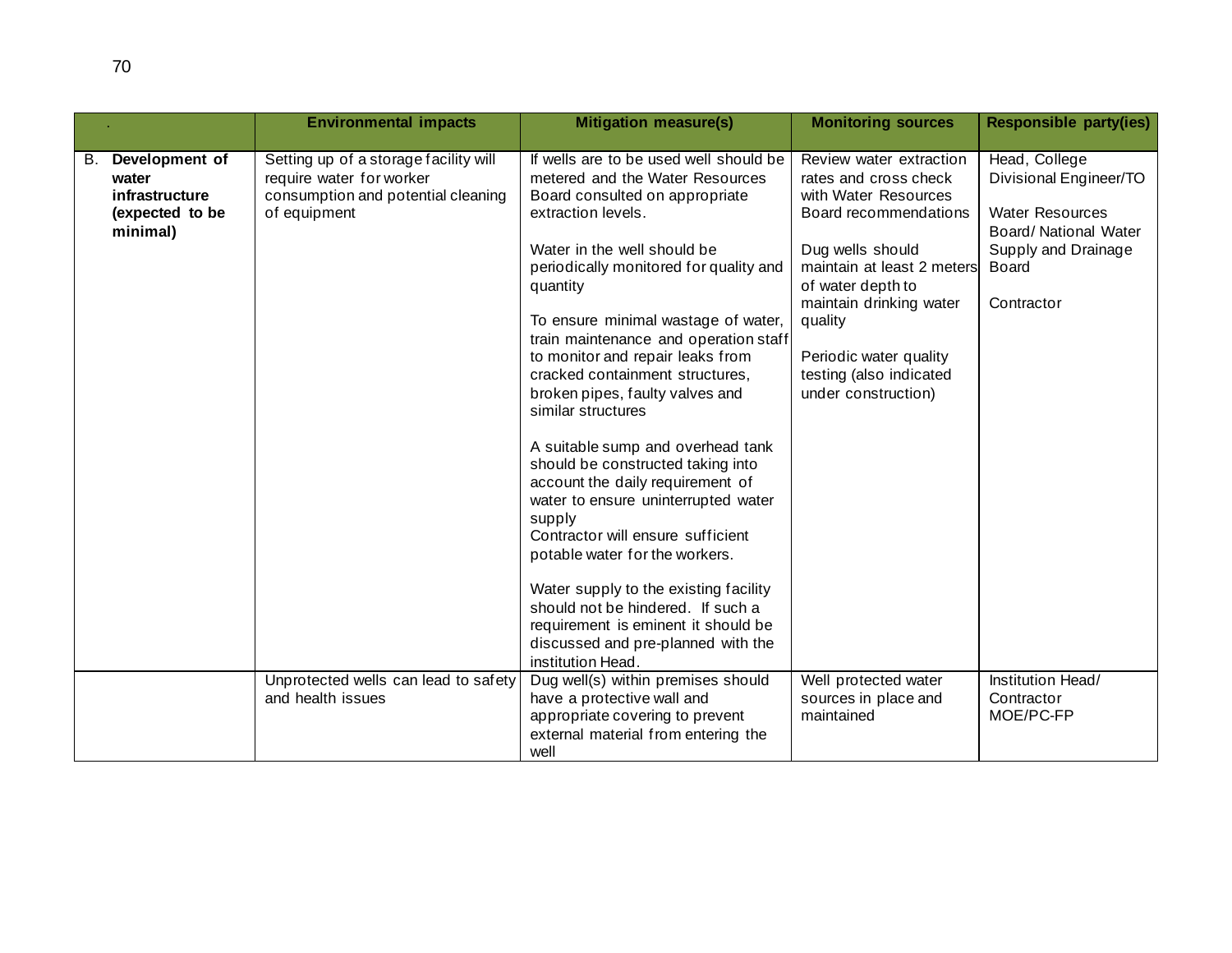|    |                                                                                                                                                                                                                                                                                                          | <b>Environmental impacts</b>                                                                                                                                                                                                                                                                    | <b>Mitigation measure(s)</b>                                                                                                                                                                                                                                                                                                                                                                                                                                                                                                                                                                                                                                                                                                                                                                                                                                                                                                                                                                                                         | <b>Monitoring sources</b> | <b>Responsible party(ies)</b>                |
|----|----------------------------------------------------------------------------------------------------------------------------------------------------------------------------------------------------------------------------------------------------------------------------------------------------------|-------------------------------------------------------------------------------------------------------------------------------------------------------------------------------------------------------------------------------------------------------------------------------------------------|--------------------------------------------------------------------------------------------------------------------------------------------------------------------------------------------------------------------------------------------------------------------------------------------------------------------------------------------------------------------------------------------------------------------------------------------------------------------------------------------------------------------------------------------------------------------------------------------------------------------------------------------------------------------------------------------------------------------------------------------------------------------------------------------------------------------------------------------------------------------------------------------------------------------------------------------------------------------------------------------------------------------------------------|---------------------------|----------------------------------------------|
| C. | Wastewater and<br>sewage disposal                                                                                                                                                                                                                                                                        | degrade surface and groundwater.<br>Untreated sewage will contaminate<br>and degrade surface and ground<br>waters as well as pose health risks.                                                                                                                                                 | Untreated wastewater disposal will Release of wastewater will meet<br>standards set by Sri Lanka Standards<br>Institute (SLSI).<br>Any release of sewage will have to<br>conform to IFC-WB-EHS standards if<br>released in to the environment at any<br>point.                                                                                                                                                                                                                                                                                                                                                                                                                                                                                                                                                                                                                                                                                                                                                                       | Observations              | Institution Head/<br>Contractor<br>MOE/PC-FP |
| D. | <b>Construction</b><br>debris, spoil, and<br>waste generated<br>from labor camps,<br>officer's<br>accommodations<br>may impose<br>several negative<br>environmental and<br>social impacts to<br>the subproject<br>affected area<br>including impact<br>on ecology, public<br>health and scenic<br>beauty | Construction debris, spoil, and waste<br>from labor camps,<br>generated<br>officer's<br>accommodations<br>may<br>impose<br>several<br>negative<br>environmental and social impacts to<br>subproject affected<br>the<br>area<br>including impact on ecology, public<br>health and scenic beauty. | Consult the Local Authority at the<br>onset of the subproject on waste<br>collection and disposal. Seek<br>approval from the DS for storage<br>and disposal of spoil material and<br>other gravel.<br>Selected disposal site by the<br>contractor should exclude areas<br>which are close to public and<br>environmentally sensitive areas.<br>All debris and residual spoil<br>materials<br>generated<br>from<br>construction activities shall be re-<br>used wherever possible.<br>Proper solid waste disposal,<br>sanitation, and sewerage facilities<br>(drinking water, urinals, toilets and<br>washrooms) should be provided<br>to the site of construction/labor<br>camps.<br>Location of labor camps should be<br>approved<br>by the<br><b>Building</b><br>Department Engineer and comply<br>with guidelines/recommendations<br>issued by CEA and LAs.<br>Garbage bins should be provided to all<br>worker-based<br>camps, construction<br>sites and should be dumped regularly in<br>a hygienic manner under the inspection | Observations              | Institution Head/<br>Contractor<br>MOE/PC-FP |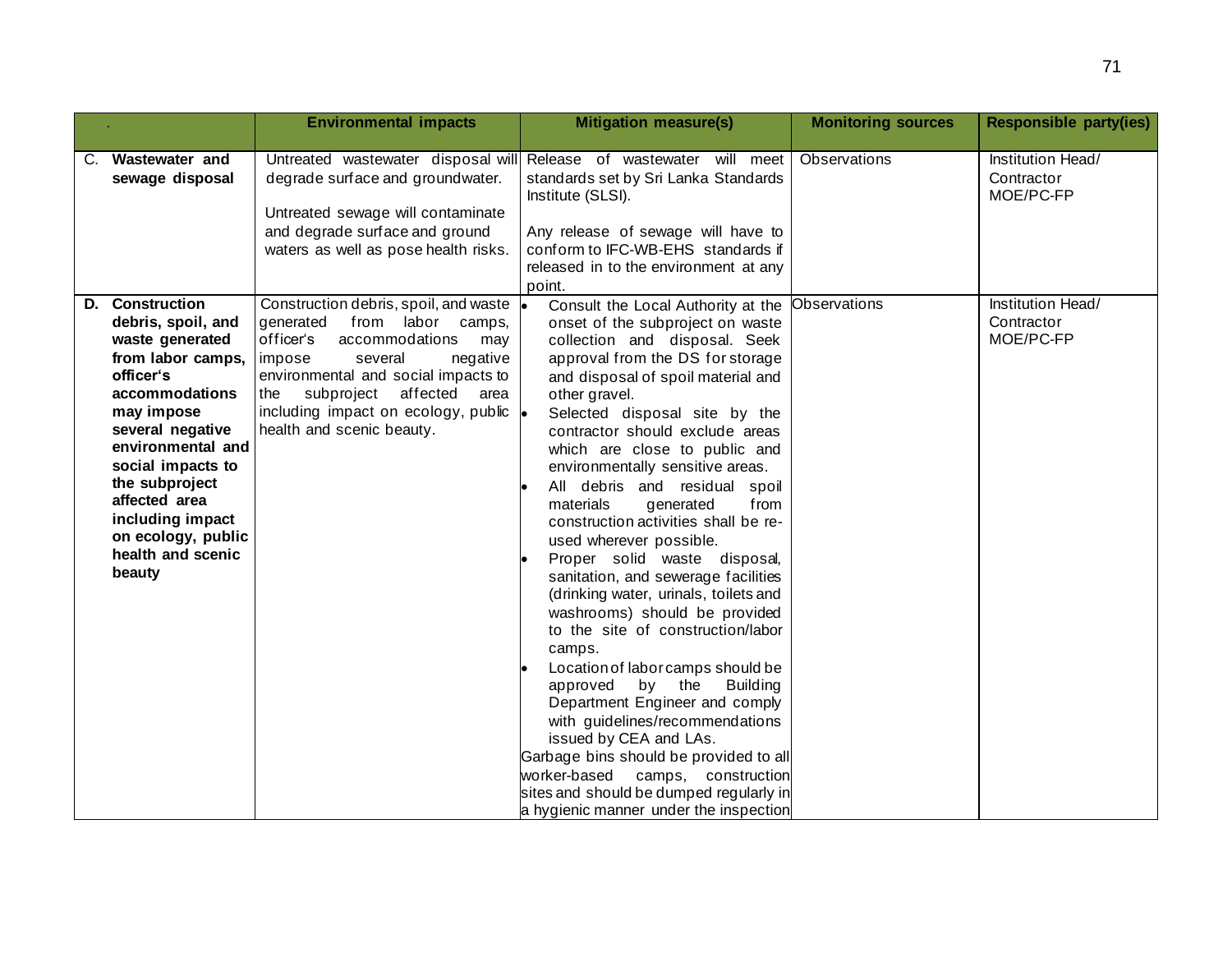| <b>Environmental impacts</b> | Mitigation measure(s)                             | <b>Monitoring sources</b> | Responsible party(ies) |
|------------------------------|---------------------------------------------------|---------------------------|------------------------|
|                              | of Public Health Inspector (PHI) in the<br>larea. |                           |                        |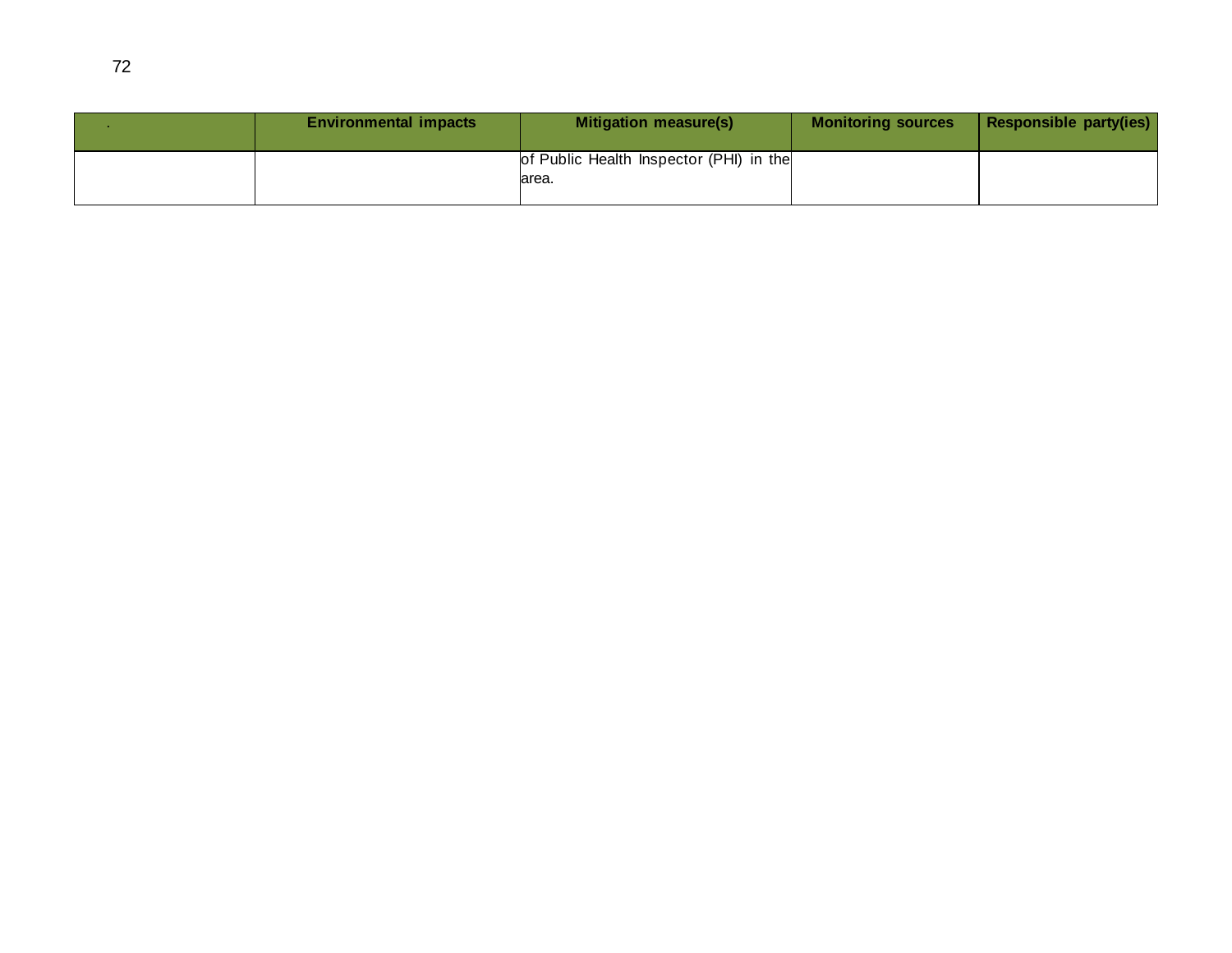|                                                      | <b>Environmental impacts</b>                                                                                                                                                                                                                                                                                           | <b>Monitoring sources</b>                                                                                                                                                                                                                                                                                                                                                                                                                                                                                                                                                                                                                                                                                                                        | <b>Responsible party(ies)</b>                                                                                                                                                                    |                                                                          |
|------------------------------------------------------|------------------------------------------------------------------------------------------------------------------------------------------------------------------------------------------------------------------------------------------------------------------------------------------------------------------------|--------------------------------------------------------------------------------------------------------------------------------------------------------------------------------------------------------------------------------------------------------------------------------------------------------------------------------------------------------------------------------------------------------------------------------------------------------------------------------------------------------------------------------------------------------------------------------------------------------------------------------------------------------------------------------------------------------------------------------------------------|--------------------------------------------------------------------------------------------------------------------------------------------------------------------------------------------------|--------------------------------------------------------------------------|
| <b>5. OPERATION AND MANAGEMENT PHASE</b>             |                                                                                                                                                                                                                                                                                                                        |                                                                                                                                                                                                                                                                                                                                                                                                                                                                                                                                                                                                                                                                                                                                                  |                                                                                                                                                                                                  |                                                                          |
| A. Solid waste<br>management<br>Domestic solid waste | Lack of management of domestic<br>waste water may cause health risks<br>and obscure the landscape                                                                                                                                                                                                                      | Waste is disposed by the Local<br>Authority                                                                                                                                                                                                                                                                                                                                                                                                                                                                                                                                                                                                                                                                                                      | <b>Construction waste</b><br>disposed of weekly on<br>schedule and in                                                                                                                            | Institution Head/<br>MOE/PC-FP                                           |
| disposal                                             | Since solid waste collection will not<br>be on a daily basis, there is risk of<br>precasting industry<br>solid waste piling up on site<br>These can lead to an increase in<br>vector population and health risks<br>facility should be able to<br>days.<br>sponsored by the National<br>maintain good quality physical | Adhere to CEA guidelines of waste<br>disposal applicable to the cement<br>Ensure demarcated solid waste<br>storage area with source separation<br>for organic waste and other domestic<br>non-organic waste. This storage<br>accommodate solid waste up to 7<br>Certain schools have adopted<br>measures to decompose domestic<br>solid waste by composting or by<br>recycling. Under the environmental<br>conservation activities taken up by<br>schools "Environmental Brigades"<br>have been formed to maintain a clean<br>environment within the school<br>premises. Productivity program<br><b>Productivity Centre promotes</b><br>competitions based on 5S concept.<br>However, there has not been a<br>proper assessment on schools which | arrangement with the<br>Local Authority<br>Cleanliness and good<br>housekeeping practices<br>on site<br>Review solid waste<br>management plan in<br>place and in operation<br>during site visits |                                                                          |
| <b>B.</b> Domestic liquid<br>waste disposal          | Lack of disposal of the domestic<br>waste water will result in health<br>issues to the worker                                                                                                                                                                                                                          | environment<br>Ensure that the domestic wastewater<br>is directed to soakage pits in<br>conformance to local authority<br>guidelines                                                                                                                                                                                                                                                                                                                                                                                                                                                                                                                                                                                                             | Check the design plans<br>for cesspits and soakage<br>pits                                                                                                                                       | Head, Institution<br>Public Health Inspector<br>from the local authority |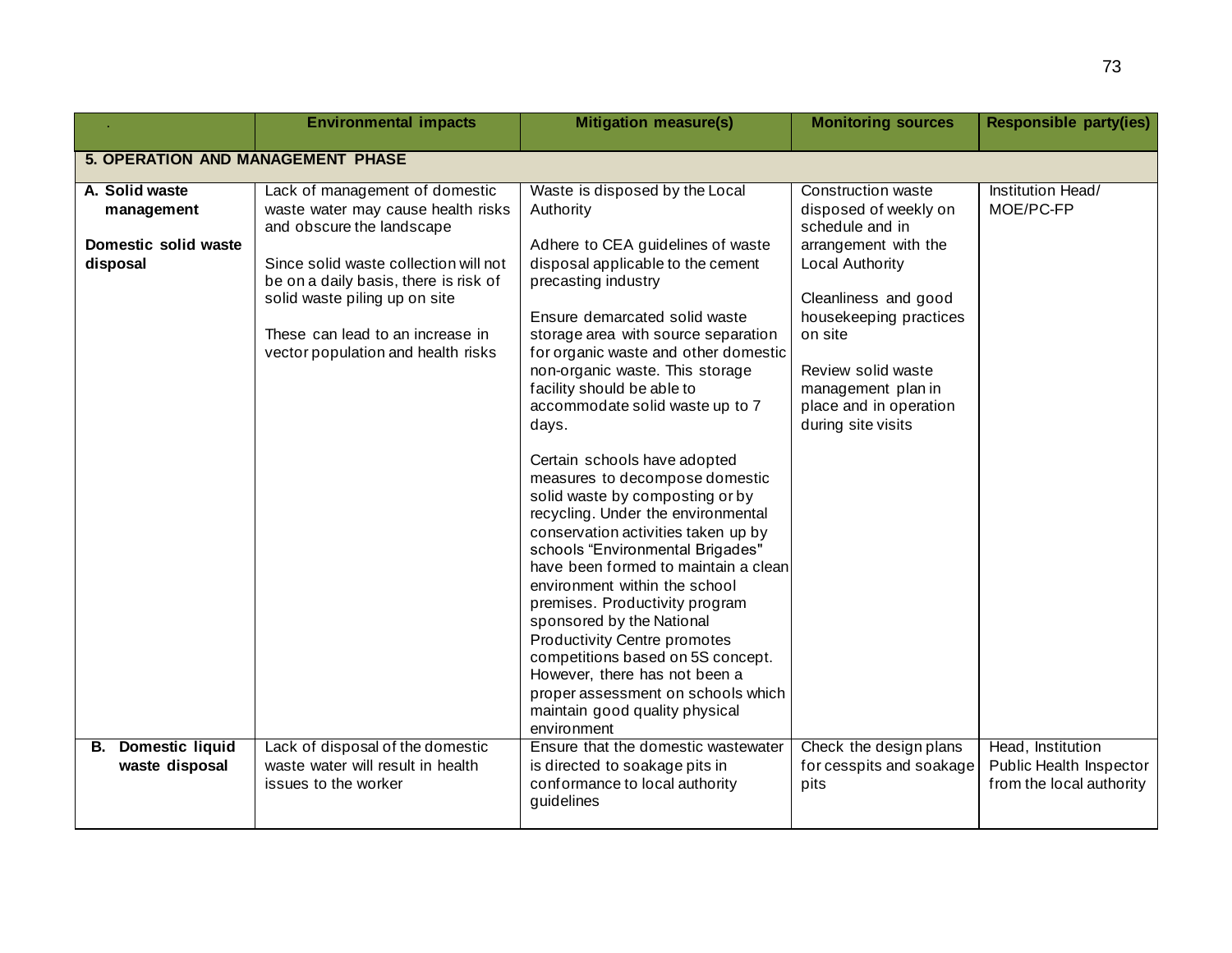|                | <b>Environmental impacts</b>                                                | <b>Mitigation measure(s)</b>                                              | <b>Monitoring sources</b>                 | <b>Responsible party(ies)</b> |
|----------------|-----------------------------------------------------------------------------|---------------------------------------------------------------------------|-------------------------------------------|-------------------------------|
| Hazardous      | Lack of a disposal mechanism for                                            | Disposal of chemical waste according                                      | Checking for adoption of                  | Head of Institution           |
| waste disposal | chemical waste may lead to pollution<br>of surface water resources and land | to the stipulated guidelines under<br>NEA on Hazardous waste regulation.  | existing disposal<br>guidelines and plans |                               |
|                | due to leachate                                                             |                                                                           |                                           |                               |
|                |                                                                             | Explore the private and public                                            |                                           |                               |
|                | Potential for increase health risk of<br>students and teachers              | partnership on disposal mechanism<br>on the hazardous waste for a nominal |                                           |                               |
|                |                                                                             | fee                                                                       |                                           |                               |
|                | Lack of a disposal mechanism for                                            |                                                                           |                                           |                               |
|                | computer and IT-based waste                                                 | Identify a check list and standard                                        |                                           |                               |
|                | management                                                                  | mechanism for disposal of hazardous<br>chemical waste                     |                                           |                               |
|                |                                                                             | Establish a central deposit for the                                       |                                           |                               |
|                |                                                                             | collection of hazardous waste so that                                     |                                           |                               |
|                |                                                                             | disposal will be easier                                                   |                                           |                               |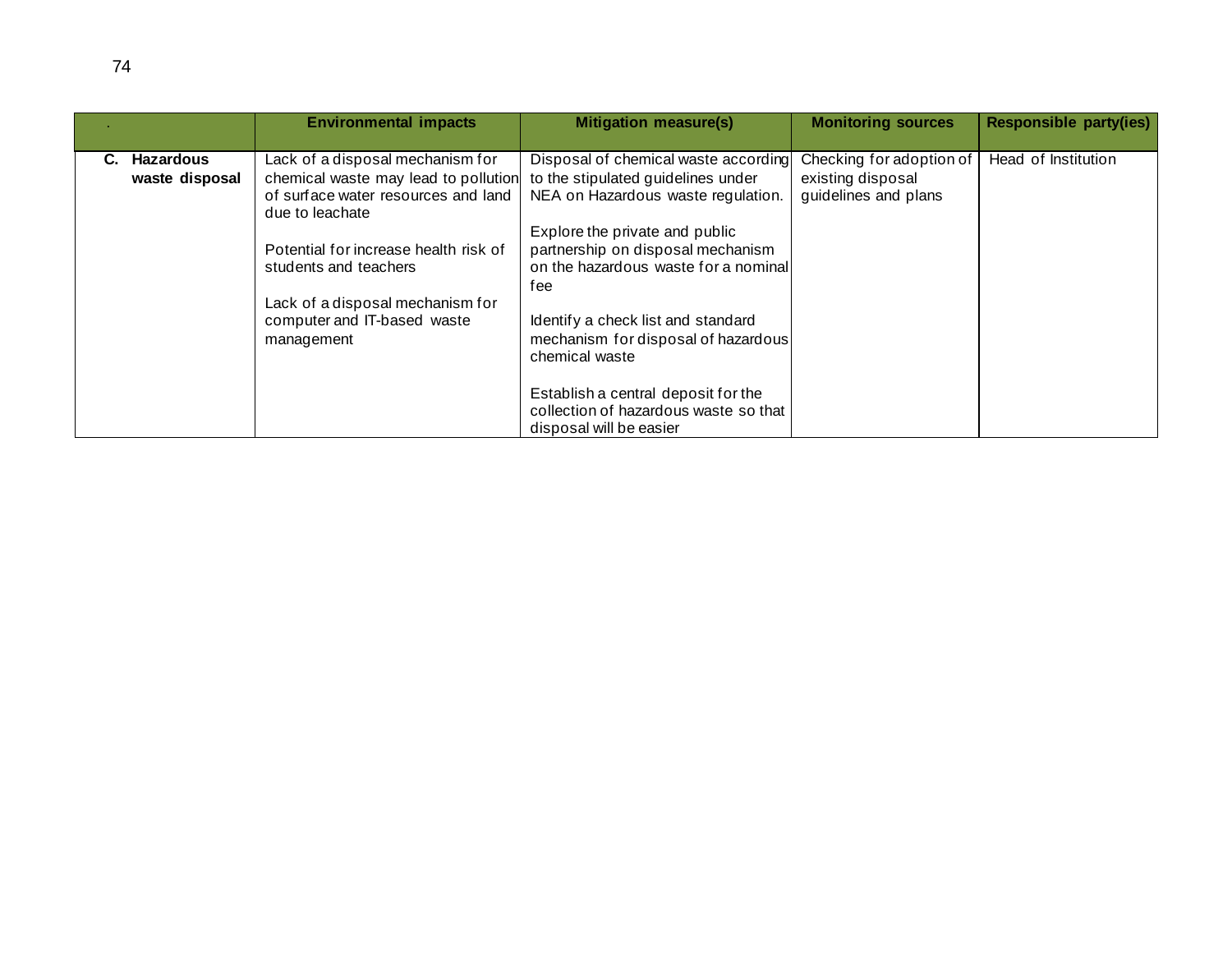|                           | <b>Environmental impacts</b>                                                                                                                                                                                                                                                                                                                                                                                                                              | <b>Mitigation measure(s)</b>                                                                                                                                                                                                                                                                                                                                                                                                                                                                                                                                                                                                                                                                                                                                                                                                                                                                                                                                                                                                                                                                           | <b>Monitoring sources</b>                                                                                                                                                 |  |  |  |  |
|---------------------------|-----------------------------------------------------------------------------------------------------------------------------------------------------------------------------------------------------------------------------------------------------------------------------------------------------------------------------------------------------------------------------------------------------------------------------------------------------------|--------------------------------------------------------------------------------------------------------------------------------------------------------------------------------------------------------------------------------------------------------------------------------------------------------------------------------------------------------------------------------------------------------------------------------------------------------------------------------------------------------------------------------------------------------------------------------------------------------------------------------------------------------------------------------------------------------------------------------------------------------------------------------------------------------------------------------------------------------------------------------------------------------------------------------------------------------------------------------------------------------------------------------------------------------------------------------------------------------|---------------------------------------------------------------------------------------------------------------------------------------------------------------------------|--|--|--|--|
| D. Sanitary<br>facilities | Discharge of untreated or<br>insufficiently treated sewage, and<br>due lack of maintenance of sanitary<br>facilities may lead to:<br>Contamination of drinking<br>water (ground and surface)<br>Spreading of diseases<br>among the student<br>population and surrounding<br>community<br>Degradation of aquatic<br>ecosystems<br>Lack of suitable sanitary facilities for<br>female users may reduce<br>productivity as well as unhygienic<br>conditions. | Ensure proper maintenance of the<br>sanitary facilities<br>To ensure proper function and<br>operation, train maintenance and<br>operation staff to monitor and repair<br>leaks from cracked containment<br>structures, broken pipes, faulty<br>valves, and similar structures<br>Provide a suitable sump and<br>overhead tank, taking into account<br>the daily requirement of water to<br>ensure uninterrupted water supply for<br>the sanitary faculties<br>A minimum distance of 15 meters<br>should be maintained between a<br>tube-well and a latrine to prevent<br>contamination of water resources. In<br>case of shallow hand tube-wells, this<br>distance should be 20 meters as<br>horizontal filters are used in this type<br>of tube-wells<br>Water supply is available in the toilets<br>One latrine should be designed for<br>about 30 pupils (20 for girls and 40<br>for boys) for school facilities.<br>Female sanitary facilities should be<br>adequately equipped ensuring<br>hygiene.<br>Adequate hand washing stations in<br>place to accommodate COVID 19<br>prevention protocol. | Observation and site<br>reports to check the<br>proper maintenance of<br>pipes in sanitary facilities<br>Functional hand washing<br>stations and signage for<br>COVID 19. |  |  |  |  |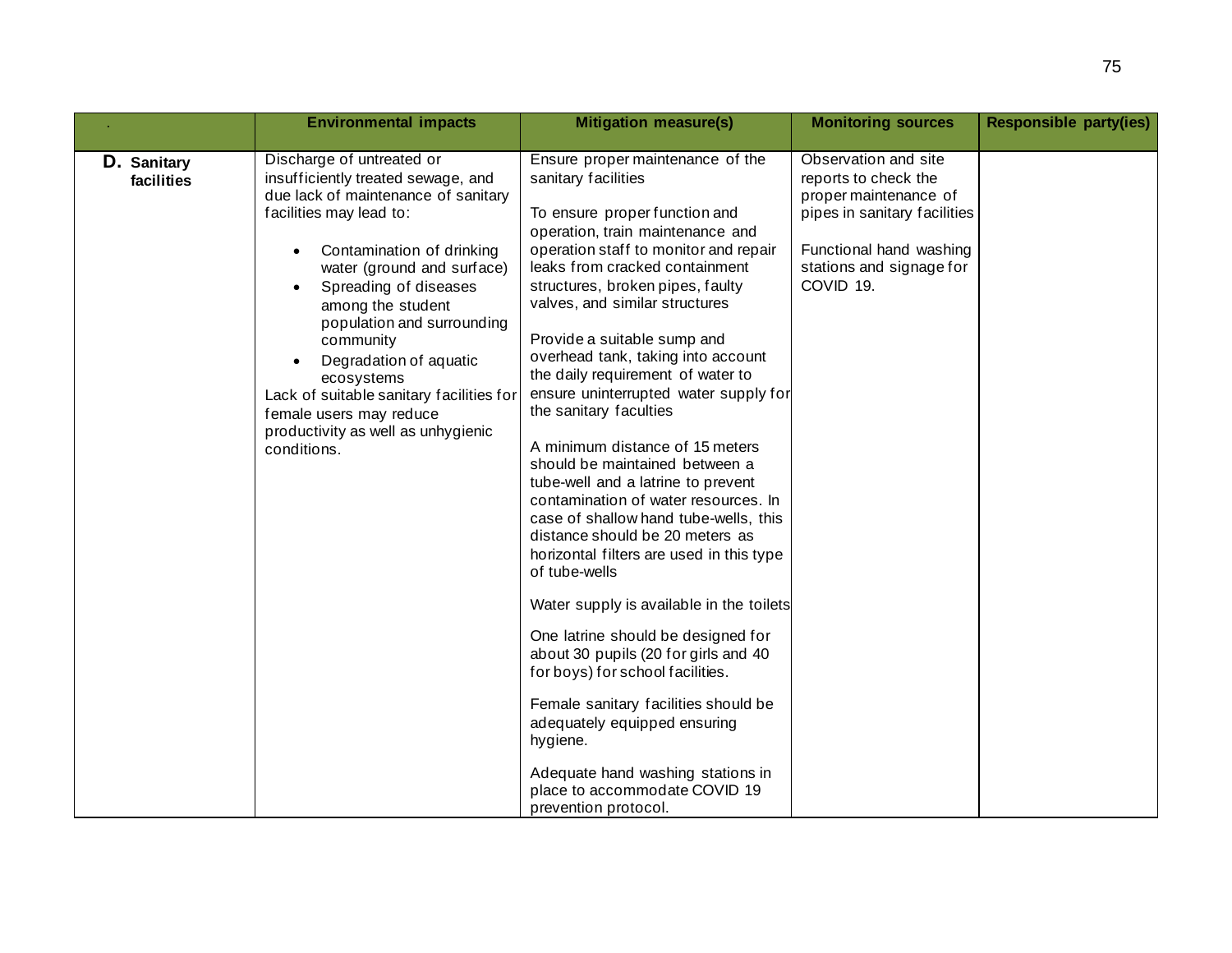#### **ANNEX 7: ESMP COMPLIANCE REPORTING TABLE**

## **ESMP COMPLIANCE REPORTING TABLE**

Name of person filling the table

Date of visit

Name of Subproject, and Location Details:

Contractor's name and details:

| <b>Construc</b><br>tion<br><b>Activity</b><br>(from<br>ESMP) | Environmental<br><b>Issue</b> | <b>Mitigation</b><br><b>Measures</b><br>proposed<br>in the<br><b>ESMP</b><br>(From<br>ESMP) | Parameter | <b>Monitoring Monitoring</b><br><b>Method</b> | Describe level/ degree<br>οf<br>compliance | Reasons for non-<br>compliance | <b>Suggestions for</b><br>improvement | Any other<br><b>Remarks</b> |
|--------------------------------------------------------------|-------------------------------|---------------------------------------------------------------------------------------------|-----------|-----------------------------------------------|--------------------------------------------|--------------------------------|---------------------------------------|-----------------------------|
|                                                              |                               |                                                                                             |           |                                               |                                            |                                |                                       |                             |
|                                                              |                               |                                                                                             |           |                                               |                                            |                                |                                       |                             |
|                                                              |                               |                                                                                             |           |                                               |                                            |                                |                                       |                             |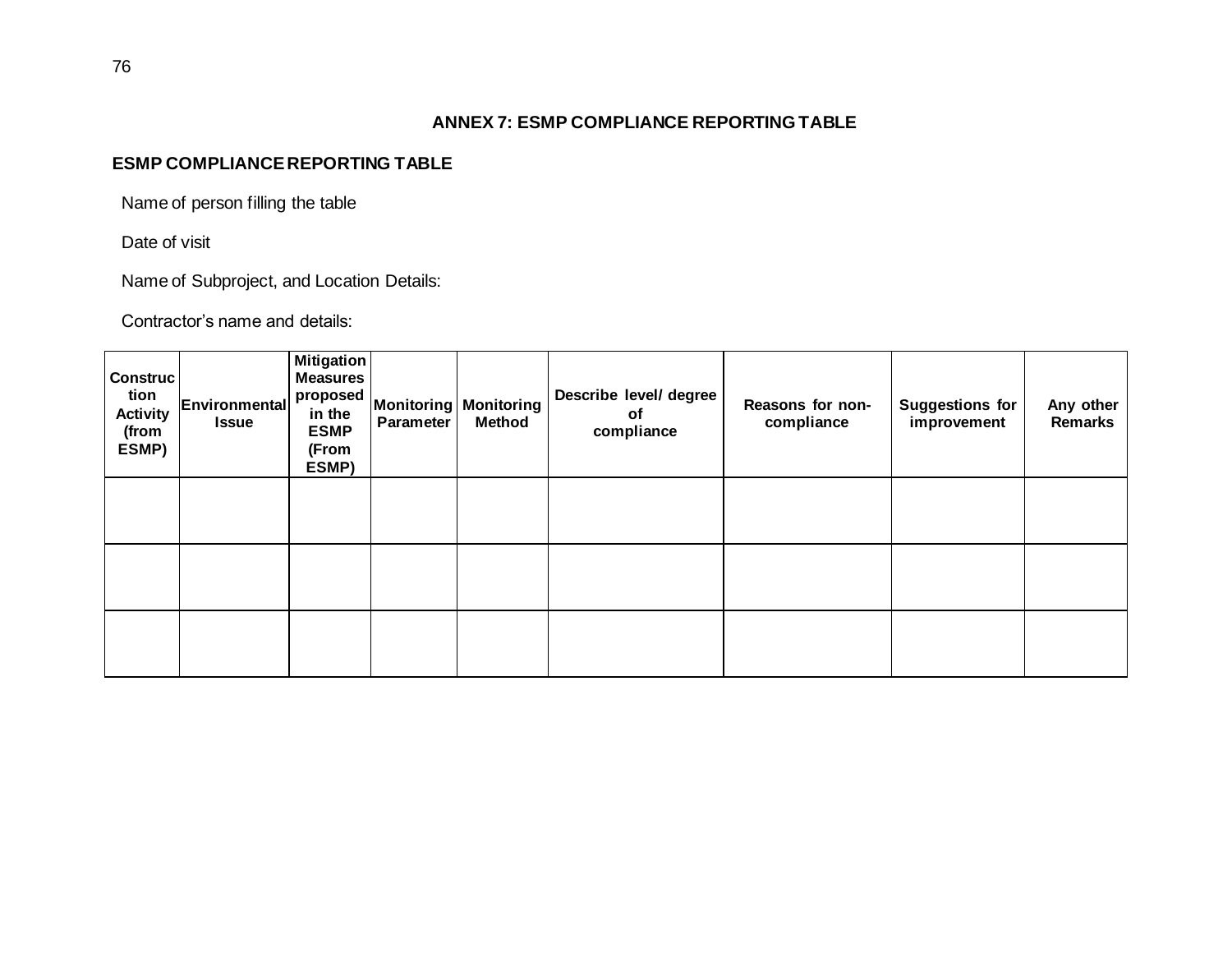## **ANNEX 8: ASBESTOS USE IN CONSTRUCTION: GUIDELINES**

1. The main risks of exposure to asbestos is where fibers are easily made air borne under little pressure, such as cutting of Asbestos Cement (AC) products that can release fibers. Renovations, repairs, and decommission of buildings containing AC products such as roof sheets can pose a risk.

2. Health hazards from breathing asbestos dust include:

- (i) Asbestosis— a lung scarring disease.
- (ii) Form of cancer such as mesothelioma.

3. In AC corrugated sheets, the fiber is present in the non-friable form which means that fiber is embedded in cement and cannot be easily air borne. Such materials are known to have little health risk once (i) the roof has been completed and (ii) given that material is in good condition and not disturbed.

4. Although the World Bank Group's Good Practice Note on Asbestos, and its Health and Safety Guidelines do not encourage the use of asbestos products in construction, in light of the practical uses for construction of college infrastructure, the costs, its availability in local markets and lack of feasible alternatives, the use of asbestos is the most feasible option at some worksites. However, to minimize the health risks that asbestos products do pose, the following guidelines adapted from the World Bank's Health and Safety Guidelines and other sources are recommended to be followed. As Sri Lanka has no regulations regarding the use of Asbestos, the use of International Labor Organization (ILO) convention guidelines as stated above are recommended as well.

- 5. ILO asbestos convention requirements include:
	- (i) Work clothing to be provided by employers.
	- (ii) Double changing rooms and wash facilities to prevent dust from going home on street clothes.
	- (iii) Training of workers about the health hazards to themselves and their families,
	- (iv) Periodic medical examinations of workers.
	- (v) Periodic air monitoring of the work environment, with records retained for 30 years.
	- (vi) Development of a work plan for demolition work, to protect workers and provide for proper waste disposal.
	- (vii) Protection from retaliatory and disciplinary measures of workers who remove themselves from work because of their fear that they are exposed to serious health risks.

# **A. Construction Phase**

- (i) To minimize the risk of damage of AC sheets for roofing, transportation of material must be done with care. Where possible, sheets should be transported in airtight containers or with dust covers.
- (ii) During installation of sheets, ensure that damage is minimized. Use of power tools to drill holes that may release particles needs to be kept to the minimum.
- (iii) Use a protective sheet (i.e. insulation foil) between the AC sheets and the classrooms and lecture theaters to reduce the risk of minute particles entering the rooms.
- (iv) Workers who handle and install AC sheets should take precautions to minimize exposure by wearing protective masks and showering to minimize spread of dust.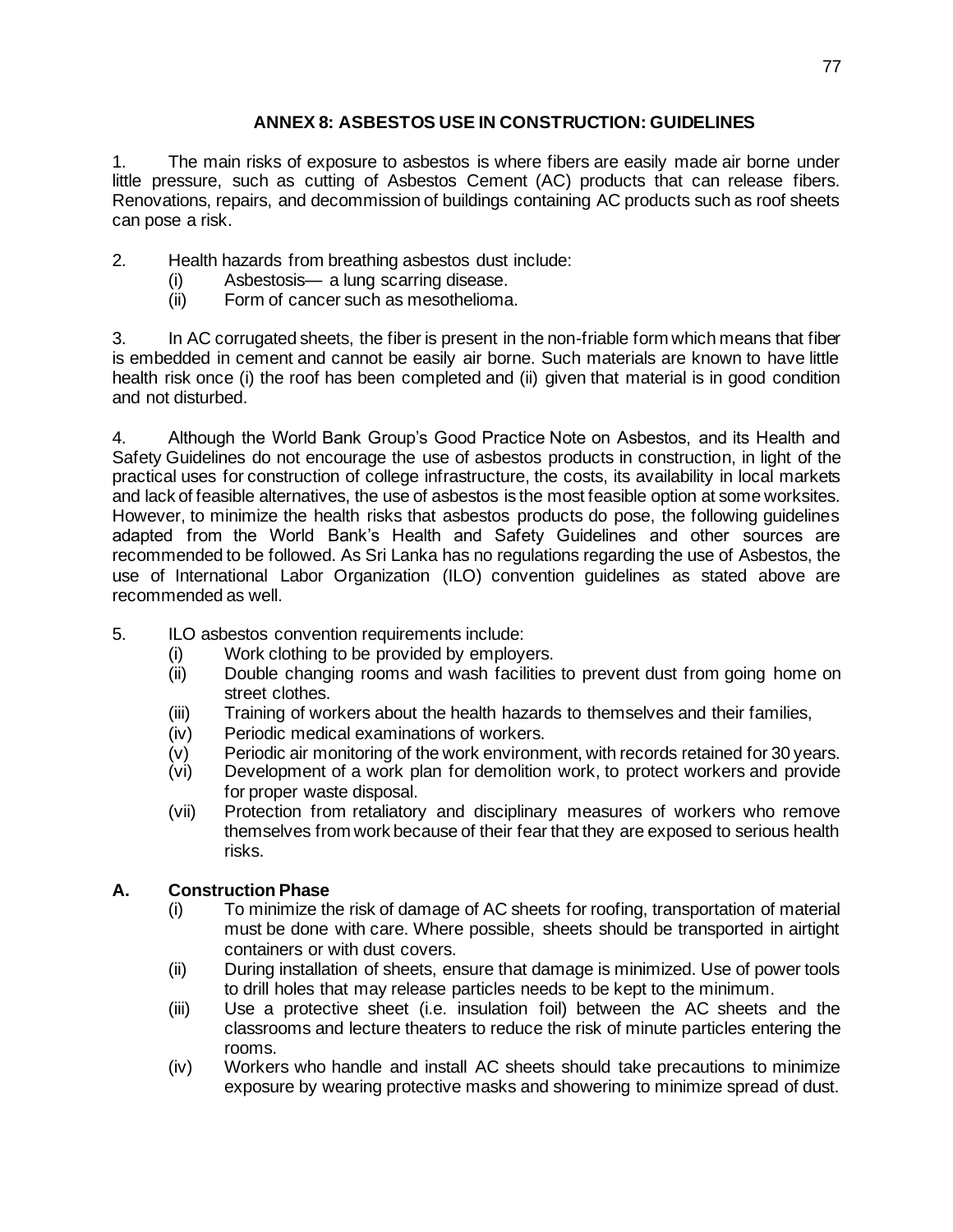Work clothes used during the installation of sheets should be washed and workers change to clean clothes before leaving the construction site.

(v) Workers should be made aware of the risks of AC sheets, and how to minimize these risks.

## **B. Decommissioning**

- (i) Contractors should dispose of waste containing asbestos in a manner that does not pose a health risk to the workers concerned or the population in the vicinity. Disposal at approved landfills and prompt burial under various levels of material apply to friable asbestos waste. Contractors should consult the Local Authority and Central Environmental Authority to obtain guidance on proper disposal of material.
- (ii) Contractor should be encouraged to develop an asbestos management plan that identifies the content (whether it is in friable form and has potential to release fibers), and proper removal procedures.
- (iii) During the removal of A C sheets, workers should wear proper protective gear such as masks and shower to prevent the spread of dust. Clothes worn during this process should be washed and workers should change into clean clothes prior to leaving construction site.
- (iv) Workers who are, or have been, exposed to asbestos in their occupational activities should be provided, in accordance with national laws and practices, with such medical examinations as are necessary to supervise their health in relation to the occupational hazard, and to diagnose occupational diseases caused by exposure to asbestos. For the prevention of disease and functional impairment related to exposure to asbestos, all workers assigned to work involving asbestos exposure should be provided with:
- (v) a preassignment medical examination:
	- − periodic medical examinations at appropriate intervals (at least every 3 years);
	- − other tests and investigations, in particular chest radiographs and lung function test, which may be necessary to supervise their state of health in relation to the occupational hazard and to identify early indicators of disease caused by asbestos; and
	- − a copy of their medical records.

6. The above requirements will be based on the type of construction and its magnitude.

The Ministry of Education and Provincial Ministries should apply above guidelines to the extent practical, within the context of the specific construction requirements.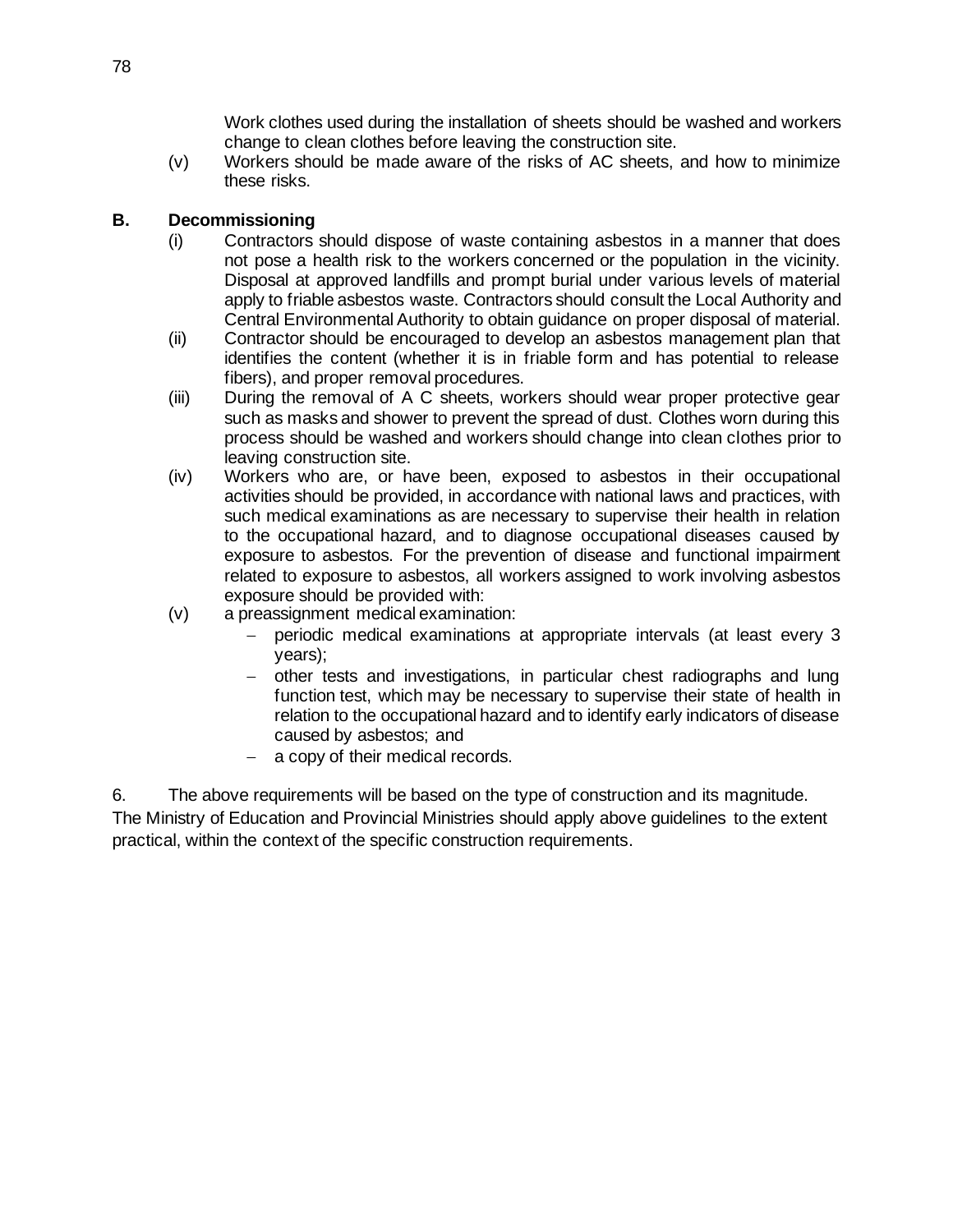# **ANNEX 9: ENVIRONMENTAL SAFEGUARD REQUIREMENTS IN CONTRACTS**

1. The following environmental safeguard requirements are to be included in contracts as part of Environmental Management Plan.

## **A. General**

- (i) The Contractor and contractor's employees adhere to the mitigation measures set down in ESMP and take all necessary measures required to prevent harm, and to minimize the impact of operations on college, training center, and university environment.
- (ii) The Contractor shall avoid the use of heavy or noisy equipment and/or activities during teaching hours at college, training center or university.
- (iii) The contractor, on completion of construction should take full responsibility in ensuring a clean and safe construction premises.

## **B. Disposal of solid waste and debris**

- (i) All construction debris and residual spoil material including any left earth shall be disposed by the contractor at a location approved by the Local Authority for such a purpose.
- (ii) The debris and spoil shall be disposed in such a manner that (i) waterways and drainage paths are not blocked; (ii) the disposed materials will not be washed away by floods; and (iii) such materials should not cause public nuisance.

# **C. Protection of Ground Cover and Vegetation**

Contractor shall provide necessary instructions to his workers not to destroy ground vegetation cover unnecessarily.

## **D. Soil Erosion**

- (i) Contractor shall take all steps necessary to ensure the stability of slopes including those related to temporary works.
- (ii) Work that will lead to heavy erosion shall be avoided during the rainy season. If such activities need to be continued during rainy season, prior approval must be obtained from implementing agencies and local authorities by submitting a proposal on actions that will be undertaken by the contractor to prevent erosion.
- (iii) The work, permanent or temporary, shall consist of measures as per design to control soil erosion, sedimentation and water pollution. Typical measures would include grass cover, slope drains, retaining walls etc.

## **E. Labor Camps**

- (i) Labor camps shall be provided with adequate and appropriate facilities for disposal of sewage and solid waste. The sewage systems shall be properly designed, built and operated so that no pollution to ground or adjacent water bodies/watercourses takes place. Garbage bins shall be provided in the camps and regularly emptied. Garbage should be disposed of in a hygienic manner.
- (ii) Contractor shall ensure that all camps are kept clean and hygienic. Necessary measures shall be taken to prevent breeding of vectors and diseases.
- (iii) Contractor shall report any outbreak of infectious disease of importance at a labor camp to the Medical Officer of Health (MOH) or to the Public Health Inspector (PHI) of the area immediately.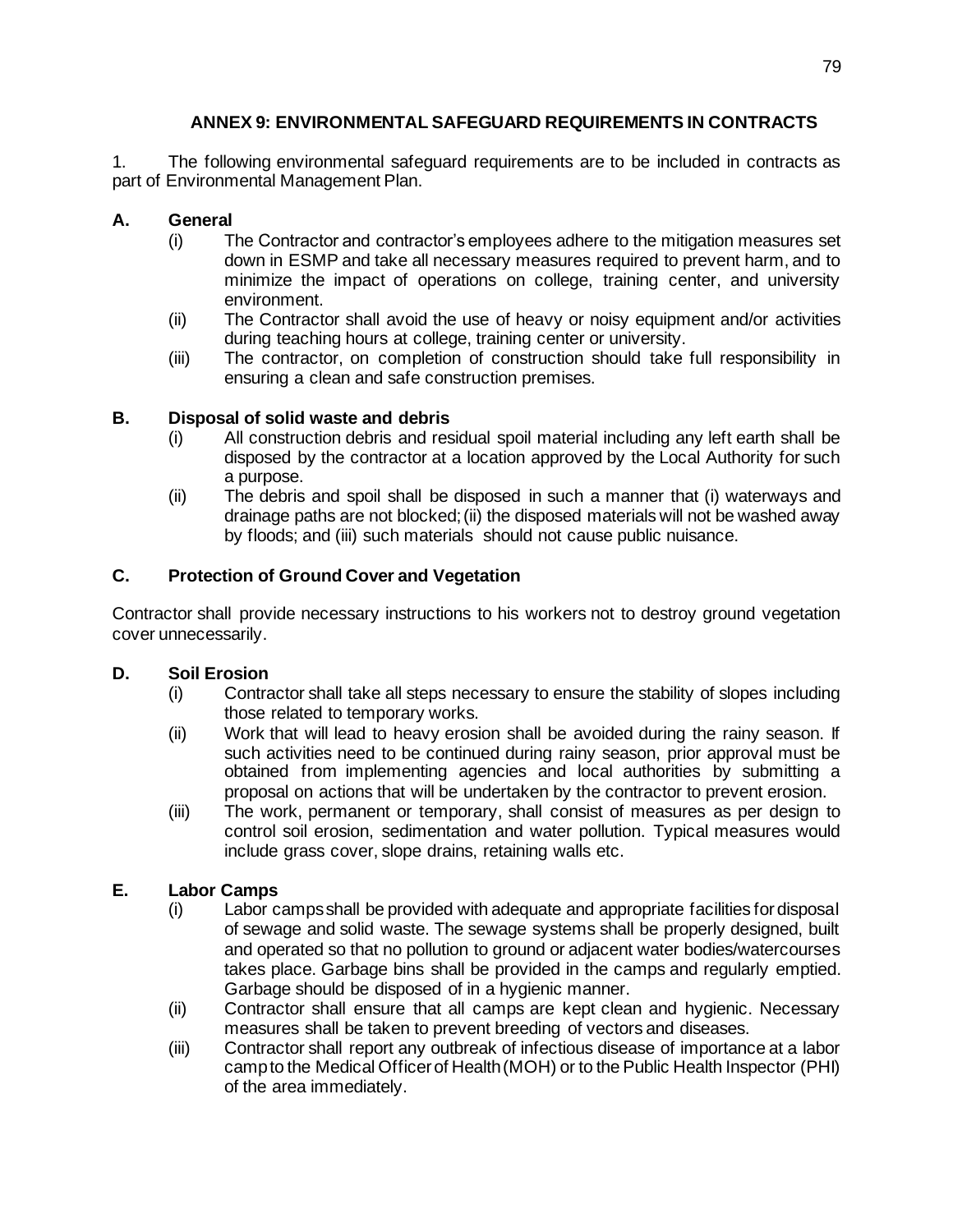(iv) Contractor shall remove the labor camps fully after its need is over, empty septic tanks, if instructed by the engineer shall be closed, remove all garbage, and debris; and clean and restore the area back to its former condition.

## **F. Dust Management**

- (i) To prevent dust pollution during the construction period, the Contractor shall carry out regular watering of the construction site and shall cover material stocks onsite to prevent dust and other particles getting airborne.
- (ii) All vehicles delivering materials shall be covered to avoid spillage and dust emission.

#### **G. Health and Safety**

- (i) Contractor shall take necessary actions to prevent breeding of mosquitoes at places of work, labor camps, material stores, etc. Stagnation of water in all areas including gutters, used and empty cans, and containers shall be prevented.
- (ii) Contractor shall keep all places of work, labor camps, plus office and store buildings clean and devoid of garbage to prevent breeding of rats and other vectors such as flies.
- (iii) Construction vehicles, machinery, and equipment shall be used and stationed only in designated areas of the work site and should not pose any danger to students, teachers, and administrative staff.
- (iv) Material stockpiles shall be located sufficiently away from the areas frequently used by students, teachers, and administrative staff.
- (v) Construction sites should be fenced out temporarily in order to avoid any risk posed to students, teachers and administrative staff from construction activities.
- (vi) The contractor shall enforce vehicle speed limits for construction vehicles in areas near and inside construction premises

#### **H. Sourcing of Raw Material**

The contractor shall ensure that all raw materials such as sand, rubble, metal, and timber required for the construction of the building are sourced from licensed sources. If the contractor plans to operate own quarry/sand pit, all necessary approvals should be obtained from relevant authorities.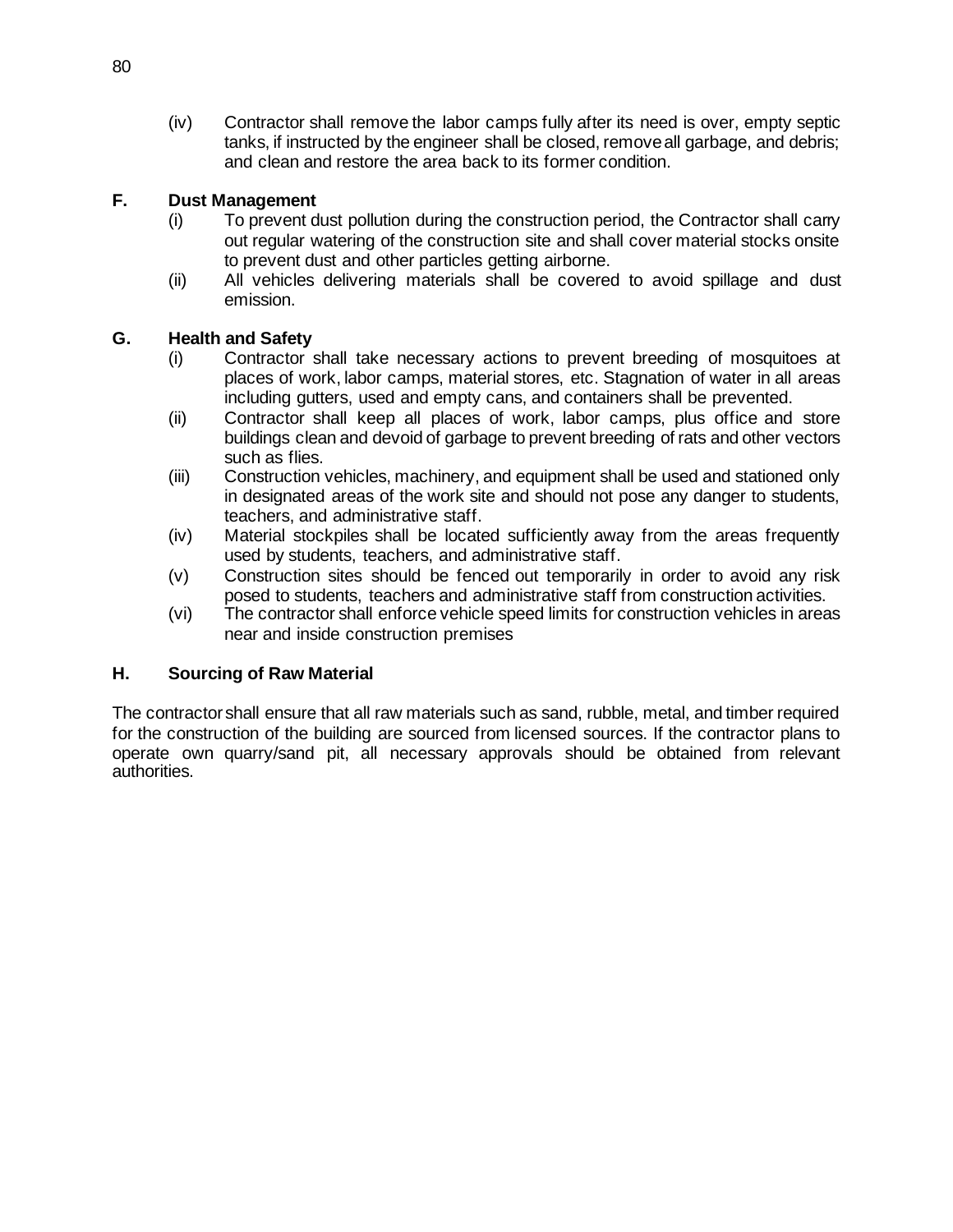#### **ANNEX 10: WOLRD BANK EHS STANDARDS**

## **World Bank EHS Standards and comparison to NEA**

#### **Ambient air quality standards comparison**

|                      | <b>NEA</b> standards | IFC-WB EHS Guidelines 2007 |       |                       |              |                          |
|----------------------|----------------------|----------------------------|-------|-----------------------|--------------|--------------------------|
|                      | Averaging            | Guideline                  | value | $\mathsf{I}$          | Averaging    | in<br>Guideline<br>value |
|                      | Period               | mg/m3                      |       |                       | Period       | mq/m3                    |
| Sulfur dioxide (SO2) | 24 hrs               | 80                         |       |                       | 24hrs        | 125 (Interim target-1)*  |
|                      |                      |                            |       | 50 (Interim target-2) |              |                          |
|                      |                      |                            |       |                       |              | 20 (guideline            |
| dioxide<br>Nitrogen  | 24hrs                | 100                        |       |                       | 1-year       | 40 (guideline)           |
| (NO2)                |                      |                            |       |                       | 1-hour       | 200 (guideline)          |
| Ozone                | 8-hour daily         |                            |       |                       | 8-hour daily | 160 (Interim target-1)   |
|                      | Maximum              |                            |       |                       | Maximum      | 100 (guideline           |

#### **Ambient noise standards**

| <b>NEA</b> standards      |             |      |       | IFC-WB EHS Guidelines 2007 |         |       |                          |                   |
|---------------------------|-------------|------|-------|----------------------------|---------|-------|--------------------------|-------------------|
|                           | time<br>Day | 6am- | Night | time7pm-                   | Daytime | 07:00 | $\overline{\phantom{0}}$ | Nighttime 22:00 - |
|                           | 7pm         |      | 6am   |                            | 22:00   |       |                          | 07:00             |
| Commercial                | 65          |      | 55    |                            | 70      |       |                          | 70                |
| Areas                     |             |      |       |                            |         |       |                          |                   |
| Industrial                | 70          |      | 60    |                            | 70      |       |                          | 70                |
| Area                      |             |      |       |                            |         |       |                          |                   |
| Mixed                     | 63          |      | 55    |                            | 55      |       |                          | 45                |
| Residential/              |             |      |       |                            |         |       |                          |                   |
| Residential:              |             |      |       |                            |         |       |                          |                   |
| institutional;            |             |      |       |                            |         |       |                          |                   |
| educational <sub>55</sub> |             |      |       |                            |         |       |                          |                   |

#### **Sanitary sewage discharge water quality standards comparison**

| NEA standards<br>Tolerance limits for discharge of effluents into public sewers<br>with central treatment plants |                       |                           | <b>IFC-WB EHS Guidelines 2007</b><br>Indicative Values for Treated<br>Sanitary Sewage Discharges |                 |
|------------------------------------------------------------------------------------------------------------------|-----------------------|---------------------------|--------------------------------------------------------------------------------------------------|-----------------|
|                                                                                                                  | Unit type of<br>limit | Tolerance limit<br>values | Units                                                                                            | Guideline Value |
| рH                                                                                                               |                       |                           | рH                                                                                               | $6-9$           |
| <b>BOD</b>                                                                                                       | mq/1, max.            | 350                       | mq/                                                                                              | 30              |
| <b>COD</b>                                                                                                       | mq/1, max.            | 850                       | mq/                                                                                              | 125             |
| Total nitrogen                                                                                                   | mq/1, max.            | 500                       | mg/l                                                                                             | 10              |
| Total phosphorus                                                                                                 |                       |                           | mq/                                                                                              | 2               |
| Oil and grease                                                                                                   | mq/1, max.            | 30                        | mg/l                                                                                             | 10              |
| Total suspended solids                                                                                           | mq/1, max.            | 500                       | mq/l                                                                                             | 50              |
| Total coliform bacteria                                                                                          |                       |                           | MPNb / 100 ml                                                                                    | 400a            |

## **Waste water quality standards provided by SLSI (in line with European Standards)**

| <b>Parameter</b> | <b>Unit</b> | <b>Bathing</b><br><b>Water</b> | <b>Raw water</b><br>for Drinking | <b>Agriculture</b><br><b>Water</b> |
|------------------|-------------|--------------------------------|----------------------------------|------------------------------------|
| Colour           | Pt units.   |                                | 100                              |                                    |
| рH               |             | $6.0 - 9.0$                    | $6.0 - 9.0$                      | $6.0 - 8.5$                        |
| Conductivity     | dS/m        |                                |                                  | 0.7                                |
| <b>Nitrates</b>  | mq/l        | 5                              | 5                                | 5                                  |
| Total phosphate  | mq/l        | 0.7                            | 0.7                              | 0.7                                |
| BOD <sub>5</sub> | mg/l        |                                | 5                                | 5                                  |